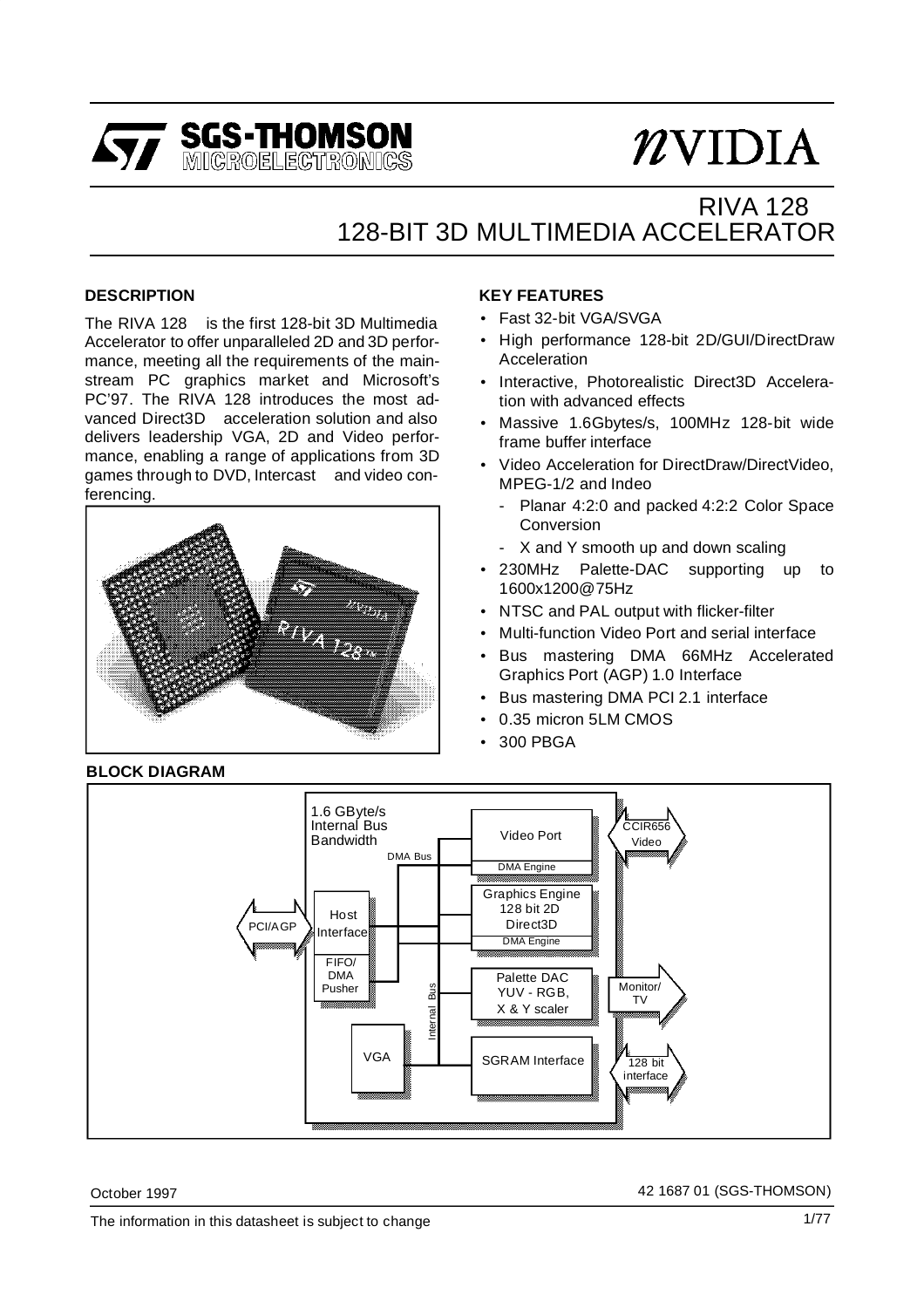### **TABLE OF CONTENTS**

| $\mathbf 1$ |     |                 |
|-------------|-----|-----------------|
| 1           |     |                 |
| 2           |     |                 |
|             | 2.1 | 6               |
|             | 2.2 | $6\phantom{1}6$ |
|             | 2.3 |                 |
|             | 2.4 | 8               |
|             | 2.5 | 9               |
|             | 2.6 |                 |
|             | 2.7 | 9               |
|             | 2.8 |                 |
|             | 2.9 |                 |
| 3           |     |                 |
|             | 3.1 |                 |
|             | 3.2 |                 |
|             | 3.3 |                 |
|             | 3.4 |                 |
|             | 3.5 |                 |
|             | 3.6 |                 |
|             | 3.7 |                 |
|             | 3.8 |                 |
|             | 3.9 |                 |
|             |     |                 |
|             |     |                 |
| 4           |     |                 |
|             | 4.1 |                 |
|             | 4.2 |                 |
| 5           |     |                 |
|             | 5.1 |                 |
|             | 5.2 |                 |
| 6           |     |                 |
|             | 6.1 |                 |
|             | 6.2 |                 |
|             | 6.3 |                 |
|             |     |                 |
| 7           |     |                 |
|             | 7.1 |                 |
| 8           |     | 40              |
|             | 8.1 |                 |
|             | 8.2 |                 |
|             | 8.3 |                 |
|             | 8.4 |                 |
|             | 8.5 |                 |
|             | 8.6 |                 |
| 9           |     |                 |
|             |     |                 |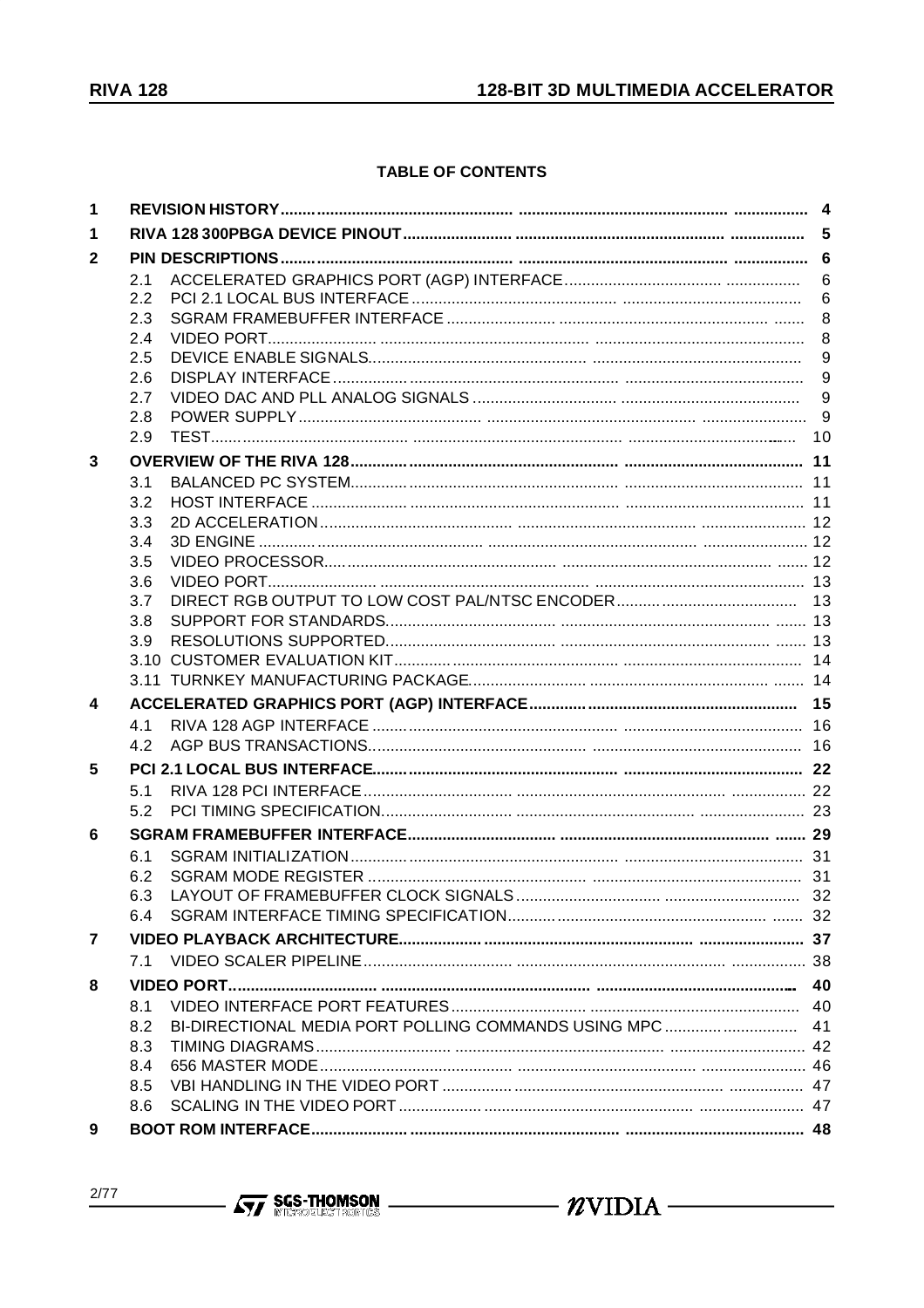# 128-BIT 3D MULTIMEDIA ACCELERATOR

| 10           |     |  |
|--------------|-----|--|
| 11           |     |  |
|              |     |  |
|              |     |  |
|              |     |  |
|              |     |  |
|              |     |  |
|              |     |  |
| 12           |     |  |
|              |     |  |
|              |     |  |
| 13           |     |  |
|              |     |  |
|              |     |  |
|              |     |  |
|              |     |  |
|              |     |  |
| 14           |     |  |
|              |     |  |
| 15           |     |  |
|              |     |  |
| 16           |     |  |
|              |     |  |
| $\mathbf{A}$ |     |  |
|              | A 1 |  |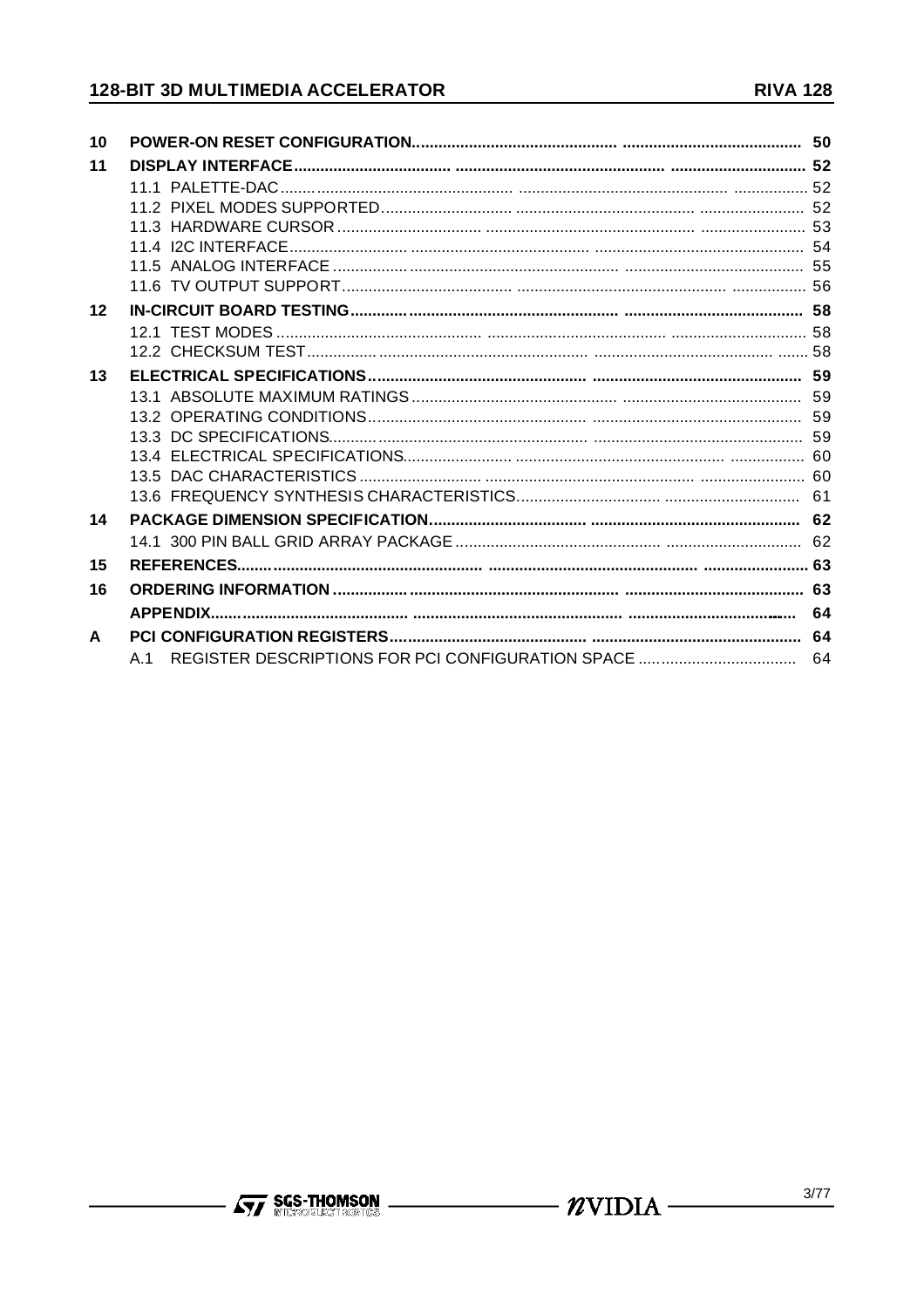#### **1 REVISION HISTORY**

| Date                  | Section, page  | <b>Description of change</b>                                                |
|-----------------------|----------------|-----------------------------------------------------------------------------|
| 15 Jul 97             | 6, page 28     | Update of SGRAM framebuffer interface configuration diagrams.               |
| 28 Aug 97             | 13.5, page 59  | Change of DAC specification from 206MHz to 230MHz max. operating frequency. |
| 29 Aug 97             | 6.3, page 31   | Update to recommendation for connection of FBCLK2 and FBCLKB pins.          |
| $\overline{4}$ Sep 97 | 10, page 49    | Update to RAM Type Power-On Reset configuration bits.                       |
| 15 Sep 97             | 13, page 58    | Temperature specification TC now based on case, not ambient temperature.    |
| 15 Sep 97             | 13, page 58    | Change to Power Supply voltage VDD specification.                           |
| 17 Sep 97             | 1, page $5$    | Change to Video Port pin names.                                             |
| 17 Sep 97             | $2$ , page $6$ | Change to Video Port pin descriptions.                                      |
| 17 Sep 97             | 8, page 39     | Updates to Video Port section.                                              |
| 18 Sep 97             | 11.6, page 55  | Change to capacitor value in TV output implementation schematic.            |
| 18 Sep 97             | 13.3, page 58  | Change to power dissipation specification.                                  |
| 25 Sep 97             | 4.2, page 16   | Removal of AGP flow control description.                                    |
| 25 Sep 97             | 11.4, page 53  | Updates to Serial Port description.                                         |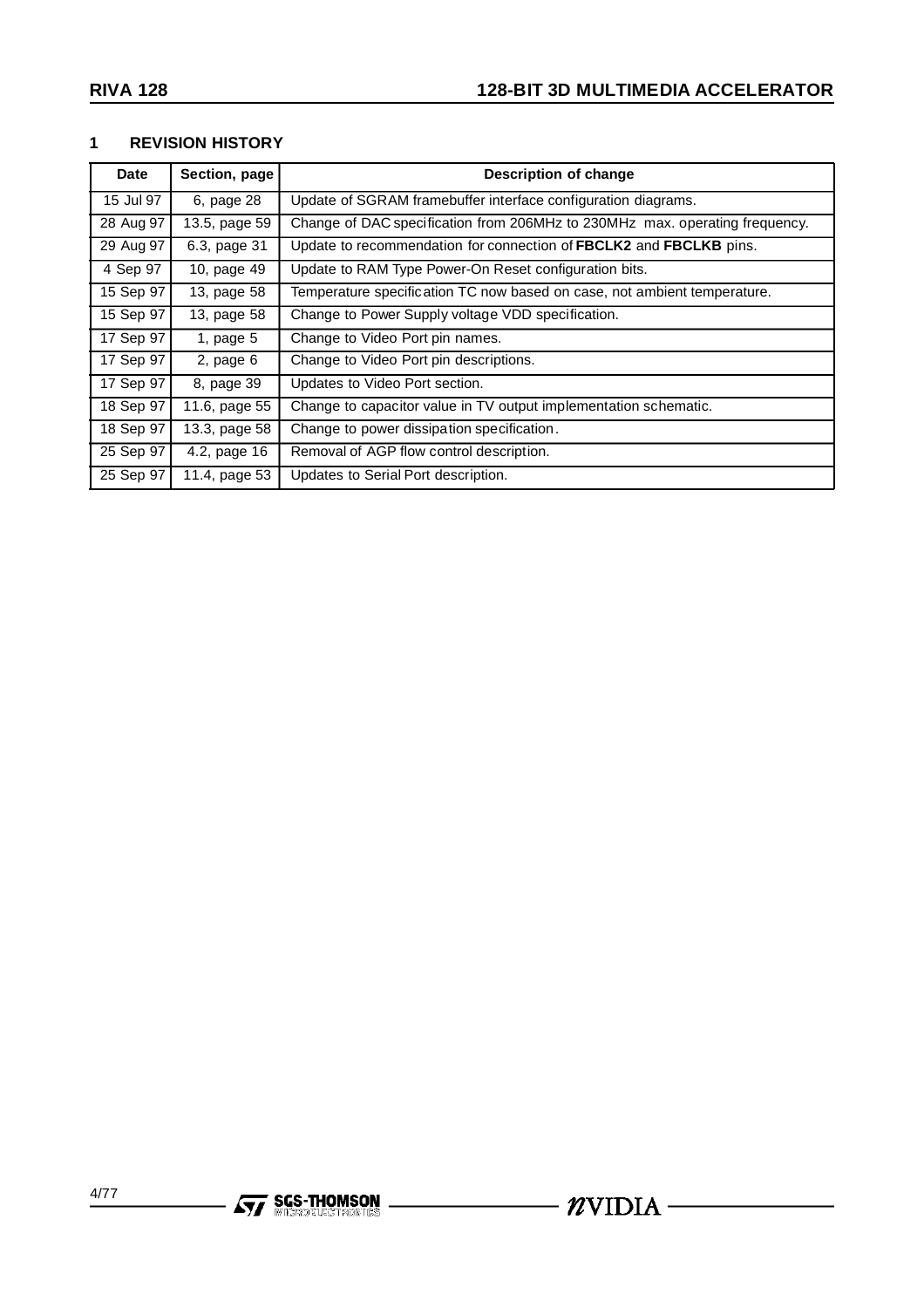#### **128-BIT 3D MULTIMEDIA ACCELERATOR RIVA 128**

**1 RIVA 128 300PBGA DEVICE PINOUT**

| ↽             | $\sim$                      | ω              | 4                   | ທ                  | ဖ                   | N                    | $\infty$       | ග         | $\tilde{e}$           | ᡓ                    | N<br>↽             | <u>ဇ</u>           | 4                     | 15                    | ဖ             | 7          | $\frac{8}{1}$        | ဇ္                   | 20              |
|---------------|-----------------------------|----------------|---------------------|--------------------|---------------------|----------------------|----------------|-----------|-----------------------|----------------------|--------------------|--------------------|-----------------------|-----------------------|---------------|------------|----------------------|----------------------|-----------------|
|               | FBD[6]                      | FBD[7]         | FBD[17]             | FBD[19]            | FBD[21]             | FBD[23]              | FBDQM[2]       | FBA[0]    | FBA <sub>[2]</sub>    | FBA[4]               | FBA[6]             | FBA[8]             | FBD QM [5]            | FBD[41]               | FBD[43]       | FBD[45]    | FBD[47]              | FBD[56]              | FBD[57]         |
| FBD[3]        | FBD[5]                      | FBD[16]        | FBD[18]             | FBD[20]            | FBD[22]             | <b>FBDQM[0]</b>      | FBA[9]         | FBA[1]    | FBA[3]                | FBA[5]               | <b>FBA[7]</b>      | FBCLK1             | FBD QM <sub>[7]</sub> | FBD[40]               | FBD[42]       | FBD[44]    | FBD[46]              | FBD[58]              | FBD[59]         |
| FBD[1]        | FBD[2]                      | <b>FBD[28]</b> | FBD[27]             | FBD[26]            | FBD[25]             | FBD[15]              | FBD[13]        | FBD[11]   | FBD[9]                | FBDQM[1]             | FBWE#              | FBRAS#             | FBA[10]*              | FBDQM[4]              | FBD[55]       | FBD[54]    | FBD[53]              | FBD[60]              | FBD[61]         |
| <b>FBCLKO</b> | <b>FBD[0]</b>               | FBD[29]        | FBD[30]             | ĝ                  | FBD[24]             | <b>FBD[14]</b>       | FBD[12]        | FBD[10]   | FBD[8]                | FBDQM[3]             | FBCA <sub>S#</sub> | FBCS0              | FBCS1                 | <b>FBDQM[6]</b>       | ğ             | FBD[52]    | <b>FBD[51]</b>       | <b>FBD[62]</b>       | FBD[63]         |
|               | FBCLK2                      | FBD[31]        | ğ                   | $\frac{C}{Z}$      | ğ                   | ğ                    | ğ              |           |                       |                      |                    | FBCKE <sup>*</sup> | Ş                     | ĝ                     | ğ             | ğ          | FBD[50]              | FBD[39]              | FBD[38]         |
| MP_AD[6]      | $\frac{0}{2}$               | SDA            | <b>FBCLKFB</b>      | ğ                  |                     |                      |                |           |                       |                      |                    |                    |                       |                       | ğ             | FBD[48]    | FBD[49]              | FBD[37]              | FBD[36]         |
|               | MP_AD[7]<br><b>IPFRAME#</b> | MP_AD[5]       | MP_AD[4]            | MPCLAMP            |                     |                      |                |           |                       |                      |                    |                    |                       |                       | ê             | FBD[35]    | FBD[34]              | FBD[33]              | FBD[32]         |
|               | MPSTOP#<br>MP_AD[2]         | <b>MPCLK</b>   | MP_AD[3]            | ğ                  |                     |                      |                |           |                       |                      |                    |                    |                       |                       | $\frac{C}{Z}$ | BDQM[12]   | FBDQM[14]            | FBDQM[15]            | FBDQM[13]       |
|               | <b>MPDTACK#</b><br>FBDQM[8] | MP_AD[1]       | MP_AD[0]            |                    |                     |                      |                | 응         | e<br>6                | o<br>So              | ទ្ធ<br>ចំ          |                    |                       |                       |               | FBD[118]   | FBD[119]             | FBD[105]             | FBD[104]        |
|               | FBD[87]<br>FBDQM[9]         |                | FBDQM[10] FBDQM[11] |                    |                     |                      |                | ទី<br>ទី  | o<br>6                | o<br>S               | င်<br>၁            |                    |                       |                       |               | FBD[116]   | FBD[117]             | FBD[107]             | <b>FBD[106]</b> |
| FBD[86]       | <b>FBD</b> [85]             | FBD[72]        | FBD[73]             |                    |                     |                      |                | ទ្ធ<br>ចំ | 9<br>6                | e<br>S               | 9<br>So            |                    |                       |                       |               | FBD[114]   | FBD[115]             | FBD[109]             | FBD[108]        |
| FBD[84]       | FBD[83]                     | <b>FBD[74]</b> | FBD[75]             |                    |                     |                      |                | ۽<br>6    | ទ<br>ចំ               | e<br>S               | 웋                  |                    |                       |                       |               | FBD[112]   | FBD[113]             | FBD[111]             | FBD[110]        |
| FBD[82]       | FBD[81]                     | FBD[76]        | <b>FBD[77]</b>      | $\frac{C}{Z}$      |                     |                      |                |           |                       |                      |                    |                    |                       |                       | $\frac{C}{Z}$ | FBD[102]   | FBD[103]             | FBD[121]             | FBD[120]        |
|               | FBD[71]<br>FBD[80]          | FBD[78]        | FBD[79]             | ğ                  |                     |                      |                |           |                       |                      |                    |                    |                       |                       | ĝ             | FBD[100]   | FBD[101]             | FBD[123]             | FBD[122]        |
|               | FBD[69]<br>FBD[70]          | <b>FBD[88]</b> | FBD[89]             | $\frac{0}{2}$      |                     |                      |                |           |                       |                      |                    |                    |                       |                       | $\frac{C}{Z}$ | FBD[98]    | FBD[99]              | FBD[125]             | FBD[124]        |
| FBD[68]       | FBD[67]                     | FBD[90]        | g                   | $\frac{C}{Z}$      | HOSTVDD             | HOSTVDD              | $\frac{6}{10}$ |           |                       |                      |                    | FOSTVOD            | HÓÃI <sub>P</sub>     | HOSTVDD               | 등<br>오종       | ĝ          | FBD[97]              | FBD[127]             | FBD[126]        |
| FBD[66]       | FBD[65]                     | FBD[92]        | FBD[91]             | ទី<br>ទី           | <b>XTALOUT</b>      | PCIRST#              | AGPST[1]       | PCIAD[30] | PCIAD <sub>[26]</sub> | PCICBE#[3]           | PCIAD[20]          | PCIAD[16]          | PCITRDY#              | PCIPAR                | HOSTVDD       | PCICBE#[0] | FBD[96]              | VIDVSYNC             | <b>VIDHSYNO</b> |
| FBD[64]       | FBD[95]                     | RED            | DAC VED             | VREF               | PCIINTA#            | PCIGNT#              | AGPPIPE#       | PCIAD[28] | PCIAD[24]             | PCIAD[22]            | PCIAD[18]          | PCIFRAME#          | PCISTOP#              | PCIAD[15]             | PCIAD[11]     | PCIAD[6]   | PCIAD[2]             | TESTMODE             | ROMCS#          |
| FBD[93]       | FBD[94]                     | BLUE           | COMP                | $\circ$<br>ā<br>Li | PCIRE <sub>C#</sub> | AGPST[2]             | PCIAD[31]      | PCIAD[27] | AGPAD-<br>STB1*       | PCIAD[21]            | PCIAD[17]          | PCIRDY#            | PCICBE#[1]            | PCIAD <sub>[13]</sub> | PCIAD[9]      | PCIAD[4]   | PCIAD <sub>[0]</sub> | PCIAD <sub>[7]</sub> | PCIAD[5]        |
|               | ទ្ធ<br>ចំ<br>GREEN          | RSET           | <b>XTALIN</b>       | ×<br>PCICLI        | AGPST[0]            | PCIIDSEL/<br>AGPRBF# | PCIAD[29]      | PCIAD[25] | PCIAD[23]             | PCIAD[19] PCICBE#[2] |                    | PCI-<br>DEVSEL#    | PCIAD[14]             | PCIAD[12]             | PCIAD[10]     | PCIAD[8]   | AGPAD-<br>STB0*      | PCIAD <sub>[3]</sub> | PCIAD[1]        |
|               |                             |                |                     |                    |                     |                      |                |           |                       |                      |                    |                    |                       |                       |               |            |                      |                      |                 |

NOTES

1 NIC = No Internal Connection. Do not connect to these pins.

2 VDD=3.3V

∗ Signals denoted with an asterisk are defined for future expansion. SeePin Descriptions, Section 2, page 6 for details.

**Formation SGS-THOMSON**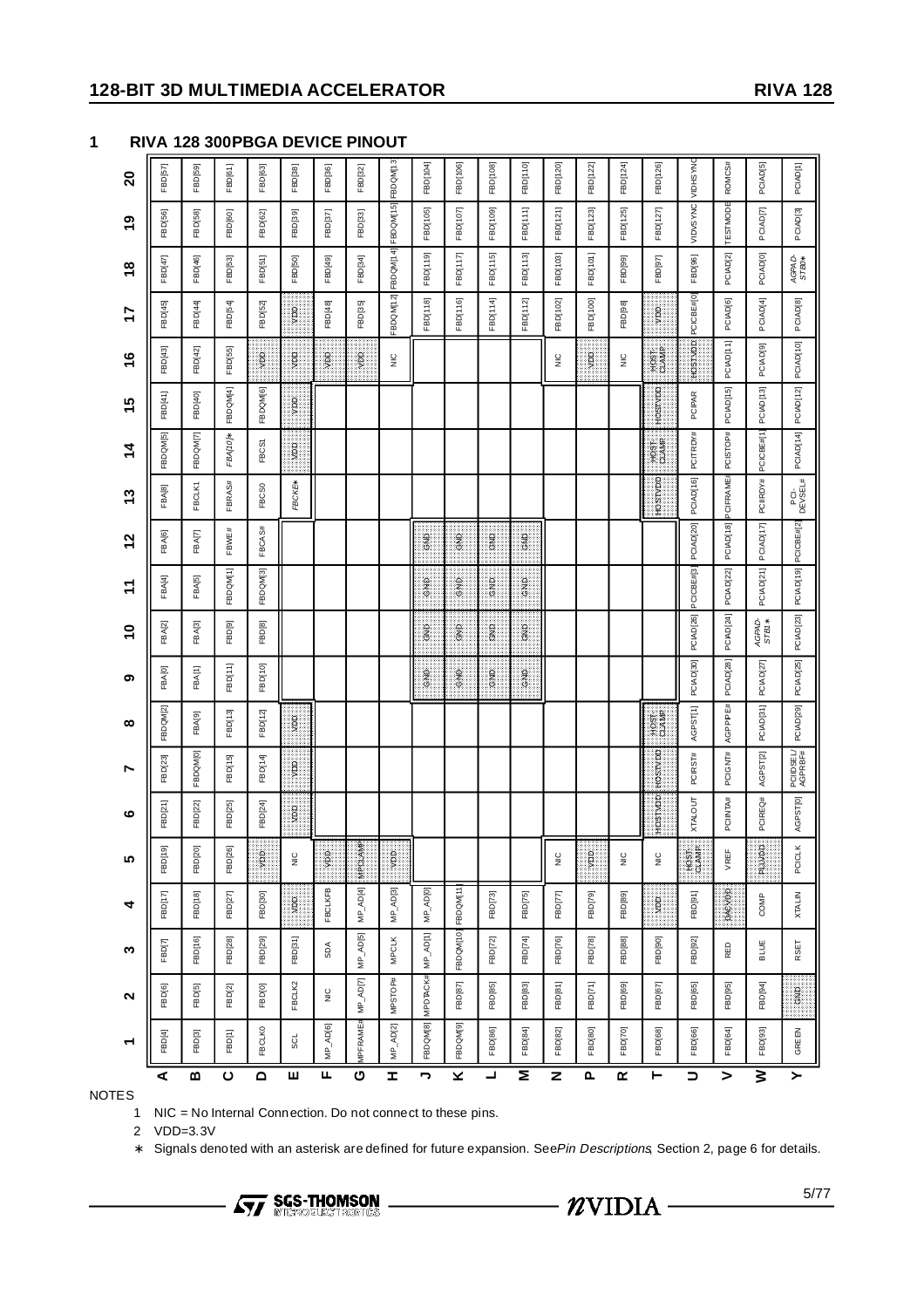#### **2 PIN DESCRIPTIONS**

# 2.1 ACCELERATED GRAPHICS PORT (AGP) INTERFACE

| <b>Signal</b>             | I/O | <b>Description</b>                                                                                                                                                                                                                                                                                                                                                                                                                |
|---------------------------|-----|-----------------------------------------------------------------------------------------------------------------------------------------------------------------------------------------------------------------------------------------------------------------------------------------------------------------------------------------------------------------------------------------------------------------------------------|
| <b>AGPST[2:0]</b>         | L   | AGP status bus providing information from the arbiter to the RIVA 128 on what it may do.<br>AGPST[2:0] only have meaning to the RIVA 128 when PCIGNT# is asserted. When<br>PCIGNT# is de-asserted these signals have no meaning and must be ignored.                                                                                                                                                                              |
|                           |     | 000<br>Indicates that previously requested low priority read or flush data is being<br>returned to the RIVA 128.                                                                                                                                                                                                                                                                                                                  |
|                           |     | Indicates that previously requested high priority read data is being returned to<br>001<br>the RIVA 128.                                                                                                                                                                                                                                                                                                                          |
|                           |     | Indicates that the RIVA 128 is to provide low priority write data for a previous<br>010<br>enqueued write command.                                                                                                                                                                                                                                                                                                                |
|                           |     | 011<br>Indicates that the RIVA 128 is to provide high priority write data for a previous<br>enqueued write command.                                                                                                                                                                                                                                                                                                               |
|                           |     | Reserved<br>100                                                                                                                                                                                                                                                                                                                                                                                                                   |
|                           |     | 101<br>Reserved                                                                                                                                                                                                                                                                                                                                                                                                                   |
|                           |     | 110<br>Reserved                                                                                                                                                                                                                                                                                                                                                                                                                   |
|                           |     | 111<br>Indicates that the RIVA 128 has been given permission to start a bus transac-<br>tion. The RIVA 128 may enqueue AGP requests by asserting AGPPIPE# or start<br>a PCI transaction by asserting PCIFRAME#. AGPST[2:0] are always an output<br>from the Core Logic (AGP chipset) and an input to the RIVA 128.                                                                                                                |
| AGPRBF#                   | O   | Read Buffer Full indicates when the RIVA 128 is ready to accept previously requested low<br>priority read data or not. When AGPRBF# is asserted the arbiter is not allowed to return<br>(low priority) read data to the RIVA 128. This signal should be pulled up via a 4.7KΩ resis-<br>tor (although it is supposed to be pulled up by the motherboard chipset).                                                                 |
| <b>AGPPIPE#</b>           | O   | Pipelined Read is asserted by RIVA 128 (when the current master) to indicate a full width<br>read address is to be enqueued by the target. The RIVA 128 enqueues one request each<br>rising clock edge while AGPPIPE# is asserted. When AGPPIPE# is de-asserted no new<br>requests are enqueued across PCIAD[31:0]. AGPPIPE# is a sustained tri-state signal<br>from the RIVA 128 and is an input to the target (the core logic). |
| AGPADSTB0*,<br>AGPADSTB1* | I/O | These signals are currently a "no-connect" in this revision of the RIVA 128 but may be acti-<br>vated to support AGP double-edge clocking in future pin compatible devices. It is recom-<br>mended that these pins are connected directly to the AD_STB0 and AD_STB1 pins<br>defined in the AGP specification.                                                                                                                    |

# 2.2 PCI 2.1 LOCAL BUS INTERFACE

| Signal             | <b>VO</b> | <b>Description</b>                                                                                                                                                                                                                           |
|--------------------|-----------|----------------------------------------------------------------------------------------------------------------------------------------------------------------------------------------------------------------------------------------------|
| <b>PCICLK</b>      |           | PCI clock. This signal provides timing for all transactions on the PCI bus, except for<br>PCIRST# and PCIINTA#. All PCI signals are sampled on the rising edge of PCICLK and<br>all timing parameters are defined with respect to this edge. |
| <b>PCIRST#</b>     |           | PCI reset. This signal is used to bring registers, sequencers and signals to a consistent<br>state. When PCIRST# is asserted all output signals are tristated.                                                                               |
| <b>PCIAD[31:0]</b> | I/O       | 32-bit multiplexed address and data bus. A bus transaction consists of an address phase<br>followed by one or more data phases.                                                                                                              |

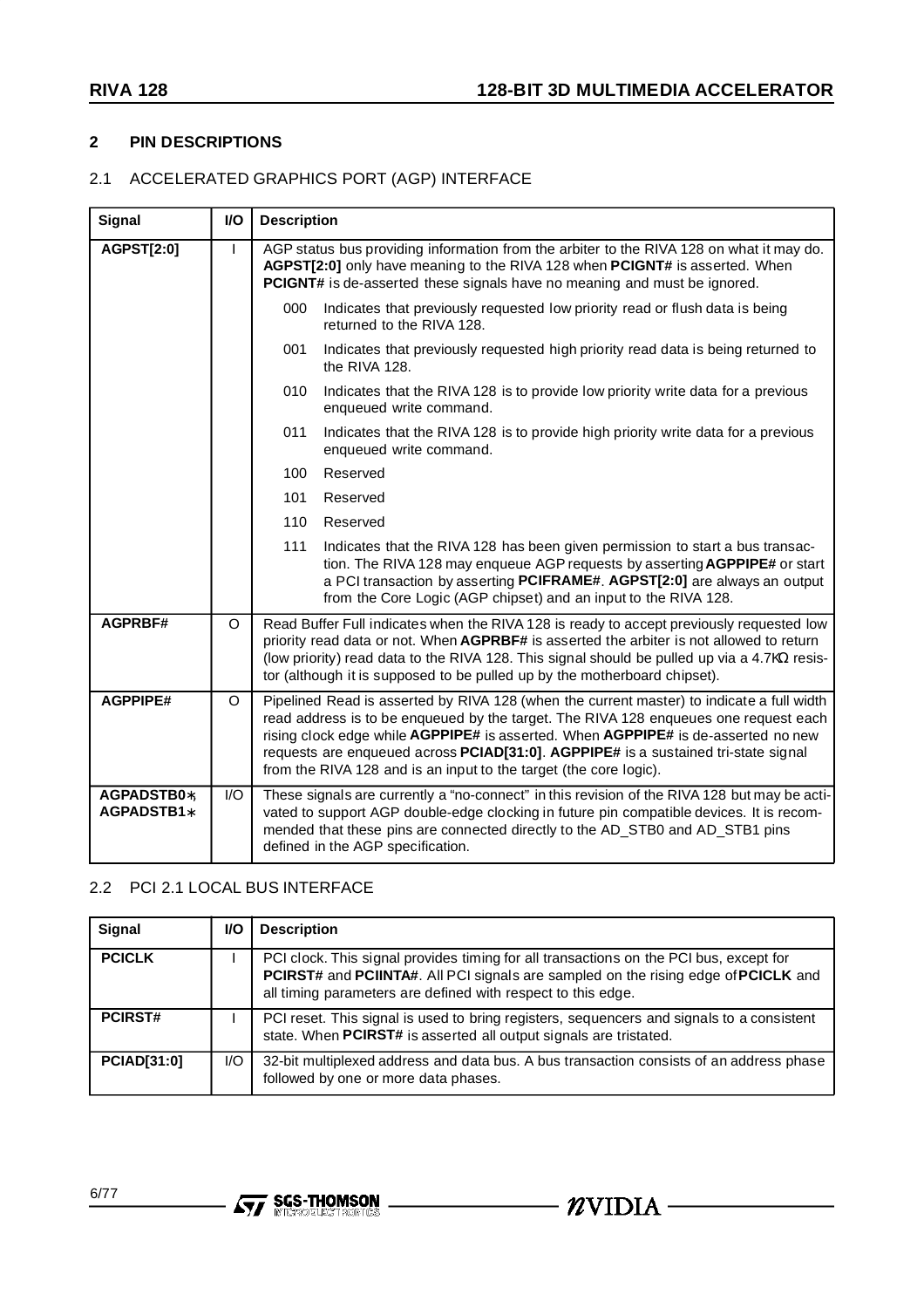| <b>Signal</b>       | I/O | <b>Description</b>                                                                                                                                                                                                                                                                                                                                                                                                                                                                                                                                                                                                                                                    |
|---------------------|-----|-----------------------------------------------------------------------------------------------------------------------------------------------------------------------------------------------------------------------------------------------------------------------------------------------------------------------------------------------------------------------------------------------------------------------------------------------------------------------------------------------------------------------------------------------------------------------------------------------------------------------------------------------------------------------|
| <b>PCICBE[3:0]#</b> | I/O | Multiplexed bus command and byte enable signals. During the address phase of a trans-<br>action PCICBE[3:0]# define the bus command, during the data phase PCICBE[3:0]# are<br>used as byte enables. The byte enables are valid for the entire data phase and determine<br>which byte lanes contain valid data. PCICBE $[0]$ # applies to byte 0 (LSB) and PCICBE $[3]$ #<br>applies to byte 3 (MSB).<br>When connected to AGP these signals carry different commands than PCI when requests<br>are being enqueued using AGPPIPE#. Valid byte information is provided during AGP write<br>transactions. PCICBE[3:0]# are not used during the return of AGP read data. |
| <b>PCIPAR</b>       | I/O | Parity. This signal is the even parity bit generated across PCIAD[31:0] and<br>PCICBE[3:0]#. PCIPAR is stable and valid one clock after the address phase. For data<br>phases PCIPAR is stable and valid one clock after either PCIIRDY# is asserted on a write<br>transaction or PCITRDY# is asserted on a read transaction. Once PCIPAR is valid, it<br>remains valid until one clock after completion of the current data phase. The master drives<br>PCIPAR for address and write data phases; the target drives PCIPAR for read data<br>phases.                                                                                                                  |
| <b>PCIFRAME#</b>    | I/O | Cycle frame. This signal is driven by the current master to indicate the beginning of an<br>access and its duration. PCIFRAME# is asserted to indicate that a bus transaction is<br>beginning. Data transfers continue while PCIFRAME# is asserted. When PCIFRAME# is<br>deasserted, the transaction is in the final data phase.                                                                                                                                                                                                                                                                                                                                      |
| <b>PCIIRDY#</b>     | I/O | Initiator ready. This signal indicates the initiator's (bus master's) ability to complete the cur-<br>rent data phase of the transaction. See extended description for PCITRDY#.                                                                                                                                                                                                                                                                                                                                                                                                                                                                                      |
|                     |     | When connected to AGP this signal indicates the initiator (AGP compliant master) is ready<br>to provide all write data for the current transaction. Once PCIIRDY# is asserted for a write<br>operation, the master is not allowed to insert wait states. The assertion of <b>PCIIRDY#</b> for<br>reads, indicates that the master is ready to transfer a subsequent block of read data. The<br>master is never allowed to insert a wait state during the initial block of a read transaction.<br>However, it may insert wait states after each block transfers.                                                                                                       |
| <b>PCITRDY#</b>     | I/O | Target ready. This signal indicates the target's (selected device's) ability to complete the<br>current data phase of the transaction.                                                                                                                                                                                                                                                                                                                                                                                                                                                                                                                                |
|                     |     | <b>PCITRDY#</b> is used in conjunction with <b>PCIIRDY#</b> . A data phase is completed on any clock<br>when both PCITRDY# and PCIIRDY# are sampled as being asserted. During a read,<br>PCITRDY# indicates that valid data is present on PCIAD[31:0]. During a write, it indicates<br>the target is prepared to accept data. Wait cycles are inserted until both PCIIRDY# and<br>PCITRDY# are asserted together.                                                                                                                                                                                                                                                     |
|                     |     | When connected to AGP this signal indicates the AGP compliant target is ready to provide<br>read data for the entire transaction (when transaction can complete within four clocks) or<br>is ready to transfer a (initial or subsequent) block of data, when the transfer requires more<br>than four clocks to complete. The target is allowed to insert wait states after each block<br>transfers on both read and write transactions.                                                                                                                                                                                                                               |
| <b>PCISTOP#</b>     | I/O | <b>PCISTOP#</b> indicates that the current target is requesting the master to terminate the cur-<br>rent transaction.                                                                                                                                                                                                                                                                                                                                                                                                                                                                                                                                                 |
| <b>PCIIDSEL</b>     | L   | Initialization device select. This signal is used as a chip select during configuration read<br>and write transactions.                                                                                                                                                                                                                                                                                                                                                                                                                                                                                                                                               |
|                     |     | For AGP applications note that IDSEL is not a pin on the AGP connector. The RIVA 128<br>performs the device select decode internally within its host interface. It is not required to<br>connect the AD16 signal to the IDSEL pin as suggested in the AGP specification.                                                                                                                                                                                                                                                                                                                                                                                              |
| <b>PCIDEVSEL#</b>   | I/O | Device select. When acting as an output PCIDEVSEL# indicates that the RIVA 128 has<br>decoded the PCI address and is claiming the current access as the target. As an input<br>PCIDEVSEL# indicates whether any other device on the bus has been selected.                                                                                                                                                                                                                                                                                                                                                                                                            |
| PCIREQ#             | O   | Request. This signal is asserted by the RIVA 128 to indicate to the arbiter that it desires to<br>become master of the bus.                                                                                                                                                                                                                                                                                                                                                                                                                                                                                                                                           |

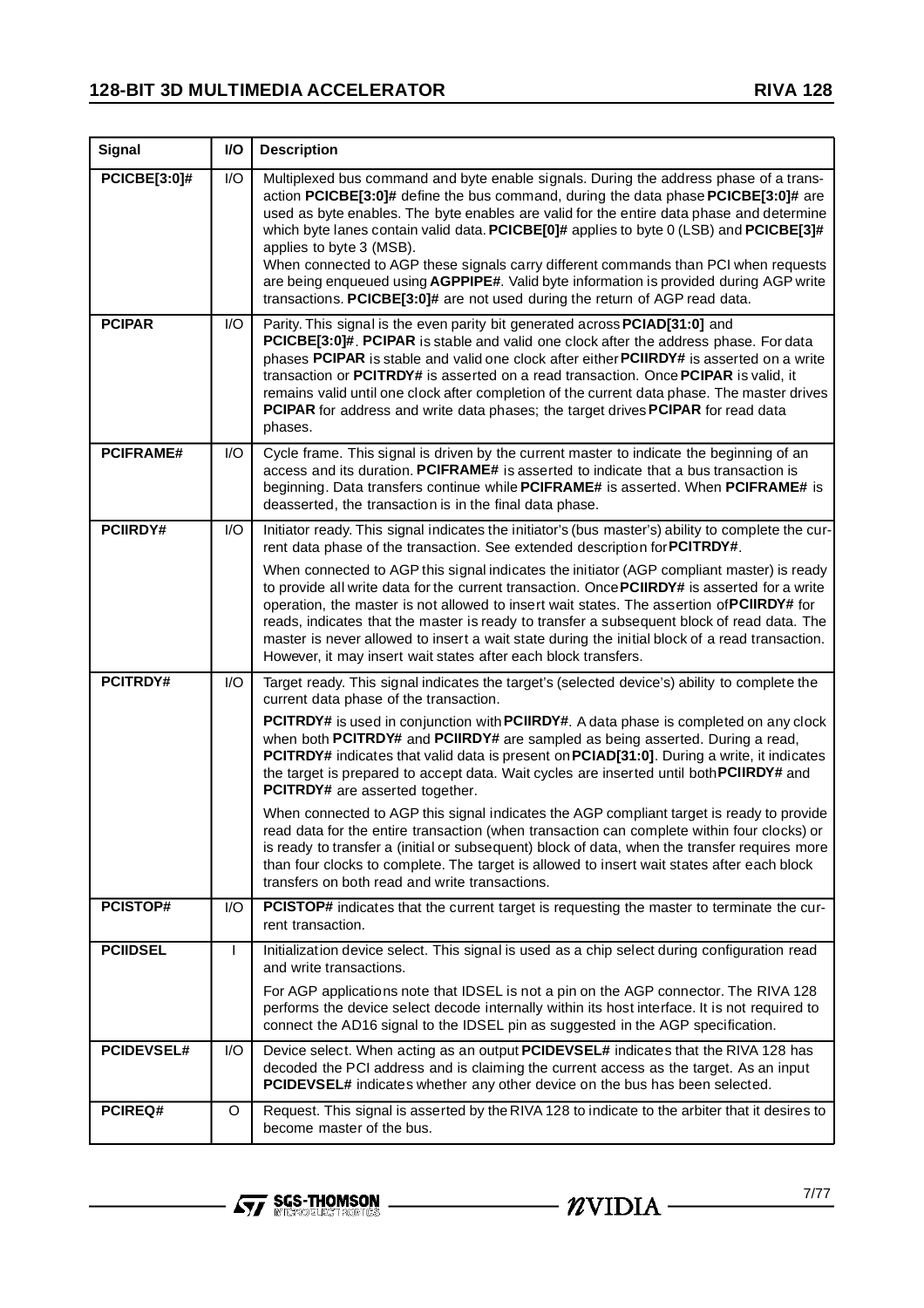| Signal          | <b>VO</b> | <b>Description</b>                                                                                                                                                                                                                                                                                                                                                                                                                                                                   |
|-----------------|-----------|--------------------------------------------------------------------------------------------------------------------------------------------------------------------------------------------------------------------------------------------------------------------------------------------------------------------------------------------------------------------------------------------------------------------------------------------------------------------------------------|
| <b>PCIGNT#</b>  |           | Grant. This signal indicates to the RIVA 128 that access to the bus has been granted and<br>it can now become bus master.<br>When connected to AGP additional information is provided on AGPST[2:0] indicating that<br>the master is the recipient of previously requested read data (high or low priority), it is to<br>provide write data (high or low priority), for a previously enqueued write command or has<br>been given permission to start a bus transaction (AGP or PCI). |
| <b>PCIINTA#</b> | O         | Interrupt request line. This open drain output is asserted and deasserted asynchronously<br>to <b>PCICLK</b> .                                                                                                                                                                                                                                                                                                                                                                       |

### 2.3 SGRAM FRAMEBUFFER INTERFACE

| Signal                              | <b>VO</b> | <b>Description</b>                                                                                                                                                                                                                                                                                      |
|-------------------------------------|-----------|---------------------------------------------------------------------------------------------------------------------------------------------------------------------------------------------------------------------------------------------------------------------------------------------------------|
| FBD[127:0]                          | 1/O       | The 128-bit SGRAM memory data bus.<br>FBD[31:0] are also used to access up to 64KBytes of 8-bit ROM or Flash ROM, using<br>FBD[15:0] as address ROMA[15:0], FBD[31:24] as ROMD[7:0], FBD[17] as ROMWE#<br>and FBD[16] as ROMOE#.                                                                        |
| FBA[10:0]                           | $\Omega$  | Memory Address bus. Configuration strapping options are also decoded on these signals<br>during PCIRST# as described in Section 10, page 49. [FBA[10] is reserved for future<br>expansion and should be pulled to GND via a 4.7K $\Omega$ resistor.                                                     |
| <b>FBRAS#</b>                       | O         | Memory Row Address Strobe for all memory devices.                                                                                                                                                                                                                                                       |
| <b>FBCAS#</b>                       | O         | Memory Column Address Strobe for all memory devices.                                                                                                                                                                                                                                                    |
| <b>FBCS[1:0]#</b>                   | O         | Memory Chip Select strobes for each SGRAM bank.                                                                                                                                                                                                                                                         |
| <b>FBWE#</b>                        | O         | Memory Write Enable strobe for all memory devices.                                                                                                                                                                                                                                                      |
| <b>FBDQM[15:0]</b>                  | O         | Memory Data/Output Enable strobes for each of the 16 bytes.                                                                                                                                                                                                                                             |
| FBCLK0,<br>FBCLK1,<br><b>FBCLK2</b> | $\Omega$  | Memory Clock signals. Separate clock signals FBCLK0 and FBCLK1 are provided for<br>each bank of SGRAM for reduced clock skew and loading. FBCLK2 is fed back to<br>FBCLKFB. Details of recommended memory clock layout are given in Section 6.3, page<br>31.                                            |
| <b>FBCLKFB</b>                      | L         | Framebuffer clock feedback. FBCLK2 is fed back to FBCLKFB.                                                                                                                                                                                                                                              |
| <b>FBCKE</b> *                      | O         | This signal is currently a "no-connect" in this revision of the RIVA 128 but may be activated<br>to support the framebuffer memory clock enable for power management in future pin com-<br>patible devices. It is recommended that this pin is tied to VDD through a 4.7K $\Omega$ pull-up<br>resistor. |

# 2.4 VIDEO PORT

| Signal            | <b>VO</b> | <b>Description</b>                                                                                 |
|-------------------|-----------|----------------------------------------------------------------------------------------------------|
| <b>MP_AD[7:0]</b> | 1/O       | Media Port 8-bit multiplexed address and data bus or ITU-R-656 video data bus when in<br>656 mode. |
| <b>MPCLK</b>      |           | 40MHz Media Port system clock or pixel clock when in 656 mode.                                     |
| <b>MPDTACK#</b>   |           | Media Port data transfer acknowledgment signal.                                                    |
| <b>MPFRAME#</b>   | O         | Initiates Media Port transfers when active, terminates transfers when inactive.                    |
| <b>MPSTOP#</b>    |           | Media Port control signal used by the slave to terminate transfers.                                |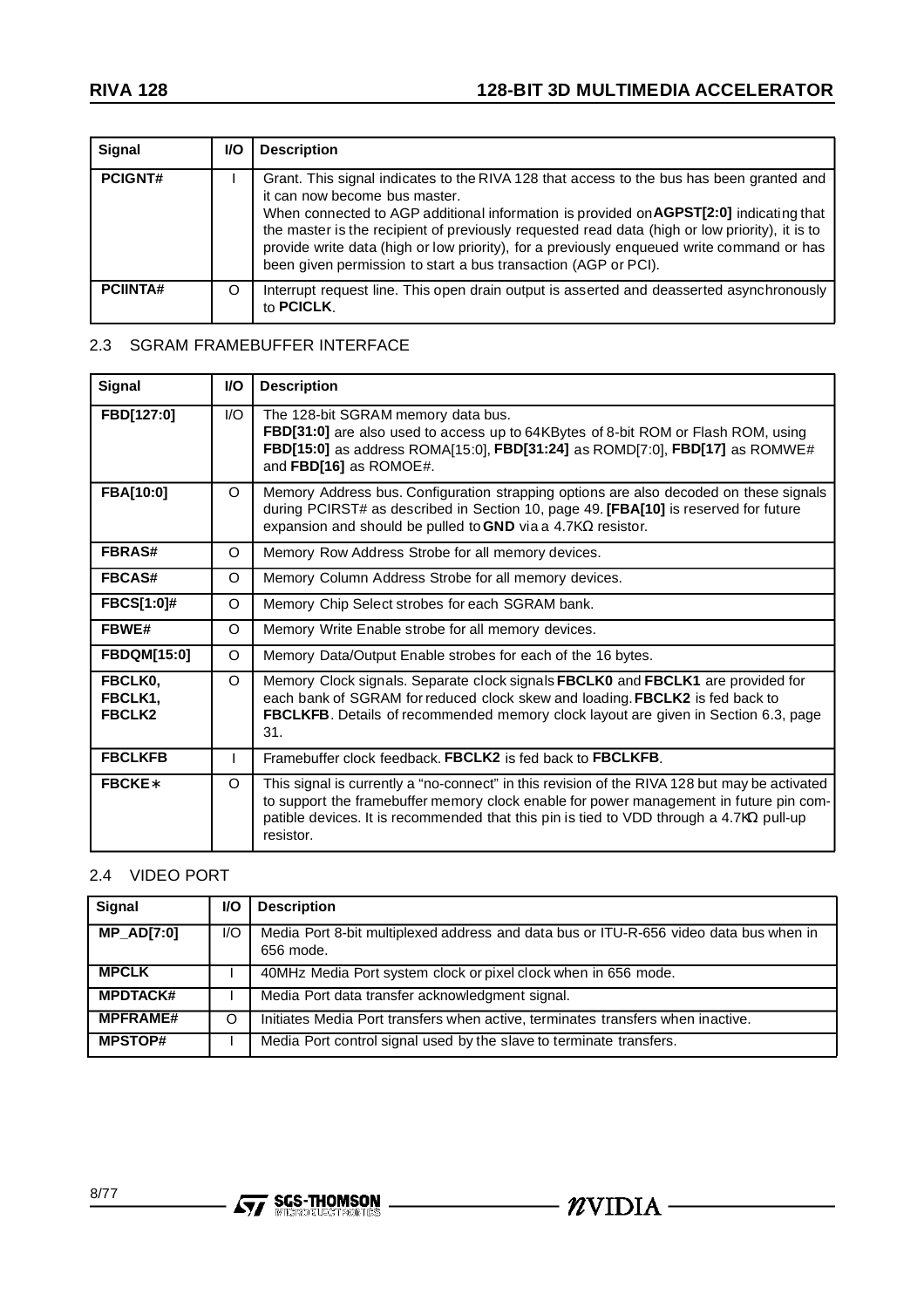#### 2.5 DEVICE ENABLE SIGNALS

| Signal        | I/O | <b>Description</b>                                                                                                                                                    |
|---------------|-----|-----------------------------------------------------------------------------------------------------------------------------------------------------------------------|
| <b>ROMCS#</b> |     | Enables reads from an external 64Kx 8 or 32Kx8 ROM or Flash ROM. This signal is used<br>in conjunction with framebuffer data lines as described above in Section 2.3. |

# 2.6 DISPLAY INTERFACE

| Signal          | V.  | <b>Description</b>                                                                                                                                            |
|-----------------|-----|---------------------------------------------------------------------------------------------------------------------------------------------------------------|
| <b>SDA</b>      | I/O | Used for DDC2B+ monitor communication and interface to video decoder devices.                                                                                 |
| <b>SCL</b>      | I/O | Used for DDC2B+ monitor communication and interface to video decoder devices.                                                                                 |
| <b>VIDVSYNC</b> |     | Vertical sync supplied to the display monitor. No buffering is required. In TV mode this sig-<br>nal supplies composite sync to an external PAL/NTSC encoder. |
| <b>VIDHSYNC</b> |     | Horizontal sync supplied to the display monitor. No buffering is required.                                                                                    |

#### 2.7 VIDEO DAC AND PLL ANALOG SIGNALS

| Signal                        | VO.      | <b>Description</b>                                                                                                                                                                                                                                                                                                                               |
|-------------------------------|----------|--------------------------------------------------------------------------------------------------------------------------------------------------------------------------------------------------------------------------------------------------------------------------------------------------------------------------------------------------|
| RED,<br>GREEN,<br><b>BLUE</b> | O        | RGB display monitor outputs. These are software configurable to drive either a doubly ter-<br>minated or singly terminated $75\Omega$ load.                                                                                                                                                                                                      |
| <b>COMP</b>                   | ٠        | External compensation capacitor for the video DACs. This pin should be connected to<br>DACVDD via the compensation capacitor, see Figure 58, page 54.                                                                                                                                                                                            |
| <b>RSET</b>                   | ٠        | A precision resistor placed between this pin and GND sets the full-scale video DAC cur-<br>rent, see Figure 58, page 54.                                                                                                                                                                                                                         |
| <b>VREF</b>                   |          | A capacitor should be placed between this pin and GND as shown in Figure 58, page 54.                                                                                                                                                                                                                                                            |
| <b>XTALIN</b>                 |          | A series resonant crystal is connected between these two points to provide the reference                                                                                                                                                                                                                                                         |
| <b>XTALOUT</b>                | $\Omega$ | clock for the internal MCLK and VCLK clock synthesizers, see Figure 58 and Table 16,<br>page 54. Alternately, an external LVTTL clock oscillator output may be driven into <b>XTA-</b><br>LOUT, connecting XTALIN to GND. For designs supporting TV-out, XTALOUT should be<br>driven by a reference clock as described in Section 11.6, page 55. |

# 2.8 POWER SUPPLY

| Signal           | VO. | <b>Description</b>                                                                                                                                                                                                                                                                          |
|------------------|-----|---------------------------------------------------------------------------------------------------------------------------------------------------------------------------------------------------------------------------------------------------------------------------------------------|
| <b>DACVDD</b>    | P   | Analog power supply for the video DACs.                                                                                                                                                                                                                                                     |
| <b>PLLVDD</b>    | P   | Analog power supply for all clock synthesizers.                                                                                                                                                                                                                                             |
| <b>VDD</b>       | P   | Digital power supply.                                                                                                                                                                                                                                                                       |
| <b>GND</b>       | P   | Ground.                                                                                                                                                                                                                                                                                     |
| <b>MPCLAMP</b>   | P   | MPCLAMP is connected to +5V to protect the 3.3V RIVA 128 from external devices which<br>will potentially drive 5V signal levels onto the Video Port input pins.                                                                                                                             |
| <b>HOSTVDD</b>   | P   | <b>HOSTVDD</b> is connected to the Vddq 3.3 pins on the AGP connector. This is the supply<br>voltage for the I/O buffers and is isolated from the core VDD. On AGP designs these pins<br>are also connected to the HOSTCLAMP pins. On PCI designs they are connected to the<br>3.3V supply. |
| <b>HOSTCLAMP</b> | P   | <b>HOSTCLAMP</b> is the supply signalling rail protection for the host interface. In AGP designs<br>these signals are connected to Vddq 3.3. For PCI designs they are connected to the I/O<br>power pins $(V_{(1/O)})$ .                                                                    |

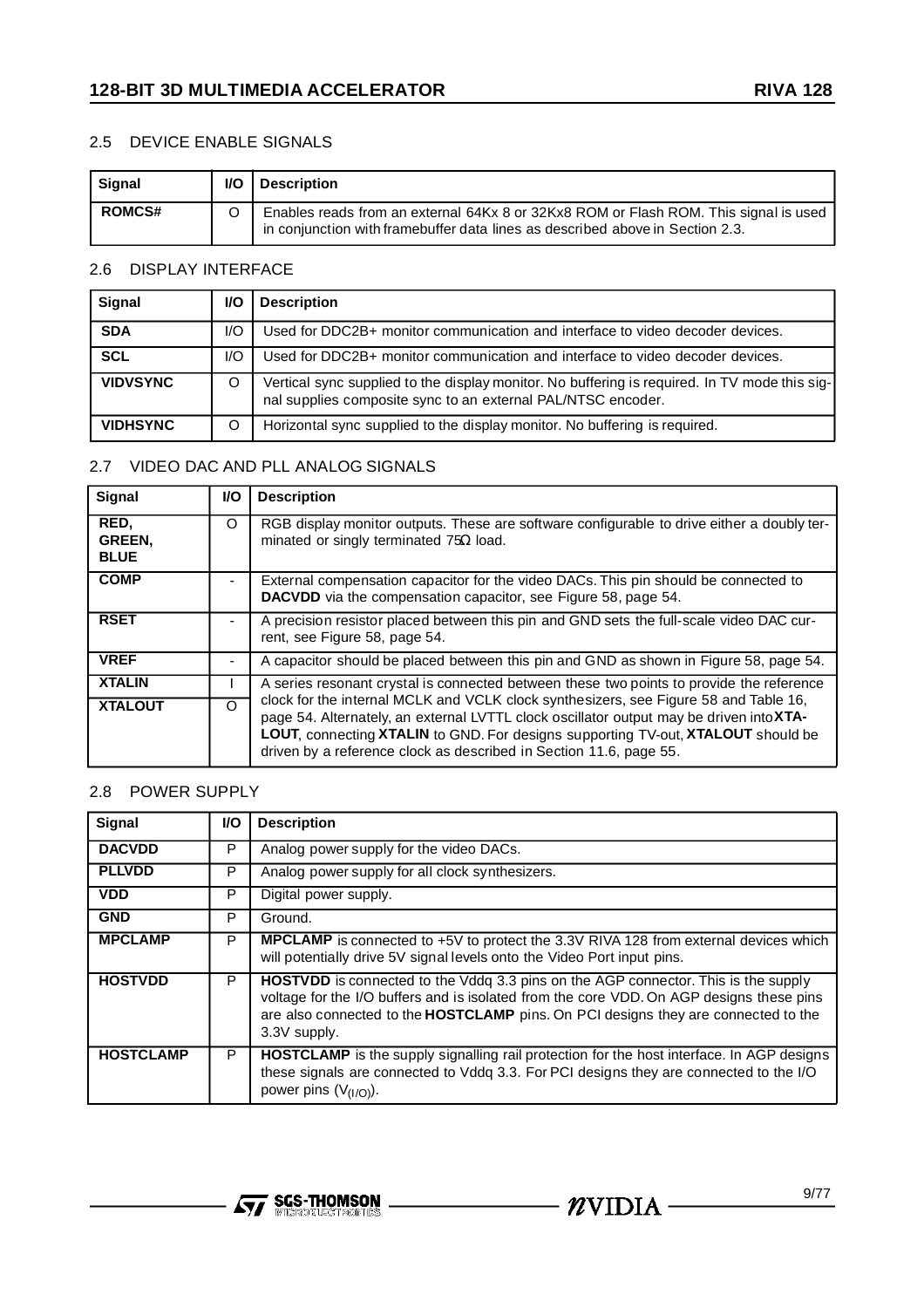#### 2.9 TEST

| Signal          | I/O | <b>Description</b>                                                                                                                                                                                                                                                                                                                             |
|-----------------|-----|------------------------------------------------------------------------------------------------------------------------------------------------------------------------------------------------------------------------------------------------------------------------------------------------------------------------------------------------|
| <b>TESTMODE</b> |     | For designs which will be tested in-circuit, this pin should be connected to GND through a<br>$10K\Omega$ pull-down resistor, otherwise this pin should be connected directly to GND. When<br>TESTMODE is asserted, MP_AD[3:0] are reassigned as TESTCTL[3:0] respectively.<br>Information on in-circuit test is given in Section 12, page 57. |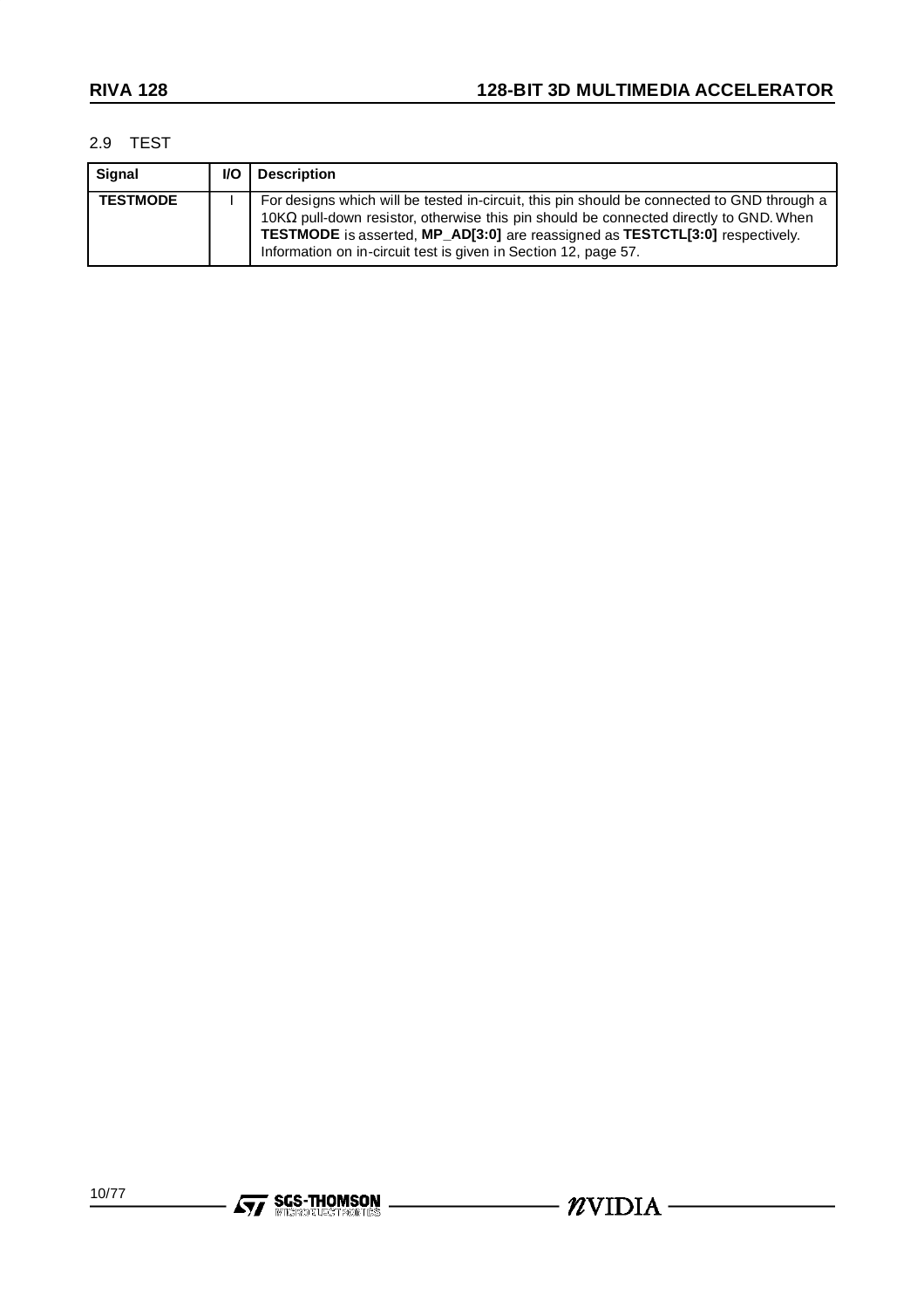#### **3 OVERVIEW OF THE RIVA 128**

The RIVA 128 is the first 128-bit 3D Multimedia Accelerator to offer unparalleled 2D and 3D performance, meeting all the requirements of the mainstream PC graphics market and Microsoft's PC'97. The RIVA 128 introduces the most advanced Direct3D™ acceleration solution and also delivers leadership VGA, 2D and Video performance, enabling a range of applications from 3D games through to DVD, Intercast™ and video conferencing.

#### 3.1 BALANCED PC SYSTEM

The RIVA 128 is designed to leverage existing PC system resources such as system memory, high bandwidth internal buses and bus master capabilities. The synergy between the RIVA 128 graphics pipeline architecture and that of the current generation PCI and next generation AGP platforms, defines ground breaking performance levels at the cost point currently required for mainstream PC graphics solutions.

#### **Execute versus DMA models**

The RIVA 128 is architected to optimize PC system resources in a manner consistent with the **AGP "Execute" model**. In this model texture map data for 3D applications is stored in system memory and individual texels are accessed as needed by the graphics pipeline. This is a significant enhancement over the DMA model where entire texture maps are transferred into off-screen framebuffer memory.

The advantages of the Execute versus the DMA model are:

- Improved system performance since only the required texels and not the entire texture map, cross the bus.
- Substantial cost savings since all the framebuffer is usable for the displayed screen and Z buffer and no part of it is required to be dedicated to texture storage or texture caching.
- There is no software overhead in the Direct3D driver to manage texture caching between application memory and the framebuffer.

To extend the advantages of the Execute model, the RIVA 128's proprietary texture cache and virtual DMA bus master design overcomes the bandwidth limitation of PCI, by sustaining a high texel throughput with minimum bus utilization. The host interface supports burst transactions up to 66MHz and provides over 200MBytes/s on AGP. AGP accesses offer other performance enhancements since they are from non-cacheable memory (no snoop) and can be low priority to prevent processor stalls, or high priority to prevent graphics engine stalls.

#### **Building a balanced system**

RIVA 128 is architected to provide the level of 3D graphics performance and quality available in top arcade platforms. To provide comparable scene complexity in the 1997 time-frame, processors will have to achieve new levels of floating point performance. Profiles have shown that 1997 mainstream CPUs will be able to transform over 1 million lit, meshed triangles/s at 50% utilization using Direct3D. This represents an order of magnitude performance increase over anything attainable in 1996 PC games.

To build a balanced system the graphics pipeline must match the CPU's performance. It must be capable of rendering at least 1 million polygons/s in order to avoid CPU stalls. Factors affecting this system balance include:

- Direct3D compatibility. Minimizing the differences between the hardware interface and the Direct3D data structures.
- Triangle setup. Minimizing the number of format conversions and delta calculations done by the CPU.
- Display-list processing. Avoiding CPU stalls by allowing the graphics pipeline to execute independently of the CPU.
- Vertex caching. Avoids saturating the host interface with repeated vertices, lowering the traffic on the bus and reducing system memory collisions.
- Host interface performance.

#### 3.2 HOST INTERFACE

The host interface boosts communication between the host CPU and the RIVA 128. The optimized interface performs burst DMA bus mastering for efficient and fast data transfer.

- 32-bit PCI version 2.1 or AGP version 1.0
- Burst DMA Master and target
- 33MHz PCI clock rate or 66MHz AGP clock rate
- Supports over 100MBytes/s with 33MHz PCI and over 200MBytes/s on 66MHz AGP
- Implements read buffer posting on AGP
- Fully supports the "Execute" model on both PCI and AGP



- NVIDIA -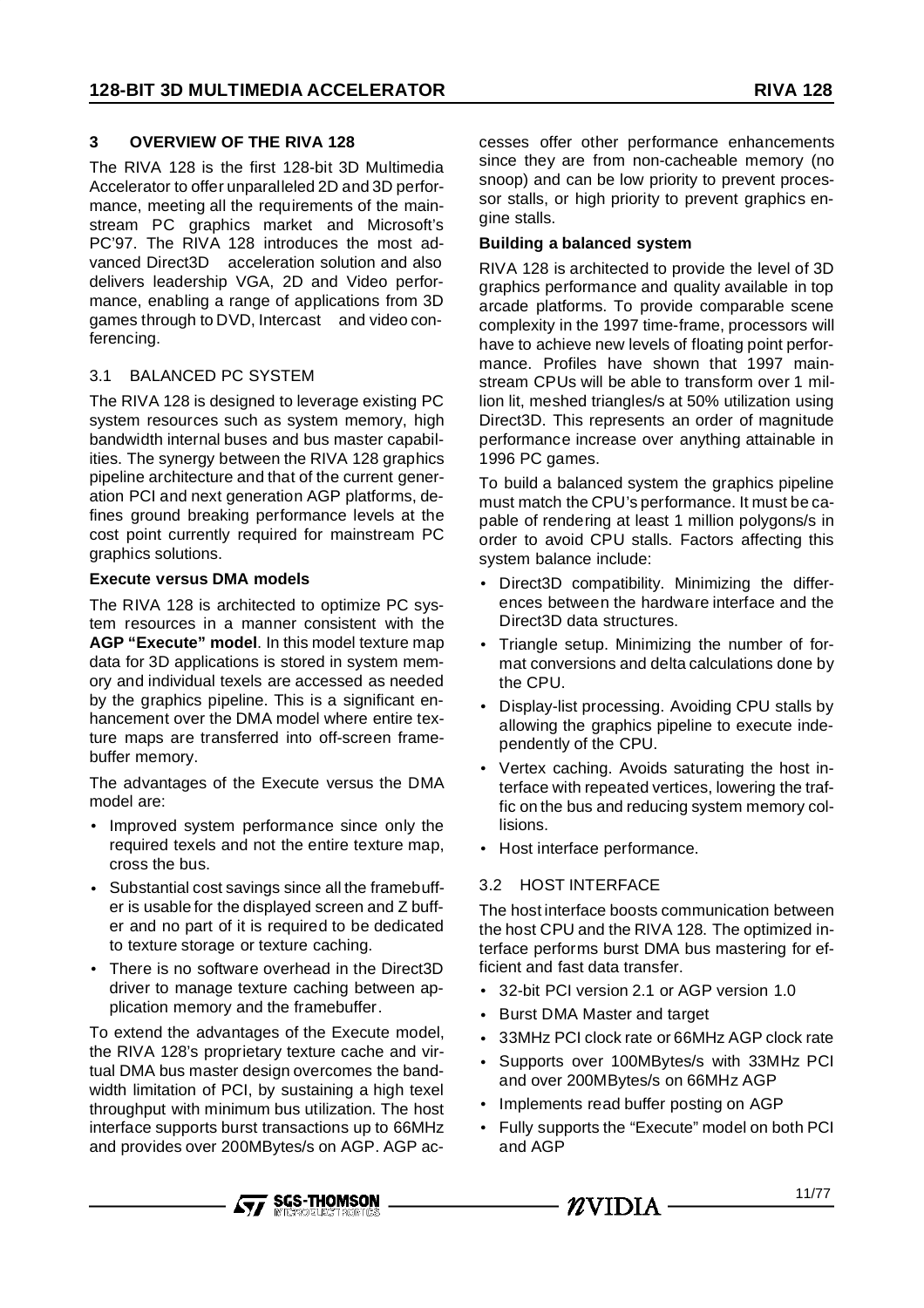#### 3.3 2D ACCELERATION

The RIVA 128's 2D rendering engine delivers industry-leading Windows acceleration performance:

- 100MHz 128-bit graphics engine optimized for single cycle operation into the 128-bit SGRAM interface supporting up to 1.6GBytes/s
- Acceleration functions optimized for minimal software overhead on key GDI calls
- Extensive support for DirectDraw in Windows95 including optimized Direct Framebuffer (DFB) access with Write-combining
- Accelerated primitives including BLT, transparent BLT, stretchBLT, points, lins, lines, polylines, polygons, fills, patterns, arbitrary rectangular clipping and improved text rendering
- Pipeline optimized for multiple color depths including 8, 15, 24, and 30 bits per pixel
- DMA Pusher allows the 2D graphics pipeline to load rendering methods optimizing RIVA 128/ host multi-tasking
- Execution of all 256 Raster Operations (as defined by Microsoft Windows) at 8, 15, 24 and 30-bit color depths
- 15-bit hardware color cursor
- Hardware color dithering
- Multi buffering (Double, Triple, Quad buffering) for smooth animation

### 3.4 3D ENGINE

#### **Triangle setup engine**

- Setup hardware optimized for Microsoft's Direct3D API
- 5Gflop floating point geometry processor
- Slope and setup calculations
- Accepts IEEE Single Precision format used in Direct3D
- Efficient vertex caching

#### **Rendering engine**

The RIVA 128 Multimedia Accelerator integrates an orthodox 3D rendering pipeline and triangle setup function which not only fully utilizes the capabilities of the Accelerated Graphics Port, but also supports advanced texture mapped 3D over the PCI bus. The RIVA 128 3D pipeline offers to Direct3D or similar APIs advanced triangle rendering capabilities:

- Rendering pipeline optimized for Microsoft's **Direct3D** API
- Perspective correct true-color Gouraud lighting and texture mapping
- Full 32-bit RGBA texture filter and Gouraud lighting pixel data path
- Alpha blending for translucency and transparency
- Sub-pixel accurate texture mapping
- Internal pixel path: up to 24bits, alpha: up to 8 bits
- Texture magnification filtering with high quality bilinear filtering without performance degradation
- Texture minification filtering with MIP mapping without performance degradation
- LOD MIP-mapping: filter shape is dynamically adjusted based on surface orientation
- Texture sizes from 4 to 2048 texels in either U or V
- Textures can be looped and paged in real time for texture animation
- Perspective correct per-pixel fog for atmospheric effects
- Perspective correct specular highlights
- Multi buffering (Double, Triple, Quad buffering) for smooth 3D animation
- Multipass rendering for environmental mapping and advanced texturing

### 3.5 VIDEO PROCESSOR

The RIVA 128 Palette-DAC pipeline accelerates full-motion video playback, sustaining 30 frames per second while retaining the highest quality color resolution, implementing true bilinear filtering for scaled video, and compensating for filtering losses using edge enhancement algorithms.

- Advanced support for DirectDraw (DirectVideo) in Windows 95
- Back-end hardware video scaling for video conferencing and playback
- Hardware color space conversion (YUV 4:2:2 and 4:2:0)
- Multi-tap X and Y filtering for superior image quality
- Optional edge enhancement to retain video sharpness
- Support for scaled field interframing for reduced motion artifacts and reduced storage

- NVIDIA -

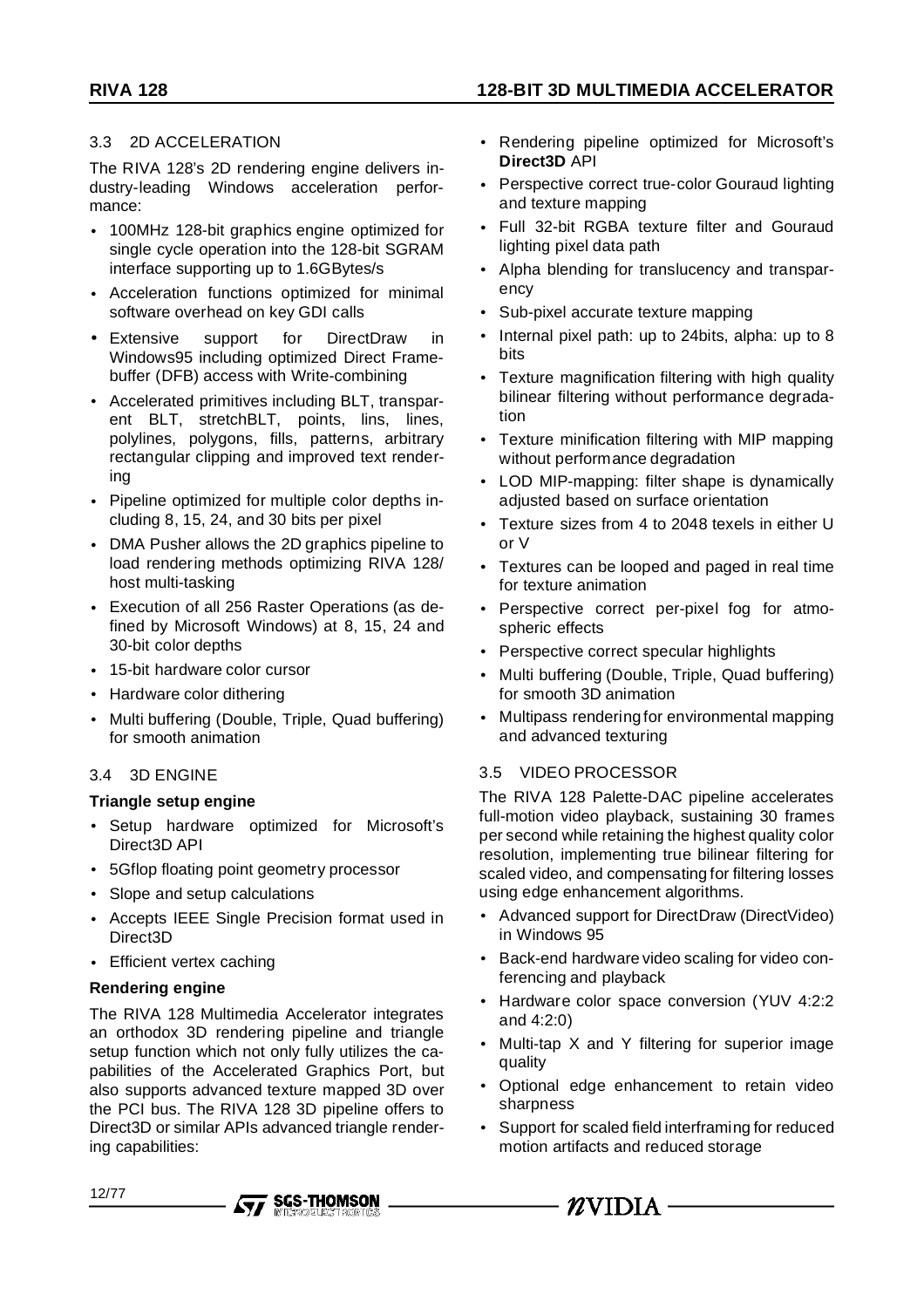- Per-pixel color keying
- Multiple video windows with hardware color space conversion and filtering
- Planar YUV12 (4:2:0) to/from packed (4:2:2) conversion for software MPEG acceleration and H.261 video conferencing applications
- Accelerated playback of industry standard codecs including MPEG-1/2, Indeo, Cinepak

#### 3.6 VIDEO PORT

The RIVA 128 Multimedia Accelerator provides connectivity for video input devices such as Philips SAA7111A, ITT 3225 and Samsung KS0127 through an ITU-R-656 video input bus to DVD and MPEG2 decoders through bidirectional media port functionality.

- Supported through VPE extensions to **DirectDraw**
- Supports filtered down-scaling and decimation
- Supports real time video capture via Bus Mastering DMA
- Serial interface for decoder control

#### 3.7 DIRECT RGB OUTPUT TO LOW COST PAL/NTSC ENCODER

The RIVA 128 has also been designed to interface to a standard PAL or NTSC television via a low cost TV encoder chip. In PAL or NTSC display modes the interlaced output is internally flicker-filtered and CCIR/EIA compliant timing reference signals are generated.

#### 3.8 SUPPORT FOR STANDARDS

- Multimedia support for MS-DOS, Windows 3.11, Windows 95, and Windows NT
- Acceleration for Windows 95 Direct APIs including Direct3D, DirectDraw and DirectVideo
- VGA and SVGA: The RIVA 128 has an industry standard 32-bit VGA core and BIOS support. In PCI configuration space the VGA can be enabled and disabled independently of the GUI.
- Glue-less Accelerated Graphics Port (AGP 1.0) or PCI 2.1 bus interface
- ITU/CCIR-656 compatible video port
- VESA DDC2B+, DPMS, VBE 2.0 supported

| <b>Resolution</b> | <b>BPP</b>              | 2MB yte                                | 4MByte (128-bit) |
|-------------------|-------------------------|----------------------------------------|------------------|
|                   | $\overline{4}$          | 120Hz                                  | 120Hz            |
| 640x480           | ह                       | 120Hz                                  | 120Hz            |
|                   | $\overline{16}$         | 120Hz                                  | 120Hz            |
|                   | 32                      | 120Hz                                  | 120Hz            |
|                   | $\overline{4}$          | 120Hz                                  | 120Hz            |
| 800x600           | $\overline{\mathbf{8}}$ | 120Hz                                  | 120Hz            |
|                   | 16                      | 120Hz                                  | 120Hz            |
|                   | $\overline{32}$         | 120Hz                                  | 120Hz            |
|                   | $\overline{4}$          | 120Hz                                  | 120Hz            |
| 1024x768          | $\overline{8}$          | 120Hz                                  | 120Hz            |
|                   | $\overline{16}$         | 120Hz                                  | 120Hz            |
|                   | 32                      | $\overline{\mathcal{L}_{\mathcal{C}}}$ | 120Hz            |
|                   | $\overline{4}$          | 120Hz                                  | 120Hz            |
| 1152x864          | $\overline{8}$          | 120Hz                                  | 120Hz            |
|                   | 16                      | 120Hz                                  | 120Hz            |
|                   | $\overline{32}$         | $\mathcal{L}^{\mathcal{L}}$            | 100Hz            |
|                   | $\overline{4}$          | 100Hz                                  | 100Hz            |
| 1280x1024         | $\overline{\mathbf{8}}$ | 100Hz                                  | 100Hz            |
|                   | 16                      | $\mathbf{r}$                           | 100Hz            |
|                   | $\overline{32}$         | $\sim$                                 | $\sim$           |
|                   | $\overline{4}$          | 75Hz                                   | 75Hz             |
| 1600x1200         | $\overline{8}$          | 75Hz                                   | 75Hz             |
|                   | 16                      | $\sim$                                 | 75Hz             |
|                   | 32                      | $\blacksquare$                         | $\blacksquare$   |

#### 3.9 RESOLUTIONS SUPPORTED

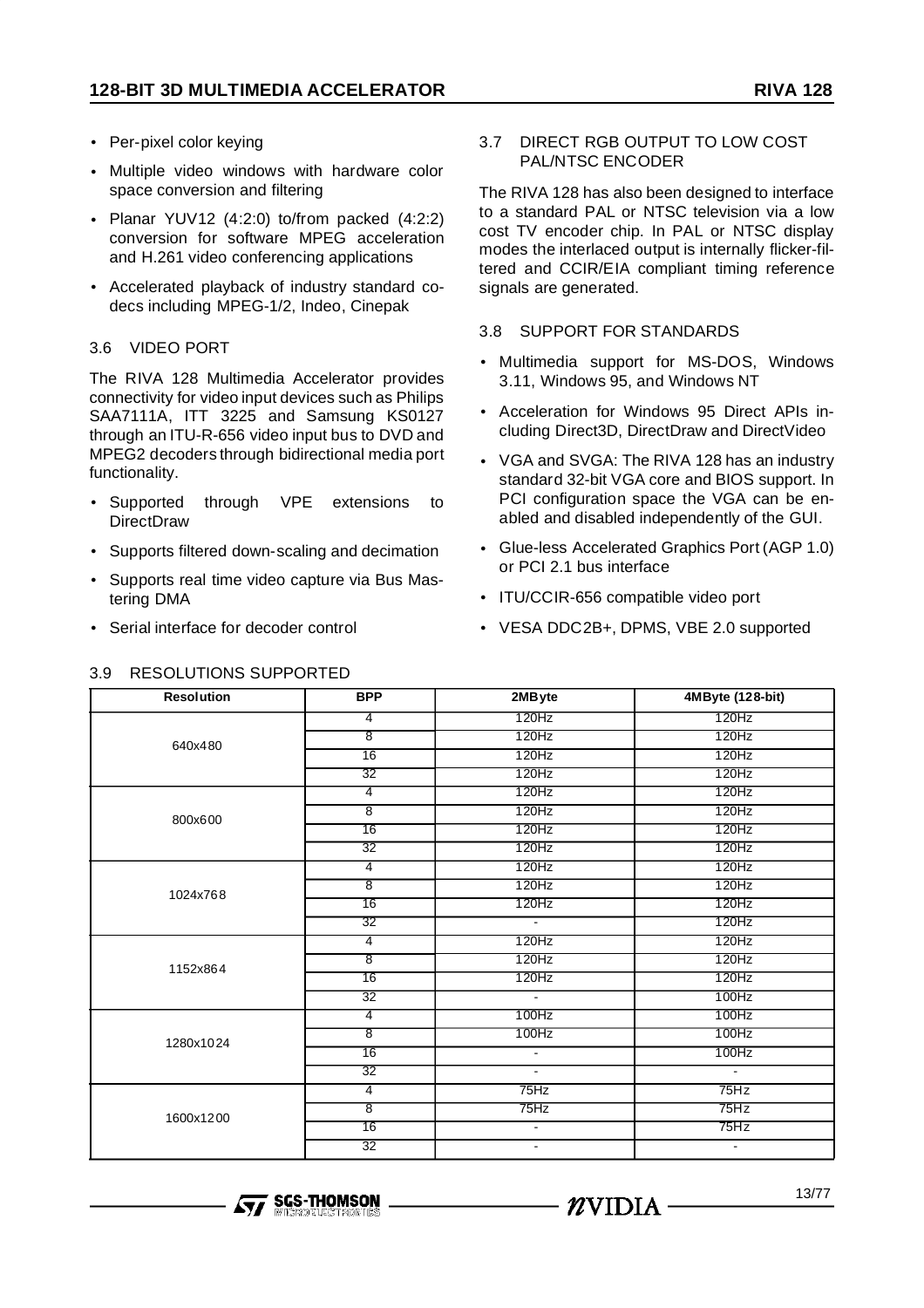# 3.10 CUSTOMER EVALUATION KIT

A Customer Evaluation Kit (CEK) is available for evaluating the RIVA 128. The CEK includes a PCI or AGP adapter card designed to support the RIVA 128 feature set, an evaluation CD-ROM containing a fast-installation application, extensive device drivers and programs demonstrating the RIVA 128 features and performance.

This CEK includes:

- RIVA 128 evaluation board and CD-ROM
- QuickStart install/user guide
- OS drivers and files
	- Windows 3.11
	- Windows 95 Direct X/3D
	- Windows NT 3.5
	- Windows NT 4.0
- Demonstration files and Game demos
- Benchmark programs and files

#### 3.11 TURNKEY MANUFACTURING PACKAGE

A Turnkey Manufacturing Package (TMP) is available to support OEM designs and development through to production. It delivers a complete manufacturable hardware and software solution that

**SGS-THOMSON** 

allows an OEM to rapidly design and bring to volume an RIVA 128-based product.

This TMP includes:

- CD-ROM
	- RIVA 128 Datasheet and Application Notes
	- OrCAD<sup>TM</sup> schematic capture and PADS<sup>TM</sup> layout design information
	- Quick Start install/user guide/release notes
	- BIOS Modification program, BIOS binaries and utilities
	- Bring-up and OEM Production Diagnostics
	- Software and Utilities
- OS drivers and files
	- Windows 3.11
	- Windows 95 Direct X/3D
	- Windows NT 3.5
	- Windows NT 4.0
- FCC/CE Certification Package
- Content developer and WWW information

 $\mathbf Z$ vidia -

- Partner solutions
- Access to our password-protected web site for upgrade files and release notes.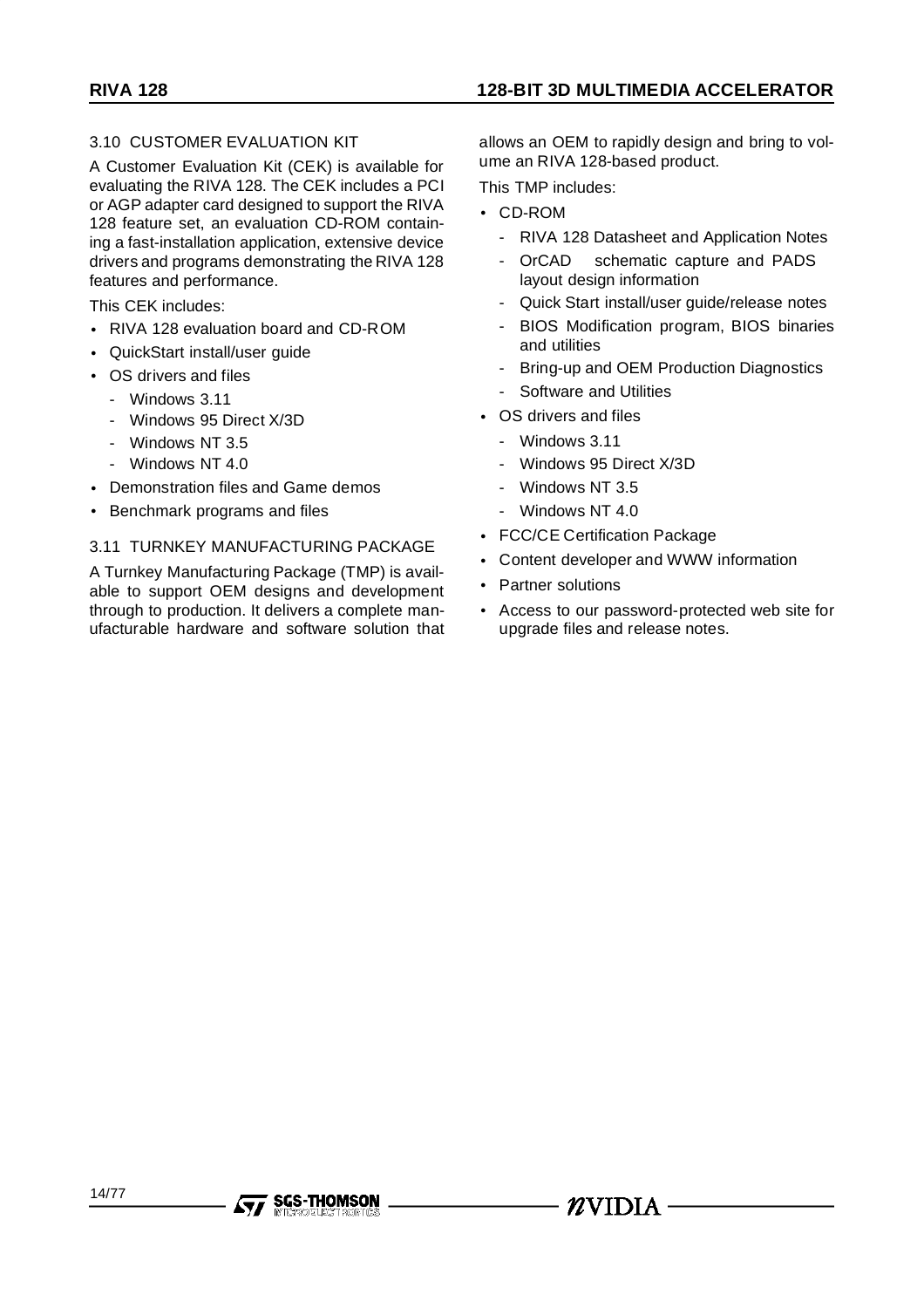# **4 ACCELERATED GRAPHICS PORT (AGP) INTERFACE**

The Accelerated Graphics Port (AGP) is a high performance, component level interconnect targeted at 3D graphical display applications and based on performance enhancements to the PCI local bus.

**Figure 1.** System block diagram showing relationship between AGP and PCI buses



### **Background to AGP**

Although 3D graphics acceleration is becoming a standard feature of multimedia PC platforms, 3D rendering generally has a voracious appetite for memory bandwidth. Consequently there is upward pressure on the PC's memory requirement leading to higher bill of material costs. These trends will increase, requiring high speed access to larger amounts of memory. The primary motivation for AGP therefore was to contain these costs whilst enabling performance improvements.

By providing significant bandwidth improvement between the graphics accelerator and system memory, some of the 3D rendering data structures can be shifted into main memory, thus relieving the pressure to increase the cost of the local graphics memory.

Texture data are the first structures targeted for shifting to system memory for four reasons:

- 1 Textures are generally read only, and therefore do not have special access ordering or coherency problems.
- 2 Shifting textures balances the bandwidth load between system memory and local graphics memory, since a well cached host processor has much lower memory bandwidth requirements than a 3D rendering engine. Texture access comprises perhaps the largest single component of rendering memory bandwidth (compared with rendering, display and Z buffers), so avoiding loading or caching textures in graphics

local memory saves not only this component of local memory bandwidth, but also the bandwidth necessary to load the texture store in the first place. Furthermore, this data must pass through main memory anyway as it is loaded from a mass store device.

- 3 Texture size is dependent upon application quality rather than on display resolution, and therefore subject to the greatest pressure for growth.
- 4 Texture data is not persistent; it resides in memory only for the duration of the application, so any system memory spent on texture storage can be returned to the free memory heap when the application finishes (unlike display buffers which remain in use).

Other data structures can be moved to main memory but the biggest gain results from moving texture data.

### **Relationship of AGP to PCI**

AGP is a superset of the 66MHz PCI Specification (Revision 2.1) with performance enhancements optimized for high performance 3D graphics applications.

The PCI Specification is unmodified by AGP and 'reserved' PCI fields, encodings and pins, etc. are not used.

AGP does not replace the need for the PCI bus in the system and the two are physically, logically, and electrically independent. As shown in Figure 1



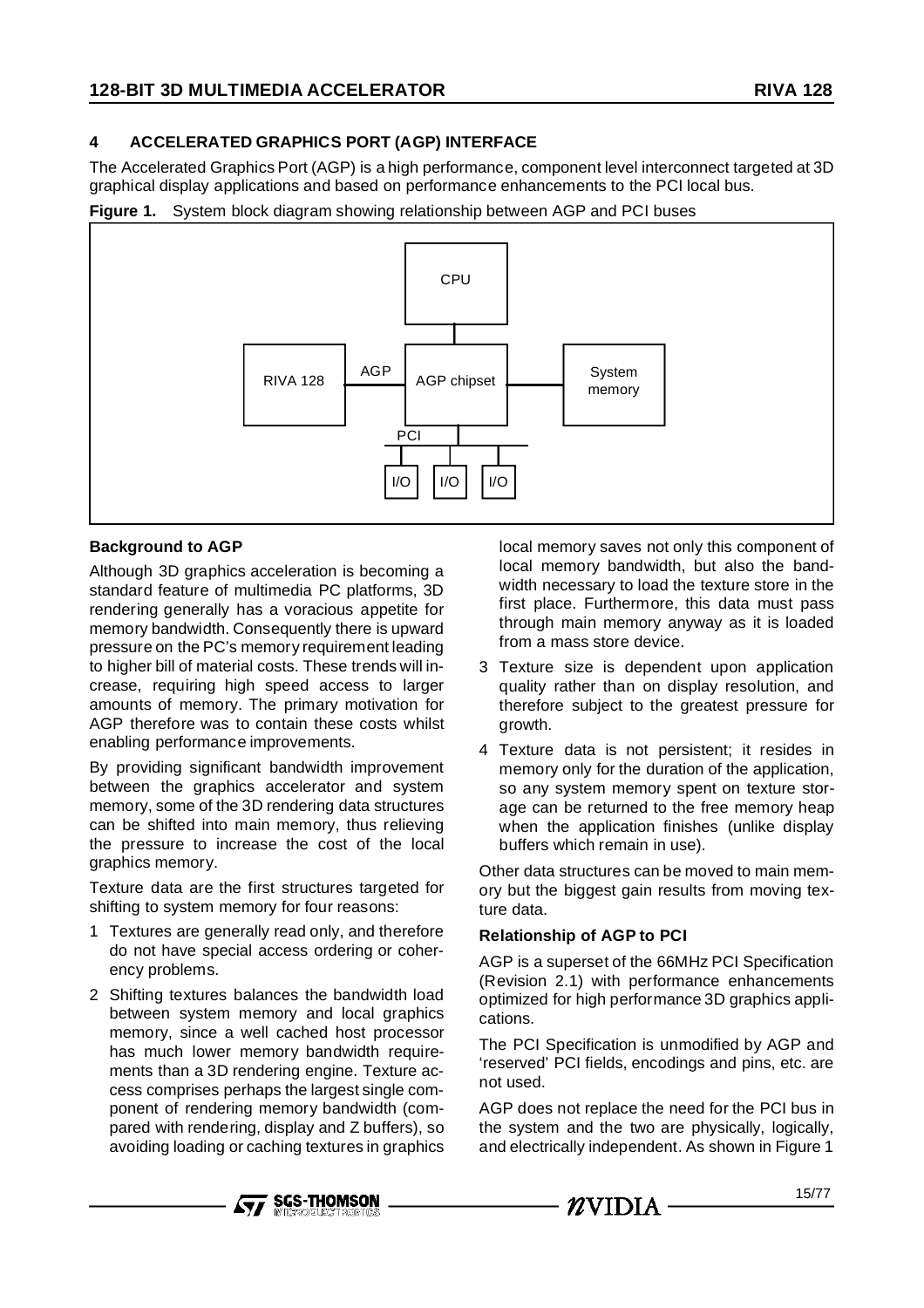the AGP bridge chip and RIVA 128 are the only devices on the AGP bus - all other I/O devices remain on the PCI bus.

The add-in slot defined for AGP uses a new connector body (for electrical signaling reasons) which is not compatible with the PCI connector; PCI and AGP boards are not mechanically interchangeable.

AGP accesses differ from PCI in that they are pipelined. This compares with serialized PCI

#### 4.1 RIVA 128 AGP INTERFACE

The RIVA 128 glueless interface to AGP 1.0 is shown in Figure 2.

#### **Figure 2.** AGP interface pin connections

transactions, where the address, wait and data phases need to complete before the next transaction starts. AGP transactions can only access system memory - not other PCI devices or CPU. Bus mastering accesses can be either PCI or AGPstyle.

Full details of AGP are given in the Accelerated Graphics Port Interface Specification [3] published by Intel Corporation.



#### 4.2 AGP BUS TRANSACTIONS

#### **AGP bus commands supported**

The following AGP bus commands are supported by the RIVA 128:

- Read
- Read (hi-priority)

#### **PCI transactions on the AGP bus**

PCI transactions can be interleaved with AGP transactions including between pipelined AGP data transfers. A basic PCI transaction on the AGP interface is shown in Figure 3. If the PCI target is a non AGP compliant master, it will not see **AGPST[2:0]** and the transaction appears to be on a PCI bus. For AGP aware bus masters, **AGPST[2:0]** indicate that permission to use the interface has been granted to initiate a request and not to move AGP data.





 $- \mathbf{\mathcal{R}}$ vidia -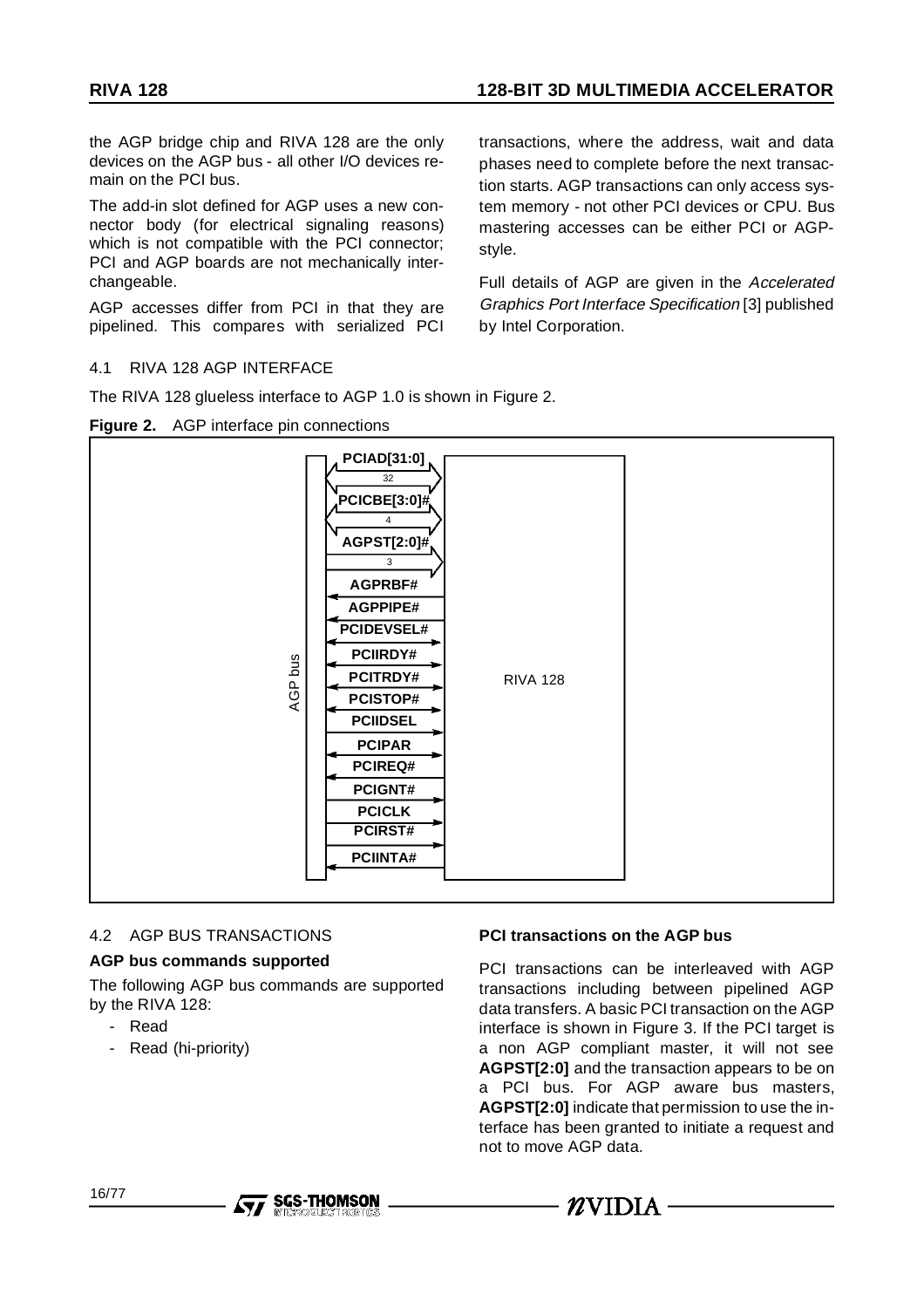

**Figure 3.** Basic PCI transaction on AGP

An example of a PCI transaction occurring between an AGP command cycle and return of data is shown in Figure 4. This shows the smallest number of cycles during which an AGP request can be enqueued, a PCI transaction performed and AGP read data returned.



**Figure 4.** PCI transaction occurring between AGP request and data

**SGS-THOMSON**  $\sqrt{M}$ 

17/77

 $-*n*VIDIA$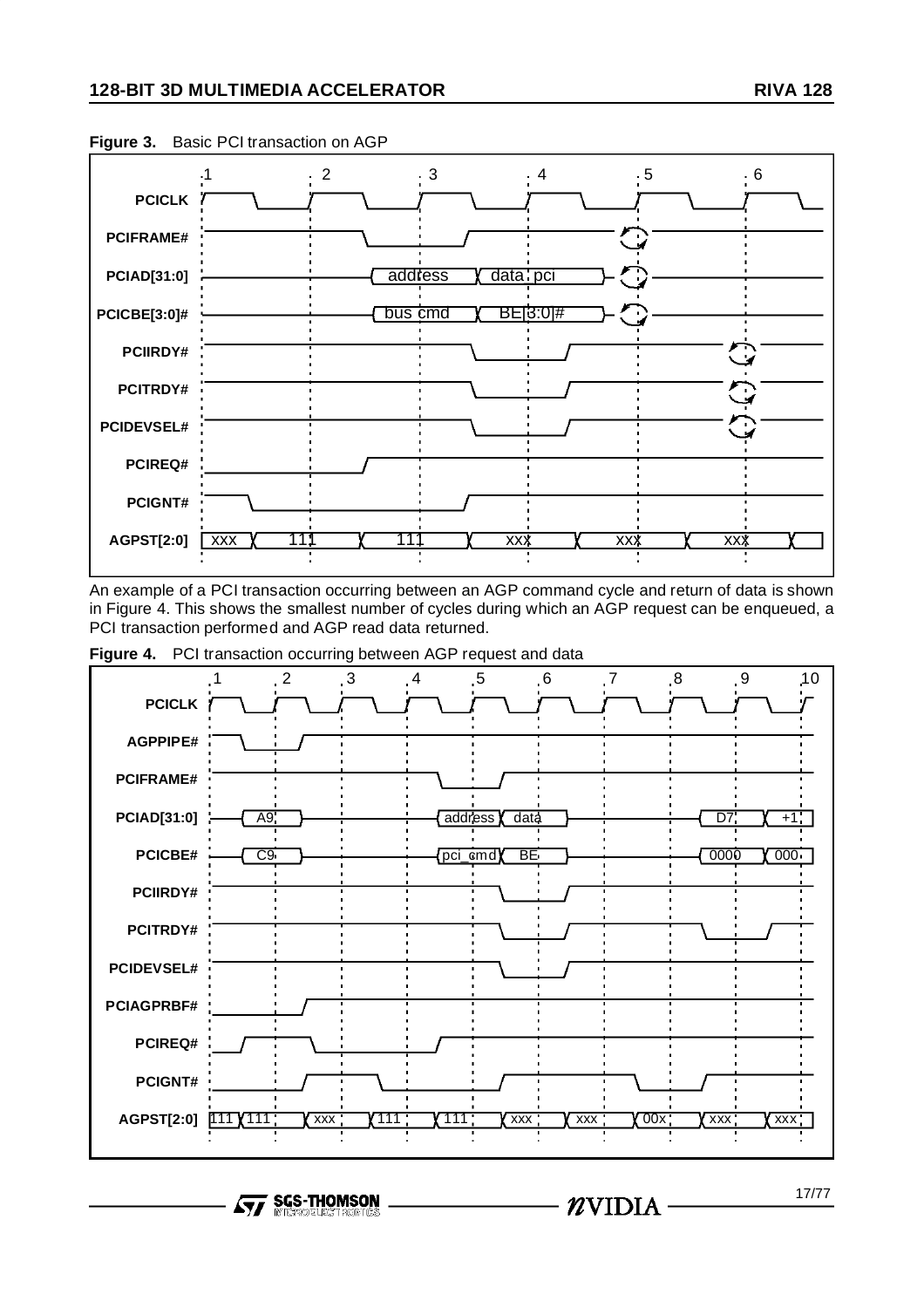



#### **Pipeline operation**

Memory access pipelining provides the main performance enhancement of AGP over PCI. AGP pipelined bus transactions share most of the PCI signal set, and are interleaved with PCI transactions on the bus.

The RIVA 128 supports AGP pipelined reads with a 4-deep queue of outstanding read requests. Pipelined reads are primarily used by the RIVA 128 for cache filling, the cache size being optimized for AGP bursts. Depending on the AGP bridge, a bandwidth of up to 248MByte/s is achievable for 128-byte pipelined reads. This compares with around 100MByte/s for 128-byte 33MHz PCI reads. Another feature of AGP is that for smaller sized reads the bandwidth is not significantly reduced. Whereas 16-byte reads on PCI transfer at around 33MByte/s, on AGP around 175MByte/s is achievable. The RIVA 128 actually requests reads greater than 64 bytes in multiples of 32-byte transactions.

The pipe depth can be maintained by the AGP bus master (RIVA 128) intervening in a pipelined transfer to insert new requests between data replies. This bus sequencing is illustrated in Figure 5.

When the bus is in an idle condition, the pipe can be started by inserting one or more AGP access requests consecutively. Once the data reply to those accesses starts, that stream can be broken (or intervened) by the bus master (RIVA 128) inserting one or more additional AGP access requests or inserting a PCI transaction. This intervention is accomplished with the bus ownership signals, **PCIREQ#** and **PCIGNT#**.

**SGS-THOMSON** 

The RIVA 128 implements both high and low priority reads depending of the status of the rendering engine. If the pipeline is likely to stall due to system memory read latency, a high priority read request is posted.

#### **Address Transactions**

The RIVA 128 requests permission from the bridge to use **PCIAD[31:0]** to initiate either an AGP request or a PCI transaction by asserting **PCIREQ#**. The arbiter grants permission by asserting **PCIGNT#** with **AGPST[2:0]** equal to '111' (referred to as START). When the RIVA 128 receives START it must start the bus operation within two clocks of the bus becoming available. For example, when the bus is in an idle condition when START is received, the RIVA 128 must initiate the bus transaction on the next clock and the one following.

Figure 6 shows a single address being enqueued by the RIVA 128. Sometime before clock 1, the RIVA 128 asserts **PCIREQ#** to gain permission to use **PCIAD[31:0]**. The arbiter grants permission by indicating START on clock 2. A new request (address, command and length) are enqueued on each clock in which **AGPPIPE#** is asserted. The address of the request to be enqueued is presented on **PCIAD[31:3]**, the length on **PCIAD[2:0]** and the command on **PCICBE[3:0]#**. In Figure 6 only a single address is enqueued since **AGPPIPE#** is just asserted for a single clock. The RIVA 128 indicates that the current address is the last it intends to enqueue when **AGPPIPE#** is asserted and **PCIREQ#** is deasserted (occurring on clock 3). Once the arbiter detects the assertion of **AGP-PIPE#** or **PCIFRAME#** it deasserts **PCIGNT#** on clock 4.

 $\mathbf Z$ VIDIA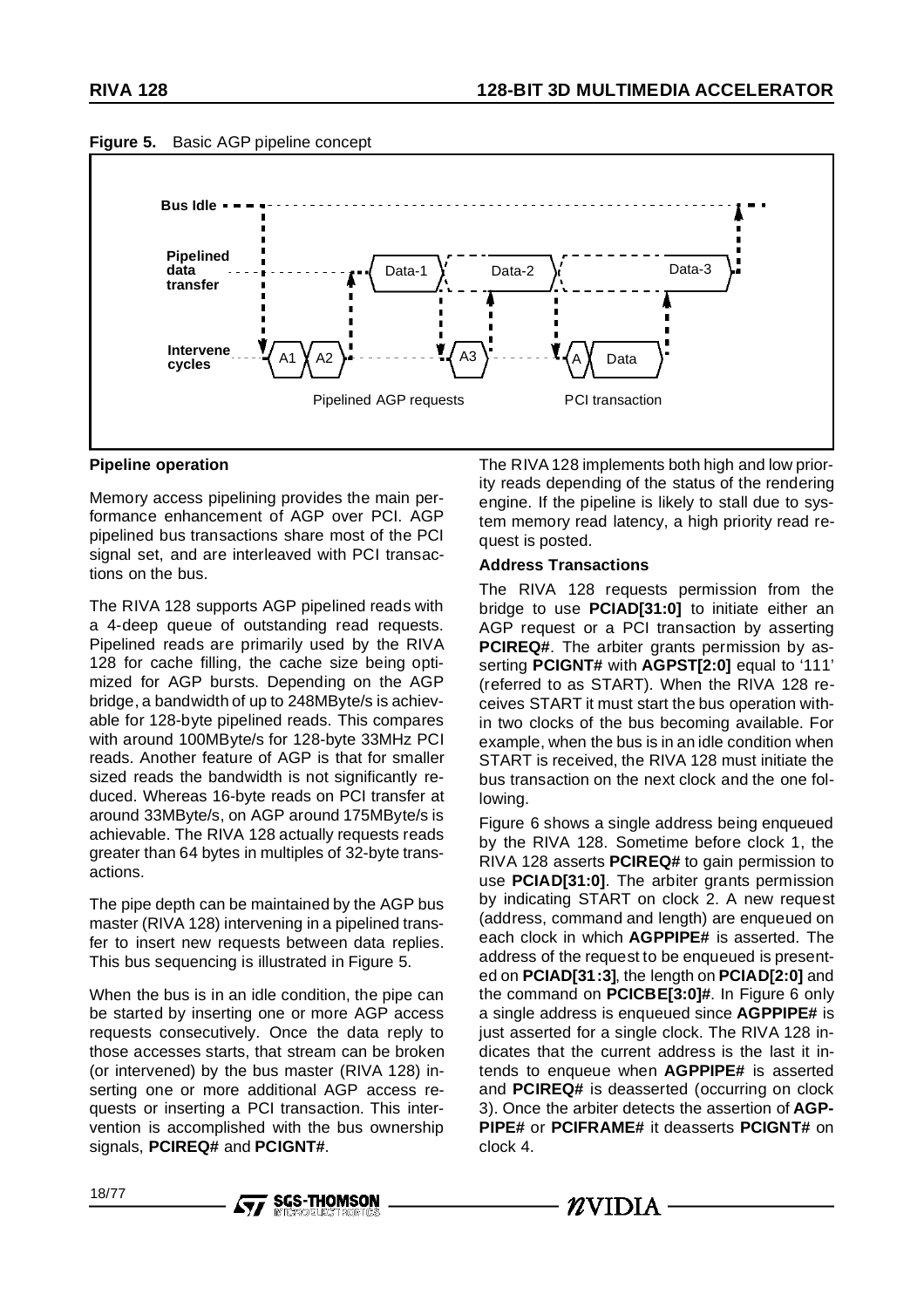

**Figure 6.** Single address - no delay by master

Figure 7 shows the RIVA 128 enqueuing 4 requests, where the first request is delayed by the maximum 2 cycles allowed. START is indicated on clock 2, but the RIVA 128 does not assert **AGPPIPE#** until clock 4. Note that **PCIREQ#** remains asserted on clock 6 to indicate that the current request is not the last one. When **PCIREQ#** is deasserted on clock 7 with **AGPPIPE#** still asserted this indicates that the current address is the last one to be enqueued during this transaction. **AGPPIPE#** must be deasserted on the next clock when **PCIREQ#** is sampled as deasserted. If the RIVA 128 wants to enqueue more requests during this bus operation, it continues asserting **AGPPIPE#** until all of its requests are enqueued or until it has filled all the available request slots provided by the target.



**Figure 7.** Multiple addresses enqueued, maximum delay by RIVA 128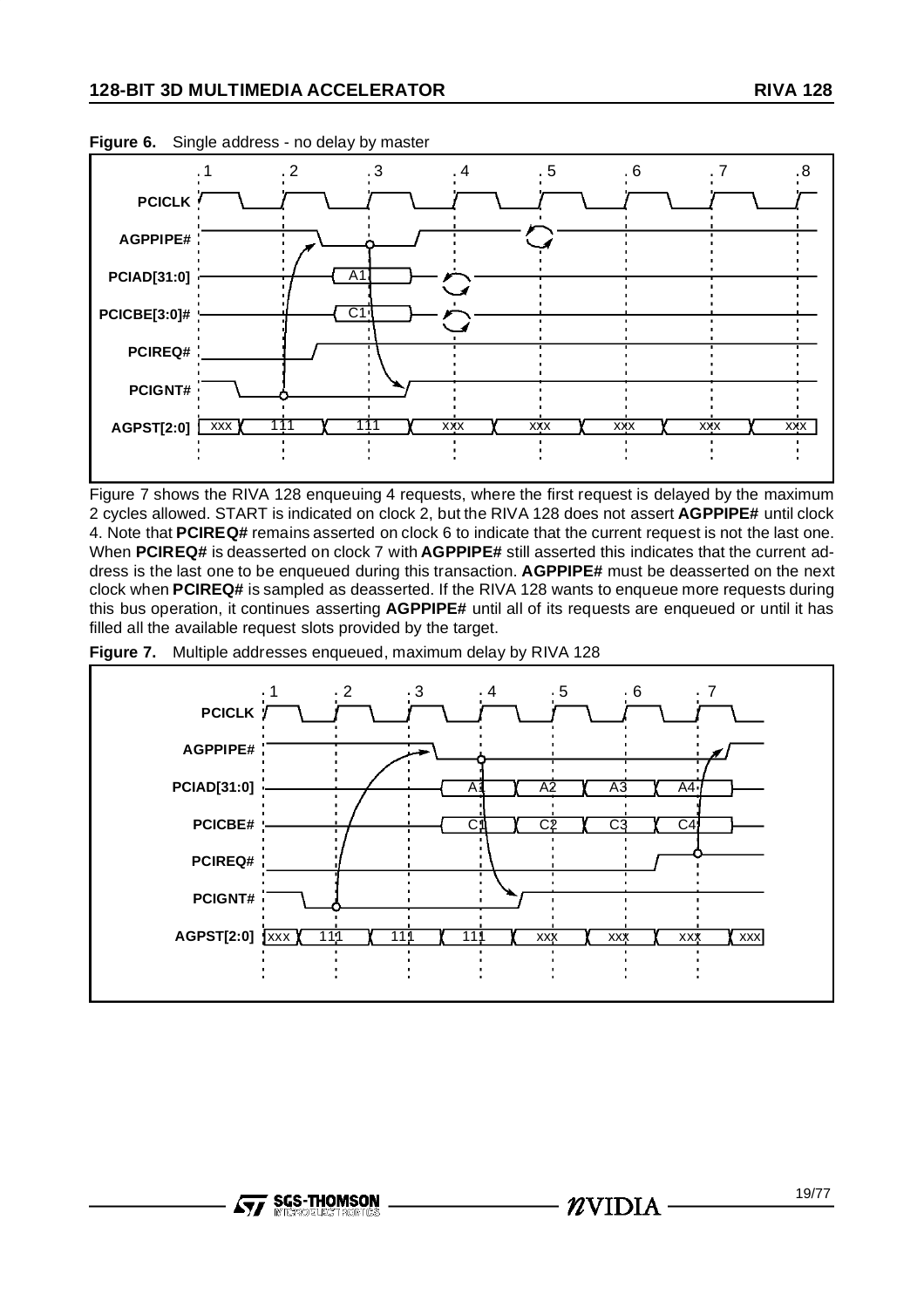# **AGP timing specification**





**Table 1.** AGP clock timing parameters

| Symbol       | <b>Parameter</b>        | Min. | Max. | Unit | <b>Notes</b> |
|--------------|-------------------------|------|------|------|--------------|
| tCYC         | <b>PCICLK</b> period    | 15   | 30   | ns   |              |
| <b>tHIGH</b> | <b>PCICLK</b> high time | 6    |      | ns   |              |
| tLOW         | <b>PCICLK</b> low time  | 6    |      | ns   |              |
|              | <b>PCICLK</b> slew rate | 1.5  | 4    | V/ns |              |

**NOTES** 

1 This rise and fall time is measured across the minimum peak-to-peak range as shown in Figure 8.

# **Figure 9.** AGP timing diagram



# **Table 2.** AGP timing parameters

| Symbol       | <b>Parameter</b>                                                  | Min. | Max. | Unit | <b>Notes</b> |
|--------------|-------------------------------------------------------------------|------|------|------|--------------|
| <b>t</b> VAL | <b>AGPCLK</b> to signal valid delay (data and control<br>signals) | 2    | 11   | ns   |              |
| ton          | Float to active delay                                             | 2    |      | ns   |              |
| tOFF         | Active to float delay                                             |      | 28   | ns   |              |
| tsu          | Input set up time to AGPCLK (data and control<br>signals)         |      |      | ns   |              |
| l th         | Input hold time from AGPCLK                                       | 0    |      | ns   |              |

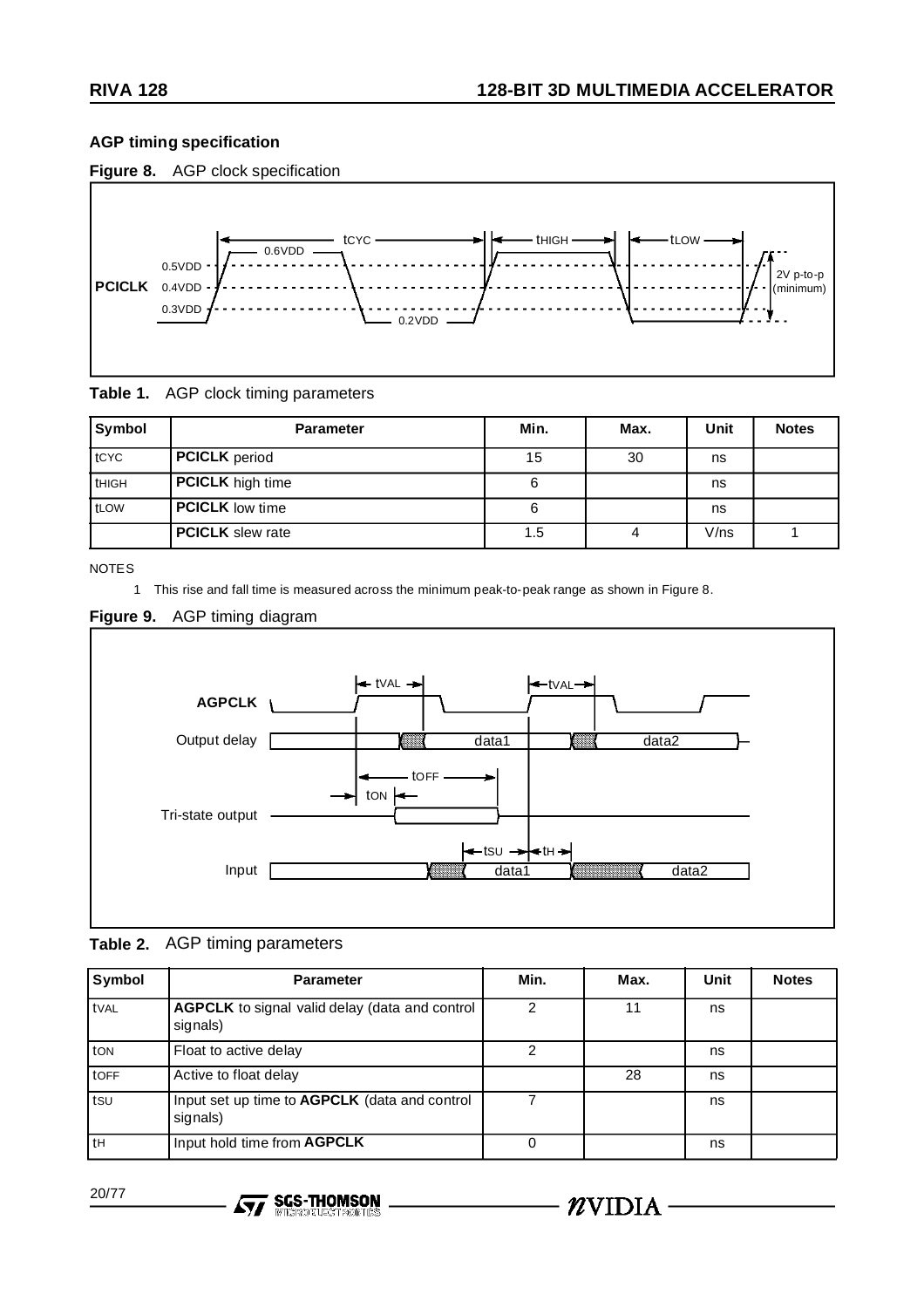# **5 PCI 2.1 LOCAL BUS INTERFACE**

#### 5.1 RIVA 128 PCI INTERFACE

The RIVA 128 supports a glueless interface to PCI 2.1 with both master and slave capabilities. The host interface is fully compliant with the 32-bit PCI 2.1 specification.

The Multimedia Accelerator supports PCI bus operation up to 33MHz with zero-wait state capability and full bus mastering capability handling burst reads and burst writes.





**Table 3.** PCI bus commands supported by the RIVA 128

| <b>Bus master</b>     | <b>Bus slave</b>             |
|-----------------------|------------------------------|
| Memory read and write | Memory read and write        |
| Memory read line      | I/O read and write           |
| Memory read multiple  | Configuration read and write |
|                       | Memory read line             |
|                       | Memory read multiple         |
|                       | Memory write invalidate      |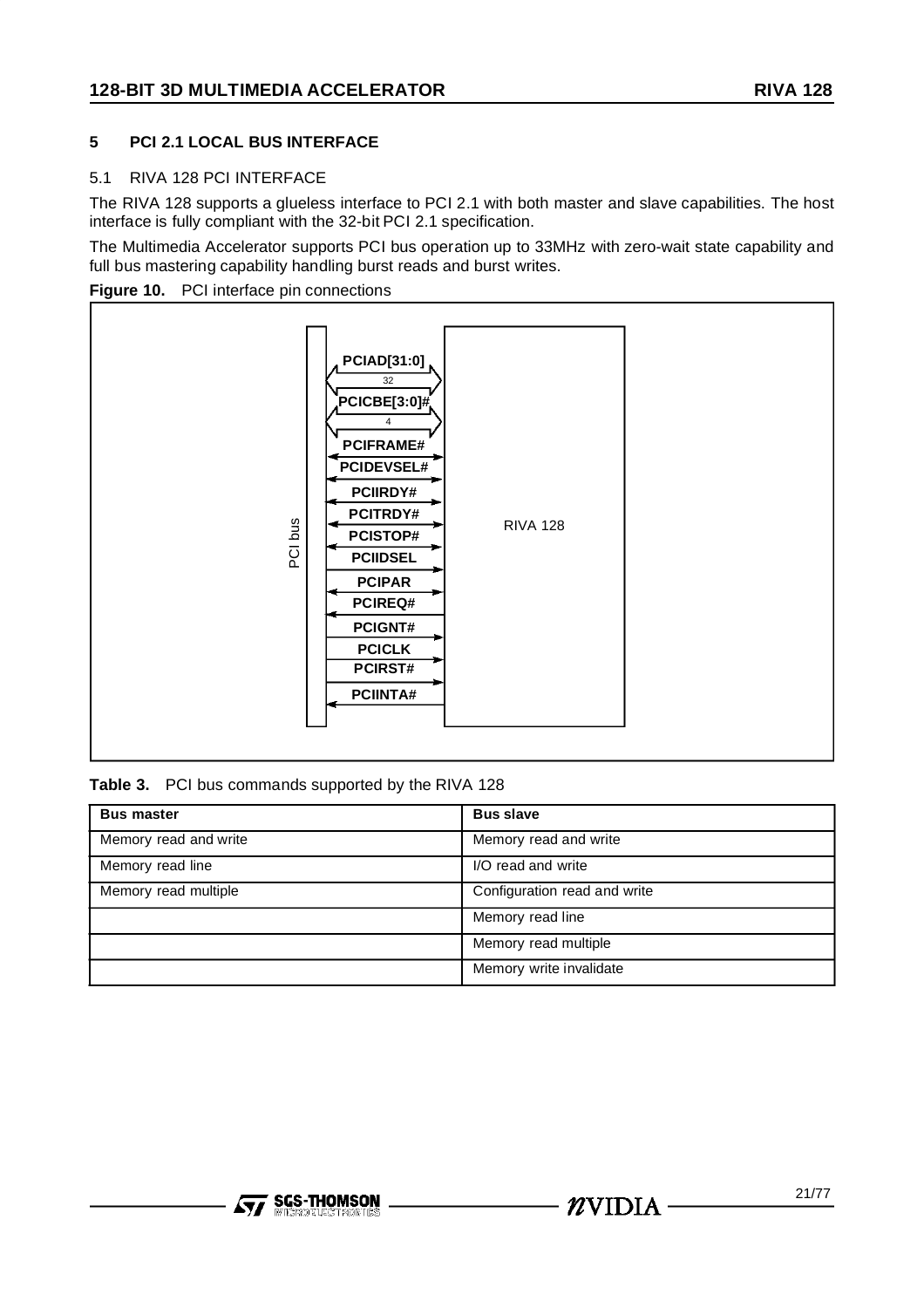#### 5.2 PCI TIMING SPECIFICATION

The timing specification of the PCI interface takes the form of generic setup, hold and delay times of transitions to and from the rising edge of **PCICLK** as shown in Figure 11.

#### **Figure 11.** PCI timing parameters



### **Table 4.** PCI timing parameters

| Symbol                | <b>Parameter</b>                                     | Min.          | Max. | Unit | <b>Notes</b> |
|-----------------------|------------------------------------------------------|---------------|------|------|--------------|
| tval                  | <b>PCICLK</b> to signal valid delay (bussed signals) | $\mathcal{P}$ | 11   | ns   |              |
| tVAL <sup>(PTP)</sup> | <b>PCICLK</b> to signal valid delay (point to point) | 2             | 12   | ns   |              |
| ton                   | Float to active delay                                | 2             |      | ns   |              |
| <b>tOFF</b>           | Active to float delay                                |               | 28   | ns   |              |
| tsu                   | Input set up time to <b>PCICLK</b> (bussed signals)  |               |      | ns   |              |
| fSU <sup>(PTP)</sup>  | Input set up time to PCICLK (PCIGNT#)                | 10            |      | ns   |              |
| $t$ SU $(PTP)$        | Input set up time to PCICLK (PCIREQ#)                | 12            |      | ns   |              |
| tH                    | Input hold time from PCICLK                          | 0             |      | ns   |              |

NOTE

1 **PCIREQ#** and **PCIGNT#** are point to point signals and have different valid delay and input setup times than bussed signals. All other signals are bussed.

 $\mathbf{Z}$ VIDIA -

**SGS-THOMSON** 

AV I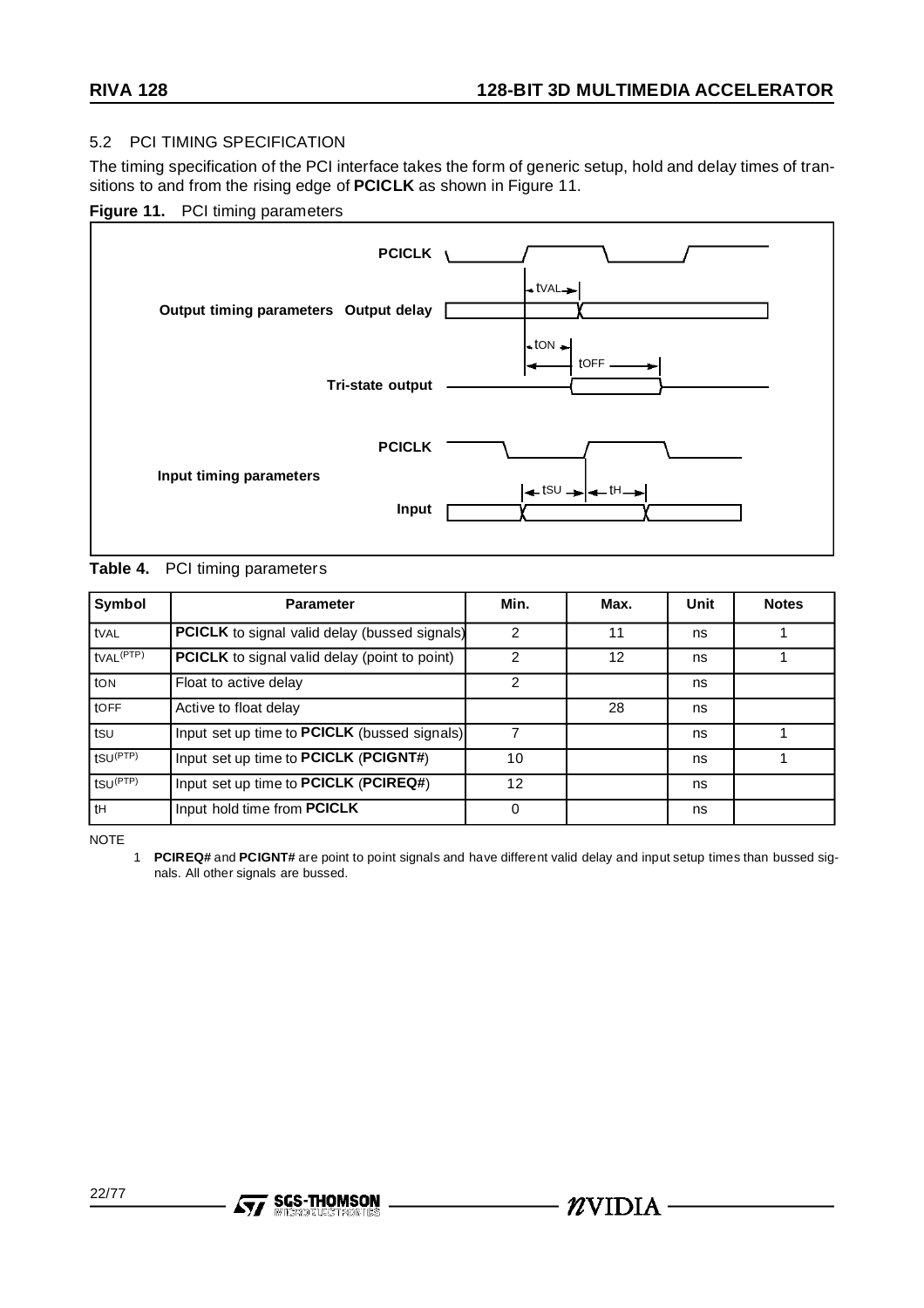





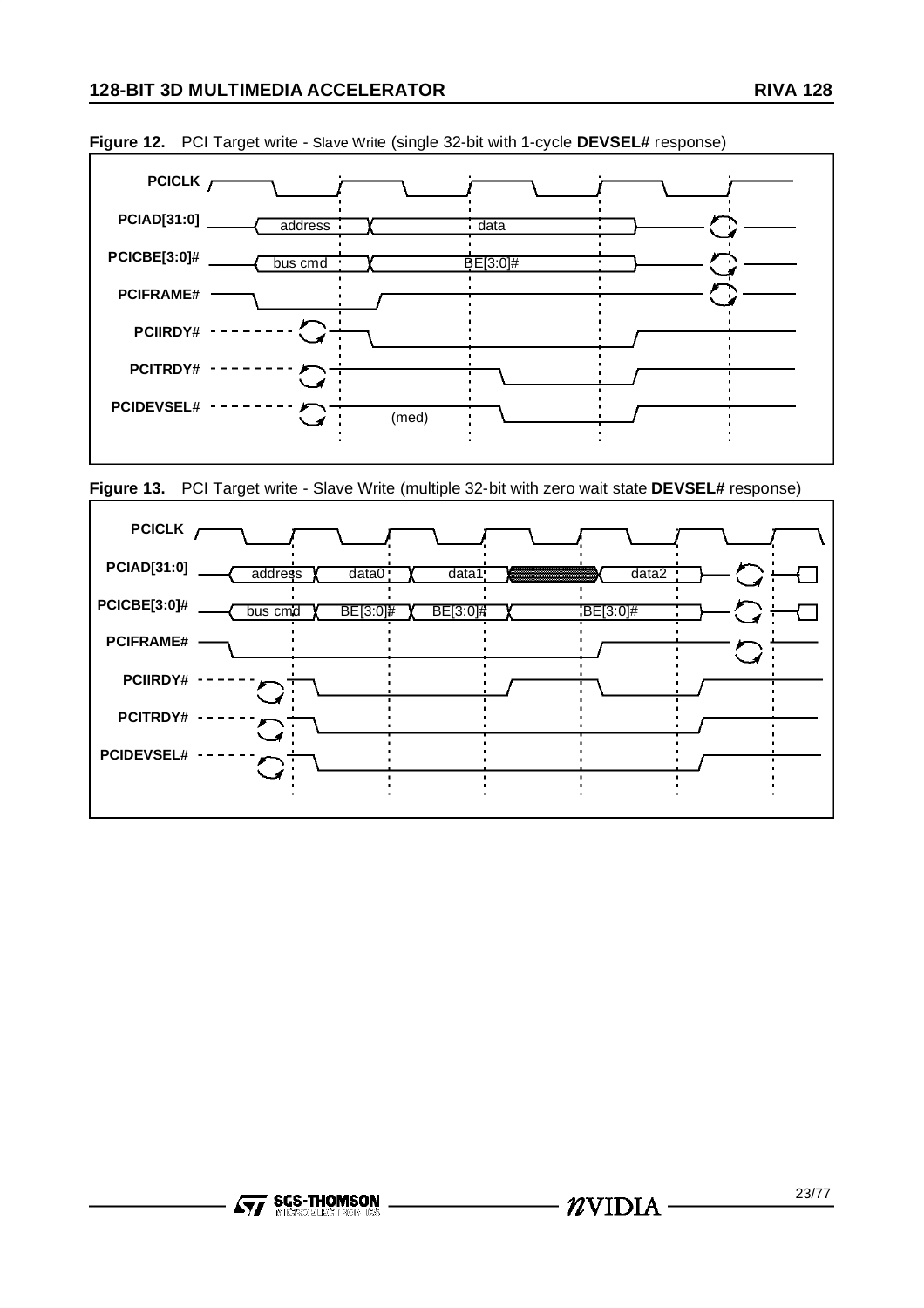

**Figure 14.** PCI Target read - Slave Read (1-cycle single word read)



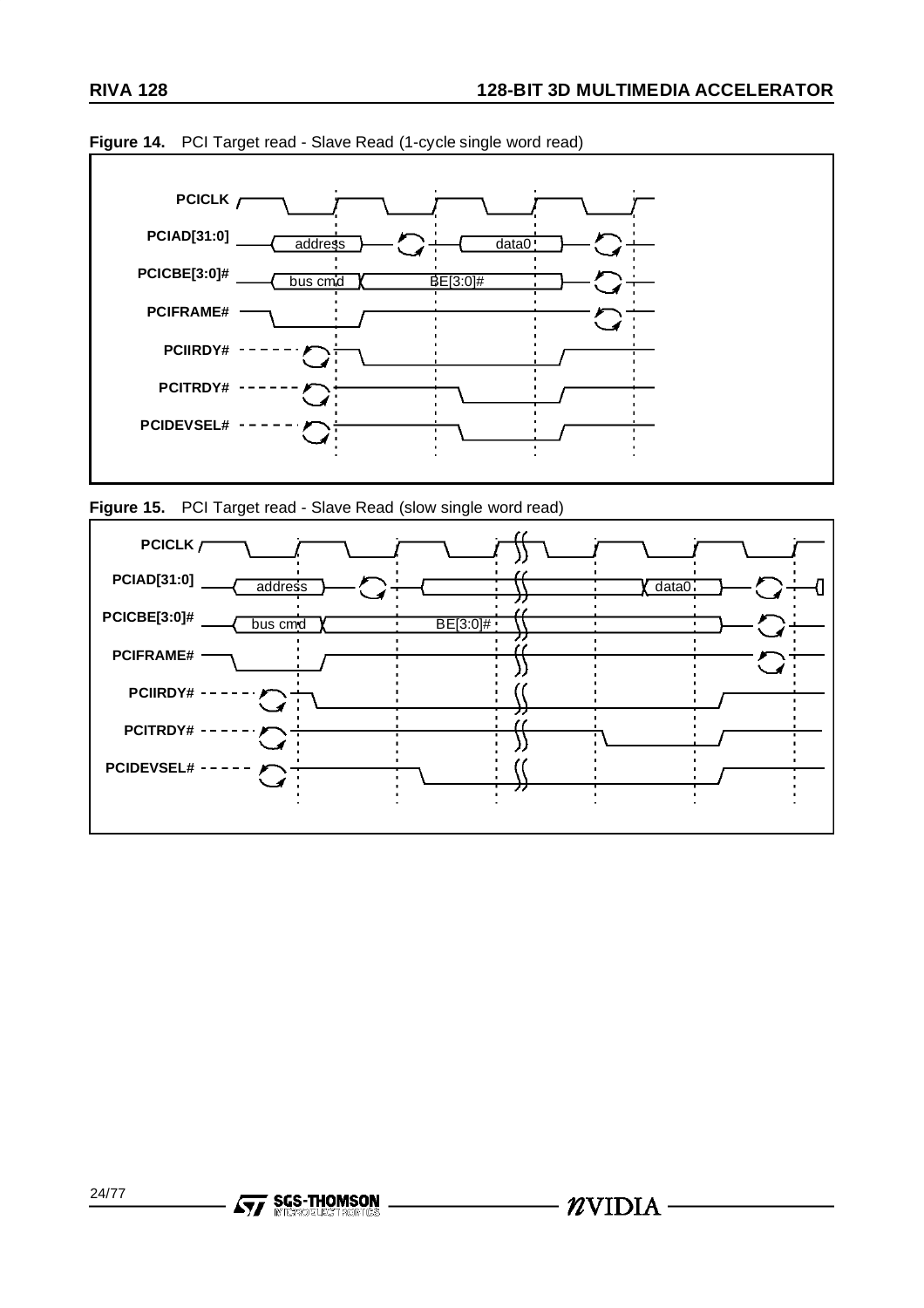

#### **Figure 16.** PCI Master write - multiple word





Note: The RIVA 128 does not generate fast back to back cycles as a bus master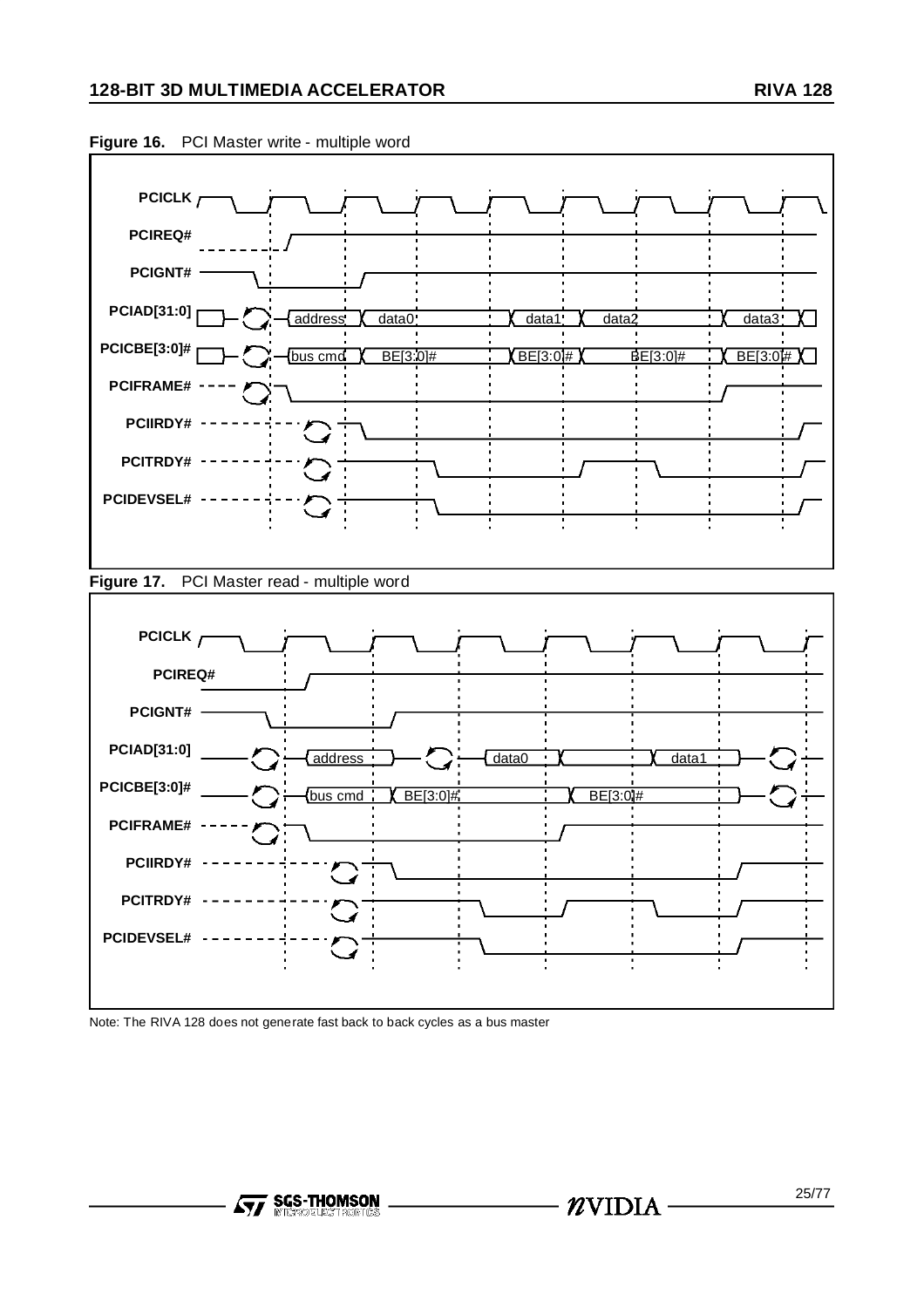





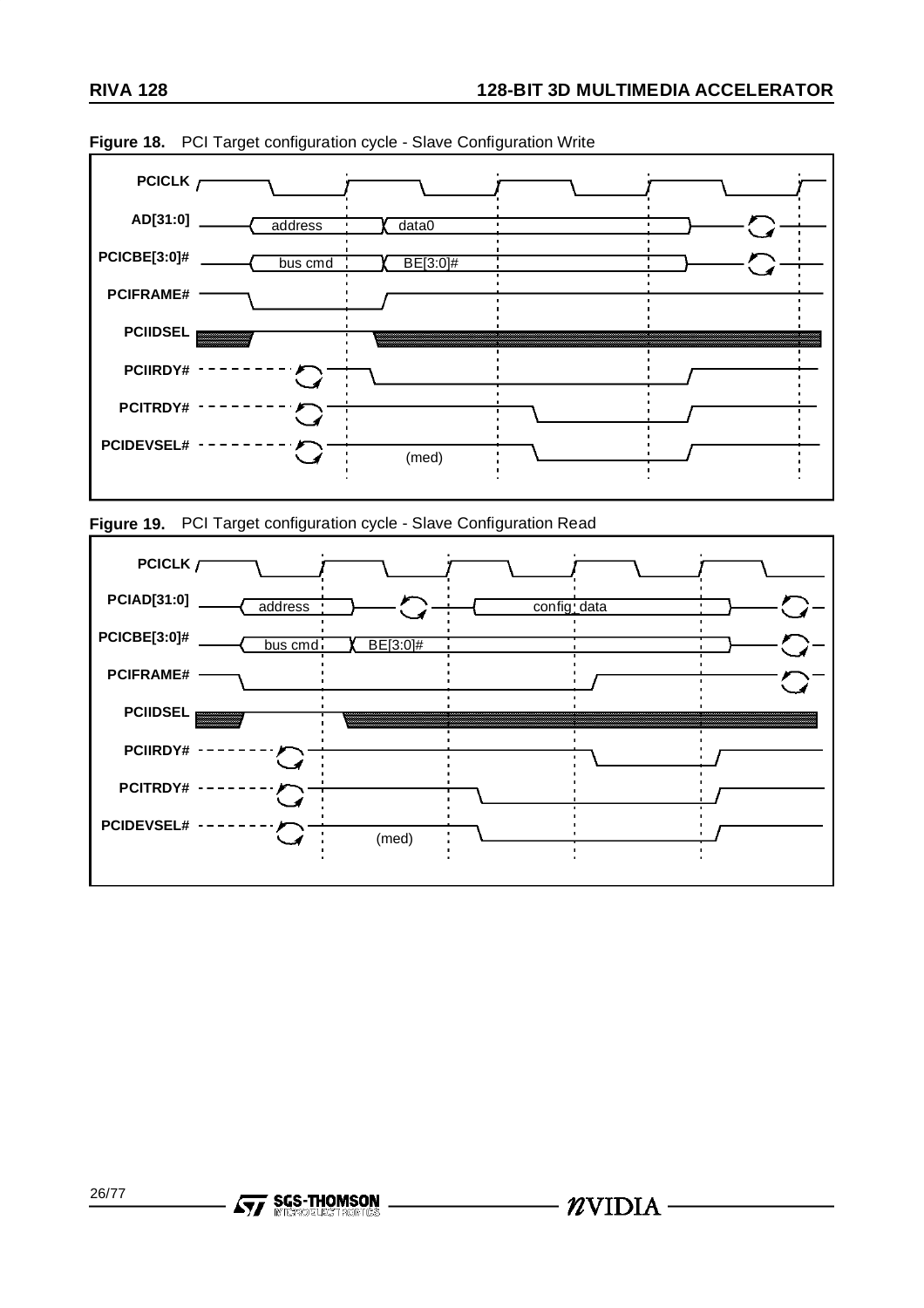

**Figure 21.** Target initiated termination



**Formal SGS-THOMSON**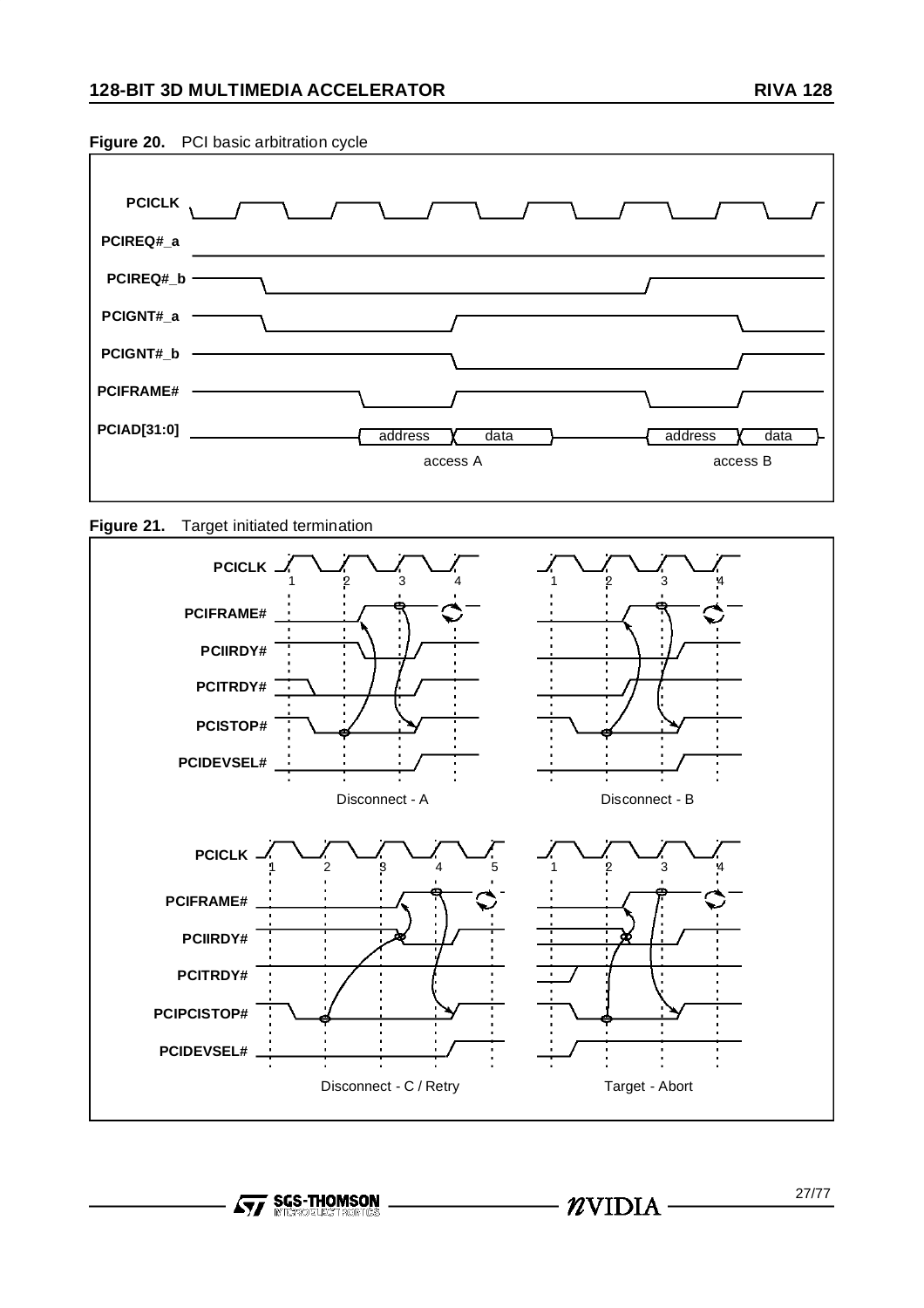## **6 SGRAM FRAMEBUFFER INTERFACE**

The RIVA 128 SGRAM interface can be configured with a 2MByte 64-bit or 4MByte 128-bit data bus. With a 128-bit bus, 4MBytes of SGRAM is supported as shown in Figure 22. All of the SGRAM signalling environment is 3.3V.





Read and write accesses to SGRAM are burst oriented. SGRAM commands supported by the RIVA 128 are shown in Table 5. Initialization of the memory devices is performed in the standard SGRAM manner as described in Section 6.1. Access sequences begin with an Active command followed by a Read or Write command. The address bits registered coincident with the Read or Write command are used to select the starting column location for the burst access. The RIVA 128 always uses a burst length of one and can launch a new read or write on every cycle.

SGRAM has a fully synchronous interface with all signals registered on the positive edge of **FBCLKx.** Multiple clock outputs allow reductions in signal loading and more accuracy in data sampling at high frequency. The clock signals can be interspersed as shown in Figure 23, page 29 for optimal loading with either 2 or 4MBytes. The I/O timings relative to **FBCLKx** are shown in Figure 25, page 31.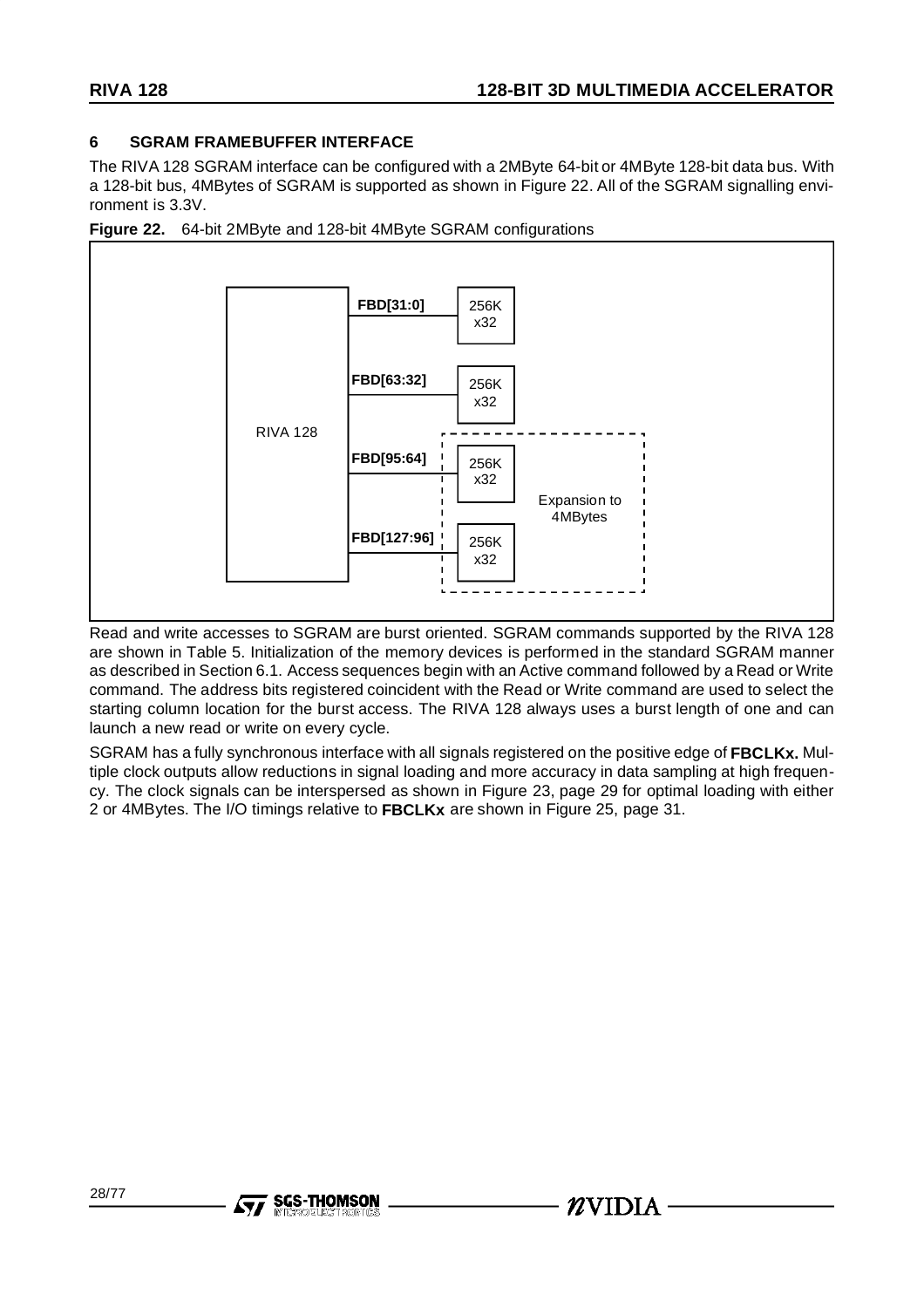# **128-BIT 3D MULTIMEDIA ACCELERATOR RIVA 128**





**NOTE** 

1 RIVA 128 has a pin reserved for an eleventh address signal,**FBA[10]**, which may be used in the future with pin compatible 16MBit 256K x 2 x 32 SDRAMs. This signal is a "no-connect" in the initial RIVA 128 but may be activated in a future pincompatible upgrade.If there is sufficient routing space it may be prudentto route this signal to pin 30 of the 100 pin PQFP SGRAM. **[FBA10]** should be pulled to **GND** with a 47KΩ resistor.



-  $n$ vidia -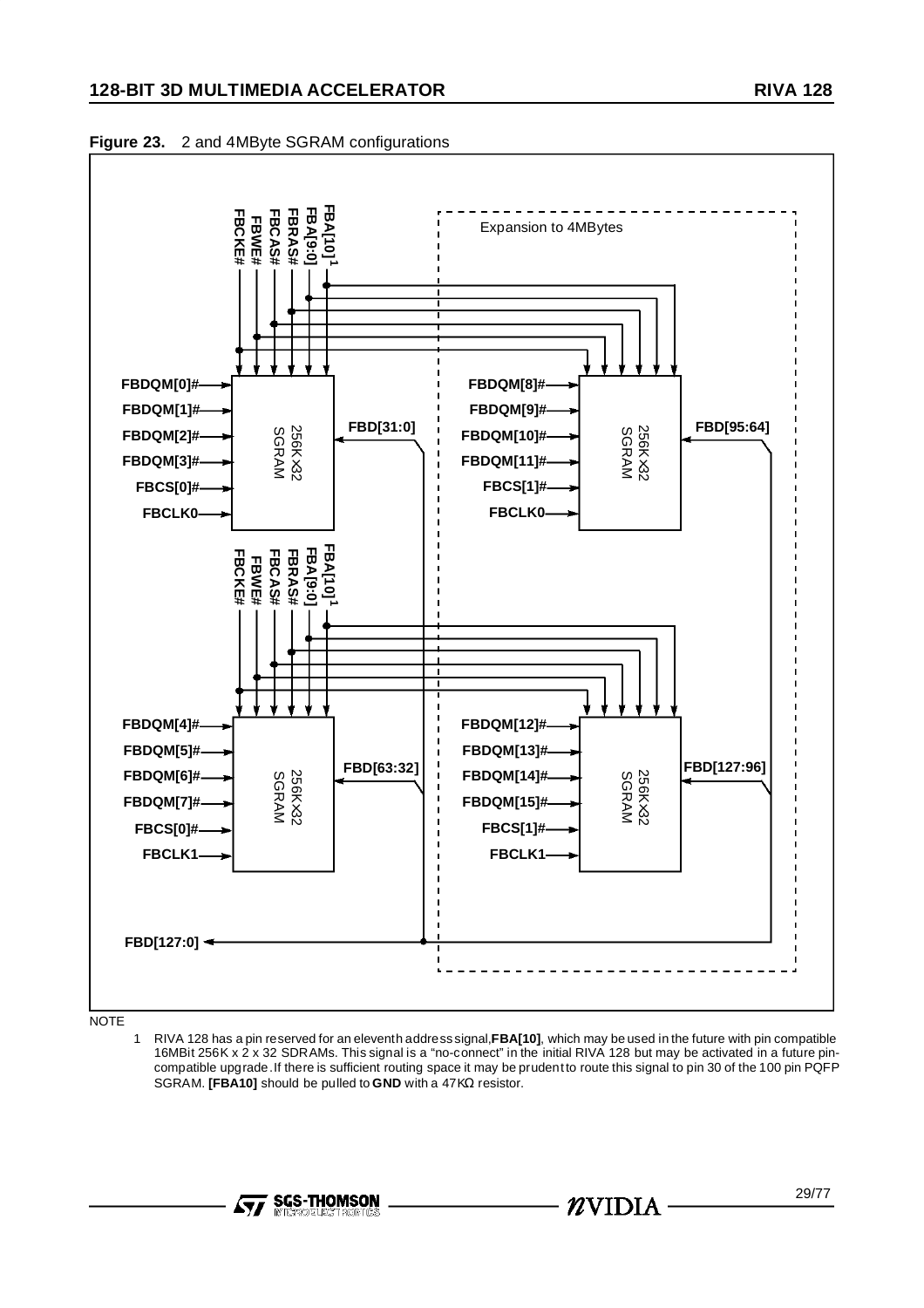| Command <sup>1</sup>                                              | <b>FBCSx</b> | <b>FBRAS#</b> | <b>FBCAS#   FBWE#</b> |   | <b>FBDQM</b> | <b>FBA[9:0]</b>                                  | <b>FBD[63:0]</b> | <b>Notes</b> |
|-------------------------------------------------------------------|--------------|---------------|-----------------------|---|--------------|--------------------------------------------------|------------------|--------------|
| <b>Command inhibit (NOP)</b>                                      | н            | X             | $\mathsf{x}$          | X | X            | $\mathsf{x}$                                     | X                |              |
| No operation (NOP)                                                |              | н             | н                     | н | X            | X                                                | X                |              |
| Active (select bank and<br>activate row)                          |              |               | H                     | H | $\mathsf{x}$ | FBA[9]=bank<br><b>FBA[8:0]=row</b>               | X                |              |
| Read (select bank and<br>column and start read<br>burst)          |              | H             |                       | H | X            | FBA[9]=bank<br>$FBA[8]=0$<br>$FBA[7:0]$ =row     | X                |              |
| <b>Write</b> (select bank and<br>column and start write<br>burst) |              | н             |                       |   | X            | FBA[9]=bank<br>$FBA[8]=0$<br><b>FBA[7:0]=row</b> | valid data       |              |
| <b>Precharge</b> (deactivate<br>row in both banks)                |              |               | н                     |   | X            | $FBA[8]=1$                                       | X                |              |
| Load mode register                                                |              |               |                       |   | X            | $FBA[8:0] =$<br>opcode                           |                  |              |
| Write enable/output<br>enable                                     |              |               |                       |   |              |                                                  | active           | 2            |
| Write inhibit/output<br>High-Z                                    |              |               |                       |   | н            |                                                  | high-Z           | 2            |

**Table 5.** Truth table of supported SGRAM commands

NOTES

**Ayy SGS-THOMSON** 

2 Activates or deactivates **FBD[12 7:0]** during writes (zero clock delay) and reads (two-clock delay).

### 6.1 SGRAM INITIALIZATION

SGRAMs must be powered-up and initialized in a predefined manner. The first SGRAM command is registered on the first clock edge following **PCIRST#** inactive.

All internal SGRAM banks are precharged to bring the device(s) into the "all bank idle" state. The SGRAM mode registers are then programmed and loaded to bring them into a defined state before performing any operational command.

### 6.2 SGRAM MODE REGISTER

The Mode register defines the mode of operation of the SGRAM. This includes burst length, burst type, read latency and SGRAM operating mode. The Mode register is programmed via the Load Mode register and retains its state until reprogrammed or power-down.

Mode register bits M[2:0] specify the burst length; for the RIVA 128 SGRAM interface these bits are set to zero, selecting a burst length of one. In this case **FBA[7:0]** select the unique column to be accessed and Mode register bit M[3] is ignored. Mode register bits M[6:4] specify the read latency; for the RIVA 128 SGRAM interface these bits are set to either 2 or 3, selecting a burst length of 2 or 3 respectively.

 $\mathbf{Z}$ VIDIA

<sup>1</sup> **FBCKE** is high and DSF is low for all supported commands.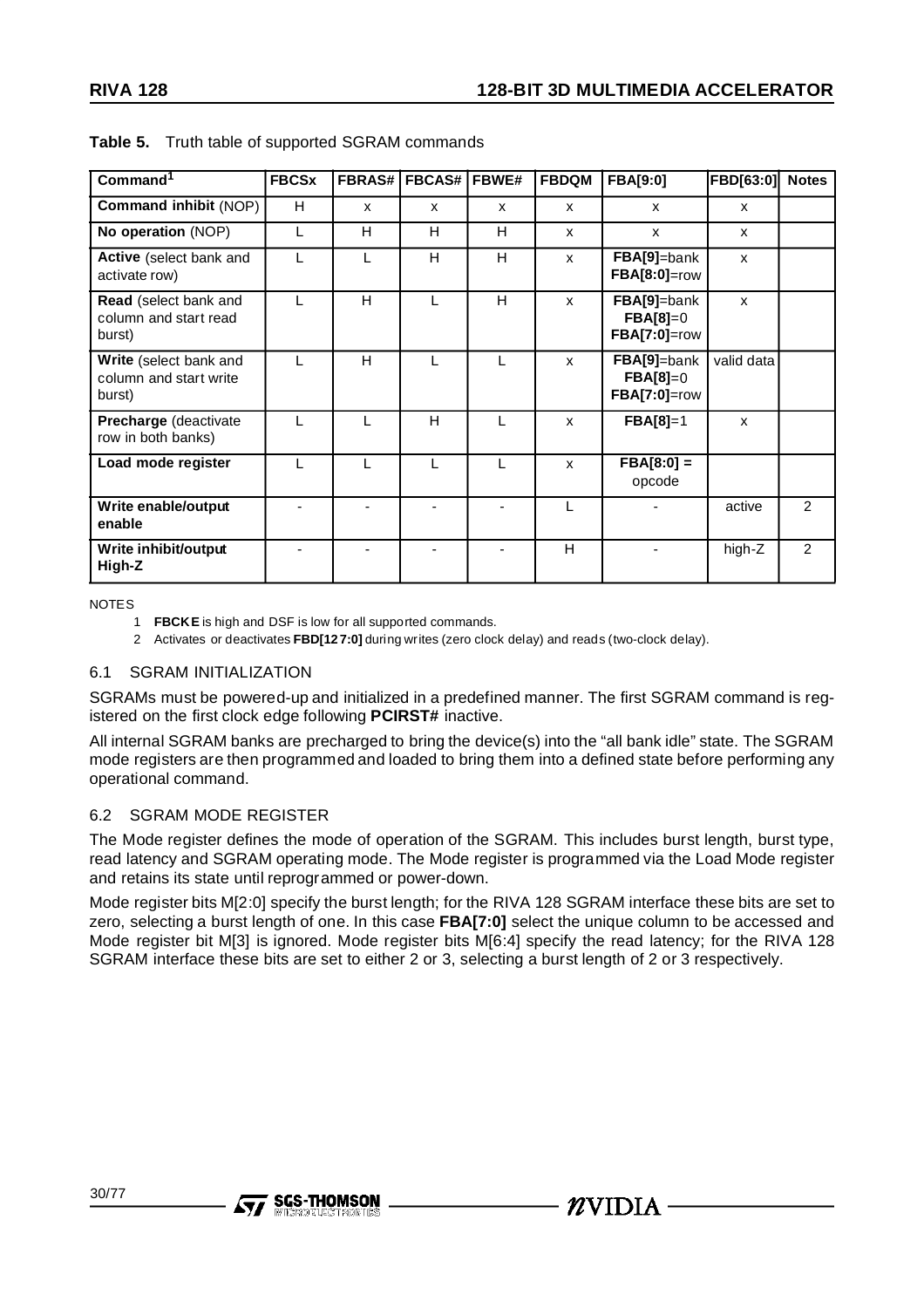# 6.3 LAYOUT OF FRAMEBUFFER CLOCK SIGNALS

Separate clock signals **FBCLK0** and **FBCLK1** are provided for each bank of SGRAM to give reduced clock skew and loading. Additionally there is a clock feedback loop between **FBCLK2** and **FBCLKFB**.

It is recommended that long traces are used without tunable components. If the layout includes provision for expansion to 4MBytes, the clock path to the 2MByte parts should be at the end of the trace, and the clock path to the 4MByte expansion located between the RIVA 128 and the 2MByte parts as shown in Figure 24. **FBCLK2** and **FBCLKFB** should be shorted together as close to the package as possible and connected via a 150Ω resistor to VCC (3.3V), again as close to the package as possible.





# 6.4 SGRAM INTERFACE TIMING SPECIFICATION

**Figure 25.** SGRAM I/O timing diagram



**Table 6.** SGRAM I/O timing parameters

| Symbol | <b>Parameter</b> | Min.  |       | Max.                     |       | <b>Unit</b> | <b>Notes</b> |
|--------|------------------|-------|-------|--------------------------|-------|-------------|--------------|
|        |                  | $-10$ | $-12$ | -10                      | $-12$ |             |              |
| tck    | CLK period       | 10    | 12    | $\overline{\phantom{a}}$ | ۰     | ns          |              |
| . tсн  | CLK high time    | 3.5   | 4.5   | $\overline{\phantom{0}}$ |       | ns          |              |

- NVIDIA -

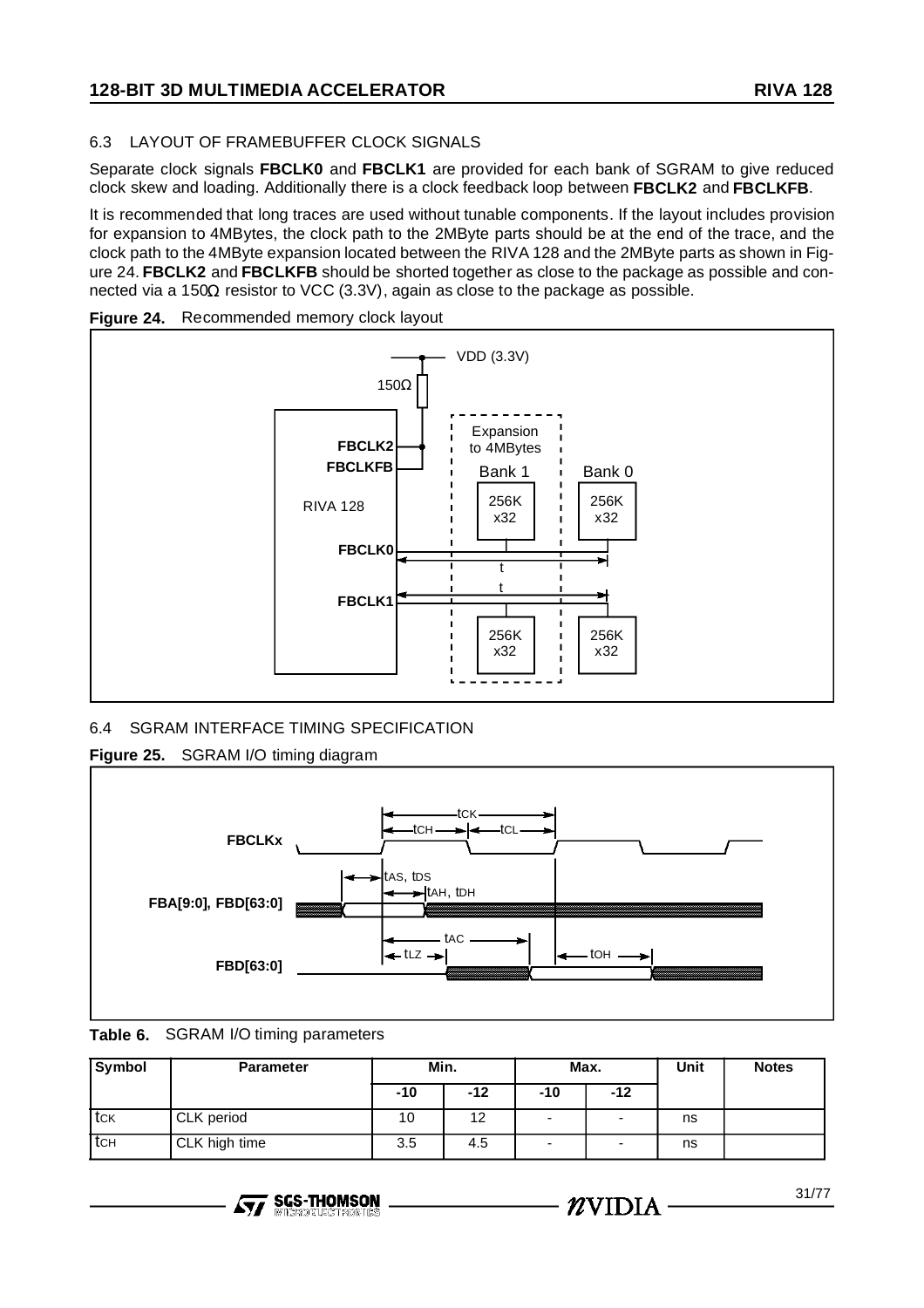| <b>Symbol</b>                                                                                                                                                            | <b>Parameter</b>                                                             | Min.     |                | Max.                     |                | <b>Unit</b> | <b>Notes</b> |
|--------------------------------------------------------------------------------------------------------------------------------------------------------------------------|------------------------------------------------------------------------------|----------|----------------|--------------------------|----------------|-------------|--------------|
|                                                                                                                                                                          |                                                                              | $-10$    | $-12$          | $-10$                    | $-12$          |             |              |
| tcL                                                                                                                                                                      | CLK low time                                                                 | 3.5      | 4.5            |                          | $\blacksquare$ | ns          |              |
| tas                                                                                                                                                                      | Address setup time                                                           | 3        | $\overline{4}$ |                          |                | ns          |              |
| t <sub>AH</sub>                                                                                                                                                          | Address hold time                                                            | 1        | $\mathbf{1}$   | $\blacksquare$           |                | ns          |              |
| tps                                                                                                                                                                      | Write data setup time                                                        | 3        | $\overline{4}$ | $\blacksquare$           |                | ns          |              |
| t <sub>DH</sub>                                                                                                                                                          | Write data hold time                                                         | 1        | $\mathbf{1}$   | $\overline{\phantom{a}}$ |                | ns          |              |
| toh                                                                                                                                                                      | Read data hold time                                                          | 3        | 3              | $\blacksquare$           |                | ns          |              |
| t <sub>AC</sub>                                                                                                                                                          | Read data access time                                                        | 9        | 9              |                          |                | ns          |              |
| $t_{LZ}$                                                                                                                                                                 | Data out low impedance time                                                  | $\Omega$ | $\Omega$       | $\blacksquare$           |                | ns          |              |
| <b>FBA[9:0]</b><br>- bank, col n bank, col a bank, col x bank, col m)<br>FBD[63:0]<br>data n<br>data a<br>data x<br>data m                                               |                                                                              |          |                |                          |                |             |              |
| <b>NOTE</b><br>Covers either successive reads to the active row in a given bank, or to the active rows in different banks. DQMs are all<br>$\mathbf{1}$<br>active (LOW). |                                                                              |          |                |                          |                |             |              |
| Figure 27.                                                                                                                                                               | SGRAM random read accesses within a page, read latency of three <sup>1</sup> |          |                |                          |                |             |              |
|                                                                                                                                                                          | <b>FBCLKx</b>                                                                |          |                |                          |                |             |              |
|                                                                                                                                                                          | Command<br>read<br>read                                                      | read     | read           | nop                      | nop            | nop         |              |

**NOTE** 

**FBA[9:0]**

**FBD[63:0]**

1 Covers either successive reads to the active row in a given bank, or to the active rows in different banks.**FBDQM** is all active (LOW).

-bank, col n bank, col a bank, col x bank, col m

**Ayy SGS-THOMSON** 

data n

data a **(data x (data m** 

 $n$ VIDIA  $-$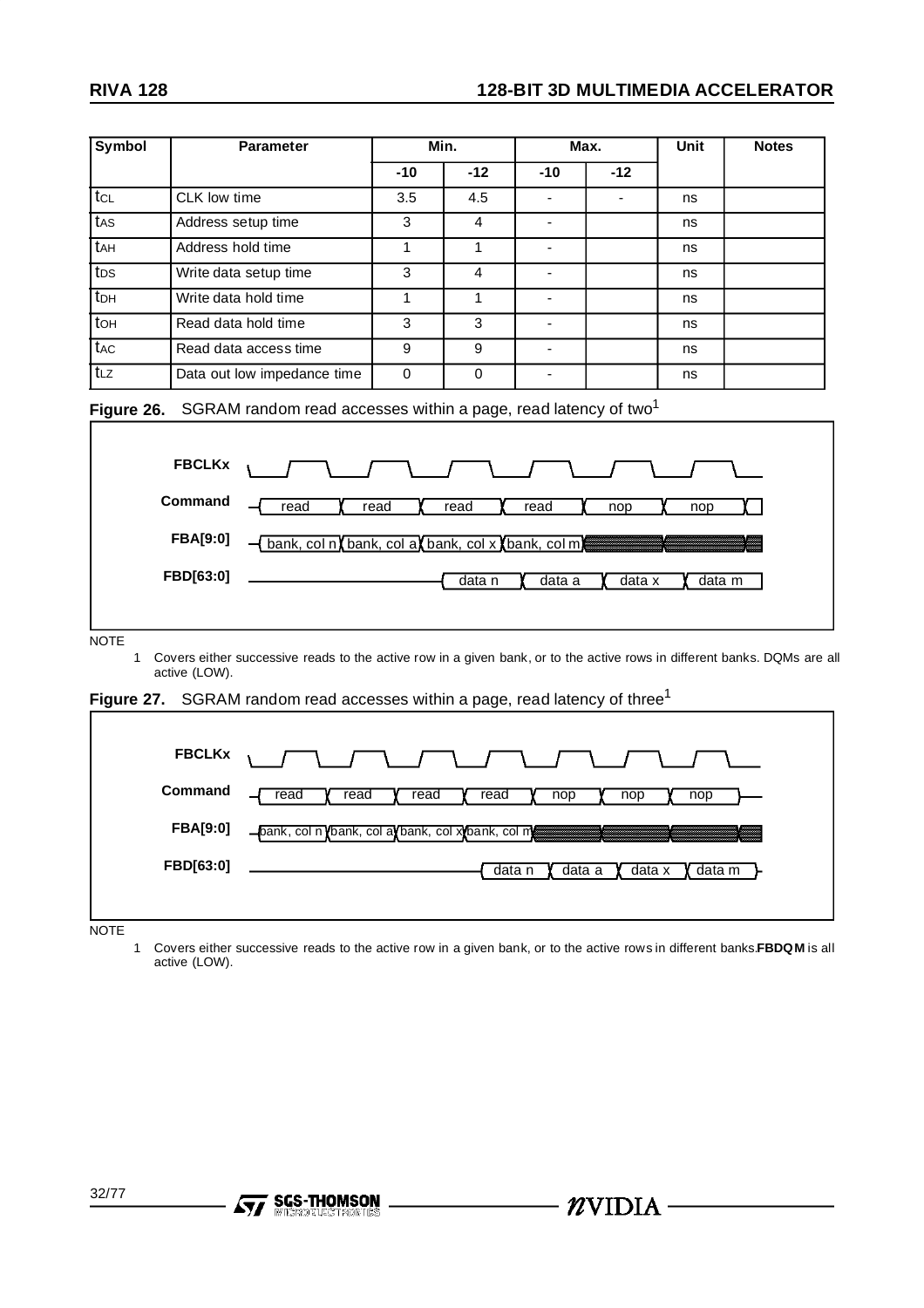# **128-BIT 3D MULTIMEDIA ACCELERATOR RIVA 128**

|                 | <b>Figure 20.</b> OCIVAINTIBRATION WITH THE RIGHTLY OF LITTLE                 |
|-----------------|-------------------------------------------------------------------------------|
| <b>FBCLKx</b>   |                                                                               |
| <b>TDDQM</b>    | 羉                                                                             |
| Command         | write<br>read<br>nop<br>nop<br>nop                                            |
| <b>FBA[9:0]</b> | bank, col b<br>bank, col n                                                    |
| FBD[63:0]       | l <del>≺</del> tps<br><del>&lt; t</del> нz<br>write data b<br>read data $n$ } |

**Figure 28.** SGRAM read to write, read latency of three

**Table 7.** SGRAM I/O timing parameters

| <b>Symbol</b> | <b>Parameter</b>             | Min. | Max. | Unit | <b>Notes</b> |
|---------------|------------------------------|------|------|------|--------------|
| thz           | Data out high impedance time |      | 10   | ns   |              |
| tps           | Write data setup time        |      |      | ns   |              |



| <b>FBCLKx</b>   |             |             |             |             |  |
|-----------------|-------------|-------------|-------------|-------------|--|
| Command         | write       | write       | write       | write       |  |
| <b>FBA[9:0]</b> | bank, col n | bank, col a | bank, col x | bank, col m |  |
| FBD[63:0]       | data n      | data a      | data x      | data m      |  |

(low).

**Figure 30.** SGRAM write to read cycle



 $\boldsymbol{\mathcal{U}}$ vidia -

NOTE

1 A read latency of 2 is shown for illustration

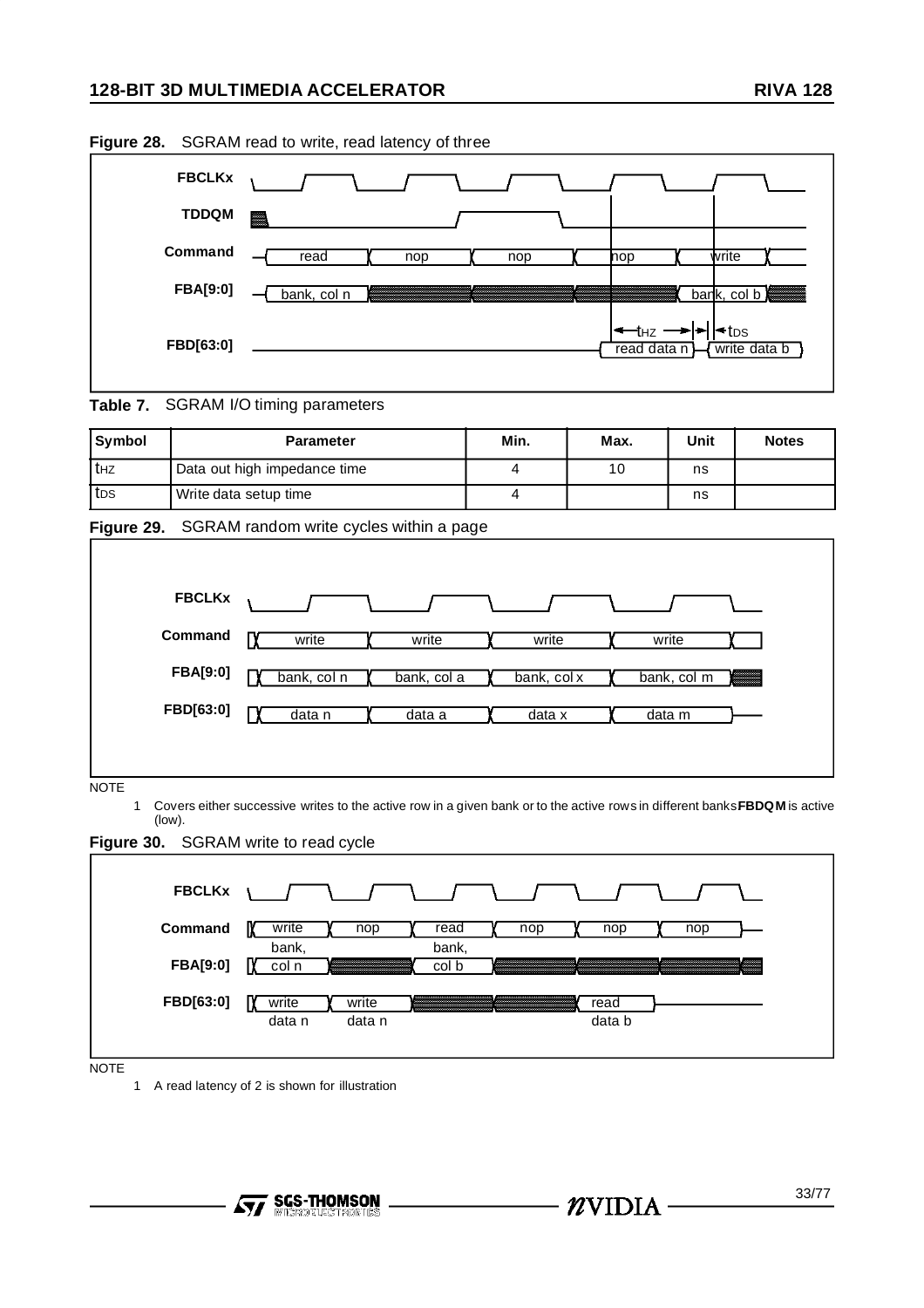- NVIDIA –



**Figure 31.** SGRAM read to precharge, read latency of two

34/77

**AVA** SGS-THOMSON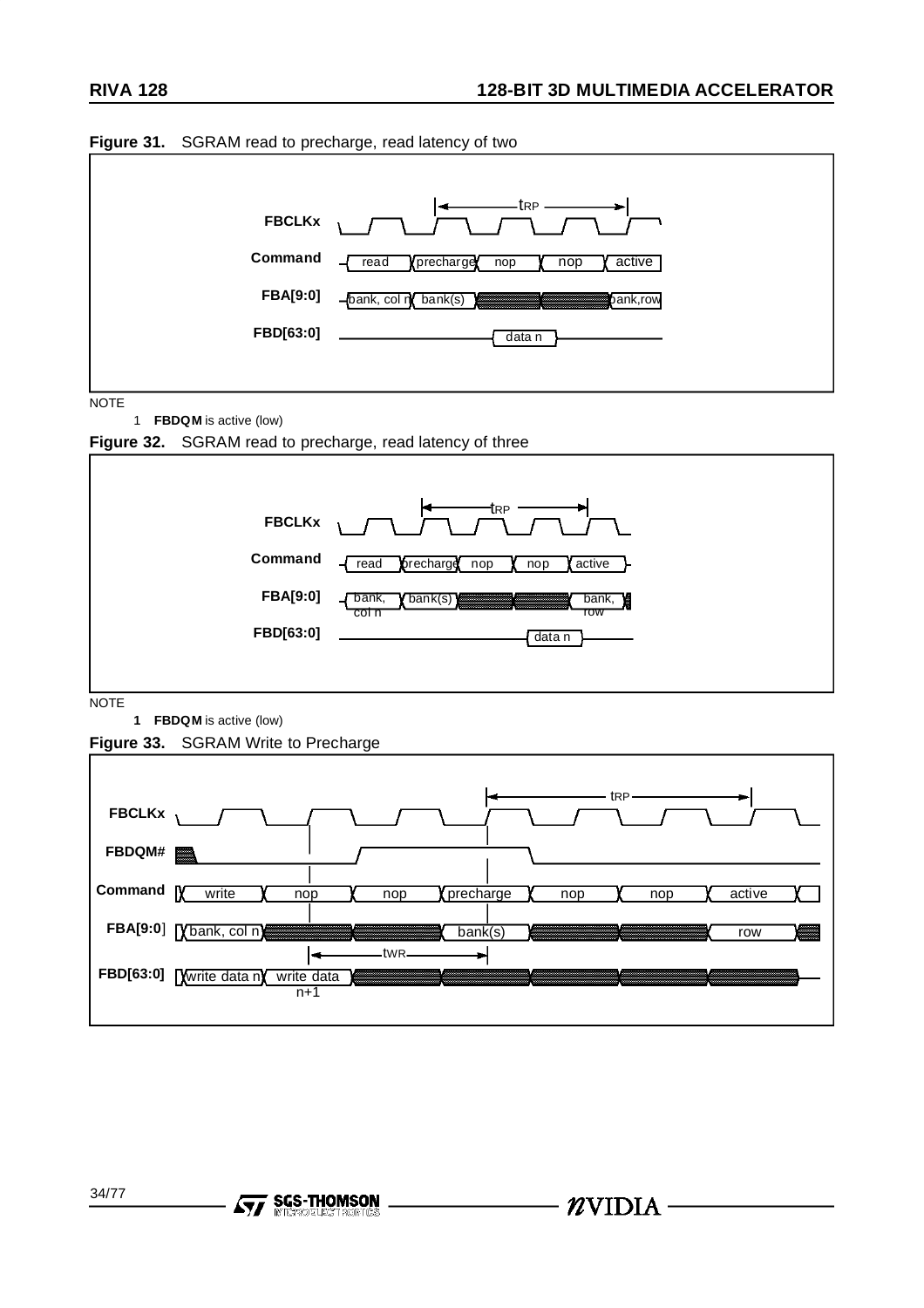# **128-BIT 3D MULTIMEDIA ACCELERATOR RIVA 128**



**Table 8.** SGRAM timing parameters

| Symbol           | <b>Parameter</b>                                        | Min. | Max. | <b>Unit</b> | <b>Notes</b> |
|------------------|---------------------------------------------------------|------|------|-------------|--------------|
| tcs              | FBCSx, FBRAS#, FBCAS#, FBWE#,<br>FBDQM setup time       | 3    |      | ns          |              |
| tch              | FBCSx, FBRAS#, FBCAS#, FBWE#,<br><b>FBDQM</b> hold time | 1    |      | ns          |              |
| t <sub>MTC</sub> | Load Mode register command to command                   | 2    |      | tck         |              |
| t <sub>RAS</sub> | Active to Precharge command period                      | 7    |      | tck         |              |
| trc              | Active to Active command period                         | 10   |      | tck         |              |
| t <sub>RCD</sub> | Active to Read or Write delay                           | 3    |      | tck         |              |
| tref             | Refresh period (1024 cycles)                            |      | 16   | ms          |              |
| t <sub>RP</sub>  | Precharge command period                                | 4    |      | tck         |              |
| t <sub>RRD</sub> | Active bank A to Active bank B command<br>period        | 3    |      | tCK         |              |
| $t_{\text{T}}$   | <b>Transition time</b>                                  |      |      | ns          |              |
| twr              | Write recovery time                                     | 2    |      | tck         |              |

# **Ayy SGS-THOMSON**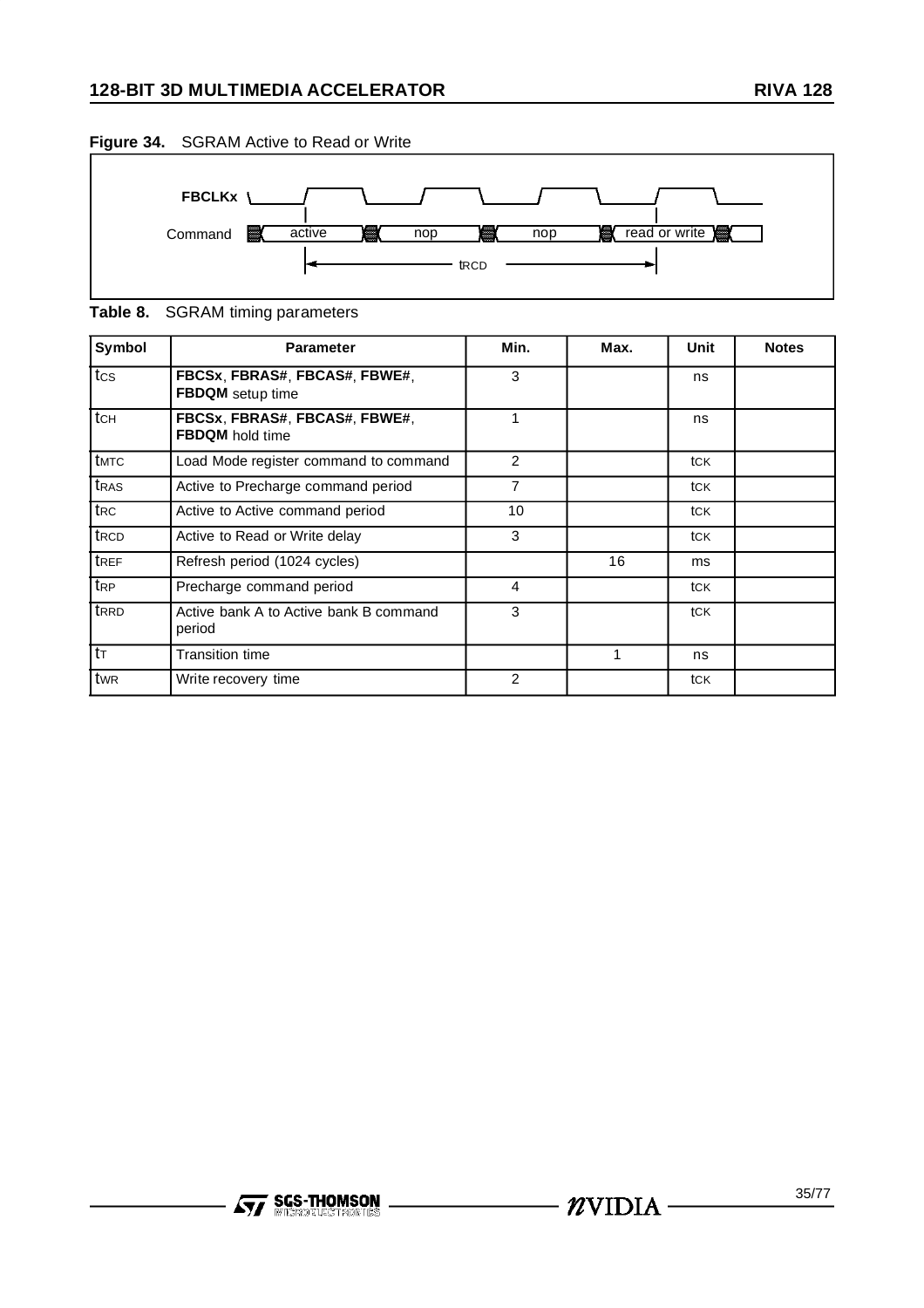# **7 VIDEO PLAYBACK ARCHITECTURE**

The RIVA 128 video playback architecture is designed to allow playback of CCIR PAL or NTSC video formats with the highest quality while requiring the smallest video surface. The implementation is optimized around the Windows 95 Direct Video and ActiveX APIs, and supports the following features:

- Accepts interlaced video fields:
	- This allows the off-screen video surface to consume less memory since only one field (half of each frame) is stored. Double buffering between fields is done in hardware with

'temporal averaging' being applied based on intraframing.

- Linestore:
	- To support high quality video playback the RIVA 128 memory controller and video overlay engine supports horizontal and vertical interpolation using a 3x2 multitap interpolating filter with image sharpening.
- YUV to RGB conversion:
	- YUV 4:2:2 format to 24-bit RGB true-color
	- Chrominance optimization/user control
- Color key video composition

### **Figure 35.** Video scaler pipeline

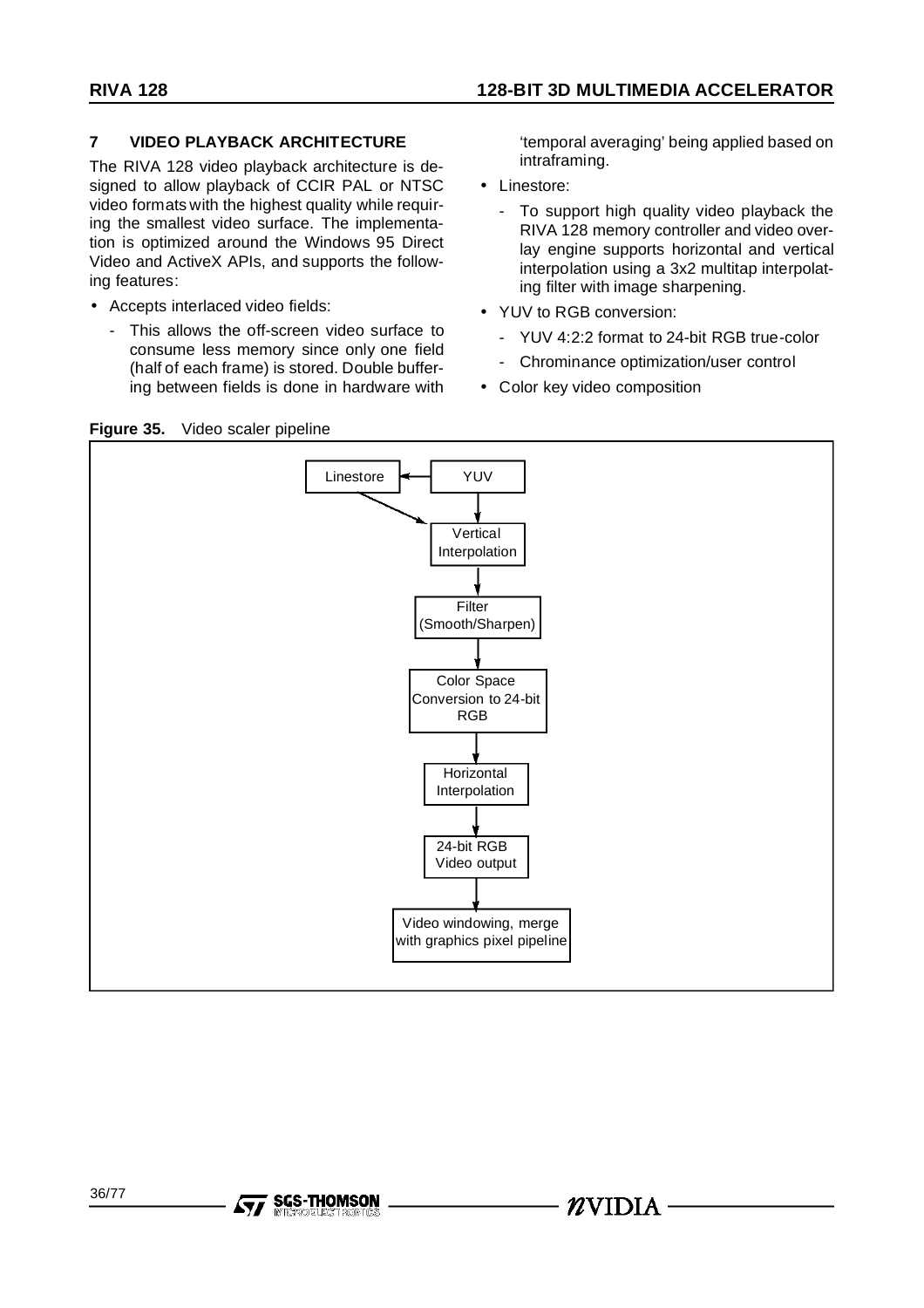## 7.1 VIDEO SCALER PIPELINE

The RIVA 128 video scaler pipeline performs stretching of video images in any arbitrary factor in both horizontal and vertical directions. The video scaler pipeline consists of the following stages:

- 1 Vertical stretching
- 2 Filtering
- 3 Color space conversion
- 4 Horizontal stretching

### **Vertical stretching**

Vertical stretching is performed on pixels prior to color conversion. The video scaler linearly interpolates the pixels in the vertical direction using an internal buffer which stores the previous line of pixel information.

#### **Filtering**

After vertical interpolation, the pixels are horizontally filtered using an edge-enhancement or a smoothing filter. The edge-enhancement filter enhances picture transition information to prevent loss of image clarity following the smoothing filtering stage. The smoothing filter is a low-pass filter that reduces the noise in the source image.

#### **Color space conversion**

The video overlay pipeline logic converts images from YUV 4:2:2 format to 24-bit RGB true-color. The default color conversion coefficients convert from YCrCb to gamma corrected RGB.

Saturation controls make sure that the conversion does not exceed the output range. Four control flags in the color converter provides 16 sets of color conversion coefficients to allow adjustment of the hue and saturation. The brightness of each R G B component can also be individually adjusted, similar to the brightness controls of the monitor.

#### **Horizontal stretching**

Horizontal stretching is done in 24-bit RGB space after color conversion. Each component is linearly interpolated using a triangle 2-tap filter.

#### **Windowing and panning**

Video images are clipped to a rectangular window by a pair of registers specifying the position and width.

By programming the video start address and the video pitch, the video overlay logic also supports a panning window that can zoom into a portion of the source image.

#### **Video composition**

With the color keying feature enabled, a programmable key in the graphics pixel stream allows selection of either the video or the graphics output on a pixel by pixel basis. Color keying allows any arbitrary portions of the video to overlay the graphics.

With color keying disabled and video overlay turned on, the video output overlays the graphics in the video window.

#### **Interlaced video**

The video overlay can display both non-interlaced and interlaced video.

Traditional video overlay hardware typically drops every other field of an interlaced video stream, resulting in a low frame rate. Some solutions have attempted to overcome the this problem by deinterlacing the fields into a single frame. This however introduces motion artifacts. Fast moving objects appearing in different positions in different fields, when deinterlaced, introduces visible artifacts which look like hair-like lines projecting out of the object.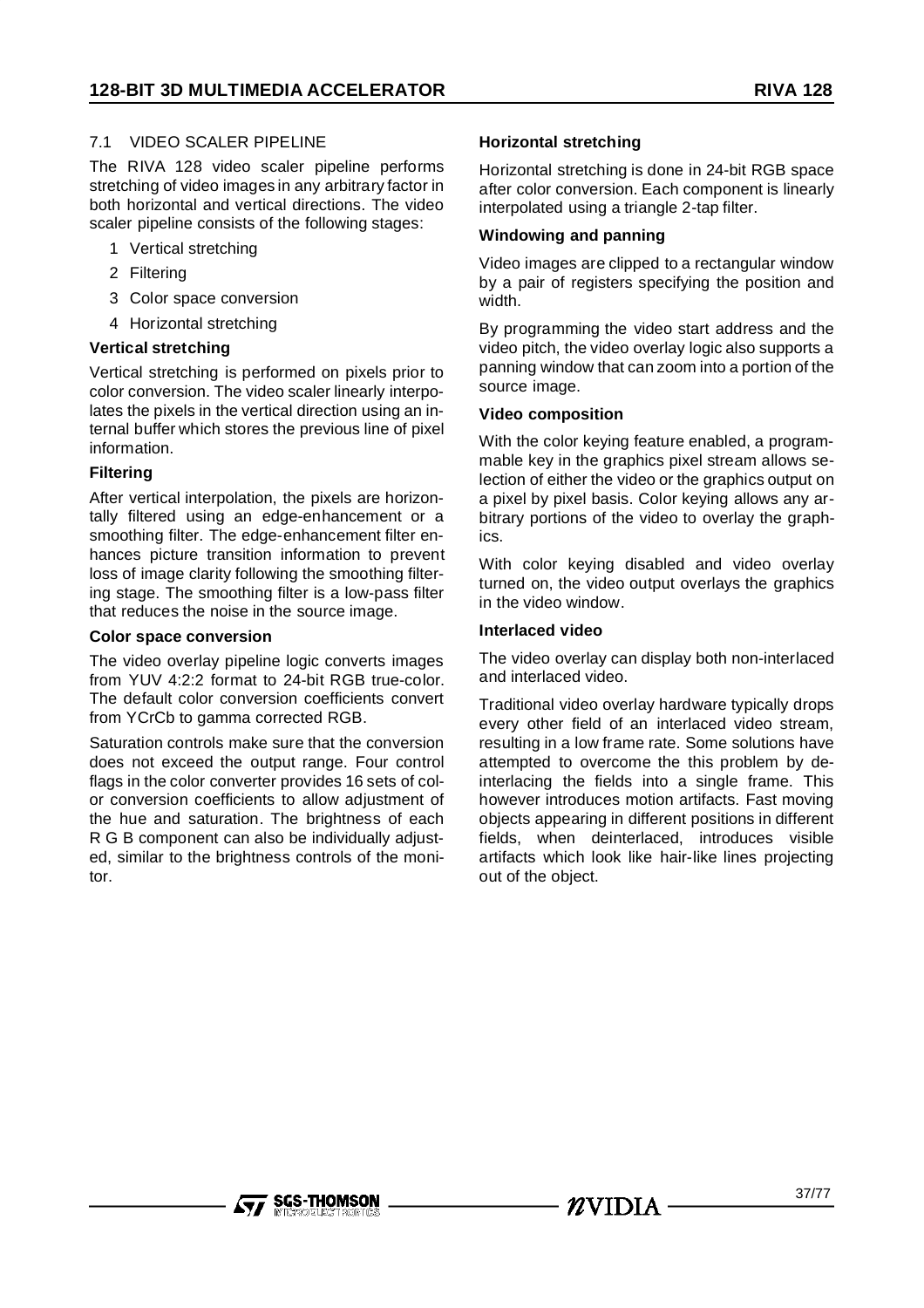

# **Figure 36.** Displaying 2 fields with 1:1 ratio

The RIVA 128 video overlay handles interlaced video by displaying every field, at the original frame rate of the video (50Hz for PAL and 60Hz for NTSC). The video scaling logic upscales, in the vertical direction, the luma components in each field and linearly interpolates successive lines to produce the missing lines of each field. This interpolated scale is applied such that the full frame size of each field is stretched to the desired height.

**SGS-THOMSON** 

The video scaler offsets the bottom field image by half a source image line to ensure that both frames when played back align vertically.

The vertical filtering results in a smooth high quality video playback. Also by displaying both fields one after another, any motion artifacts often found in deinterlaced video output are removed, because the pixels in each field are displayed in the order in which the original source was captured.

 $\mathbfcalU}$ VIDIA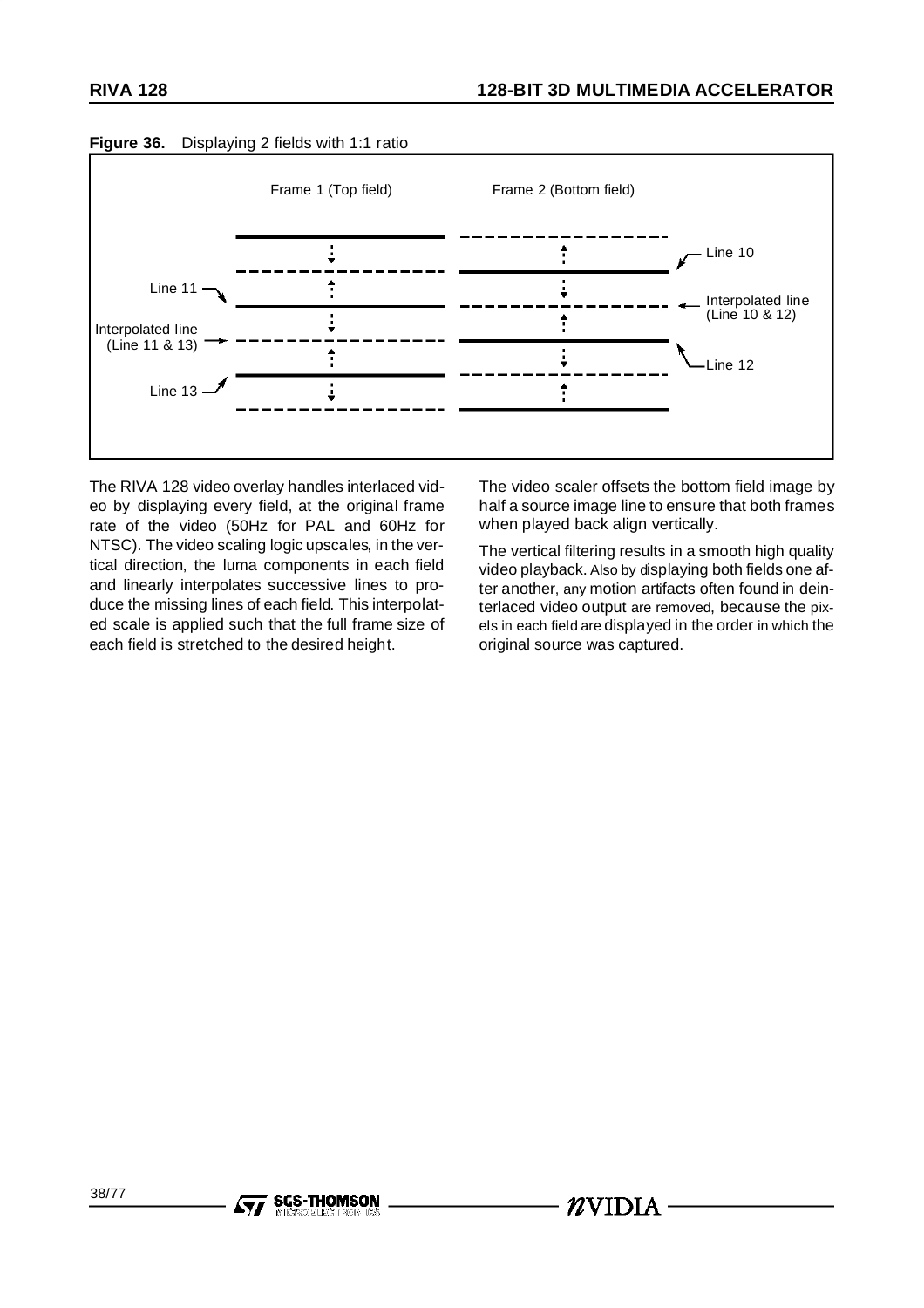# **8 VIDEO PORT**

The RIVA 128 Multimedia Accelerator introduces a multi-function Video Port that has been designed to exploit the bus mastering functionality of the RIVA 128. The Video Port is compliant with a simplified ITU-R-656 video format with control of attached video devices performed through the RIVA 128 serial interface. Video Port support includes:

- Windows 95 DirectMPEG API acceleration by providing:
	- Bus mastered compressed data transfer to attached DVD and MPEG-2 decoders
- Local interrupt and pixel stream handling
- Hardware buffer management of compressed data, decompressed video pixel data and decompressed audio streams
- Supports popular video decoders including the Philips SAA7111A, SAA7112, ITT 3225, and Samsung KS0127. The Video Port initiates transfers of video packets over the internal NV bus to either on or off screen surfaces as defined in the DirectDraw and DirectVideo APIs.
- Supports filtered down-scaling or decimation
- Allows additional devices to be added



# 8.1 VIDEO INTERFACE PORT FEATURES

- Single 8-bit bus multiplexing among four transfer types: video, VBI, host and compressed data
- Synchronous 40MHz address/data multiplexed bus
- Hardware-based round-robin scheduler with predictable performance for all transfer types
- Supports multiple video modules and one ribbon cable board on the same bus
- ITU-R-656 Master Mode
- Video Port
	- Simplified ITU-R-656 Video Format -- supports HSYNC, VSYNC, ODD FIELD and EVEN FIELD
	- VBI data output from video decoder is captured as raw or sliced data

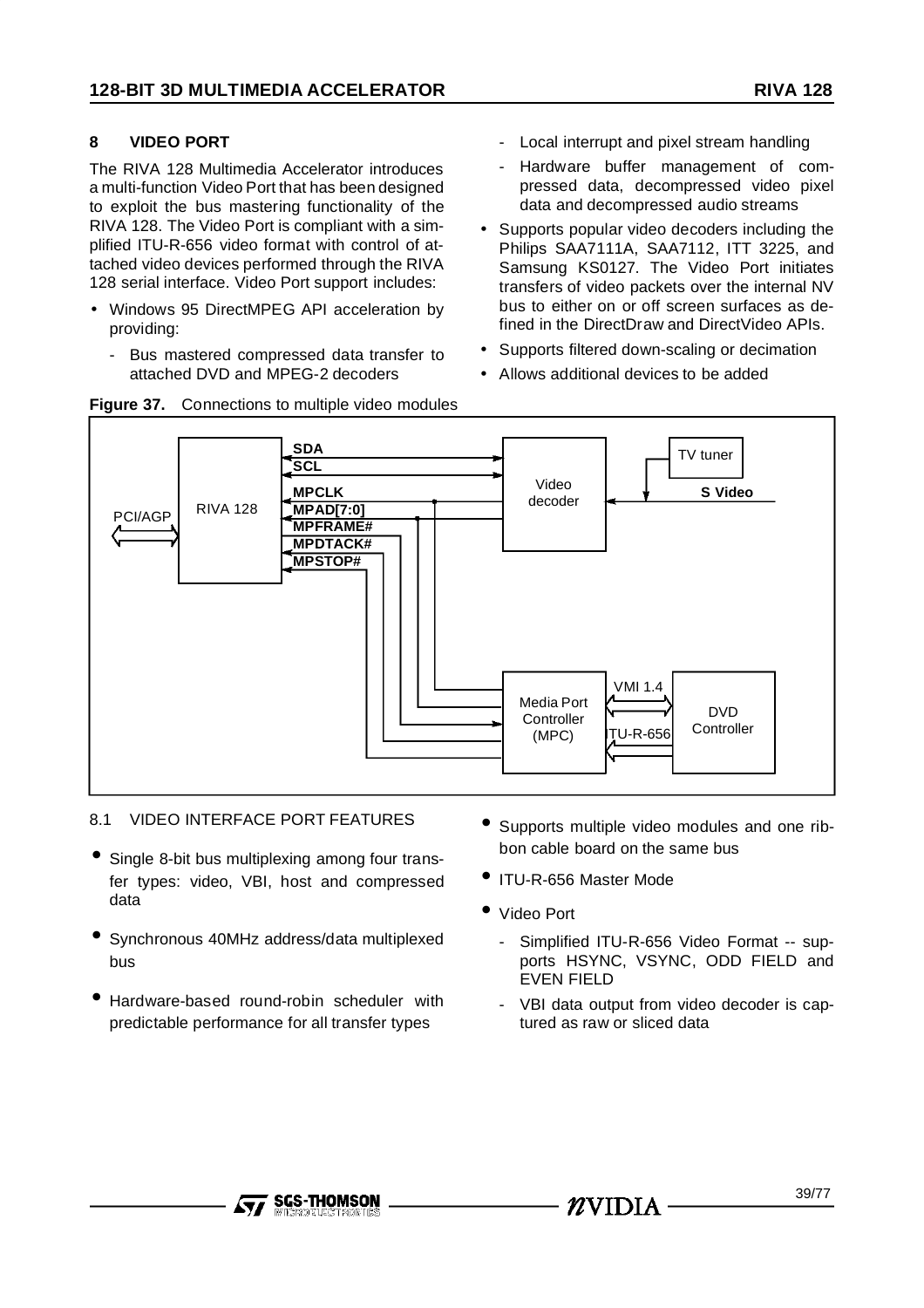#### 8.2 BI-DIRECTIONAL MEDIA PORT POLLING COMMANDS USING MPC

The Media Port transfers data using a Polling Protocol. The Media Port is enabled on the RIVA 128 by the host system software. The first cycle after being enabled is a Poll Cycle. The MPC ASIC must respond to every poll cycle with valid data during DTACK active. If no transactions are needed, it responds with 00h. The Media Port will continue to Poll until a transaction is requested, or until there is a Host CPU access to an external register.

# **Polling Cycle**

Media Port initiates a Polling Cycle whenever there is no pending transaction. This gives the MPC ASIC a mechanism to initiate a transaction. The valid Polling commands are listed in the Polling Command table. The priority for the polling requests should be to give the Display Data FIFO highest priority.

# **CPU Register Write**

Initiated by the Host system software.

# **CPU Register Read Issue**

Initiated by the Host system software. The read differs from the write in the fact that it must be done in two separate transfers. The Read Issue is just the initiation of the read cycle. The Media Port transfers the address of the register to be read during this cycle. After completion of the Read Issue cycle the media port goes back to polling for the next transaction. When it receives a Read Data ready command, it will start the next cycle in the read.

# **CPU Register Read Receive**

Initiated by the MPC ASIC when it has read data ready to be transferred to the media port. The MPC ASIC waits for the next polling cycle and returns a Read Data Ready status. The media port will transfer the read data on the next Read Receive Cycle. The PCI bus will be held off and retry until the register read is complete.

# **Video Compressed Data DMA Write**

-  $n$ vidia -

Initiated by the MPC ASIC with the appropriate Polling Command. The media port manages the Video Compressed data buffer in system memory. Each request for data will return 32 bytes in a single burst.

# **Display Data DMA Read**

Initiated by the MPC ASIC with the polling command. The MPC ASIC initiates this transfer when it wishes to transfer video data in ITU-R-656 format.

| A0 Cycle  | <b>Transaction</b>     | <b>Description</b>              |
|-----------|------------------------|---------------------------------|
| 11xx0000  | Poll Cycle             | Polling Cycle                   |
| $00x - -$ | <b>CPUWrite</b>        | <b>CPU Register Write</b>       |
| 01xx1111  | CPURead_Issue          | <b>CPU Register Read Issue</b>  |
| 11xx1111  | <b>CPURead Receive</b> | CPU Register Read Receive       |
| 01xx0001  | <b>VCD DMA Write</b>   | Video Compressed Data DMA Write |
| 11xx1000  | Display_Data_Read      | Display Data DMA Read           |

# **Table 9.** Media Port Transactions

# **Table 10.** Polling Cycle Commands

| <b>BIT</b> | Data         |                          | <b>Description</b>                         |
|------------|--------------|--------------------------|--------------------------------------------|
| 0          | 000xxxx1     | NV_PME_VMI_POLL_UNCD     | Request DMA Read of Display Data           |
|            | $000$ $xx1x$ | NV_PME_VMI_POLL_VIDCD    | Request DMA Write of Video Compressed Data |
| 3          | 000x1xxx     | NV_PME_VMI_POLL_INT      | Request for Interrupt                      |
|            | 0001xxxx     | NV_PME_VMI_POLL_CPURDREC | Respond to Read Issue - Read Data Ready    |
|            | 00000000     | <b>NULL</b>              | No Transactions requested                  |

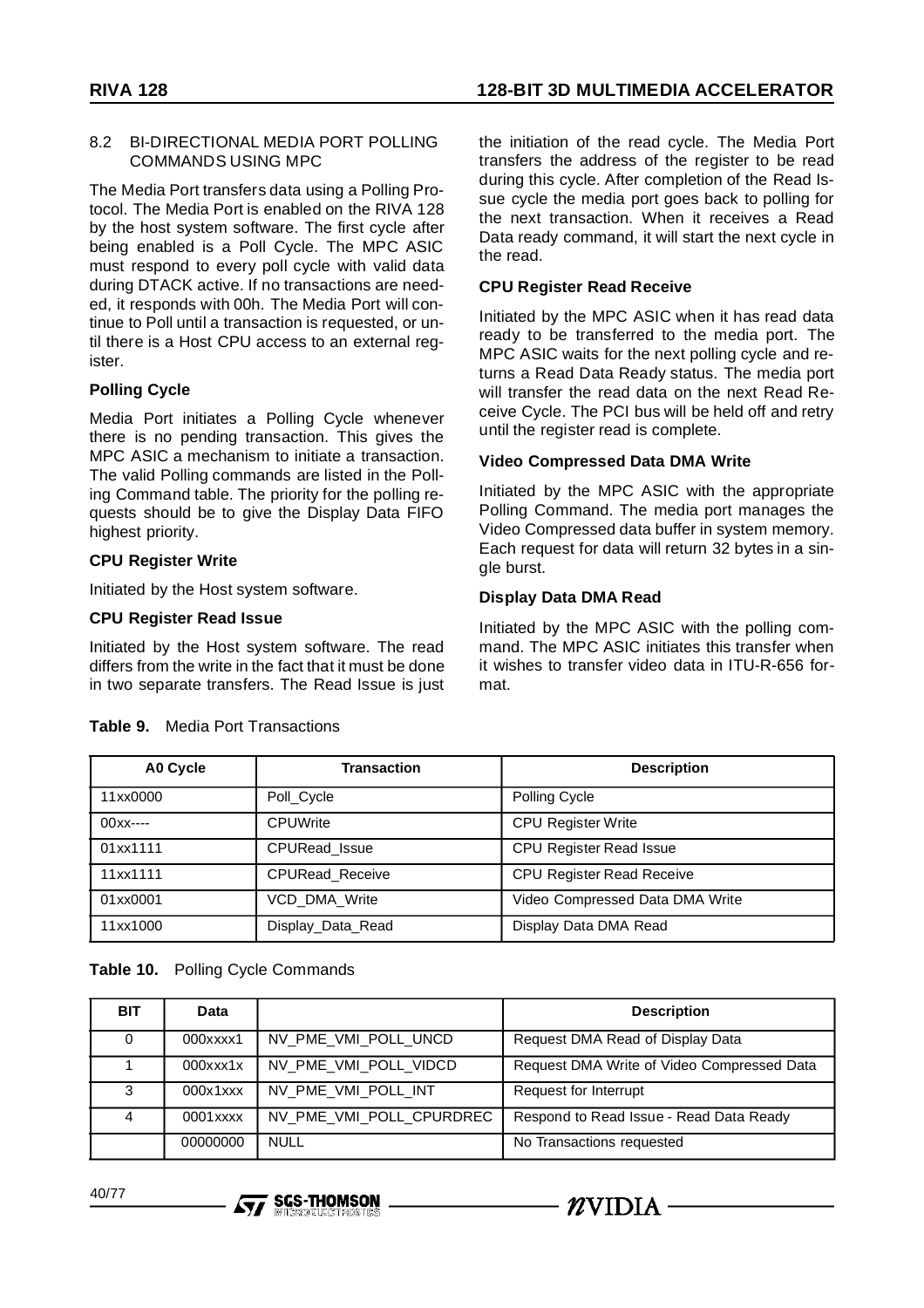# 8.3 TIMING DIAGRAMS

| Figure 38. Poll cycle                    |                                                             |
|------------------------------------------|-------------------------------------------------------------|
|                                          |                                                             |
| MPCLK /                                  |                                                             |
| <b>MPFRAME#</b>                          |                                                             |
| MP_AD[7:0]                               | D <sub>0</sub><br>A <sub>0</sub>                            |
| <b>MPDTACK#</b>                          |                                                             |
|                                          |                                                             |
| Figure 39. Poll cycle throttled by slave |                                                             |
|                                          |                                                             |
| MPCLK [                                  |                                                             |
| <b>MPFRAME#</b>                          | Ι                                                           |
| MP_AD[7:0]                               | D <sub>0</sub><br>A <sub>0</sub>                            |
| <b>MPDTACK#</b>                          |                                                             |
|                                          |                                                             |
| Figure 40. CPU write cycle               |                                                             |
|                                          |                                                             |
| <b>MPCLK</b>                             |                                                             |
|                                          |                                                             |
| <b>MPFRAME#</b>                          |                                                             |
| MP_AD[7:0]                               | A <sub>0</sub><br>A <sub>1</sub><br>$\overline{\mathsf{D}}$ |
| <b>MPDTACK#</b>                          |                                                             |
|                                          |                                                             |
| Figure 41.                               | CPU write cycle throttled by slave                          |
|                                          |                                                             |
| MPCLK /                                  |                                                             |
| <b>MPFRAME#</b>                          |                                                             |
| <b>MP_AD[7:0]</b>                        | AO X<br>A1<br>$\overline{D}$<br>⊣                           |

**For SGS-THOMSON** 

**MPDTACK#**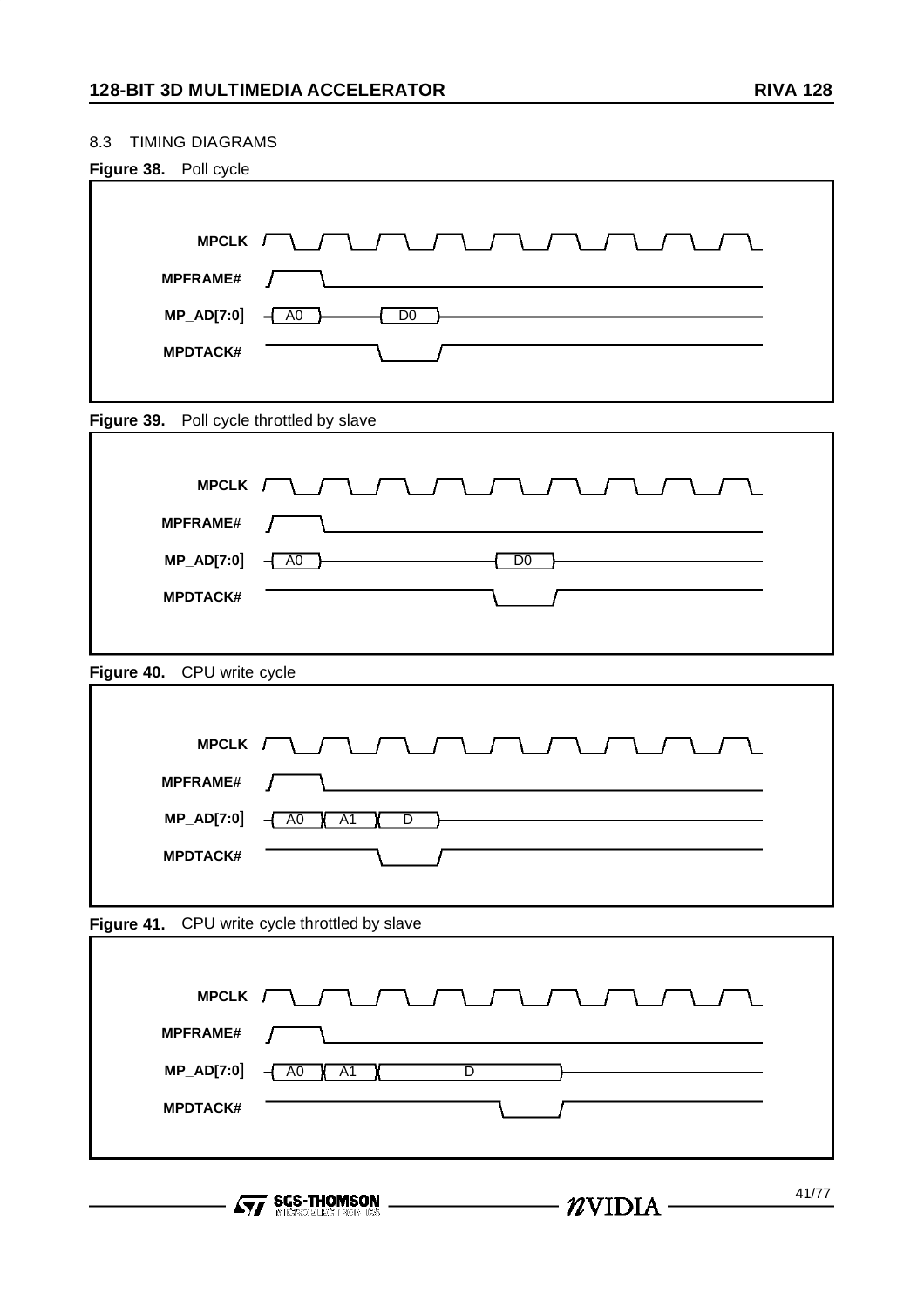42/77

**Formation SCS-THOMSON**<br>*Contention CS* 

| <b>MPCLK</b>                      |                                                                                  |
|-----------------------------------|----------------------------------------------------------------------------------|
| <b>MPFRAME#</b>                   |                                                                                  |
| MP_AD[7:0]                        | A0<br>A1/D<br>4                                                                  |
|                                   |                                                                                  |
| Figure 43. CPU read_receive cycle |                                                                                  |
|                                   |                                                                                  |
| <b>MPCLK</b>                      |                                                                                  |
| <b>MPFRAME#</b>                   |                                                                                  |
| MP_AD[7:0]                        | A <sub>0</sub><br>D <sub>0</sub>                                                 |
| <b>MPDTACK#</b>                   |                                                                                  |
|                                   |                                                                                  |
|                                   | Figure 44. CPU read_receive cycle - throttled by slave                           |
|                                   |                                                                                  |
| <b>MPCLK</b>                      |                                                                                  |
| <b>MPFRAME#</b>                   |                                                                                  |
| MP_AD[7:0]                        | A <sub>0</sub><br>D <sub>0</sub>                                                 |
| <b>MPDTACK#</b>                   |                                                                                  |
|                                   |                                                                                  |
|                                   | Figure 45. CD write cycle - terminated by master                                 |
|                                   |                                                                                  |
|                                   | MPCLK $\Box$                                                                     |
| <b>MPFRAME#</b>                   |                                                                                  |
| <b>MP_AD[7:0]</b>                 | D <sub>0</sub><br>D <sub>2</sub><br>D <sub>3</sub><br>A0<br>D1<br>$\overline{A}$ |
| <b>MPDTACK#</b>                   |                                                                                  |
|                                   |                                                                                  |
|                                   |                                                                                  |
|                                   |                                                                                  |

 $\longrightarrow$   $\gamma$ VIDIA  $-$ 

**Figure 42.** CPU read issue cycle - cannot be throttled by slave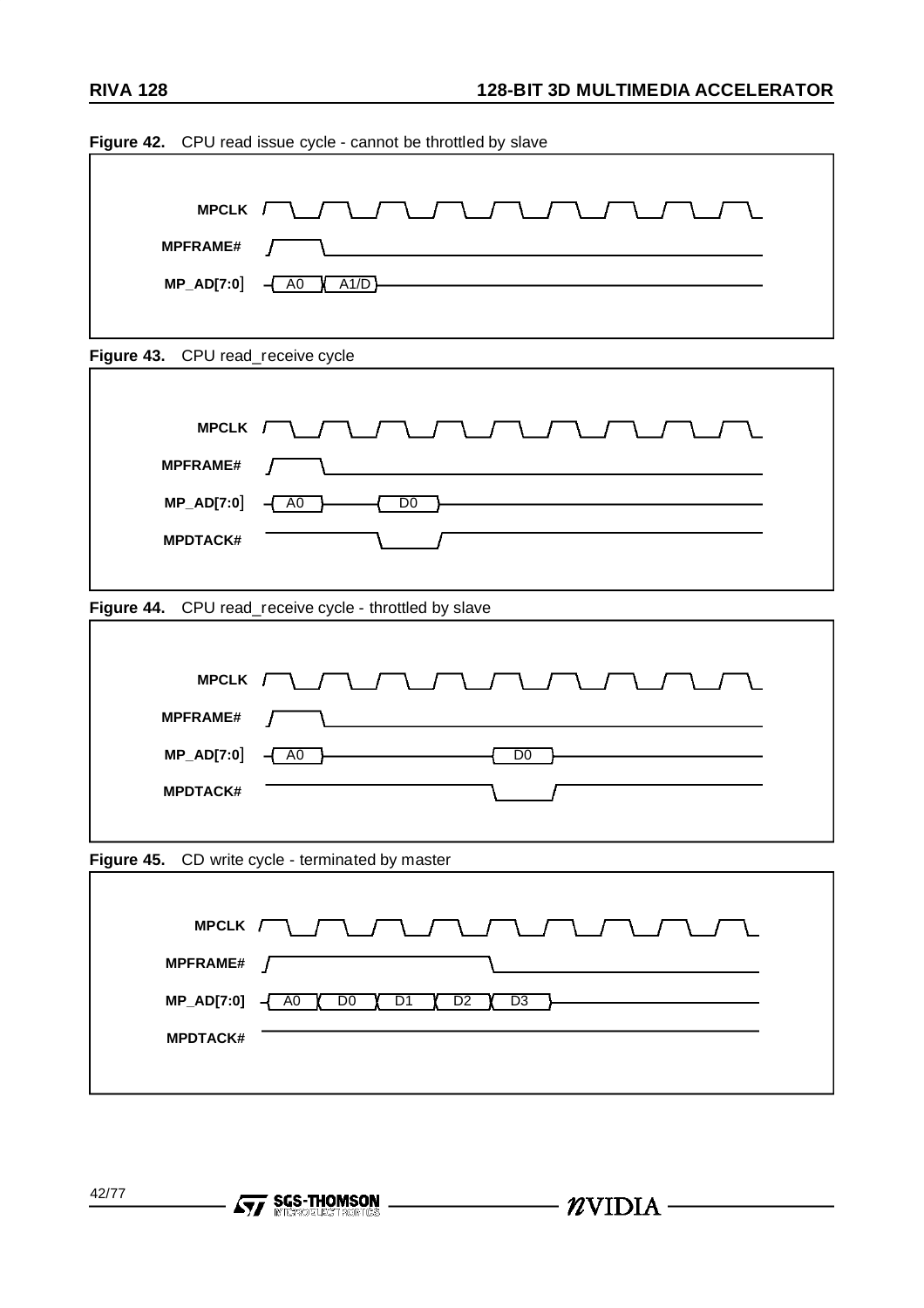# **128-BIT 3D MULTIMEDIA ACCELERATOR RIVA 128**

| Figure 46.<br>CD write cycle - terminated by slave in middle of transfer                                                                                 |  |  |  |  |
|----------------------------------------------------------------------------------------------------------------------------------------------------------|--|--|--|--|
| <b>MPCLK</b><br>MPFRAME# $\sqrt{ }$                                                                                                                      |  |  |  |  |
| $MP_AD[7:0] -$<br>A <sub>0</sub><br>$\overline{D0}$<br>$\overline{D1}$<br>$\overline{D2}$<br>$\overline{D3}$<br>$\overline{D4}$<br>A <sub>0</sub><br>XXX |  |  |  |  |
| <b>MPDTACK#</b>                                                                                                                                          |  |  |  |  |
| <b>MPSTOP#</b>                                                                                                                                           |  |  |  |  |
| Figure 47.<br>CD write cycle - terminated by slave on byte 31                                                                                            |  |  |  |  |
| <b>MPCLK</b>                                                                                                                                             |  |  |  |  |
| MPFRAME# $\int$                                                                                                                                          |  |  |  |  |
| $MP_AD[7:0] -$<br>A <sub>0</sub><br>$\overline{D0}$<br>D <sub>30</sub><br><b>XXX</b><br>A <sub>0</sub><br>D31                                            |  |  |  |  |
| <b>MPDTACK#</b>                                                                                                                                          |  |  |  |  |
| <b>MPSTOP#</b>                                                                                                                                           |  |  |  |  |
| Figure 48.<br>CD write cycle - terminated by slave on byte 32, no effect                                                                                 |  |  |  |  |
| <b>MPCLK</b>                                                                                                                                             |  |  |  |  |
| MPFRAME# $\int$                                                                                                                                          |  |  |  |  |
| $MP_AD[7:0] -$<br>A <sub>0</sub><br>D <sub>0</sub><br>D30<br>D31                                                                                         |  |  |  |  |
| <b>MPDTACK#</b>                                                                                                                                          |  |  |  |  |
| <b>MPSTOP#</b>                                                                                                                                           |  |  |  |  |
| Figure 49.<br>UCD read cycle, terminated by master, throttled by slave                                                                                   |  |  |  |  |
| MPCLK /                                                                                                                                                  |  |  |  |  |
| <b>MPFRAME#</b>                                                                                                                                          |  |  |  |  |
| MP_AD[7:0]<br>D <sub>0</sub><br>XXX<br>D <sub>1</sub><br>D <sub>2</sub><br>$\overline{D3}$<br>A <sub>0</sub>                                             |  |  |  |  |
| <b>MPDTACK#</b>                                                                                                                                          |  |  |  |  |
|                                                                                                                                                          |  |  |  |  |

**Figure 46.** CD write cycle - terminated by slave in middle of transfer

- **Ayy SGS-THOMSON** -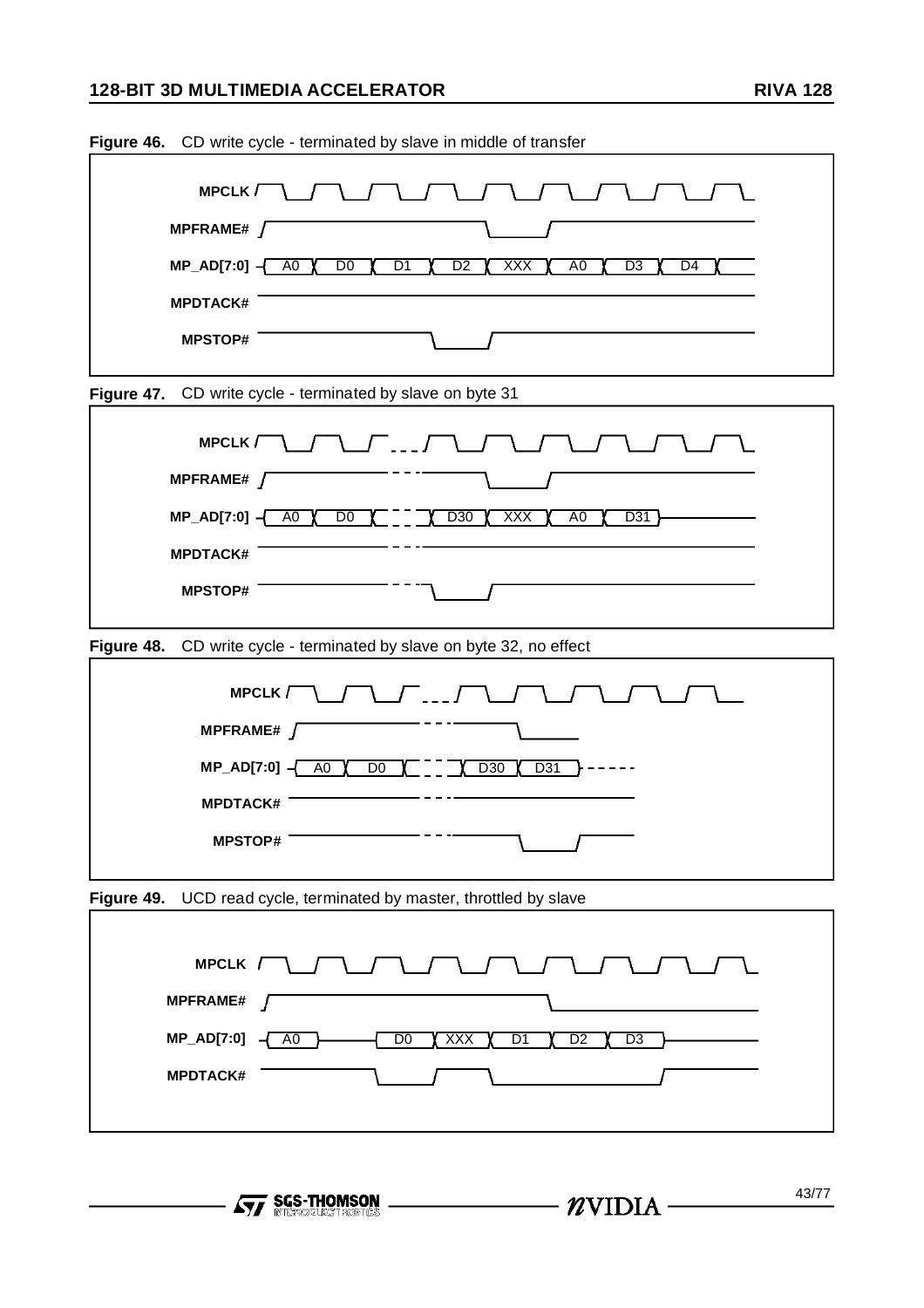| Figure 50.        | UCD read cycle, terminated by slave, throttled by slave                                |
|-------------------|----------------------------------------------------------------------------------------|
| MPCLK /           |                                                                                        |
| <b>MPFRAME#</b>   |                                                                                        |
| <b>MP_AD[7:0]</b> | D <sub>0</sub><br><b>XXX</b><br>D <sub>1</sub><br>A <sub>0</sub><br>D <sub>2</sub>     |
| <b>MPDTACK#</b>   |                                                                                        |
| <b>MPSTOP#</b>    |                                                                                        |
| Figure 51.        | UCD read cycle, slave termination after MPFRAME# deasserted, data taken                |
|                   |                                                                                        |
| MPCLK /           |                                                                                        |
| <b>MPFRAME#</b>   |                                                                                        |
| <b>MP_AD[7:0]</b> | D <sub>0</sub><br>D1<br>A <sub>0</sub><br>D <sub>2</sub><br>D <sub>3</sub>             |
| <b>MPDTACK#</b>   |                                                                                        |
| <b>MPSTOP#</b>    |                                                                                        |
|                   | Figure 52. UCD read cycle, slave termination after MPFRAME# deasserted, data not taken |
| MPCLK /           |                                                                                        |
| <b>MPFRAME#</b>   |                                                                                        |
| <b>MP_AD[7:0]</b> | D <sub>0</sub><br>D1<br>A <sub>0</sub><br>D2<br>D <sub>3</sub>                         |
| <b>MPDTACK#</b>   |                                                                                        |
| <b>MPSTOP#</b>    |                                                                                        |
| Figure 53.        | UCD read cycle, slave termination after MPFRAME# deasserted, data taken                |
| MPCLK /           |                                                                                        |
| <b>MPFRAME#</b>   |                                                                                        |
| MP_AD[7:0]        | $\overline{D0}$<br>D1<br>A0<br>D <sub>2</sub>                                          |
| <b>MPDTACK#</b>   |                                                                                        |
| <b>MPSTOP#</b>    |                                                                                        |
|                   |                                                                                        |

 $\longrightarrow$  *N*VIDIA –

44/77

- **Ayy SGS-THOMSON** .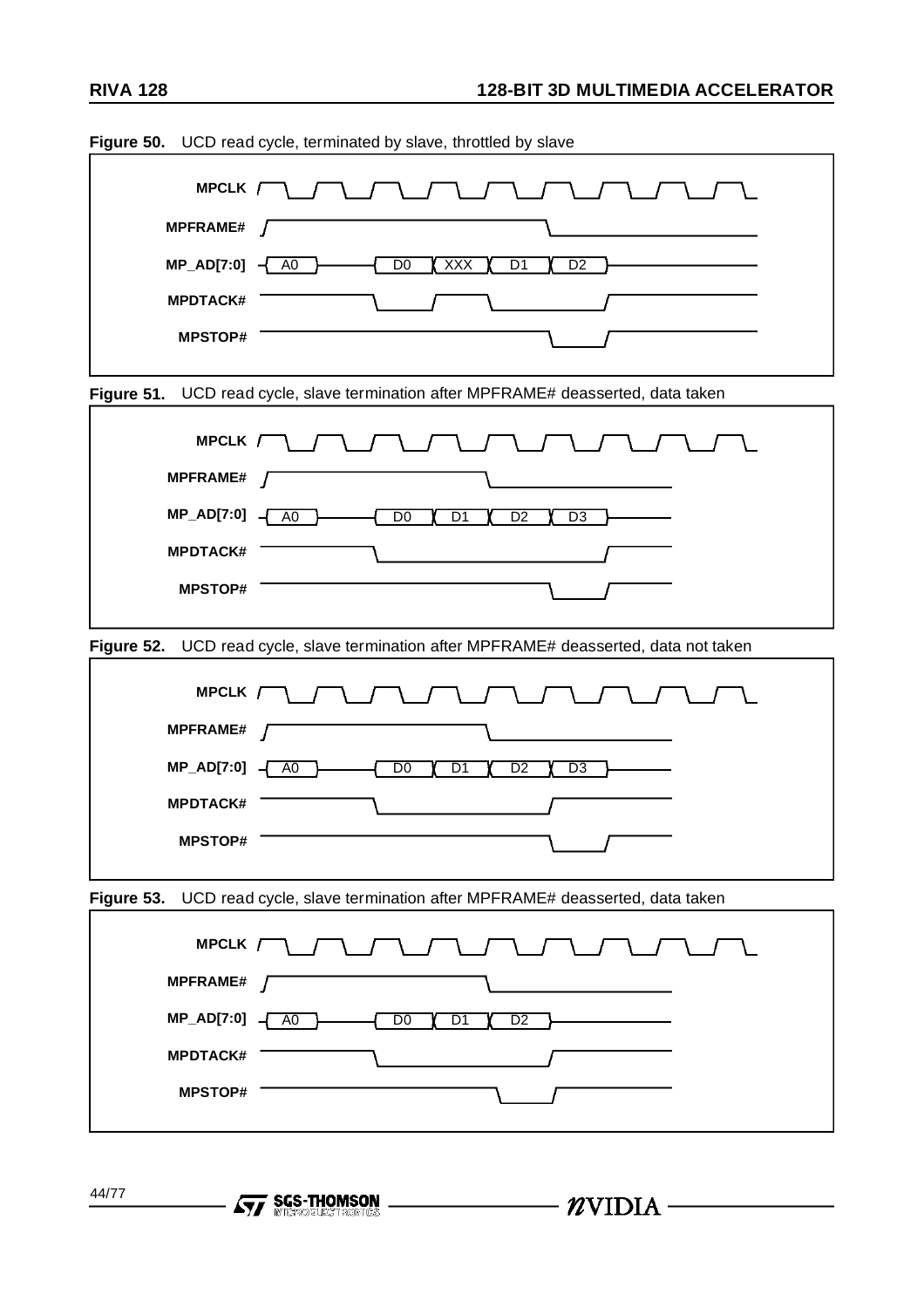45/77

#### 8.4 656 MASTER MODE

Table 11 shows the Video Port pin definition when the RIVA 128 is configured in ITU-R-656 Master Mode. Before entering this mode, RIVA 128 disables all Video Port devices so that the bus is tristated. The RIVA 128 will then enable the video 656 master device through the serial bus. In this mode, the video device outputs the video data continuously at the PIXCLK rate.

| Table 11. | 656 master mode pin definition |  |
|-----------|--------------------------------|--|
|-----------|--------------------------------|--|

| <b>Normal Mode</b> | 656 Master Mode |
|--------------------|-----------------|
| <b>MPCLK</b>       | <b>PIXCLK</b>   |
| <b>MPAD[7:0]</b>   | VID[7:0]        |
| <b>MPFRAME#</b>    | Not used        |
| <b>MPDTACK#</b>    | Not used        |
| <b>MPSTOP#</b>     | Not used        |

#### **656 master mode timing specification**

|  | Figure 54. |  |  |  |  | 656 Master Mode timing diagram |
|--|------------|--|--|--|--|--------------------------------|
|--|------------|--|--|--|--|--------------------------------|

The 656 Master Mode assumes that **VID[7:0]** and **PIXCLK** can be tri-stated when the slave is inactive. If a slave cannot tri-state all its signals, an external tri-state buffer is needed.

#### **Video data capture**

Video Port pixel data is clocked into the port by the external pixel clock and then passed to the RIVA 128's video capture FIFO.

Pixel data capture is controlled by the ITU-R-656 codes embedded in the data stream; each active line beginning with SAV (start active video) and ending with EAV (end active video).

In normal operation, when  $SAV = x00$ , capture of video data begins, and when EAV = xx1, capture of video data ends for that line. When VBI (Vertical Blanking Interval) capture is active, these rules are modified.



#### **Table 12.** ITU-R-656 Master Mode timing parameters

| Symbol | <b>Parameter</b>               | Min. | Max. | Unit | <b>Notes</b> |
|--------|--------------------------------|------|------|------|--------------|
| tз     | VID[7:0] hold from PIXCLK high |      |      | ns   |              |
| Ţ4     | VID[7:0] setup to PIXCLK high  |      |      | ns   |              |
| t5     | <b>PIXCLK</b> cycle time       | 35   |      | ns   |              |

NOTE

1 **VACTIVE** indicates that valid pixel data is being transmitted across the video port.

#### **Table 13.** YUV (YCbCr) byte ordering

| 1st byte | 2nd byte | 3rd byte | 4th byte | 5th (next<br>dword) | 6th byte | 7th byte |
|----------|----------|----------|----------|---------------------|----------|----------|
| U[7:0]   | Y0[7:0]  | V[7:0]   | Y1[7:0]  | U[7:0]              | Y0[7:0]  | V[7:0]   |
| Cb[7:0]  | Y0[7:0]  | Cr[7:0]  | Y1[7:0]  | Cb[7:0]             | Y0[7:0]  | Cr[7:0]  |

 $\mathbf{Z}$ VIDIA -

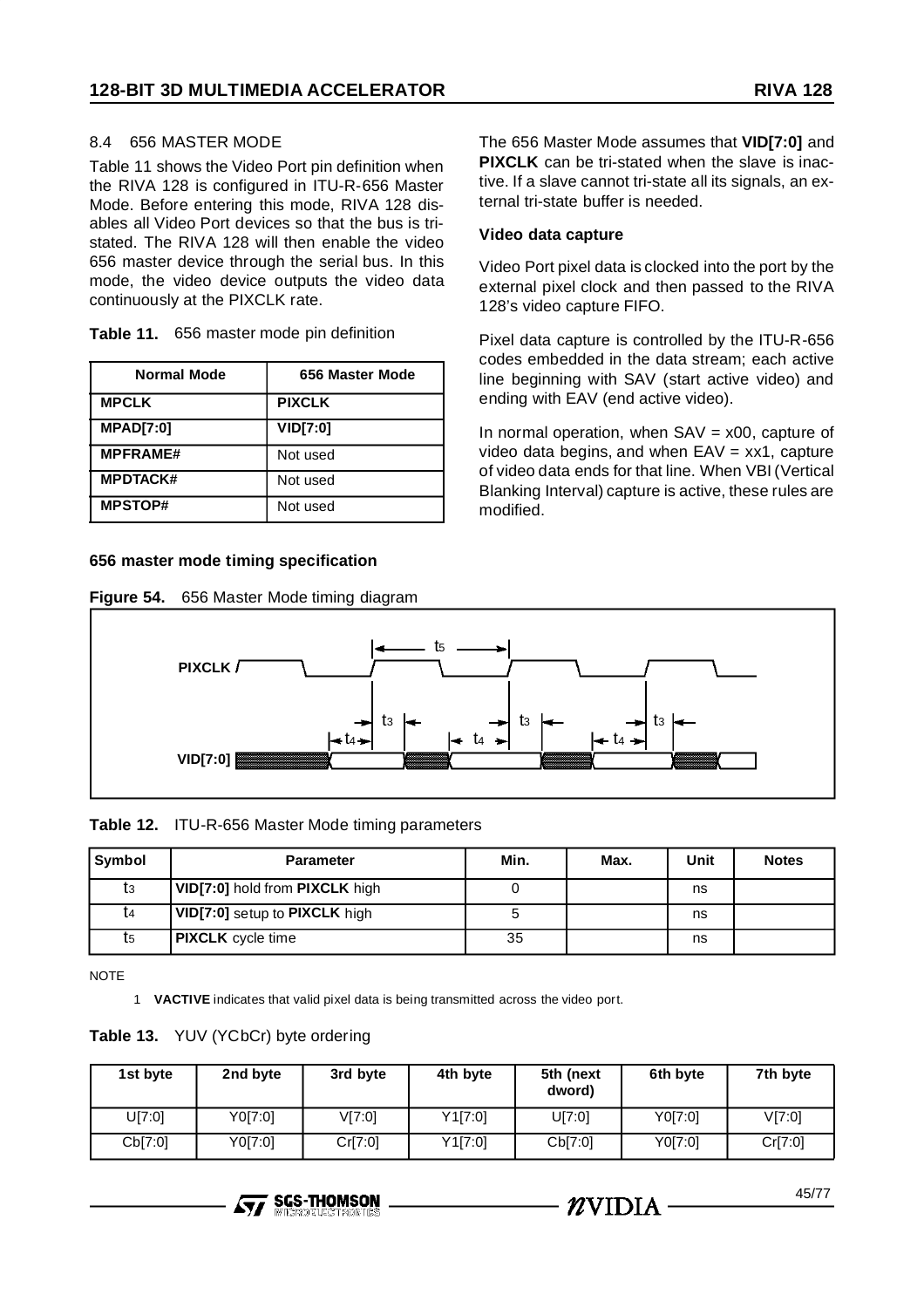### 8.5 VBI HANDLING IN THE VIDEO PORT

RIVA 128 supports two basic modes for VBI data capture. VBI mode 1 is for use with the Philips SAA7111A digitizer, VBI mode 2 is for use with the Samsung KS0127 digitizer.

In VBI mode 1, the region to be captured as VBI data is set up in the SAA7111A via the serial interface, and in the RIVA 128 under software control. The SAA7111A responds by suppressing generation of SAV and EAV codes for the lines selected, and sending raw sample data to the port. The RIVA 128 Video Port capture engine starts capturing VBI data at an EAV code in the line last active and continues to capture data without a break until it detects the next SAV code. VBI capture is then complete for that field.

In VBI mode 2, the region to be captured as VBI data is set up in a similar manner. The KS0127 responds by enabling VBI data collection only during the lines specified and framed by normal ITU-R-656 SAV/EAV codes. The RIVA 128 Video Port capture engine starts capturing data at an SAV code controlled by the device driver, and continues capturing data under control of SAV/EAV codes until a specific EAV code identified by the device driver is sampled. VBI capture is then complete for that field. The number of bytes collected will vary depending on the setup of the KS0127.

#### 8.6 SCALING IN THE VIDEO PORT

The RIVA 128 Video Port allows any arbitrary scale factor between 1 and 31. For best results the scale factors of 1, 2, 3, 4, 6, 8, 12, 16, and 24 are selected to avoid filtering losses. The Video Port decimates in the y-direction, dropping lines every few lines depending on the vertical scaling factor. The intention is to support filtered downscaling in the attached video decoder.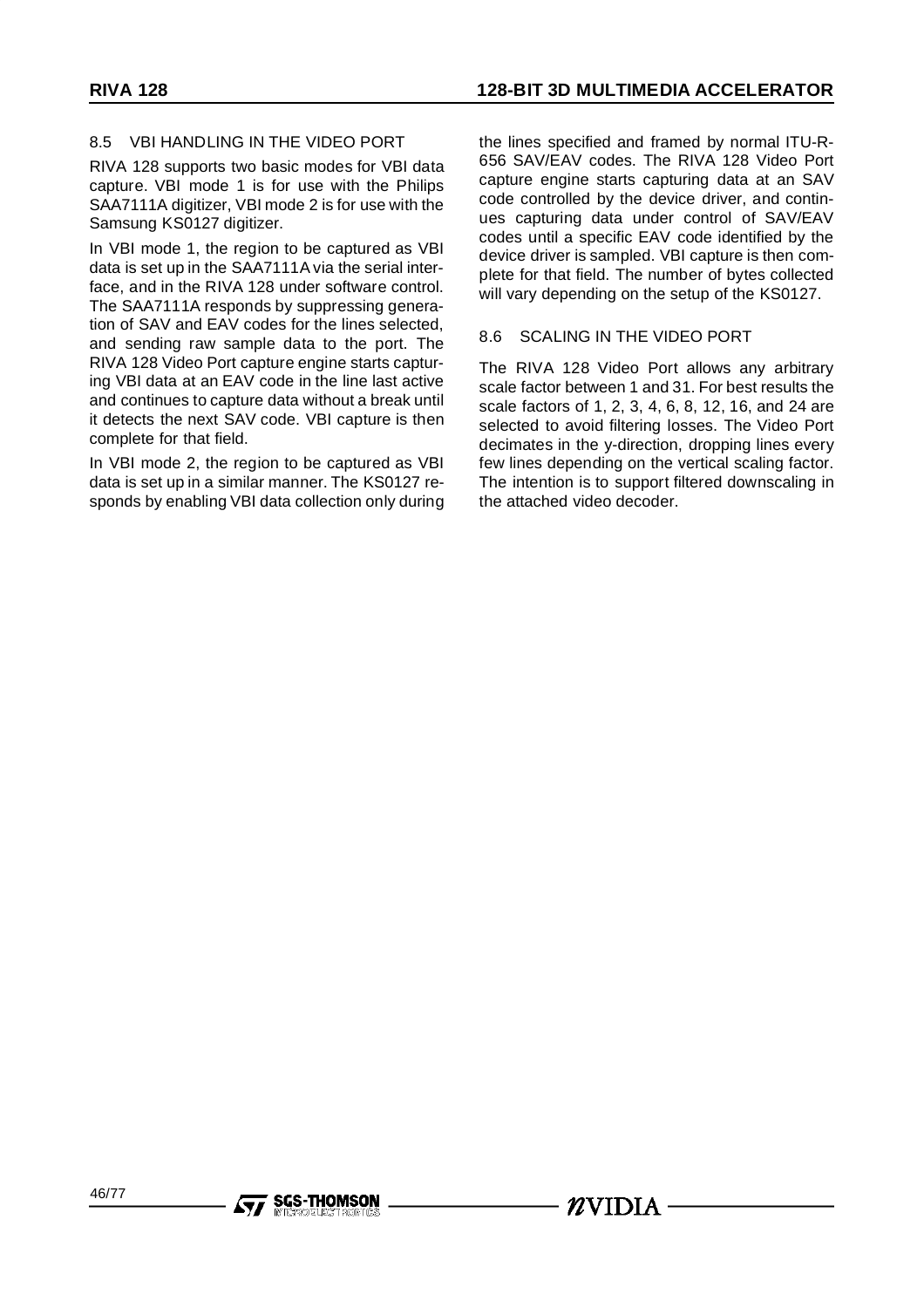## **9 BOOT ROM INTERFACE**

BIOS and initialization code for the RIVA 128 is accessed from a 32KByte ROM. The RIVA 128 memory bus interface signals **FBD[15:0]** and **FBD[31:24]** are used to address and access one of 64KBytes of data respectively. The unique decode to the ROM device is provided by the **ROMCS#** chip select signal.

## **Figure 55.** ROM interface



### **ROM interface timing specification**

**Figure 56.** ROM interface timing diagram



**SGS-THOMSON**  $\sqrt{M}$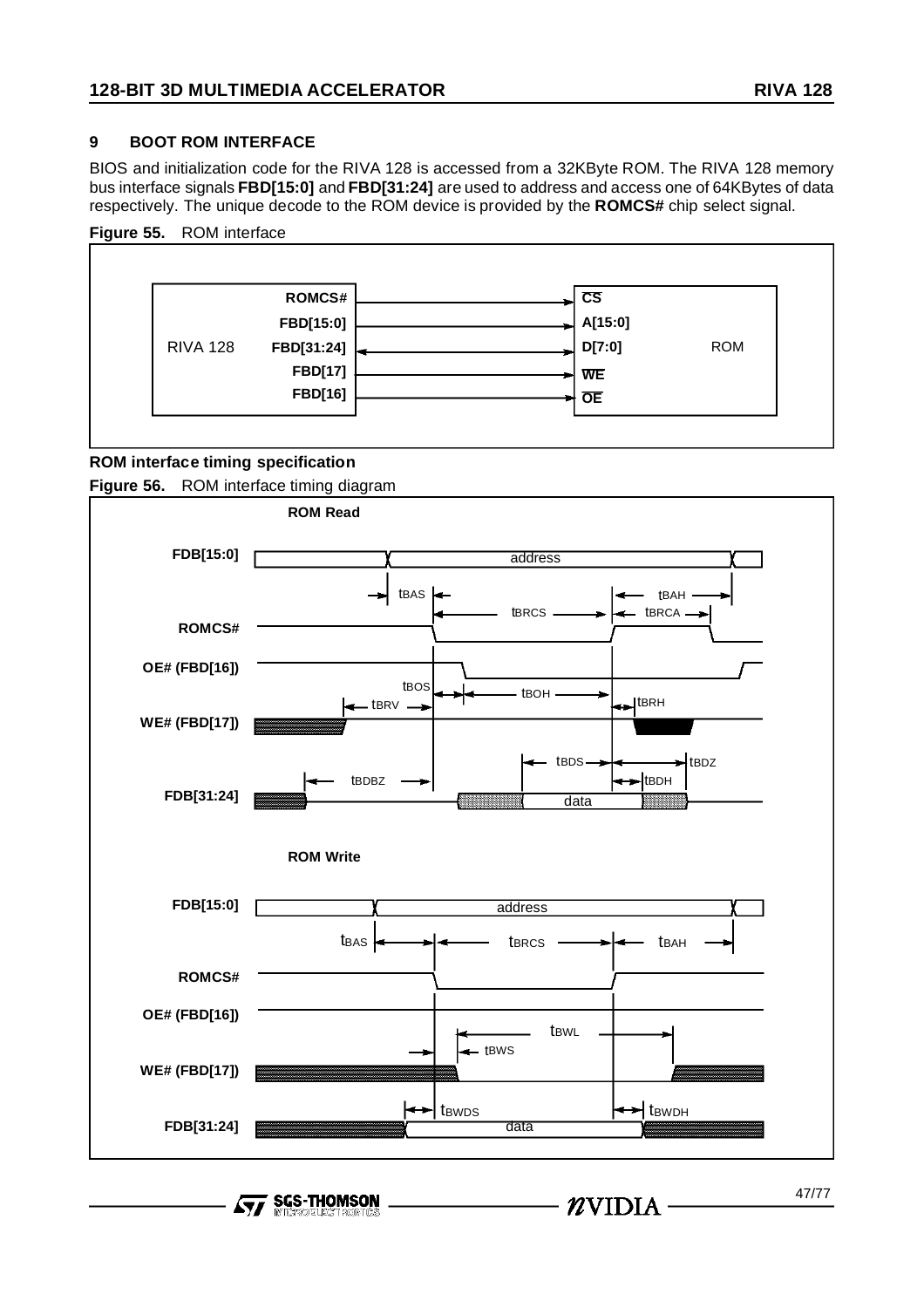| <b>Symbol</b>    | <b>Parameter</b>                            | Min.             | Max.    | Unit | <b>Notes</b> |
|------------------|---------------------------------------------|------------------|---------|------|--------------|
| <b>tBRCS</b>     | <b>ROMCS#</b> active pulse width            | 20TMCLK-5        |         | ns   |              |
| <b>tBRCA</b>     | ROMCS# precharge time                       | TMCLK-5          |         | ns   |              |
| t <sub>BRV</sub> | Read valid to <b>ROMCS#</b> active          | TMCLK-5          |         | ns   |              |
| t <sub>BRH</sub> | Read hold from <b>ROMCS#</b> inactive       | TMCLK-5          |         | ns   |              |
| tBAS             | Address setup to ROMCS# active              | TMCLK-5          |         | ns   |              |
| tBAH             | Address hold from <b>ROMCS#</b> inactive    | TMCLK-5          |         | ns   |              |
| t <sub>BOS</sub> | OE# low from <b>ROMCS#</b> active           |                  |         | ns   | 2            |
| <b>tBOH</b>      | OE# low to <b>ROMCS#</b> inactive           |                  |         | ns   | 3            |
| tBWS             | WE# low from <b>ROMCS#</b> active           |                  |         | ns   | 2            |
| tBWL             | WE# low time                                |                  |         | ns   | 3            |
| tBDBZ            | Data bus high-z to ROMCS# active            | TMCLK-5          |         | ns   |              |
| tBDS             | Data setup to ROMCS# inactive               | 10               |         | ns   |              |
| <b>tBDH</b>      | Data hold from <b>ROMCS#</b> inactive       | $\mathbf{0}$     |         | ns   |              |
| tBDZ             | Data high-z from ROMCS# inactive            |                  | TMCLK-5 | ns   |              |
| <b>tBWDH</b>     | Write data hold from <b>ROMCS#</b> inactive | $0.5$ TMCLK- $5$ |         | ns   |              |
| <b>tBWDS</b>     | ROM write data setup to ROMCS# active       | TMCLK-5          |         | ns   |              |

#### **Table 14.** ROM interface timing parameters

**NOTE** 

1 TMCLK is the period of the internal memory clock.

2 This parameter is programmable in the range 0 - 3 MCLK cycles

3 This parameter is programmable in the range 0 - 15 MCLK cycles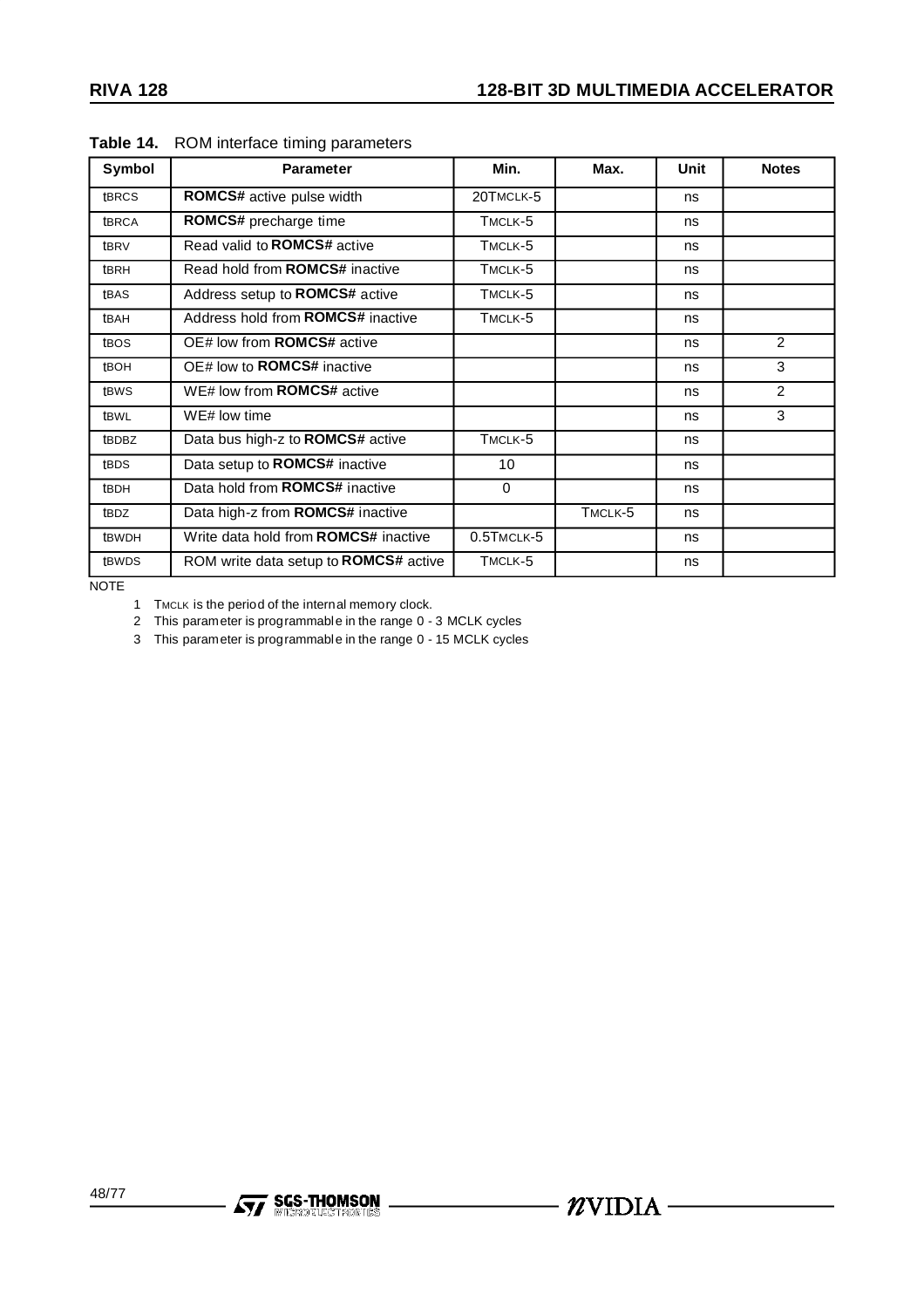### **10 POWER-ON RESET CONFIGURATION**

The RIVA 128 latches its configuration on the trailing edge of **RST#** and holds its system bus interface in a high impedance state until this time. To accomplish this, pull-up or pull-down resistors are connected to the **FBA[9:0]** pins as appropriate.

Since there are no internal pull-up or pull-down resistors and the data bus should be floating during reset, a resistor value of 47KΩ should be sufficient.

#### **Power-on reset FBA[9:0] bit assignments**

| PCI<br>Mode | TV Mode | Crystal | Host<br><b>Interfacel</b> | <b>RAM</b><br>Width | RAM Type | Sub-<br>Vendor | <b>Bus</b><br>Speed |
|-------------|---------|---------|---------------------------|---------------------|----------|----------------|---------------------|

- **[9]** PCI Mode. This bit indicates whether the **RIVA 128** initializes with PCI 2.1 compliance 0 = RIVA 128 is PCI 2.0 compliant (does not support delayed transactions)
	- 1 = RIVA 128 is PCI 2.1 compliant (supports 16 clock target latency requirement).
- **[8:7]** TV Mode. These bits select the timing format when TV mode is enabled.
	- 00 = Reserved
	- $01 = NTSC$
	- $10 = PAL$
	- $11 = TV$  mode disabled
- **[6]** Crystal Frequency. This bit should match the frequency of the crystal or reference clock connected to **XTALOUT** and **XTALIN**.
	- $0 = 13.500$ MHz (used where TV output may be enabled)  $1 = 14.31818MHz$
- **[5]** Host Interface
	- $0 = PCI$
	- $1 = AGP$  (Bit 0 must also be pulled high to indicate 66MHz)
- **[4]** RAM Width
	- $0 = 64$ -bit framebuffer data bus width (the upper  $64$ -bit data bus and byte selects are tri-state)  $1 = 128$ -bit framebuffer data bus width

#### **[3:2]** RAM Type

- 00 = Reserved
- 01 = 8Mbit SDRAM or SGRAM organized as 128K x 2 banks x 32-bit (normal SGRAM mode).
- $10 =$ Reserved

11 = 8Mbit SDRAM or SGRAM organized as 128K x 2 banks x 32-bit, framebuffer I/O pins remain tri-stated after reset.

**[1]** Sub-Vendor. This bit indicates whether the PCI Subsystem Vendor field is located in the system motherboard BIOS or adapter card VGA BIOS. If the Subsystem Vendor field is located in the system BIOS it must be written by the system BIOS to the PCI configuration space prior to running any PnP code.

0 = System BIOS (Subsystem Vendor ID and Subsystem ID set to 0x0000)

1 = Adapter card VGA BIOS (Subsystem Vendor ID and Subsystem ID read from ROM BIOS at location 0x54 - 0x57)

- **[0]** Bus Speed. This bit indicates the value returned in the 66MHZ bit in the PCI Configuration registers (see page 64).
	- 0 = RIVA 128 PCI interface is 33MHz
	- 1 = RIVA 128 is 66MHz capable

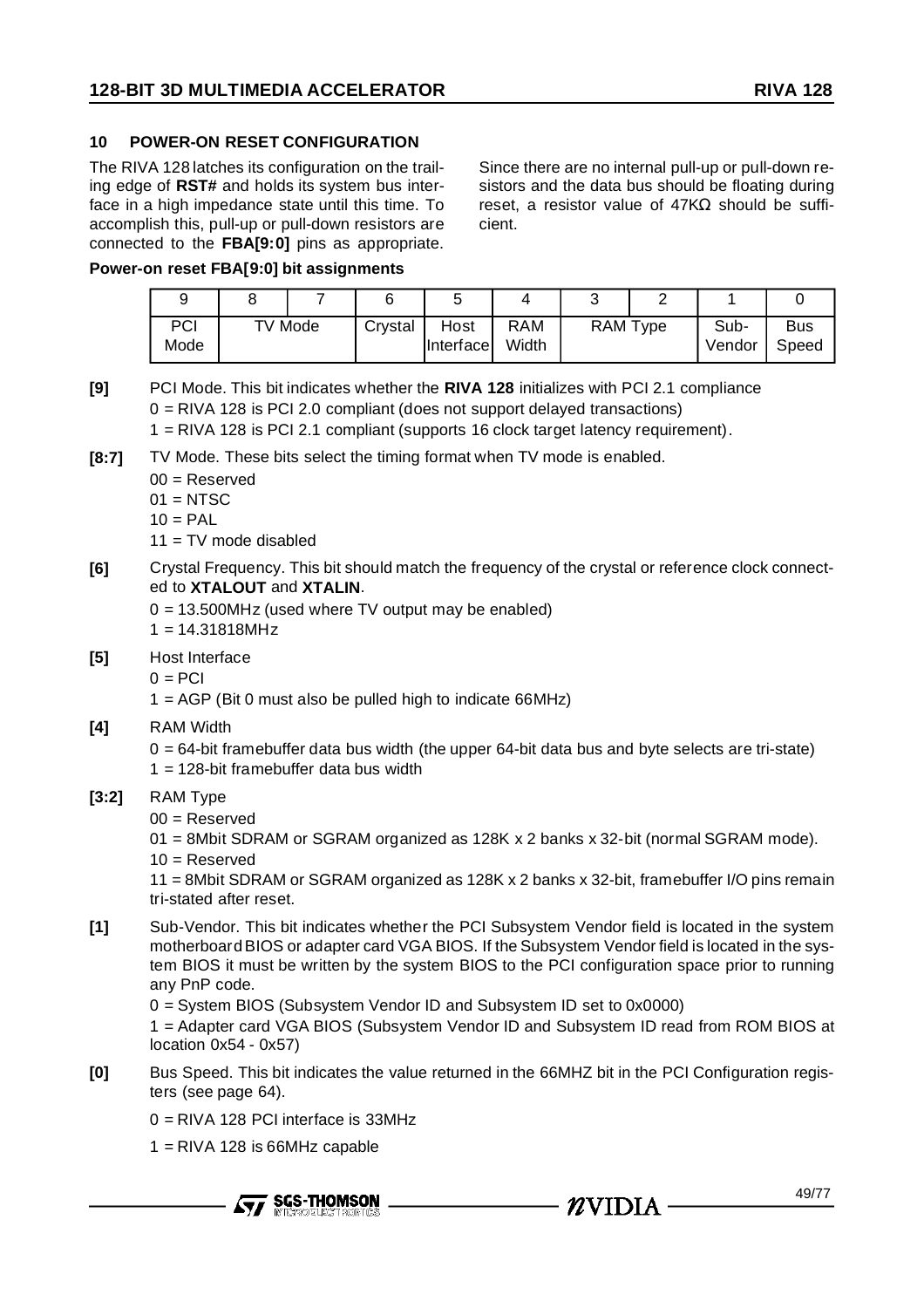The following example configuration is shown in Figure 57:

- Subsystem Vendor ID initialized to 0 and writeable by system BIOS (see Appendix A, page 70)
- 8Mbit 128K x 2 bank x 32 SGRAM
- 128-bit framebuffer interface
- AGP including 66MHz PCI 2.1 compliant subset
- Using 13.5000MHz crystal
- TV output mode is NTSC

# **Figure 57.** Example motherboard configuration

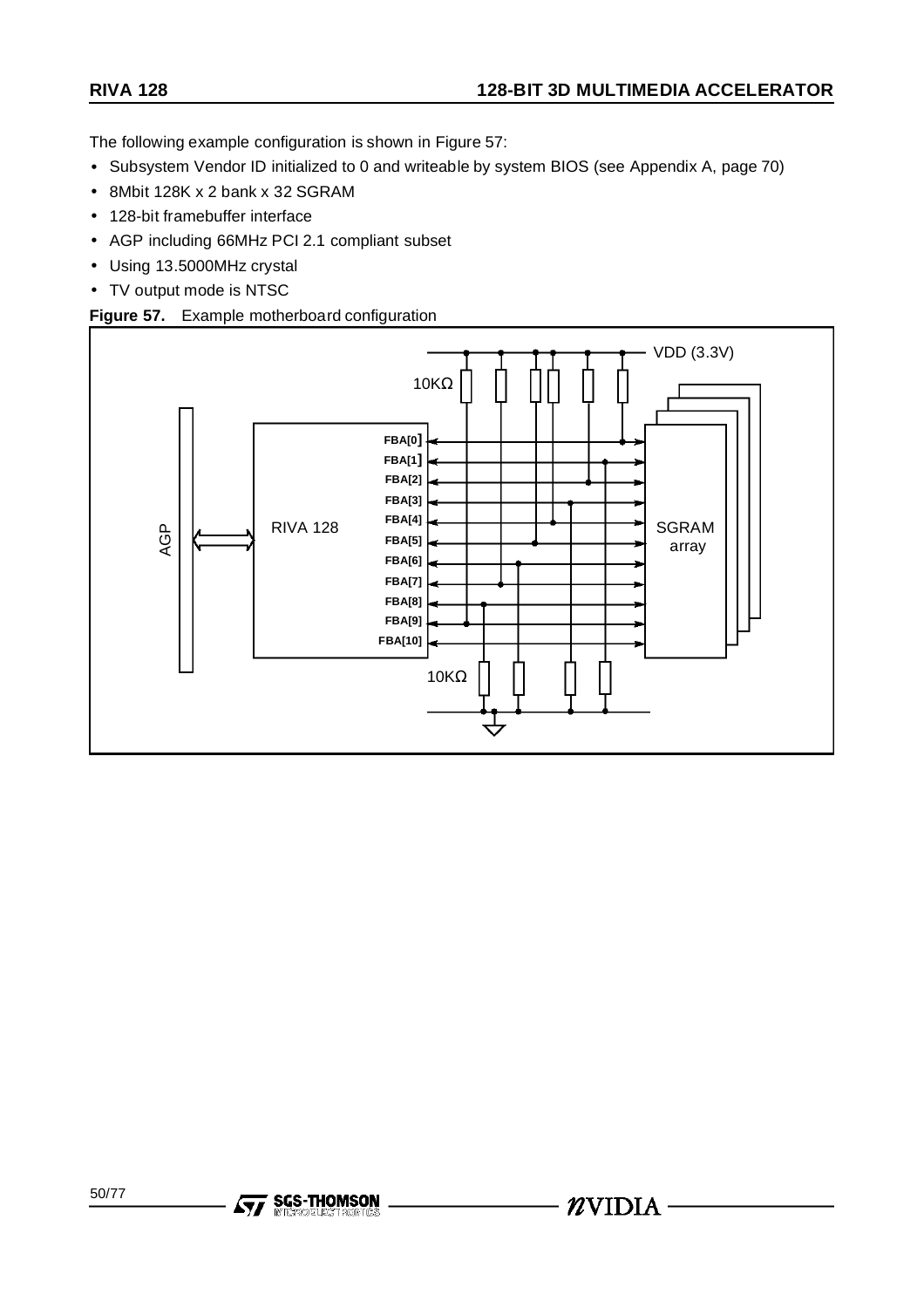# **11 DISPLAY INTERFACE**

#### 11.1 PALETTE-DAC

The Palette-DAC integrated into the RIVA 128 supports a traditional pixel pipeline with the following enhancements:

- Support for 10:10:10, 8:8:8, 5:6:5 and 5:5:5 direct color pixel modes
- Support for dynamic gamma correction on a pixel by pixel basis
- Support for mixed indexed color and direct color pixels
- 256 x 24 LUT for 8-bit indexed modes
- High quality video overlay
- Accepts interlaced video fields allowing a reduction in memory buffering requirements while incorporating temporal averaging
- Line buffer for horizontal and vertical interpolation of video streams up to square pixel PAL resolution
- 3x2 multitap interpolating filter with image sharpening
- Color key in all color pixel modes
- High quality YUV to RGB conversion with chrominance control.

### 11.2 PIXEL MODES SUPPORTED

#### **8-bit indexed color**

In the 8-bit indexed color each 32-bit word contains four 8-bit indexed color pixels, each comprising bits b[7:0] as shown below.

|                                                                                      |         |  |  |  |         |  |  | Pixel formats (FBD[31:0]) |  |         |  |  |  |         |  |  |
|--------------------------------------------------------------------------------------|---------|--|--|--|---------|--|--|---------------------------|--|---------|--|--|--|---------|--|--|
| $31$  30 29 28 27 26 25 24 23 22 21 20 19 18 17 16 15 14 13 12 11 10 9 8 7 6 5 4 3 2 |         |  |  |  |         |  |  |                           |  |         |  |  |  |         |  |  |
|                                                                                      | Pixel 3 |  |  |  | Pixel 2 |  |  |                           |  | Pixel 1 |  |  |  | Pixel 0 |  |  |
|                                                                                      |         |  |  |  |         |  |  |                           |  |         |  |  |  |         |  |  |
|                                                                                      |         |  |  |  |         |  |  |                           |  |         |  |  |  |         |  |  |

**NOTE** 

1 This 32-bit representation can be extended to 64-bit and 128-bit widths by duplicating the 32-bit word in little-endian format.

#### **16-bit direct color modes (5:6:5 direct and 5:5:5 with and without gamma correction)**

In 5:5:5 color modes bit 15 of each pixel can be enabled to select whether pixel data bypasses the LUT to feed the DACs directly, or indirectly, through the LUT, to allow gamma correction to be applied. If not enabled then the bypass mode will always be selected, and the LUT powered down. The 16-bit modes include a 5:6:5 format which always bypasses the LUT.

|                |            |            |  |              |  |         |              |                                                                                                            |             | Pixel formats (FBD[31:0]) |            |  |            |              |  |              |     |   |   |             |             |         |
|----------------|------------|------------|--|--------------|--|---------|--------------|------------------------------------------------------------------------------------------------------------|-------------|---------------------------|------------|--|------------|--------------|--|--------------|-----|---|---|-------------|-------------|---------|
| 5:6:5<br> mode |            |            |  |              |  | Pixel 1 |              |                                                                                                            |             |                           |            |  |            |              |  | Pixel 0      |     |   |   |             |             |         |
|                |            |            |  |              |  |         |              | 31  30  29  28  27  26   25   24   23   22   21   20   19   18   17   16   15   14   13   12   11   10   9 |             |                           |            |  |            |              |  | $ 8 7 $      | 6 I | 5 | 4 | 3           |             | $21110$ |
| 0              |            | Red gamma  |  |              |  |         | Green gamma  |                                                                                                            | Blue gamma  |                           | $\Omega$   |  | Red gamma  |              |  | Green gamma  |     |   |   |             | Blue gamma  |         |
| 0              |            | Red bypass |  |              |  |         | Green bypass |                                                                                                            | Blue bypass |                           |            |  | Red bypass |              |  | Green bypass |     |   |   |             | Blue bypass |         |
|                | Red bypass |            |  | Green bypass |  |         |              | Blue bypass                                                                                                |             |                           | Red bypass |  |            | Green bypass |  |              |     |   |   | Blue bypass |             |         |

**NOTE** 

1 This 32-bit representation can be extended to 64-bit and 128-bit widths by duplicating the 32-bit word in little-endian format.

#### **32-bit direct color (8:8:8 with gamma correction or 10:10:10 direct)**

In 32-bit color mode bit 31 of each pixel selects whether pixel data bypasses the LUT, to feed the DACs directly or indirectly, through the LUT, to allow gamma correction to be applied. In the table below the Red, Green and Blue bypass bits are shown individually as R[9:0], G[9:0], and B[9:0] because, in the bypass



 $\cdot$   $n$ vidia -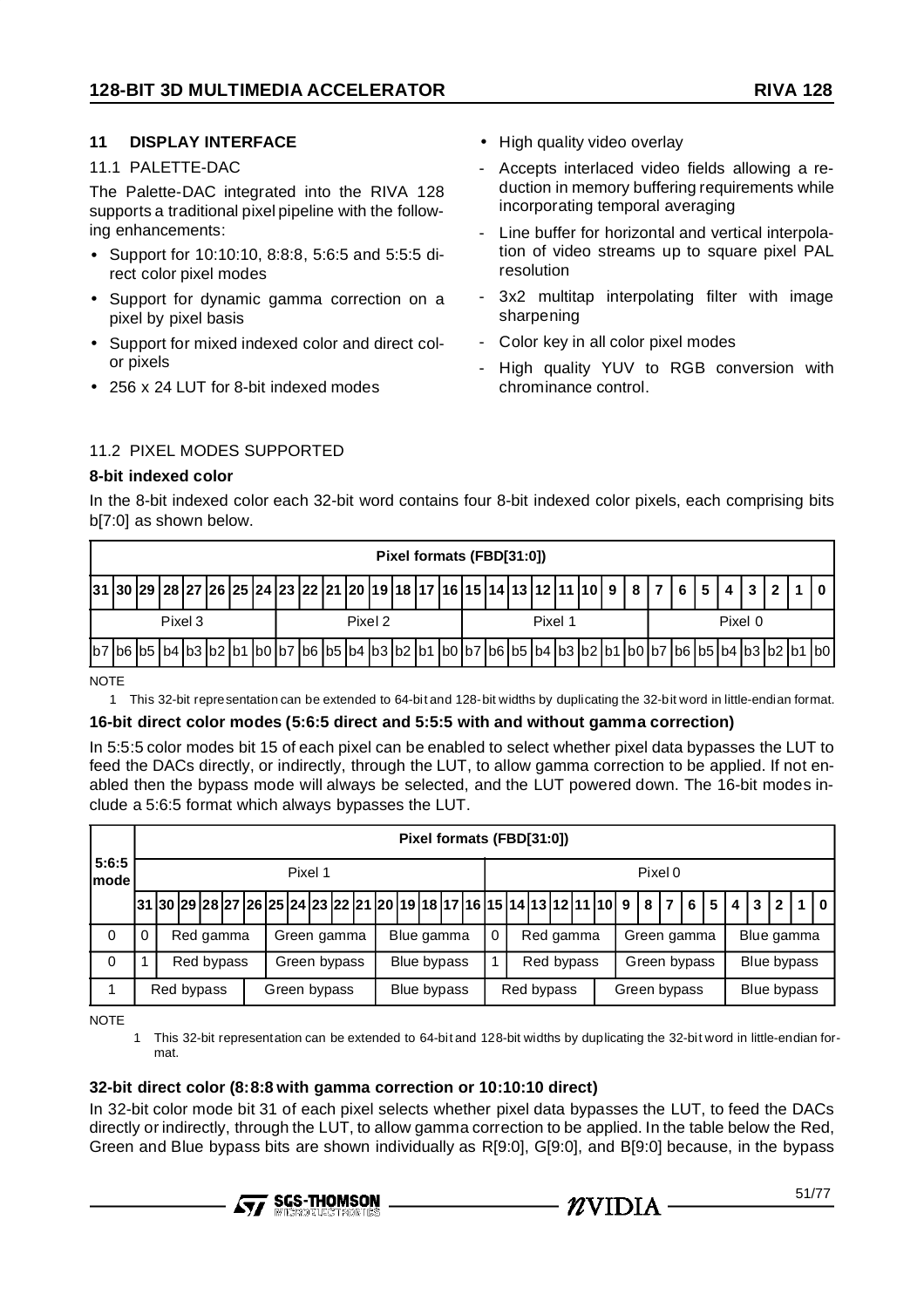mode pixel format, the least significant bits of each color are located separately in the top byte of the pixel. This also permits an 8:8:8 mode without gamma with <1% error if desired.

|                                                                           |  |    |    |  |  |   |  |  |  | Use of pixel input pins (FBD[31:0])                          |  |  |  |  |             |  |  |                |           |                |     |  |  |
|---------------------------------------------------------------------------|--|----|----|--|--|---|--|--|--|--------------------------------------------------------------|--|--|--|--|-------------|--|--|----------------|-----------|----------------|-----|--|--|
| Pixel 0                                                                   |  |    |    |  |  |   |  |  |  |                                                              |  |  |  |  |             |  |  |                |           |                |     |  |  |
| $ 31 30 29 28 27 26 25 24 23 22 21 20 19 18 17 16 15 14 13 12 11 10 9 8 $ |  |    |    |  |  |   |  |  |  |                                                              |  |  |  |  |             |  |  | $\overline{7}$ | <b>65</b> | 4 <sup>1</sup> | 3 I |  |  |
|                                                                           |  | X. | ΧI |  |  | X |  |  |  | Red gamma                                                    |  |  |  |  | Green gamma |  |  |                |           | Blue gamma     |     |  |  |
| x                                                                         |  |    |    |  |  |   |  |  |  | R1R0G1G0B1B0R9R8R7R6R5R4R3R2G9G8G7G6G5G4G3G2B9B8B7B6B5B4B3B2 |  |  |  |  |             |  |  |                |           |                |     |  |  |

#### **NOTE**

This 32-bit representation can be extended to 64-bit and 128-bit widths by duplicating the 32-bit word in little-endian format.

#### **Limitations on line lengths**

#### **Table 15.** Permitted line length multiples

| aac                                                            | 16 | つつ |
|----------------------------------------------------------------|----|----|
| Number of pixels that the line<br>length must be a multiple of |    |    |

### 11.3 HARDWARE CURSOR

The RIVA 128 supports a 32x32 15bpp full color hardware cursor as defined by Microsoft Windows.

- Full color 5:5:5 format
- Pixel complement
- Transparency
- Pixel inversion

The cursor pattern is stored in a 2KByte bitmap located in off-screen framestore. Details of programming the hardware cursor are given in the RIVA 128 Programming Reference Manual [2]. Registers control cursor enabling/disabling, location of cursor bitmap and cursor display coordinates. The cursor data and it's position should only be changed during frame flyback. The cursor should be disabled when not being used.

**SGS-THOMSON** 

### **Cursor format**

|     |  |  |  | 15 14 13 12 11 10  9   8   7   6   5   4   3   2   1   0 |  |       |  |  |      |  |
|-----|--|--|--|----------------------------------------------------------|--|-------|--|--|------|--|
| Red |  |  |  |                                                          |  | Green |  |  | Blue |  |

The 5-bit RGB color components are expanded to 10 bits per color before combining with the graphics display data. The expanded 10-bit color is composed of the 5-bit cursor color replicated in the upper and lower 5-bit fields. The cursor pixels are combined such that the cursor will overlay a video window if present.

Cursor pixel bit 15 (A) is the replace mode bit. When A=1, the cursor pixel replaces the normal display pixel. If A=0, the expanded 30 bits of the cursor color are XORed with the display pixel to provide the complement of the background color.

Cursor pixels can be made transparent (normal display pixel is unmodified) by setting to a value of 0x0000. To invert the bits of the normal display pixel, the cursor pixel should be set to 0x7FFF.

 $\mathbf{Z}$ VIDIA -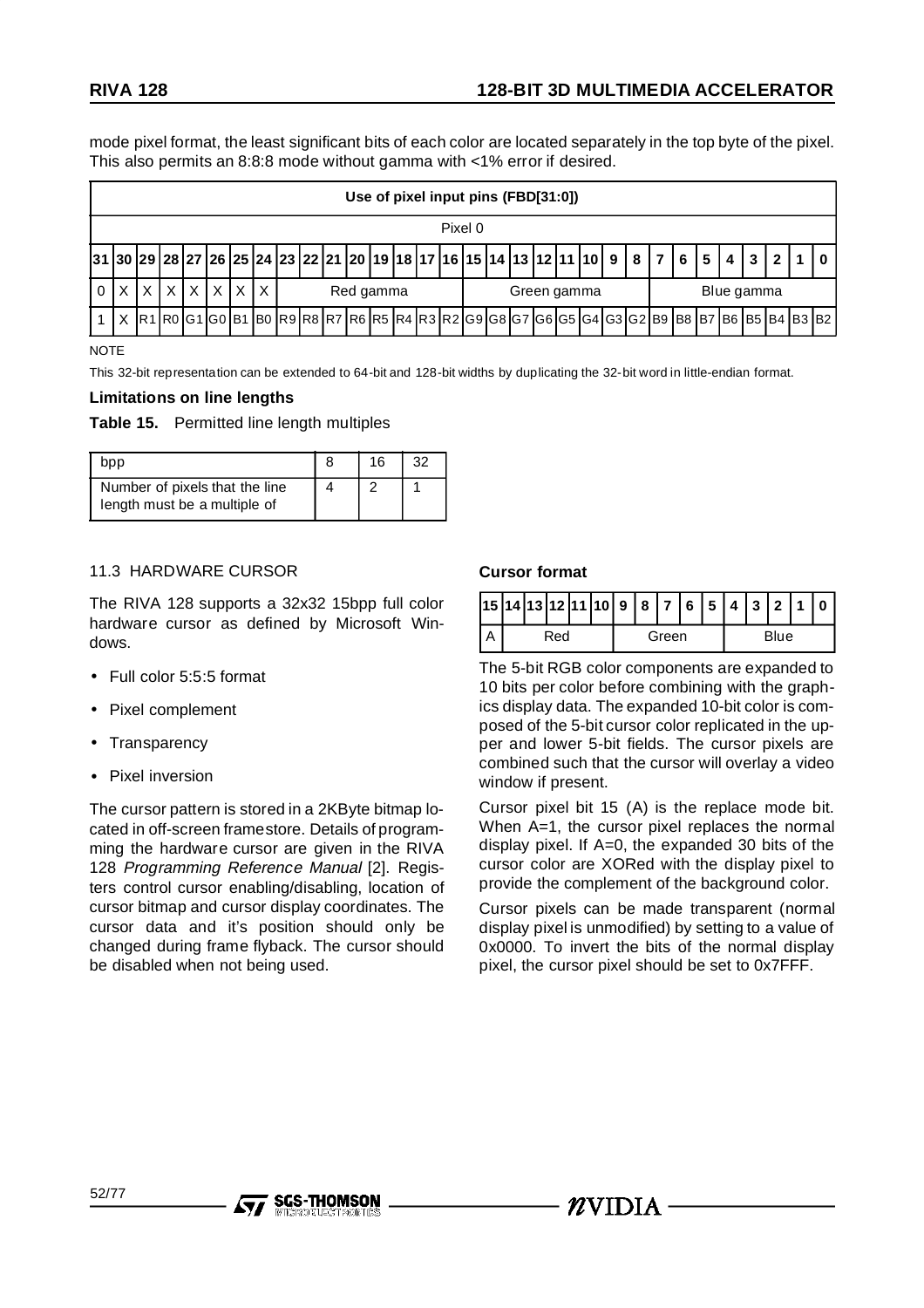### 11.4 SERIAL INTERFACE

The RIVA 128 serial interface supports connection to DDC1/2B, DDC2AB and DDC2B+ compliant monitors and to serial interface controlled video decoders and tuners. Supported video decoder chips include Philips SAA7110, SAA7111A, ITT 3225 and Samsung KS0127. For details of address locations and protocols applying to specific parts refer to the appropriate manufacturer's datasheet.

The serial interface in RIVA128 requires operation under software control to provide emulation of the interface standard. RIVA 128 can act as a master for communication with slave devices like those mentioned above. It also acts as a master when interfacing to a DDC1/2 compatible monitor. Although it is not Access.bus compatible, it can communicate with a DDC2AB compatible monitor via the DDC2B+ protocol. (No other Access.bus peripherals can be attached although other serial devices may co-reside on the DDC bus). The RIVA 128 can clock stretch incoming messages in the event that the software handler is interrupted by another task.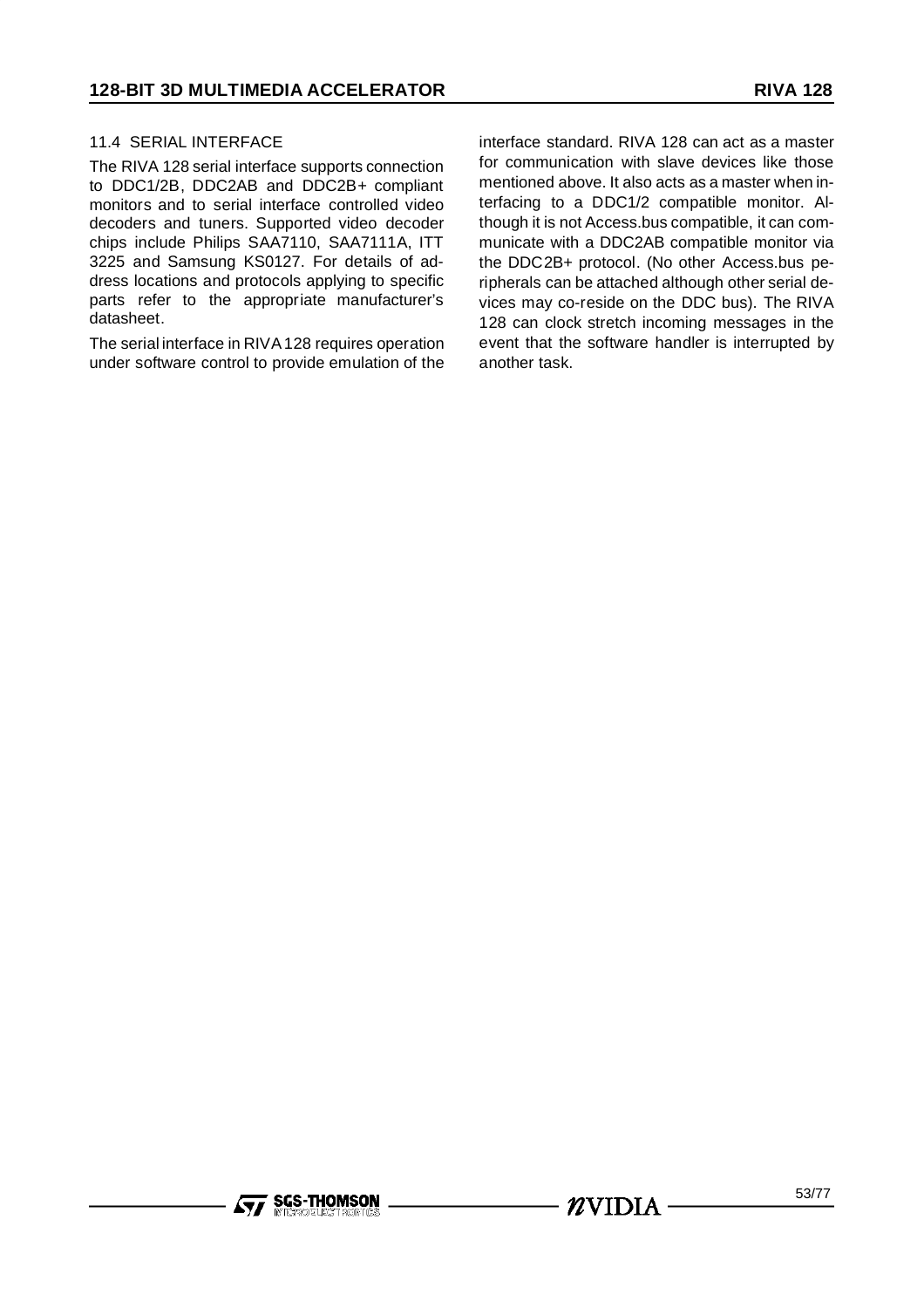### 11.5 ANALOG INTERFACE





**Table 16.** Table of parts for recommended circuit (Figure 58)

| Part number                     | Value              | <b>Description</b>                                                |
|---------------------------------|--------------------|-------------------------------------------------------------------|
| C <sub>1</sub>                  | $22\mu F$          | tantalum capacitor                                                |
| C <sub>2</sub>                  | 100 <sub>n</sub> F | surface mount capacitor                                           |
| C3, C4                          | 22pF               | surface mount capacitor                                           |
| C <sub>5</sub> , C <sub>6</sub> | 10nF               | surface mount capacitor                                           |
| R <sub>1</sub>                  | $147\Omega$        | 1% resistor                                                       |
| <b>R2-R4</b>                    | $75\Omega$         | 1% resistor                                                       |
| $D1-D6$                         | 1N4148             | protection diodes                                                 |
| L1                              | $1\mu$ H           | inductor                                                          |
| X <sub>1</sub>                  | 13.50000MHz        | series resonant crystal (used where TV output may be<br>required) |
|                                 | 14.31818MHz        | series resonant crystal                                           |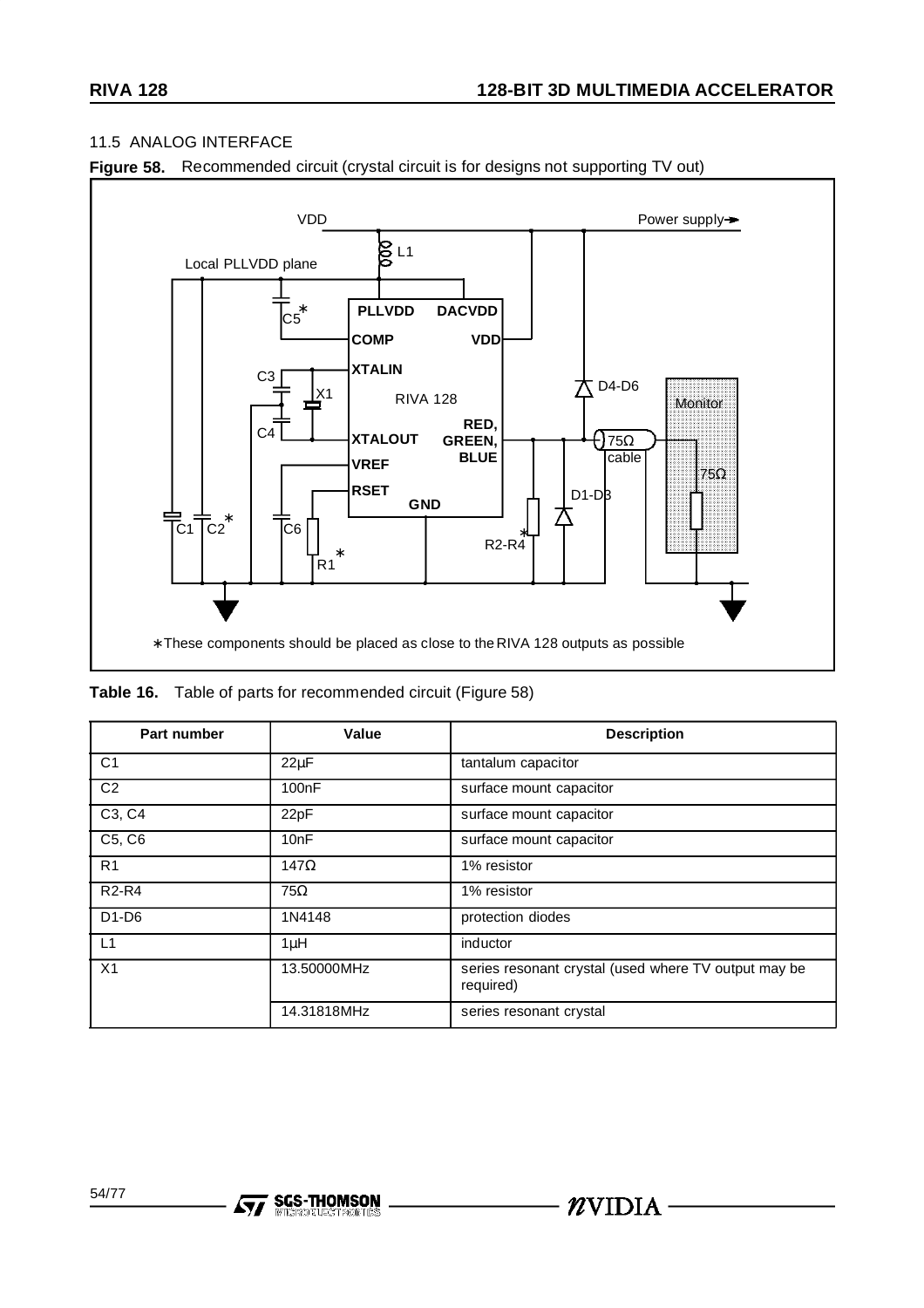## 11.6 TV OUTPUT SUPPORT

#### **Reference clock options**

The RIVA 128 supports two synthesizer reference clock frequencies; 13.5MHz and 14.31818MHz. The reference clock frequency is determined by a crystal or reference clock connected to the **XTA-LIN** and **XTALOUT** pins. Where TV-out is supported, **XTALOUT** should be driven by a 13.5MHz reference clock derived from an external NTSC/PAL clock source as illustrated in Figure 59. The clock frequency should match the power-on configuration setting described in Section 10, page 49.

### **PAL/NTSC TV interface**

The RIVA 128 supports TV output through an external Analog Devices AD722 PAL/NTSC RGB encoder chip as shown in Figure 59. A MicroClock

**Figure 59.** TV output implementation

MK2715 NTSC/PAL clock chip provides a common source for synchronization of the pixel and subcarrier clocks. In TV output modes the RIVA 128 **XTALOUT** pin must be externally driven from the MK2715 reference clock output, with **XTALIN** tied to GND.

The MK2715 requires a number of external components for proper operation. For crystal input a parallel resonant 13.5000MHz crystal is recommended, with a frequency tolerance of 50ppm or better. Capacitors should be connected from X1 and X2 to GND as shown in Figure 59. Alternatively a clock input (e.g. ClockCan) can be connected to X1, leaving X2 disconnected. Further details are given in the MK2715 datasheet [8].

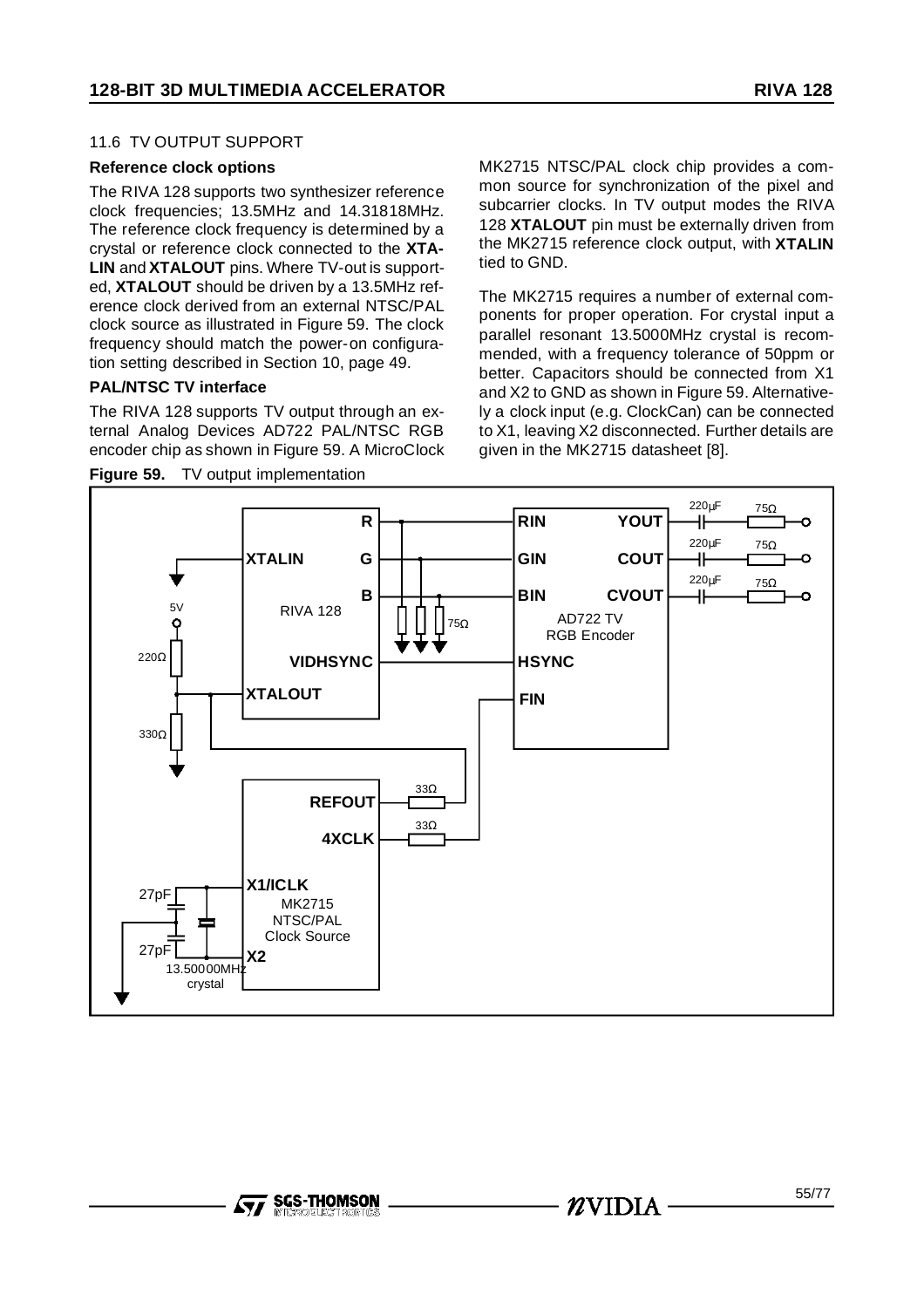



### **Figure 60.** Interface to monitor or television

### **Monitor detection**

Figure 60 shows the typical connection of a television or computer monitor to the RIVA 128s' DAC outputs. The RIVA 128 expects only one output display device to be connected at a time and does not support simultaneous output to both the monitor and television.

During system initialization, the BIOS detects if a monitor is connected by sensing the doubly-terminated 75Ω load (net 37.5Ω). When no monitor is connected, only the local 75Ω load is detected and the RIVA 128 switches to television output mode. The BIOS sets the CRTC registers to generate the appropriate timing for the local television standard and the DACs are adjusted to compensate for the single 75Ω load.

Monitor mode is always selected if a monitor is detected since it is assumed to be the output device of choice, having a higher display fidelity than television.

#### **Timing generation**

Televisions contain two Phase-Locked Loops (PLLs). One PLL locks the horizontal frequency and is used to synchronize horizontal and vertical flyback, and to keep the active video region stable and centered. The second PLL locks the color subcarrier frequency (NTSC 3.5794545MHz or PAL 4.43361875MHz). The color subcarrier is used as a phase reference to extract the color information from the television signal.

The RIVA 128 encodes horizontal and vertical timing on a composite sync signal. Using a 13.5000MHz reference clock, the RIVA 128 timing generator creates ITU-R-601 NTSC and PAL compliant horizontal timing with only ppm (parts per million) error. The RIVA 128 does not use the

**Ayy SGS-THOMSON** 

color subcarrier clock internally. The reference clock source can be located on the television upgrade module with the video encoder and TV output connectors, thus lowering the base system cost.

#### **Flicker filter**

RIVA 128 provides an optional flicker filtering feature for TV and interlaced displays.

Without flicker filtering, elements of an image present on either the odd or the even field, but not both, are seen to flicker or shimmer obtrusively. This is a problem especially with 1-pixel-wide horizontal lines often originating from computer generated GUI displays.

Flicker filtering causes a slight smearing of pixels in the vertical direction. This trades off image quality versus flicker. The displayed pixel contains a proportion of the data for the pixel on that line, plus a smaller proportion of the data of the equivalent pixel on the line above and on the line below. Overall, the proportions add up to 1 so that the brightness of the screen does not alter and the pixel data does not get clipped.

Flicker filtering only takes place on pixel data from the framestore - the pattern written into the cursor already has flicker removed. No flicker removal is performed on video images.

#### **Overscan and underscan**

The RIVA 128 supports overscan and underscan in the horizontal and vertical directions using hardware scaling. Underscan allows 640x480 resolution to fit onto NTSC displays and 800x600 resolution to fit onto PAL displays. Scaling can be adjusted and controlled by software to suit specific TV requirements. The TV output image position is also software controllable.

 $\mathbf{Z}$ VIDIA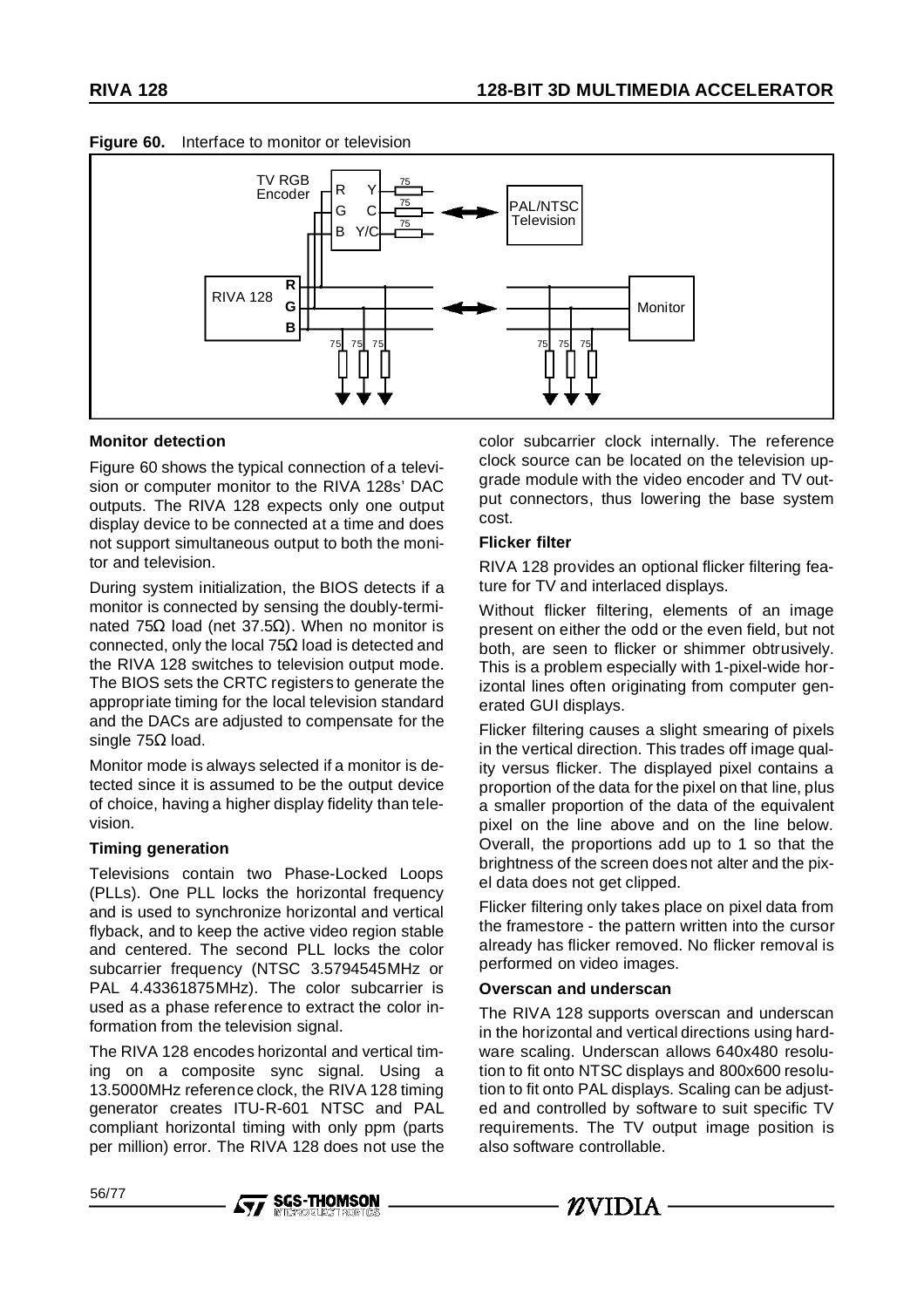# **12 IN-CIRCUIT BOARD TESTING**

The RIVA 128 has a number of features designed to support in-circuit board testing. These include:

• Dedicated test mode input and dual-function test mode select pins selecting the following modes:

- Pin float
- Parametric NAND tree
- All outputs driven high
- All outputs driven low
- Checksum test
- Test registers

# 12.1 TEST MODES

Primary test control is provided by the dedicated **TESTMODE** input pin. The RIVA 128 is in normal operating mode when this pin is deasserted. When **TESTMODE** is asserted, **MP\_AD[3:0]** are reassigned as **TESTCTL[3:0]** respectively. Test modes are selected asynchronously through a combination of the pin states shown in Table 17.

| <b>Test mode</b>        |   |          | TESTCTL[3:0] |          | <b>Description</b>                                                                                                                                                                                                                                                                                                                                                                                                                                                                                                                                                                                                                                                                                          |
|-------------------------|---|----------|--------------|----------|-------------------------------------------------------------------------------------------------------------------------------------------------------------------------------------------------------------------------------------------------------------------------------------------------------------------------------------------------------------------------------------------------------------------------------------------------------------------------------------------------------------------------------------------------------------------------------------------------------------------------------------------------------------------------------------------------------------|
|                         | 3 | 2        |              | $\bf{0}$ |                                                                                                                                                                                                                                                                                                                                                                                                                                                                                                                                                                                                                                                                                                             |
| Parametric<br>NAND tree |   | $\Omega$ |              | $\Omega$ | A single parametric NAND tree is provided to give a quiescent environ-<br>ment in which to test VIL and VIH without requiring core activity.                                                                                                                                                                                                                                                                                                                                                                                                                                                                                                                                                                |
|                         |   |          |              |          | This capability is provided in the pads by chaining all I and I/O paths to-<br>gether via two input NAND gates. The chain begins with one input of the<br>first NAND gate tied to VDD while the other input is connected to the first<br>device pin on the NAND tree. The output of this gate then becomes the in-<br>put of the next NAND gate in the tree and so on until all pad input paths<br>have been connected. The final NAND gate output is connected to an out-<br>put-only pin whose normal functionality is disabled in NAND tree mode.<br>The NAND tree length is therefore equal to the number of I and I/O pins in<br>the RIVA 128. Output -only pins are not connected into the NAND tree. |
| Pin float               | 1 | 1        | 0            | $\Omega$ | All pin output drivers are tristated in this test mode so that pin leakage<br>current (IIL, IIH, IOZL, IOZH) can be measured.                                                                                                                                                                                                                                                                                                                                                                                                                                                                                                                                                                               |
| Outputs high            |   |          |              | $\Omega$ | All pin output drivers drive a high output state in this test mode so that<br>output high voltage (VOH at IOH) can be measured.                                                                                                                                                                                                                                                                                                                                                                                                                                                                                                                                                                             |
| Outputs low             |   |          |              | 1        | All pin output drivers drive a low output state in this test mode so that out-<br>put low voltage (VOL at IOL) can be measured.                                                                                                                                                                                                                                                                                                                                                                                                                                                                                                                                                                             |

**Table 17.** Test mode selection and descriptions

# 12.2 CHECKSUM TEST

The RIVA128 hardware checksum feature supports testing of the entire pixel datapath at full video rates from the framebufferthrough to the DACinputs. Each of the three RGB colors can be tested to provide a correlation between the intended and actual display. Checksums are accumulated during active (unblanked) display. Note that the checksum mechanism does not check the DAC outputs (i.e. what is physically being displayed on the monitor).

For a given image (which can be a real application's image or a specially prepared test card), theoretically derived checksum values can be calculated for a

selected RGB color, which are then compared with theRIVA 128 hardwarechecksum value.Alternatively the checksum value from a known good chip can be used as the reference.

Hardware checksum accumulation is not affected by the horizontal and vertical synchronization waveforms or timings. Any discrepancy between the calculated and RIVA128hardwareaccumulated checksum values therefore indicates a problem in the device or system being tested. Details of programming the RIVA 128 checksum are given in the RIVA 128 Programming Reference Manual [2].



 $n$ vidia –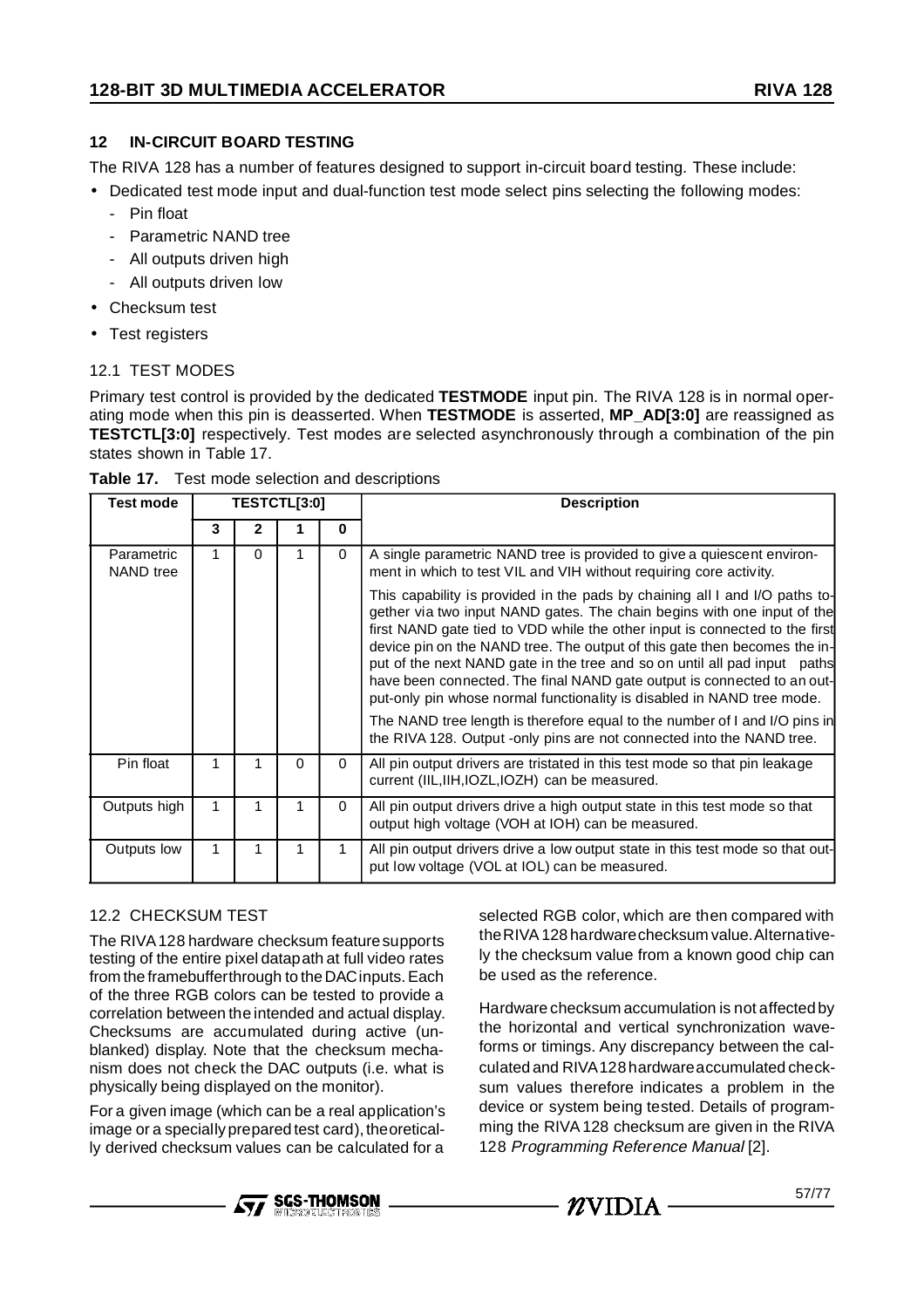### **13 ELECTRICAL SPECIFICATIONS**

# 13.1 ABSOLUTE MAXIMUM RATINGS<sup>1</sup>

| Symbol    | <b>Parameter</b>                       | Min.    | Max.      | <b>Units</b> | <b>Notes</b> |
|-----------|----------------------------------------|---------|-----------|--------------|--------------|
| VDD/AVDD  | DC supply voltage                      |         | 3.6       |              |              |
|           | Voltage on input and output pins       | GND-1.0 | $VDD+0.5$ | V            | 2            |
| <b>TS</b> | Storage temperature (ambient)          | -55     | 125       | ℃            |              |
| <b>TA</b> | Temperature under bias                 | 0       | 85        | ℃            |              |
|           | Analog output current (per output)     |         | 45        | mA           |              |
|           | DC digital output current (per output) |         | 25        | mA           |              |

NOTES

1 Stresses greater than those listed under 'Absolute maximum ratings' may cause permanent damage to the device. This is a stress rating only and functional operation of the device at these or any other conditions above those indicated in the operational sections of this specification is not implied. Exposure to absolute maximum rating conditions for extended periods may affect reliability.

2 For 3V tolerant pins VDD =  $3.3V \pm 0.3V$ , for 5V tolerant pins (PCI, Video Port and Serial interfaces) VDD =  $5V \pm 0.5V$ 

#### 13.2 OPERATING CONDITIONS

| Symbol  | <b>Parameter</b> | Min. | Typ. | Max. | <b>Units</b> | <b>Notes</b> |
|---------|------------------|------|------|------|--------------|--------------|
| --<br>ັ | Case temperature |      |      | 120  | $\circ$      |              |

#### 13.3 DC SPECIFICATIONS

#### **Table 18.** DC characteristics

| Symbol     | <b>Parameter</b>            | Min.  | Typ. | Max.  | Units | <b>Notes</b> |
|------------|-----------------------------|-------|------|-------|-------|--------------|
| VDD        | Positive supply voltage     | 3.135 | 3.3  | 3.465 |       |              |
| <b>IIN</b> | Input current (signal pins) |       |      | ±10   | μA    | ے , ا        |
|            | Power dissipation           |       |      | 3.7   | W     |              |

**NOTES** 

1 Includes high impedance output leakage for all bi-directional buffers with tri-state outputs

2 VDD = max,  $GND \leq$  VIN  $\leq$  VDD

#### **Table 19.** Parameters applying to PCI and AGP interface pins

| Symbol      | <b>Parameter</b>                                         | Min.     | Typ. | Max.      | <b>Units</b> | <b>Notes</b>   |
|-------------|----------------------------------------------------------|----------|------|-----------|--------------|----------------|
| <b>CIN</b>  | Input capacitance                                        | 5        |      | 10        | рF           | 1              |
| <b>COUT</b> | Output load capacitance                                  | 5        |      | 50        | pF           | 1              |
|             | Parameters for 5V signaling environment only:            |          |      |           |              |                |
| <b>VIH</b>  | Input logic 1 voltage                                    | 2.0      |      | 5.75      | $\vee$       |                |
| VIL         | Input logic 0 voltage                                    | $-0.5$   |      | 0.8       | $\vee$       |                |
| <b>VOH</b>  | Output logic 1 level                                     | 2.4      |      |           | $\vee$       |                |
| <b>VOL</b>  | Output logic 0 level                                     |          |      | 0.55      | $\vee$       |                |
| <b>IOH</b>  | Output load current, logic 1 level                       |          |      | $-2$      | mA           |                |
| <b>IOL</b>  | Output load current, logic 0 level                       |          |      | 3 or 6    | mA           | $\overline{2}$ |
|             | Parameters for 3.3V and AGP signaling environments only: |          |      |           |              |                |
| <b>VIH</b>  | Input logic 1 voltage                                    | 0.475VDD |      | $VDD+0.5$ | $\vee$       |                |



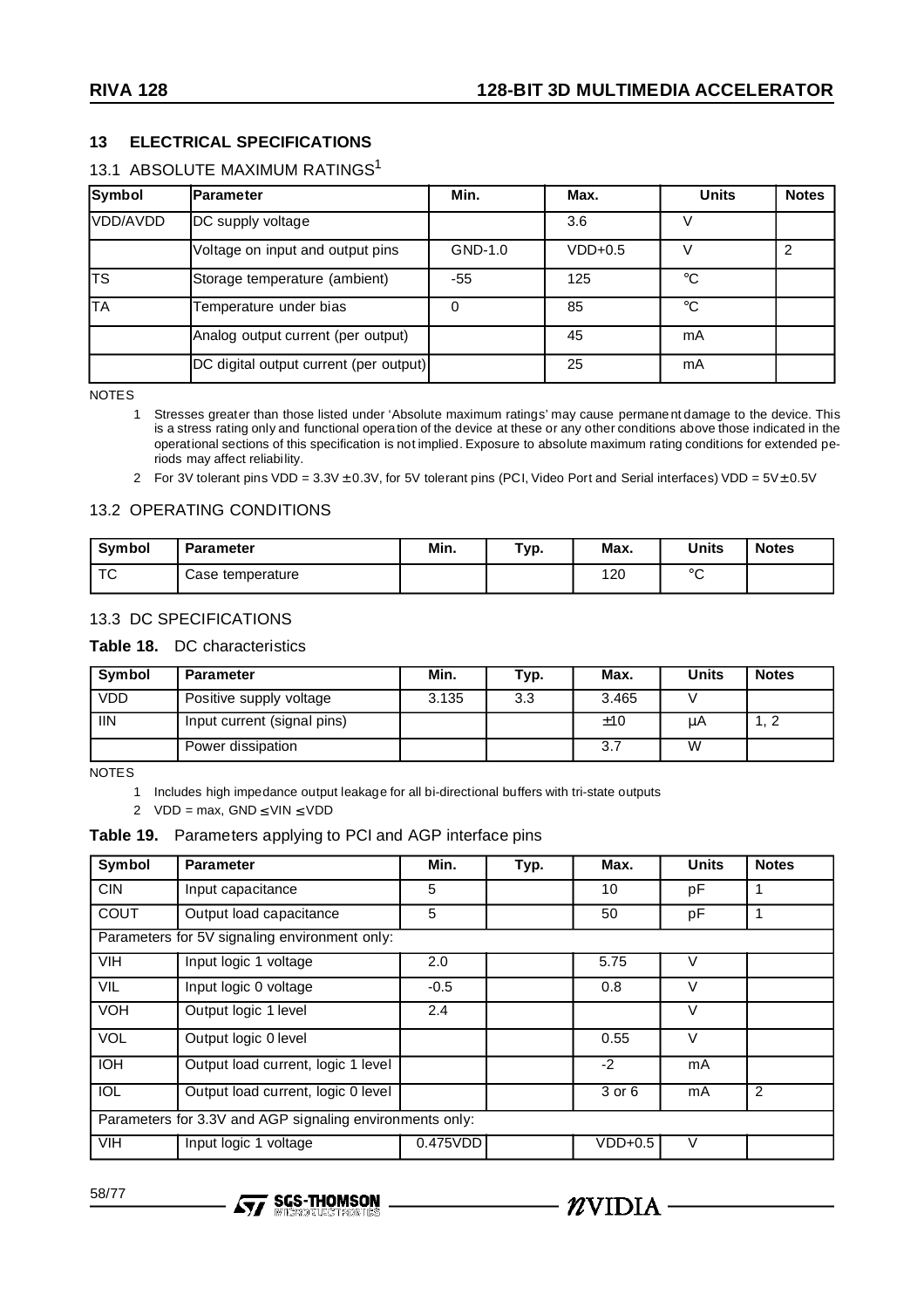# **128-BIT 3D MULTIMEDIA ACCELERATOR RIVA 128**

| Symbol     | <b>Parameter</b>                   | Min.   | Typ. | Max.     | <b>Units</b> | <b>Notes</b> |
|------------|------------------------------------|--------|------|----------|--------------|--------------|
| VIL        | Input logic 0 voltage              | $-0.5$ |      | 0.325VDD |              |              |
| <b>VOH</b> | Output logic 1 level               | 0.9VDD |      |          |              |              |
| VOL        | Output logic 0 level               |        |      | 0.1VDD   |              |              |
| <b>IOH</b> | Output load current, logic 1 level |        |      | $-0.5$   | mA           |              |
| <b>IOL</b> | Output load current, logic 0 level |        |      | 1.5      | mA           |              |

NOTE

1 Tested but not guaranteed.

2 3mA for all signals except **PCIFRAME#**, **PCITRDY#**, **PCIIRDY#**, **PCIDEVSEL#** and **PCISTOP#** which have IOL of 6mA.

#### 13.4 ELECTRICAL SPECIFICATIONS

| Table 20. Parameters applying to all signal pins except PCI/AGP interfaces |  |
|----------------------------------------------------------------------------|--|
|----------------------------------------------------------------------------|--|

| Symbol      | <b>Parameter</b>                   | Min.   | Typ. | Max.              | <b>Units</b> | <b>Notes</b>  |
|-------------|------------------------------------|--------|------|-------------------|--------------|---------------|
| <b>CIN</b>  | Input capacitance                  |        | 10   | $12 \overline{ }$ | рF           |               |
| <b>COUT</b> | Output load capacitance            |        | 10   | 50                | рF           |               |
| <b>VIH</b>  | Input logic 1 voltage              | 2.0    |      | $VDD+0.5$         |              | $\mathcal{P}$ |
| VIL         | Input logic 0 voltage              | $-0.5$ |      | 0.8               |              |               |
| <b>VOH</b>  | Output logic 1 level               | 2.4    |      |                   | v            |               |
| VOL         | Output logic 0 level               |        |      | 0.4               |              |               |
| <b>IOH</b>  | Output load current, logic 1 level |        |      | -1                | mA           |               |
| IOL         | Output load current, logic 0 level |        |      |                   | mA           |               |

NOTE

1 Tested but not guaranteed.

2 For 3V tolerant pins VDD =  $3.3V \pm 0.3V$ , for 5V tolerant pins (Video Port and Serial interfaces) VDD =  $5V\pm 0.5V$ 

## 13.5 DAC CHARACTERISTICS

| <b>Parameter</b>                      | Min.  | Typ.  | Max.             | <b>Units</b>     | <b>Notes</b>   |
|---------------------------------------|-------|-------|------------------|------------------|----------------|
| Resolution                            |       | 10    |                  | bits             |                |
| DAC operating frequency               |       |       | 230              | <b>MHz</b>       |                |
| White relative to Black current       | 16.74 | 17.62 | 18.50            | mA               | $\overline{2}$ |
| DAC to DAC matching                   |       | ±1    | ±2.5             | %                | 2,4            |
| Integral linearity                    |       | ±0.5  | ±1.5             | LSB <sub>8</sub> | 2,3,8          |
| Differential linearity                |       | ±0.25 | ±1               | LSB <sub>8</sub> | 2,3,8          |
| DAC output voltage                    |       |       | 1.2              | $\vee$           | $\overline{2}$ |
| DAC output impedance                  |       | 20    |                  | k $\Omega$       |                |
| Risetime (black to white level)       |       | 1     | 3                | ns               | 2,5,6          |
| Settling time (black to white)        |       |       | $\overline{5.9}$ | ns               | 2,5,7          |
| Glitch energy                         |       | 50    | 100              | pVs              | 2,5            |
| Comparator trip voltage               | 280   | 335   | 420              | mV               |                |
| Comparator settling time              |       |       | 100              | μs               |                |
| Internal Vref voltage                 |       | 1.235 |                  | $\vee$           |                |
| <b>Internal Vref voltage accuracy</b> |       | ±3    | ±5               | $\%$             |                |



 $-$  *n* VIDIA –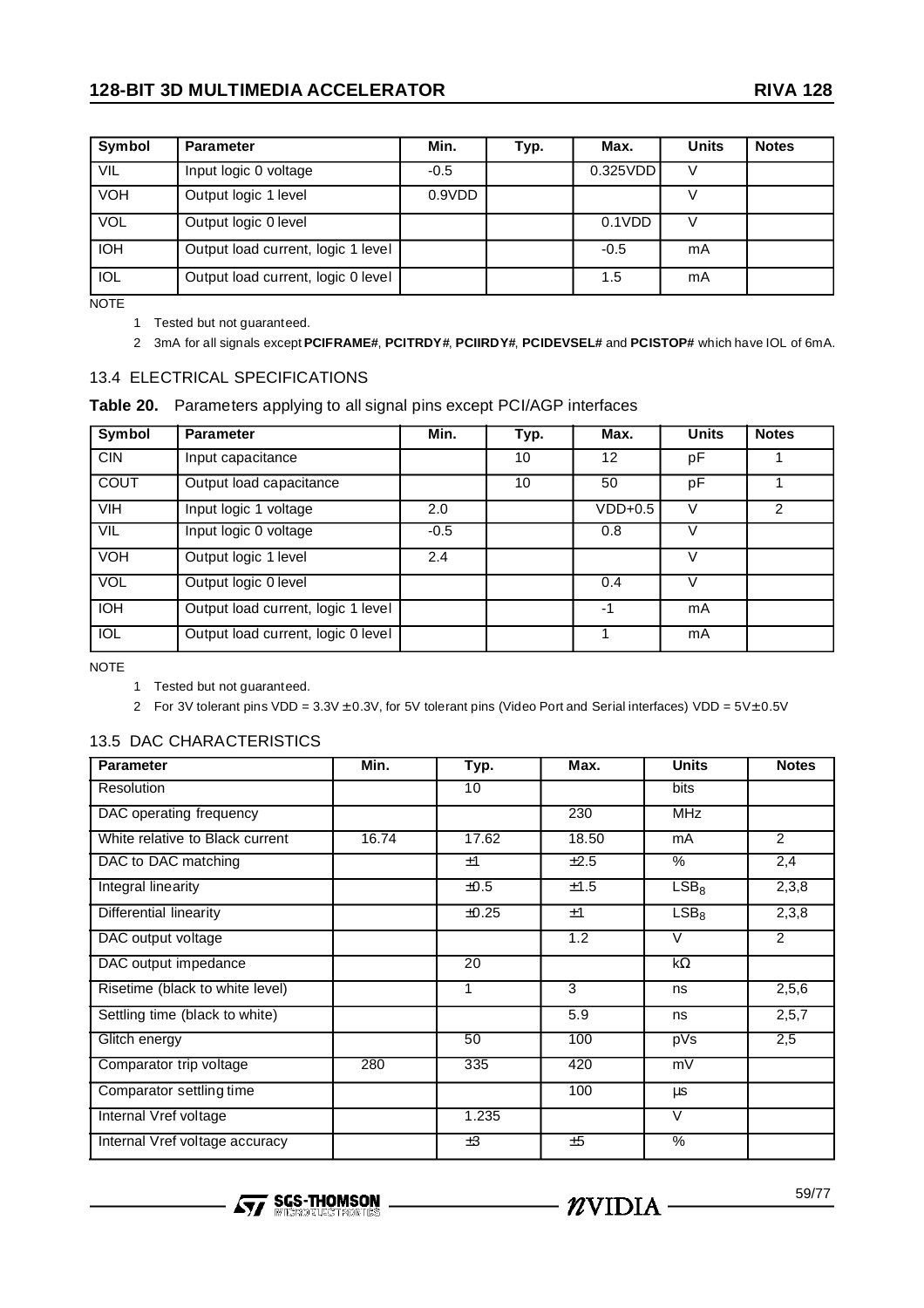NOTES

- 1 Blanking pedestals are not supported in TV output mode.
- 2 VREF = 1.235V, RSET = 147Ω
- 3  $LSB_8 = 1$  LSB of 8-bit resolution DAC
- 4 About the midpoint of the distribution of the three DACs
- 5 37.5ohm, 30pF load
- 6 10% to 90%
- 7 Settling to within 2% of full scale deflection
- 8 Monotonicity guaranteed

# 13.6 FREQUENCY SYNTHESIS CHARACTERISTICS

| <b>Parameter</b>                               | Min | Typ. | Max | <b>Units</b> | <b>Notes</b> |
|------------------------------------------------|-----|------|-----|--------------|--------------|
| XTALIN crystal frequency range                 | 4   |      | 15  | <b>MHz</b>   |              |
| Internal VCO frequency                         | 128 |      | 256 | <b>MHz</b>   |              |
| Memory clock output frequency                  |     |      | 100 | <b>MHz</b>   |              |
| Pixel clock output frequency                   |     |      | 230 | <b>MHz</b>   | າ            |
| Pixel clock output frequency (video displayed) |     |      | 110 | <b>MHz</b>   | З            |
| Synthesizer lock time                          |     |      | 500 | μs           |              |

NOTE

- 1 A series resonant crystal should be connected to**XTALIN**
- 2 The pixel clock can be programmed to within 0.5% of any target frequency 10≤ f<sub>pixclk</sub> ≤ 230MHz
- 3 The maximum pixel clock frequency when the RIVA 128 is displaying full motion video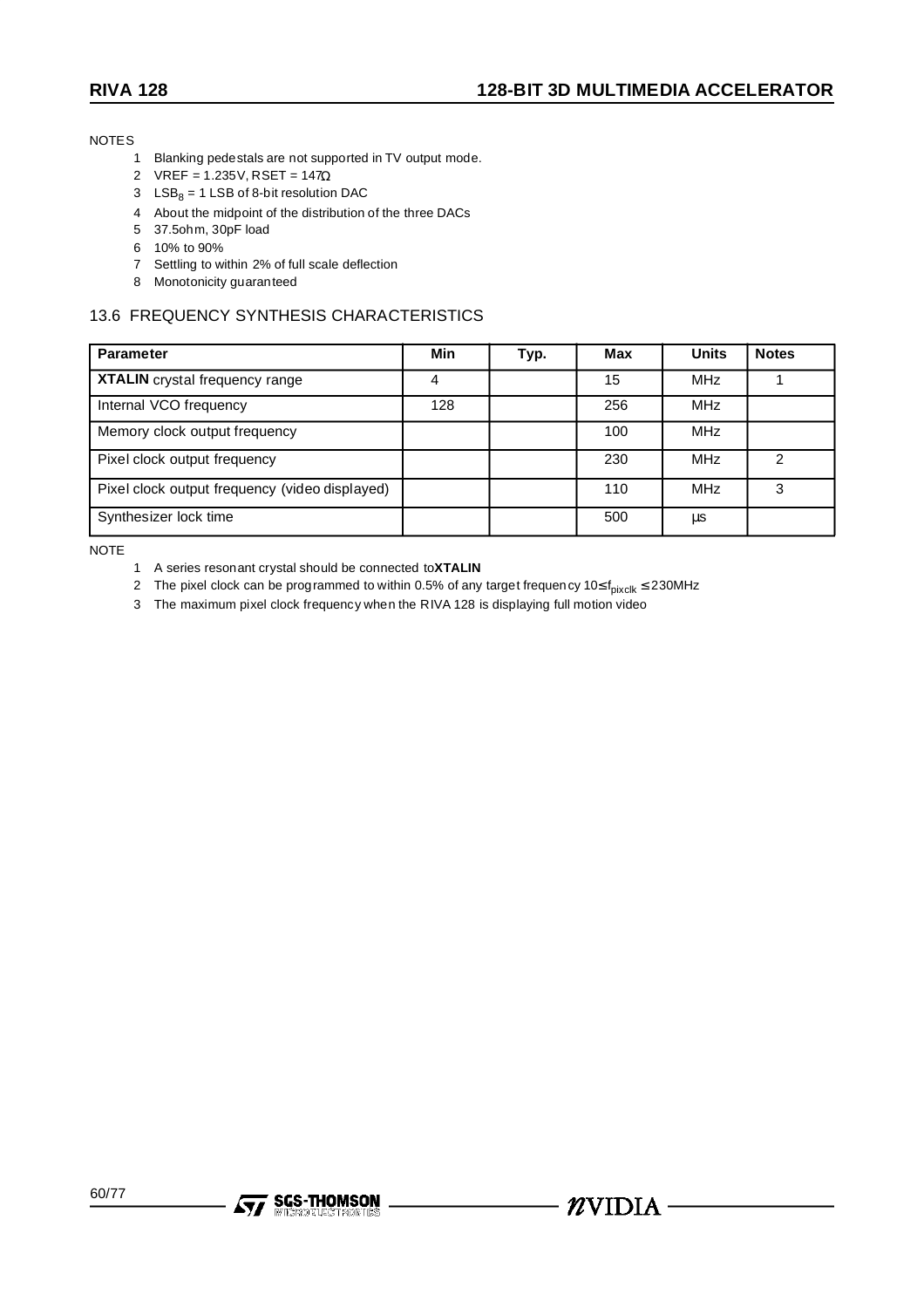# **14 PACKAGE DIMENSION SPECIFICATION**

## 14.1 300 PIN BALL GRID ARRAY PACKAGE

**Figure 61.** RIVA 128 300 Plastic Ball Grid Array Package dimension reference



|  |  |  |  |  |  |  |  |  | Table 21. RIVA 128 300 Plastic Ball Grid Array Package dimension specification |
|--|--|--|--|--|--|--|--|--|--------------------------------------------------------------------------------|
|--|--|--|--|--|--|--|--|--|--------------------------------------------------------------------------------|

| Ref.           |             | <b>Millimeters</b> |       |             | <b>Inches</b> |       |  |  |
|----------------|-------------|--------------------|-------|-------------|---------------|-------|--|--|
|                | Typ.        | Min.               | Max.  | Typ.        | Min.          | Max.  |  |  |
| A              |             | 2.125              | 2.595 |             | 0.083         | 0.102 |  |  |
| A <sub>1</sub> |             | 0.50               | 0.70  |             | 0.020         | 0.027 |  |  |
| A2             |             | 1.625              | 1.895 |             | 0.064         | 0.074 |  |  |
| $\mathsf{b}$   |             | 0.60               | 0.90  |             | 0.024         | 0.035 |  |  |
| D              | 27.00       | 26.82              | 27.18 | 1.063       | 1.055         | 1.070 |  |  |
| D <sub>1</sub> | 24.13 Basic |                    |       | 0.951 Basic |               |       |  |  |
| D <sub>2</sub> |             | 23.90              | 24.10 |             | 0.941         | 0.949 |  |  |
| e              | 1.27 Basic  |                    |       | 0.050 Basic |               |       |  |  |
| E              | 27.00       | 26.82              | 27.18 | 1.063       | 1.055         | 1.070 |  |  |
| E1             | 24.13 Basic |                    |       | 0.951 Basic |               |       |  |  |
| E2             |             | 23.90              | 24.10 |             | 0.941         | 0.949 |  |  |

**Ayy SGS-THOMSON** 

 $\cdot$   $n$ vidia $\cdot$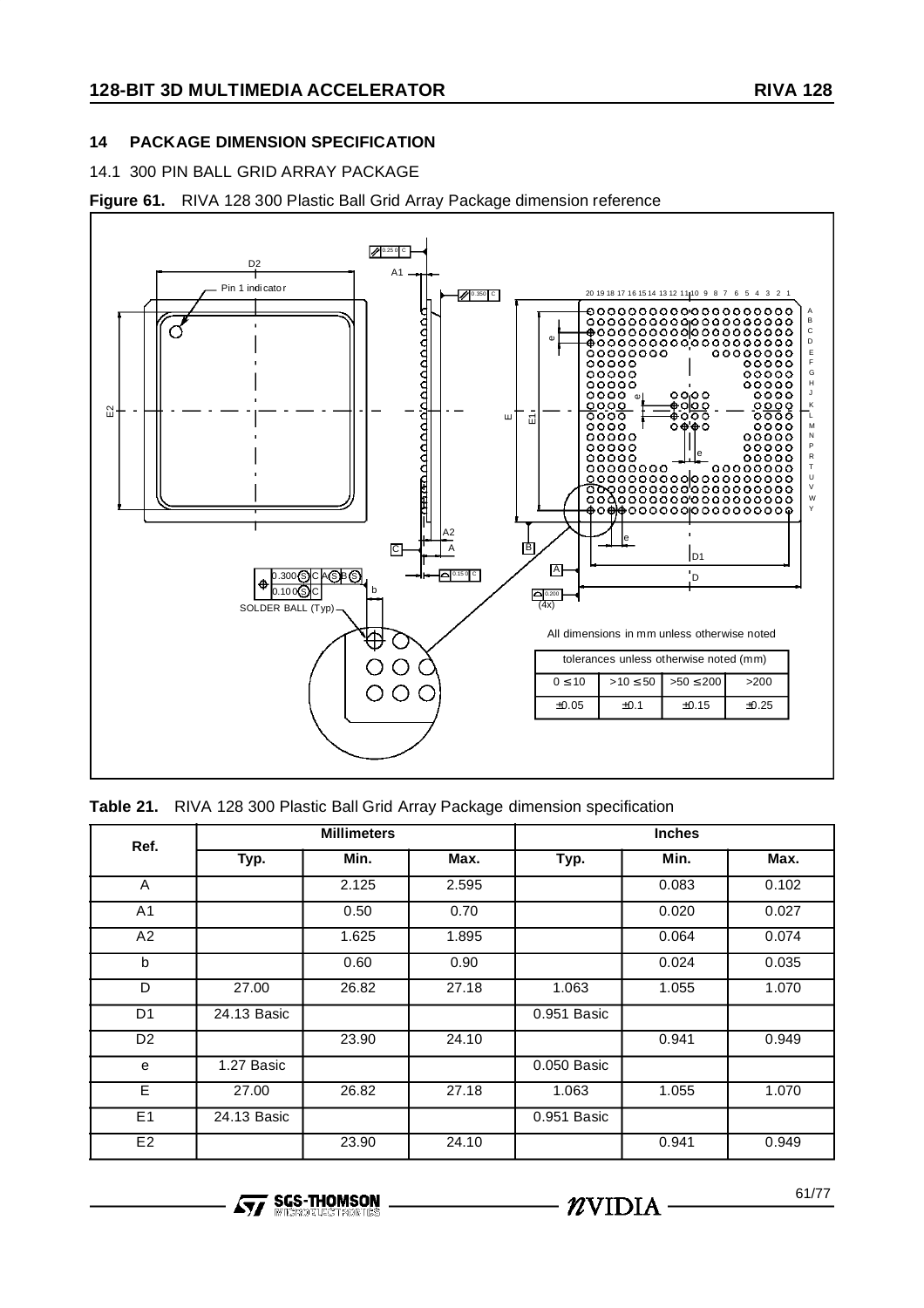#### **15 REFERENCES**

- 1 RIVA 128 Turnkey Manufacturing Package TMP, Design Guide, NVIDIA Corp./SGS-THOMSON Microelectronics
- 2 RIVA 128 Programming Reference Manual, NVIDIA Corp./SGS-THOMSON Microelectronics
- 3 Accelerated Graphics Port Interface Specification, Revision 1.0, Intel Corporation, July 1996
- 4 PCI Local Bus Specification, revision 2.1, PCI Special Interest Group, June 1995
- 5 Recommendation 656 of the CCIR, Interfaces for digital component video signals in 525-line and 625 line television systems, CCIR, 1990
- 6 Display Data Channel (DDC<sup>TM</sup>) standard, Version 2.0, revision 0, Video Electronics Standards Association, April 9th 1996 (Video Electronics Standards Association - http://www.vesa.org)
- 7 AD722 PAL/NTSC TV Encoder Datasheet, Analog Devices Inc., 1995
- 8 MK2715 NTSC/PAL Clock Source Datasheet, MicroClock Inc., March 1997

### **16 ORDERING INFORMATION**

| <b>Device</b>   | Package      | Part number |
|-----------------|--------------|-------------|
| <b>RIVA 128</b> | 300 pin PBGA | STG3000X    |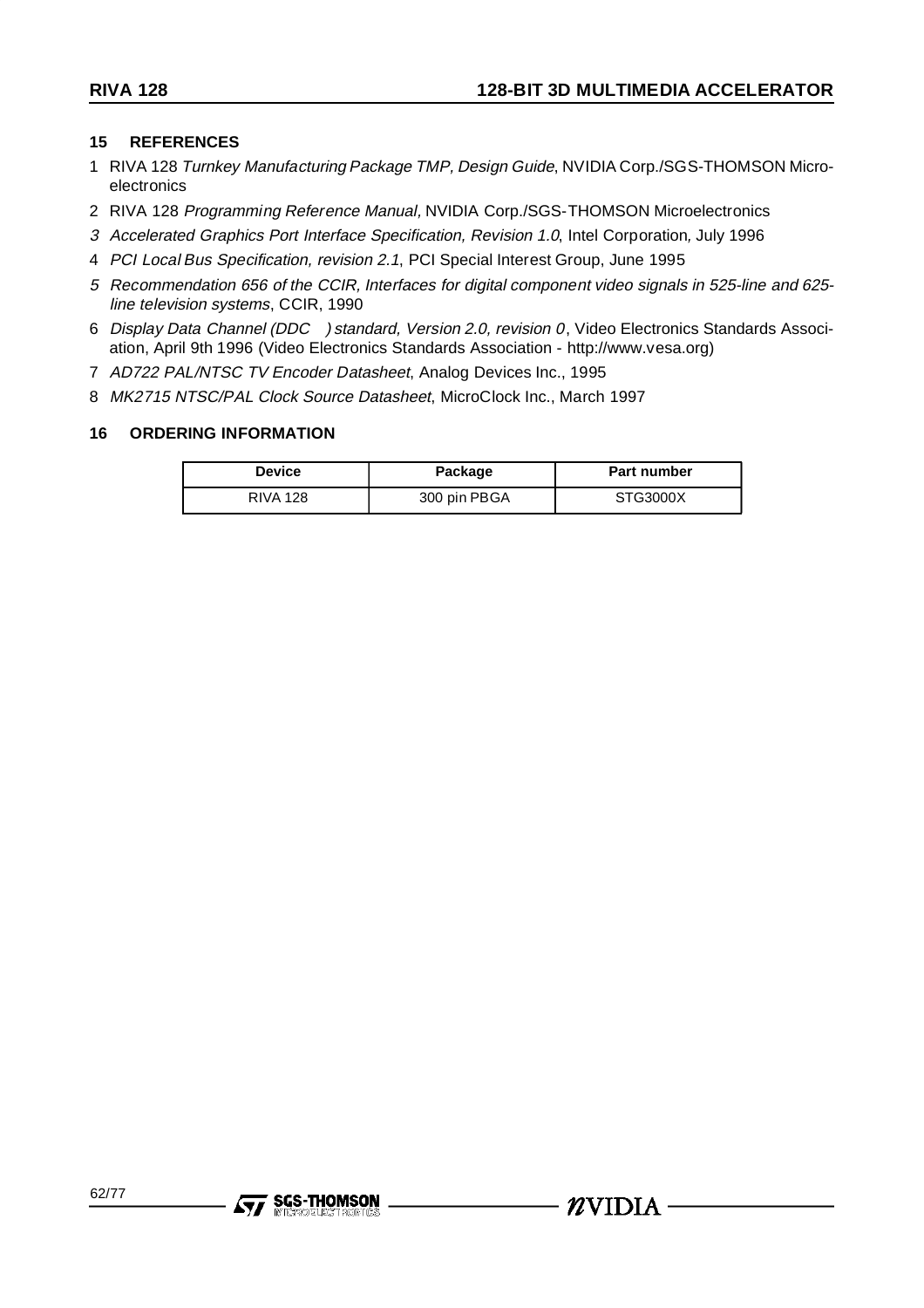# **APPENDIX**

Descriptions of register contents include an indication if register fields are readable **(R)** or writable (**W**) and the initial power-on or reset value of the field (**I**). '-' indicates not readable / writable, X indicates an indeterminate value, hence I=X indicates register or field not reset.

# **A PCI CONFIGURATION REGISTERS**

This section describes the 256 byte PCI configuration spaces as implemented by the RIVA 128. A single PCI VGA device is defined by the RIVA 128 which decodes and acknowledges the first 256 bytes of the configuration address space. The RIVA 128 does not respond (does not assert **DEVSEL#**) for functions 1-7.

### A.1 REGISTER DESCRIPTIONS FOR PCI CONFIGURATION SPACE

# **Byte offsets 0x03 - 0x00**

| 0x03                                                                                              | 0x02 | 0x01 | 0x00 |  |  |  |  |  |  |  |
|---------------------------------------------------------------------------------------------------|------|------|------|--|--|--|--|--|--|--|
| 31 30 29 28 27 26 25 24    23 22 21 20    19 18 17 16    15 14 13 12    11 10 9 8    7 6 5 4    3 |      |      | 2    |  |  |  |  |  |  |  |
| ш                                                                                                 |      |      |      |  |  |  |  |  |  |  |

### **Device Identification Register (0x03 - 0x02)**

| <b>Bits</b> | <b>Function</b>                                                                                                                                        | R W I |
|-------------|--------------------------------------------------------------------------------------------------------------------------------------------------------|-------|
| 31:16       | The DEVICE_ID_CHIP bits contain the chip number allocated by the manu- $\vert$ R - 0x0018<br>facturer to identify the particular device.<br>$= 0x0018$ |       |

#### **Vendor Identification Register (0x01 - 0x00)**

| <b>Bits</b> | <b>Function</b>                                                                                                                                                    | R W I   |
|-------------|--------------------------------------------------------------------------------------------------------------------------------------------------------------------|---------|
| 15:0        | VENDOR ID bits allocated by the PCI Special Interest Group to uniquely<br>identify the manufacturer of the device.<br>NVIDIA/SGS-THOMSON Vendor ID = 0x12D2 (4818) | $R - X$ |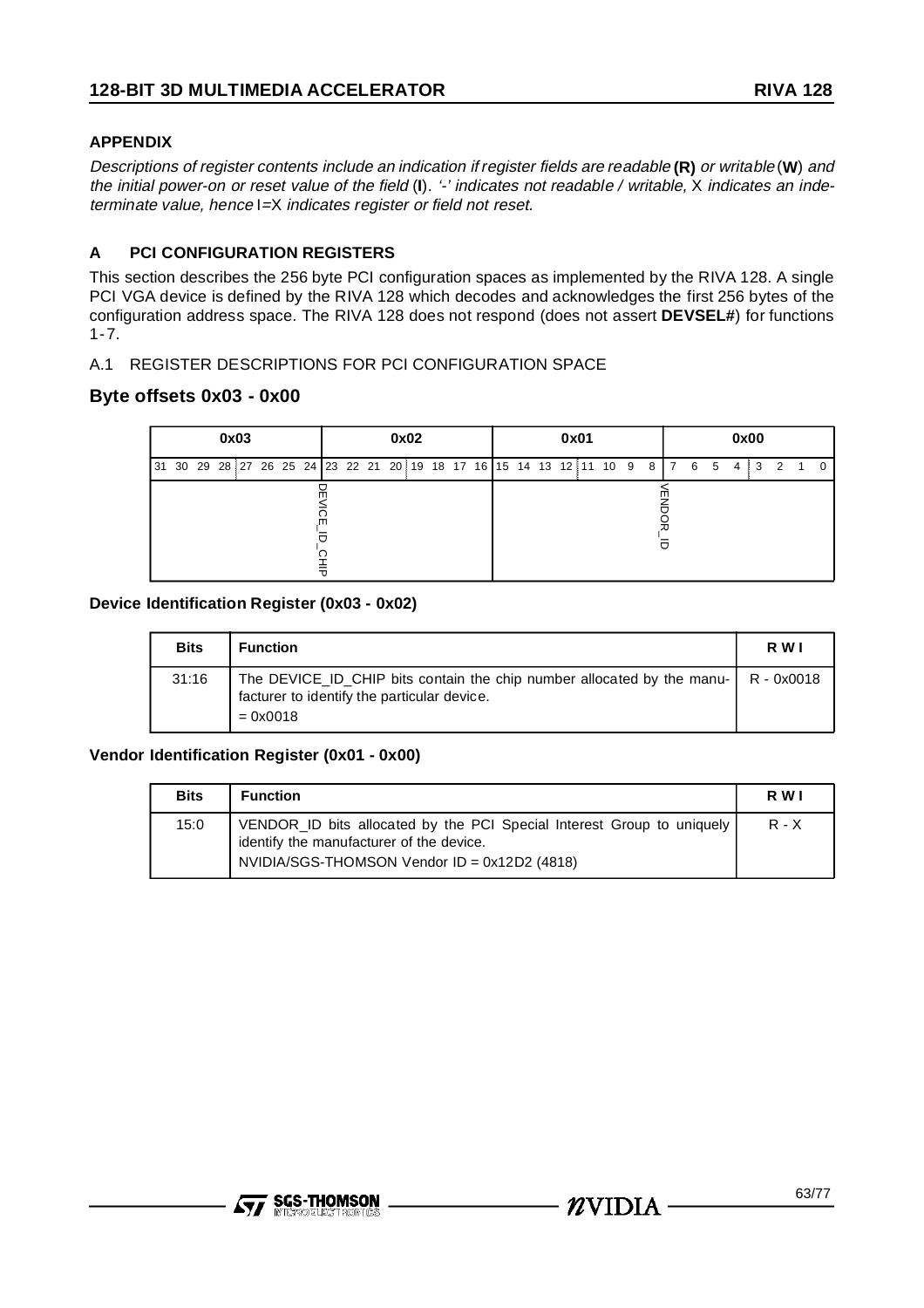# **Byte offsets 0x07 - 0x04**

|                  | 0x07                                        |                                                |                                                |                        |  |                          |  | 0x06     |                      |                                |                       |    |    |          |    | 0x05 |    |    |        |    |    |   | 0x04                                        |  |                         |                                          |                                                |                     |                     |                                   |                                    |
|------------------|---------------------------------------------|------------------------------------------------|------------------------------------------------|------------------------|--|--------------------------|--|----------|----------------------|--------------------------------|-----------------------|----|----|----------|----|------|----|----|--------|----|----|---|---------------------------------------------|--|-------------------------|------------------------------------------|------------------------------------------------|---------------------|---------------------|-----------------------------------|------------------------------------|
| 31               | 30                                          | 29                                             | 28                                             |                        |  |                          |  |          | 27 26 25 24 23 22 21 |                                | - 20 }                | 19 | 18 | 17       | 16 | I 15 | 14 | 13 | 12     | -1 | 10 | 9 | 8                                           |  | 6                       | 5                                        | 4                                              | 3                   | 2                   |                                   | n                                  |
| 观<br>eser<br>λêα | n  <br>m<br>ᅎ<br>ᅎ<br>≌<br>ᠺ<br>⊵<br>m<br>ヮ | 祒<br><b>GEI</b><br>NED<br><b>MAS</b><br>Ä<br>观 | 观<br>m<br>റ<br>m<br>m<br>ヮ<br>⋗<br>ᆽ<br>ດ<br>m | 观<br>ΘS<br>ሟ<br>Φ<br>O |  | 몪<br>ЗEI<br><b>IMING</b> |  | Reserved |                      | R6M<br>$\overline{\mathsf{N}}$ | റ<br>₹<br>–<br>ω<br>ᅴ |    |    | Reserved |    |      |    |    | 观<br>ဥ |    |    |   | $\omega$<br>m<br>ᅔ<br>观<br>ੲ<br>ъ<br>쯔<br>m |  | <b>Reser</b><br><<br>நீ | ᠊ᠣ<br>⋗<br>m<br>m<br>S<br>$\overline{U}$ | <b>NRITI</b><br>m<br><b>AND</b><br><b>INVA</b> | <b>Reser</b><br>Neq | BUS<br>ŠΪ<br>S<br>띴 | <b>MEMORY</b><br>ഗ<br>ъ<br>⋗<br>m | ਠ<br>്ഗ<br>Ō<br>λÇ<br>$\mathsf{m}$ |

# **Device Status Register (0x07 - 0x06)**

| <b>Bits</b> | <b>Function</b>                                                                                                                                                                                                                                                                                                                                                                                                                                          | R W I   |
|-------------|----------------------------------------------------------------------------------------------------------------------------------------------------------------------------------------------------------------------------------------------------------------------------------------------------------------------------------------------------------------------------------------------------------------------------------------------------------|---------|
| 31          | Reserved                                                                                                                                                                                                                                                                                                                                                                                                                                                 | $R - 0$ |
| 30          | SERR_SIGNALLED is set whenever the RIVA 128 asserts SERR#.                                                                                                                                                                                                                                                                                                                                                                                               | R W 0   |
| 29          | RECEIVED_MASTER indicates that a master device's transaction (except for<br>Special Cycle) was terminated with a master-abort. This bit is clearable (=1).<br>0=No abort<br>1=Master aborted                                                                                                                                                                                                                                                             | R W 0   |
| 28          | RECEIVED TARGET indicates that a master device's transaction was termi-<br>nated with a target-abort. This bit is clearable (=1).<br>$0 = No$ abort<br>1=Master received target aborted                                                                                                                                                                                                                                                                  | R W 0   |
| 27          | Reserved                                                                                                                                                                                                                                                                                                                                                                                                                                                 | $R - 0$ |
| 26:25       | The DEVSEL_TIMING bits indicate the timing of DEVSEL#. These bits indi-<br>cate the slowest time that the RIVA 128 asserts DEVSEL# for any bus com-<br>mand except Configuration Read and Configuration Write. The RIVA 128<br>responds with medium DEVSEL# for VGA, memory and I/O accesses. For<br>accesses to the 16MByte memory ranges described by the BARs, the chip<br>responds with fast decode (no wait states).<br>$00 =$ fast<br>$01$ =medium | $R - 1$ |
| 24:22       | Reserved                                                                                                                                                                                                                                                                                                                                                                                                                                                 | $R - 0$ |
| 21          | 66MHZ indicates that the RIVA 128 is capable of 66MHz operation. This bit<br>reflects the latched state of the 66MHz/33MHz strap option.                                                                                                                                                                                                                                                                                                                 | $R - 1$ |
| 20          | CAP_LIST indicates that there is a linked list of registers containing informa-<br>tion about new capabilities not available within the original PCI configuration<br>structure. This bit indicates that the (byte) Capability Pointer Register located<br>at 0x34 points to the start of this linked list.                                                                                                                                              | $R - 1$ |
| 19:16       | Reserved                                                                                                                                                                                                                                                                                                                                                                                                                                                 | $R - 0$ |

# **Command Register (0x05 - 0x04)**

| <b>Bits</b> | <b>Function</b> | R W                                 |
|-------------|-----------------|-------------------------------------|
| 15:9        | Reserved        | D<br>$\overline{\phantom{0}}$<br>ъ. |

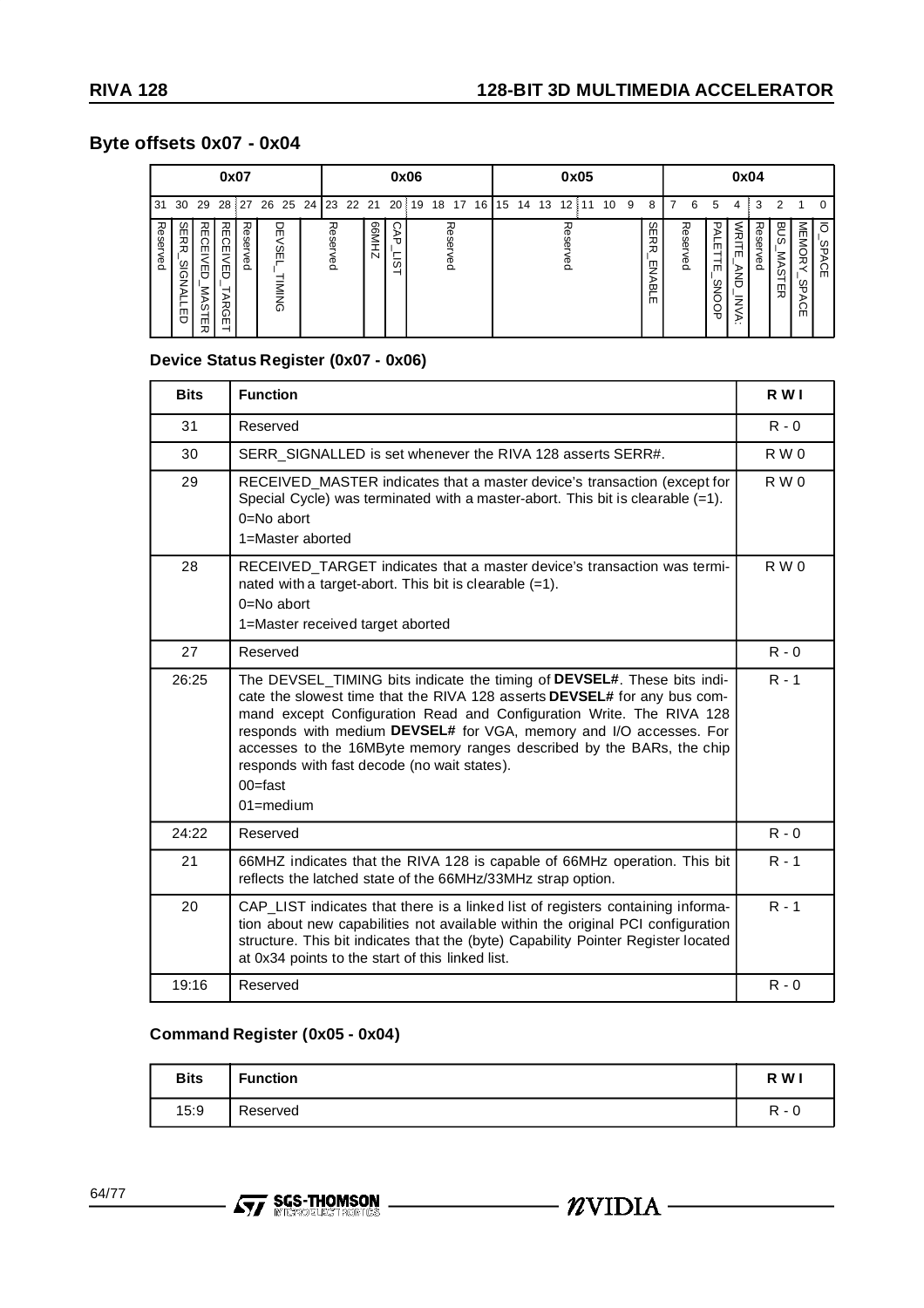| <b>Bits</b>    | <b>Function</b>                                                                                                                                                                                                                                                                                                                                                                                                                                                                         | R W I          |  |  |  |  |  |  |
|----------------|-----------------------------------------------------------------------------------------------------------------------------------------------------------------------------------------------------------------------------------------------------------------------------------------------------------------------------------------------------------------------------------------------------------------------------------------------------------------------------------------|----------------|--|--|--|--|--|--|
| 8              | SERR ENABLE is an enable bit for the <b>SERR#</b> driver.<br>0=Disables the $SERR#$ driver<br>1=Enables the <b>SERR#</b> driver                                                                                                                                                                                                                                                                                                                                                         | R W 0          |  |  |  |  |  |  |
| 7:6            | Reserved                                                                                                                                                                                                                                                                                                                                                                                                                                                                                | $R - 0$        |  |  |  |  |  |  |
| 5              | PALETTE_SNOOP indicates that VGA compatible devices should snoop their<br>palette registers.<br>0=Palette accesses treated like all other accesses<br>1=Enables special palette snooping behavior                                                                                                                                                                                                                                                                                       | R W 0          |  |  |  |  |  |  |
| 4              | WRITE_AND_INVAL is an enable bit for using the Memory Write and Invali-<br>date command.<br>1=The RIVA 128 as bus master may generate the command<br>0=The Memory Write command must be used instead of Memory Write and<br>Invalidate                                                                                                                                                                                                                                                  |                |  |  |  |  |  |  |
| 3              | Reserved                                                                                                                                                                                                                                                                                                                                                                                                                                                                                | $R - 0$        |  |  |  |  |  |  |
| $\overline{2}$ | BUS MASTER indicates that the device can act as a master on the PCI bus.<br>0=Disables the RIVA 128 from generating PCI accesses<br>1=Allows the RIVA 128 to behave as a bus master                                                                                                                                                                                                                                                                                                     | R W 0          |  |  |  |  |  |  |
| 1              | MEMORY_SPACE indicates that the RIVA 128 will respond to memory space<br>accesses.<br>0=Device response disabled<br>1=Enables response to Memory space accesses. The device will decode and<br>respond to the 16MByte ranges as well as the default VGA memory range<br>when it is enabled. The VGA decode range may change based upon the<br>value in the VGA graphics Miscellaneous Register GR06, bits[3:2] and other<br>enable bits, see RIVA 128 Programming Reference Manual [2]. | R W 0          |  |  |  |  |  |  |
| $\Omega$       | IO_SPACE indicates that the device will respond to I/O space accesses. This<br>bit enables I/O space accesses for the VGA function as defined in the PCI<br>specification. These include 0x3B0 - 0x3BB, 0x3C0 - 0x3DF and their aliases.                                                                                                                                                                                                                                                | $R$ W $\Omega$ |  |  |  |  |  |  |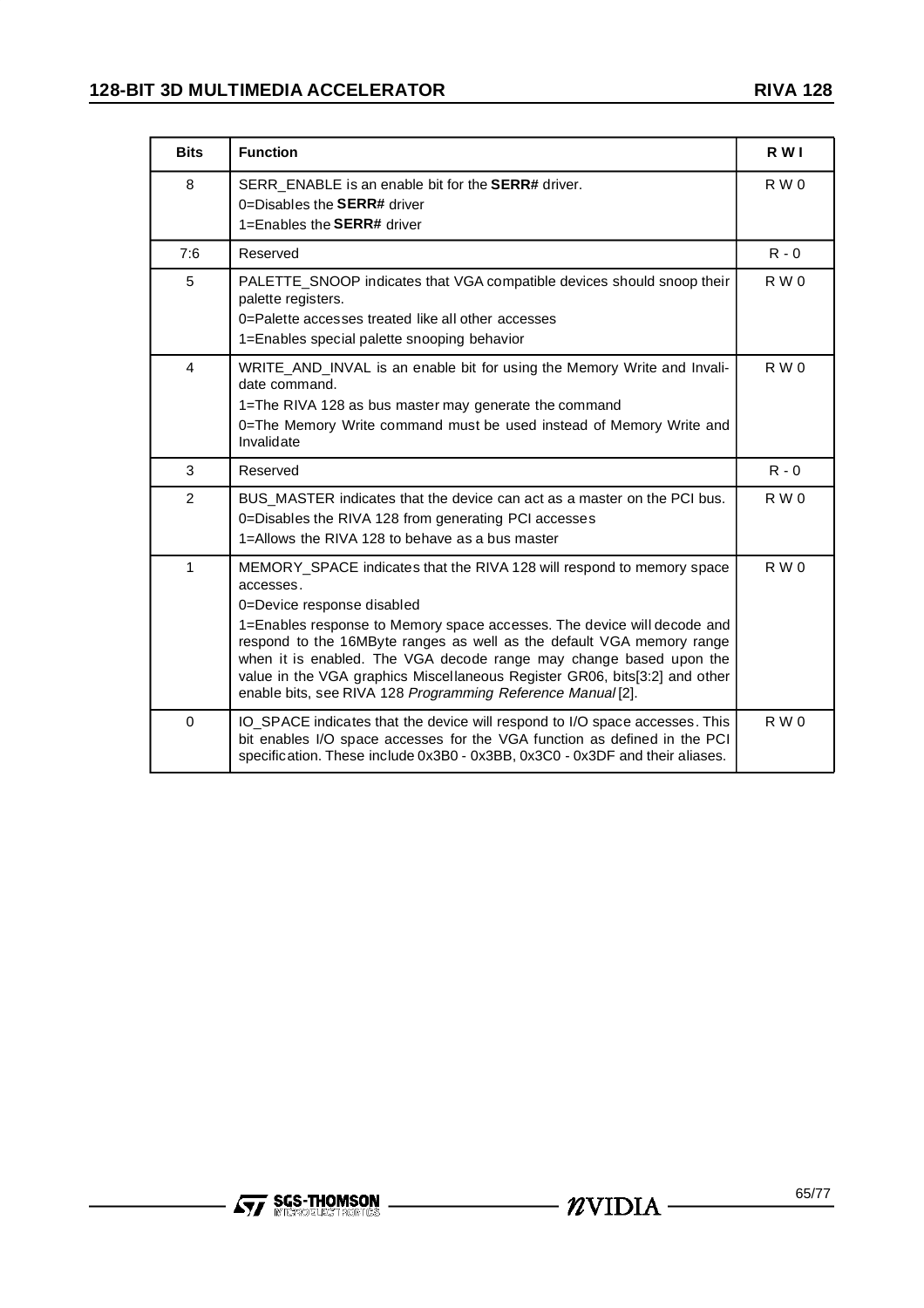# **Byte offsets 0x0B - 0x08**

|                                                                             | 0x0B<br>0x0A |  |  |  |  |  |  |  | 0x09 |   |  |  |  |  |  | 0x08 |  |  |  |  |   |   |   |    |   |  |  |
|-----------------------------------------------------------------------------|--------------|--|--|--|--|--|--|--|------|---|--|--|--|--|--|------|--|--|--|--|---|---|---|----|---|--|--|
| 31 30 29 28 27 26 25 24  23 22 21 20 19 18 17 16  15 14 13 12 11 10 9 8   7 |              |  |  |  |  |  |  |  |      |   |  |  |  |  |  |      |  |  |  |  | 6 | 5 | 4 | -3 | 2 |  |  |
|                                                                             |              |  |  |  |  |  |  |  |      | 몪 |  |  |  |  |  |      |  |  |  |  |   |   |   | □  |   |  |  |

# **Class Code Register (0x0B - 0x09)**

| <b>Bits</b> | <b>Function</b>                                                                                                                                                                                                                                                                                                                                                                                                                                                                                                                                                                                                                                                                                                                      | R W I   |
|-------------|--------------------------------------------------------------------------------------------------------------------------------------------------------------------------------------------------------------------------------------------------------------------------------------------------------------------------------------------------------------------------------------------------------------------------------------------------------------------------------------------------------------------------------------------------------------------------------------------------------------------------------------------------------------------------------------------------------------------------------------|---------|
| 31:8        | The CLASS_CODE bits identify the generic function of the device and (in<br>some cases) a specific register-level programming interface. The register is<br>broken into three byte-size fields. The upper byte (at offset 0x0B) is a base<br>class code which broadly classifies the type of function the device performs.<br>The middle-byte (at offset 0x0A) is a sub-class code which identifies more<br>specifically the function of the device. The lower byte (at offset 0x09) identifies<br>a specific register-level programming interface (if any) so that device indepen-<br>dent software can interact with the device.<br>The VGA function responds as a VGA compatible controller.<br>0x030000=VGA compatible controller | $R - X$ |

# **Revision Identification Register (0x08)**

| <b>Bits</b> | <b>Function</b>                                                                                                                                                                                                 | R W I   |
|-------------|-----------------------------------------------------------------------------------------------------------------------------------------------------------------------------------------------------------------|---------|
| 7:0         | The REVISION ID bits specify a device specific revision identifier. The value<br>is chosen by the vendor. This field should be viewed as a vendor defined<br>extension to the DEVICE_ID.<br>$0x01 =$ Revision B | $R - X$ |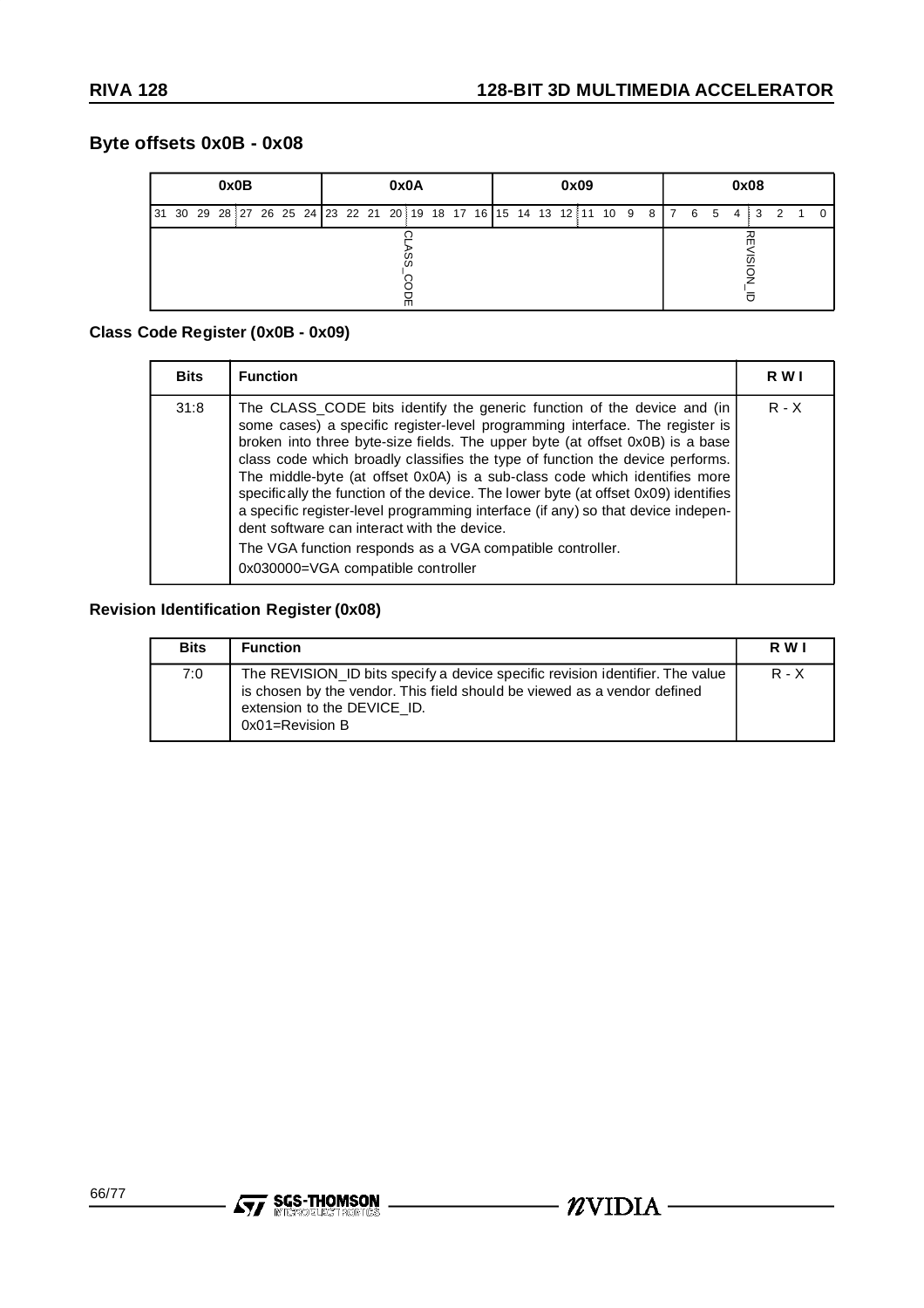# **Byte offsets 0x0F - 0x0C**

| 0x0F                                                                               | 0x0E | 0x0D | 0x0C         |  |  |  |  |  |  |  |  |
|------------------------------------------------------------------------------------|------|------|--------------|--|--|--|--|--|--|--|--|
| 31 30 29 28  27 26 25 24  23 22 21 20  19 18 17 16  15 14 13 12  11 10 9 8   7 6 5 |      |      | 2<br>3<br>-4 |  |  |  |  |  |  |  |  |
|                                                                                    | m    |      |              |  |  |  |  |  |  |  |  |

| <b>Bits</b> | <b>Function</b>                                                                                                                                 | R W I      |
|-------------|-------------------------------------------------------------------------------------------------------------------------------------------------|------------|
| 31:24       | Reserved                                                                                                                                        | $R - 0$    |
| 23:16       | HEADER_TYPE identifies the device as single or multi-function. RIVA 128<br>responds as a single-function device.<br>0x00=Single function device | $R - 0x00$ |
| 16:00       | Reserved                                                                                                                                        | $R - 0$    |

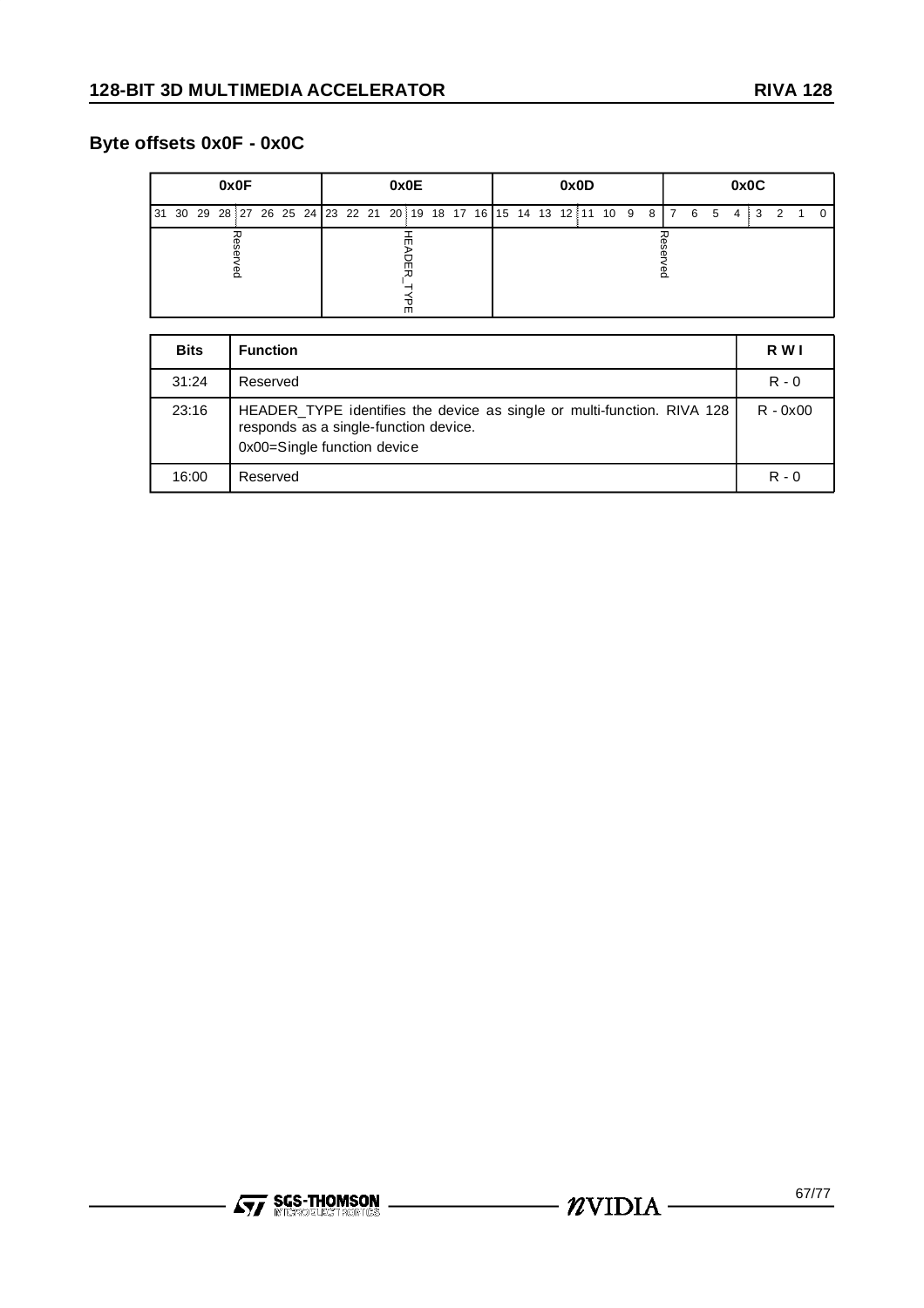# **Byte offsets 0x13 - 0x10**

| 0x13             | 0x12                                                             | 0x11         | 0x10                                                                    |
|------------------|------------------------------------------------------------------|--------------|-------------------------------------------------------------------------|
| 31               | 30 29 28 27 26 25 24 23 22 21 20 19 18 17 16 15 14 13 12 11 10 9 | 8            | 2<br>6<br>5<br>3<br>7<br>4<br>$\Omega$                                  |
| m<br>m<br>ဖ<br>ဖ |                                                                  | ш<br>ЯS<br>冎 | 又<br>မ္မ<br><b>ADDRESS</b><br>⋗<br>곪<br>႙<br>ö<br>소<br>연<br>몪<br>人<br>m |

# **Base Memory Address Register (0x13 - 0x10)**

| <b>Bits</b> | <b>Function</b>                                                                                                                                                                                                                                                                                                                                             | R W I   |  |  |  |  |  |  |  |
|-------------|-------------------------------------------------------------------------------------------------------------------------------------------------------------------------------------------------------------------------------------------------------------------------------------------------------------------------------------------------------------|---------|--|--|--|--|--|--|--|
| 31:24       | The BASE ADDRESS bits contain the most significant bits of the base<br>address of the device. This indicates that the RIVA 128 requires a 16MByte<br>block of contiguous memory beginning on a 16MByte boundary. This memory<br>range contains memory-mapped registers and FIFOs and should not be set<br>as part of a PentiumPro™'s write combining range. | R W 0   |  |  |  |  |  |  |  |
| 23:4        | The BASE_RESERVED bits form the least significant bits of the base address<br>and are hardwired to 0.                                                                                                                                                                                                                                                       |         |  |  |  |  |  |  |  |
| 3           | The PREFETCHABLE bit indicates that there are no side effects on reads,<br>that the device returns all bytes on reads regardless of the byte enables, and<br>that host bridges can merge processor writes into this range without causing<br>errors.                                                                                                        | $R - 1$ |  |  |  |  |  |  |  |
| 2:1         | The ADDRESS TYPE bits contain the type (width) of the Base Address.<br>$0=32$ -bit                                                                                                                                                                                                                                                                          | $R - 0$ |  |  |  |  |  |  |  |
| 0           | The SPACE TYPE bit indicates whether the register maps into Memory or I/O<br>space.<br>0=Memory space                                                                                                                                                                                                                                                       |         |  |  |  |  |  |  |  |

**Ayy SGS-THOMSON**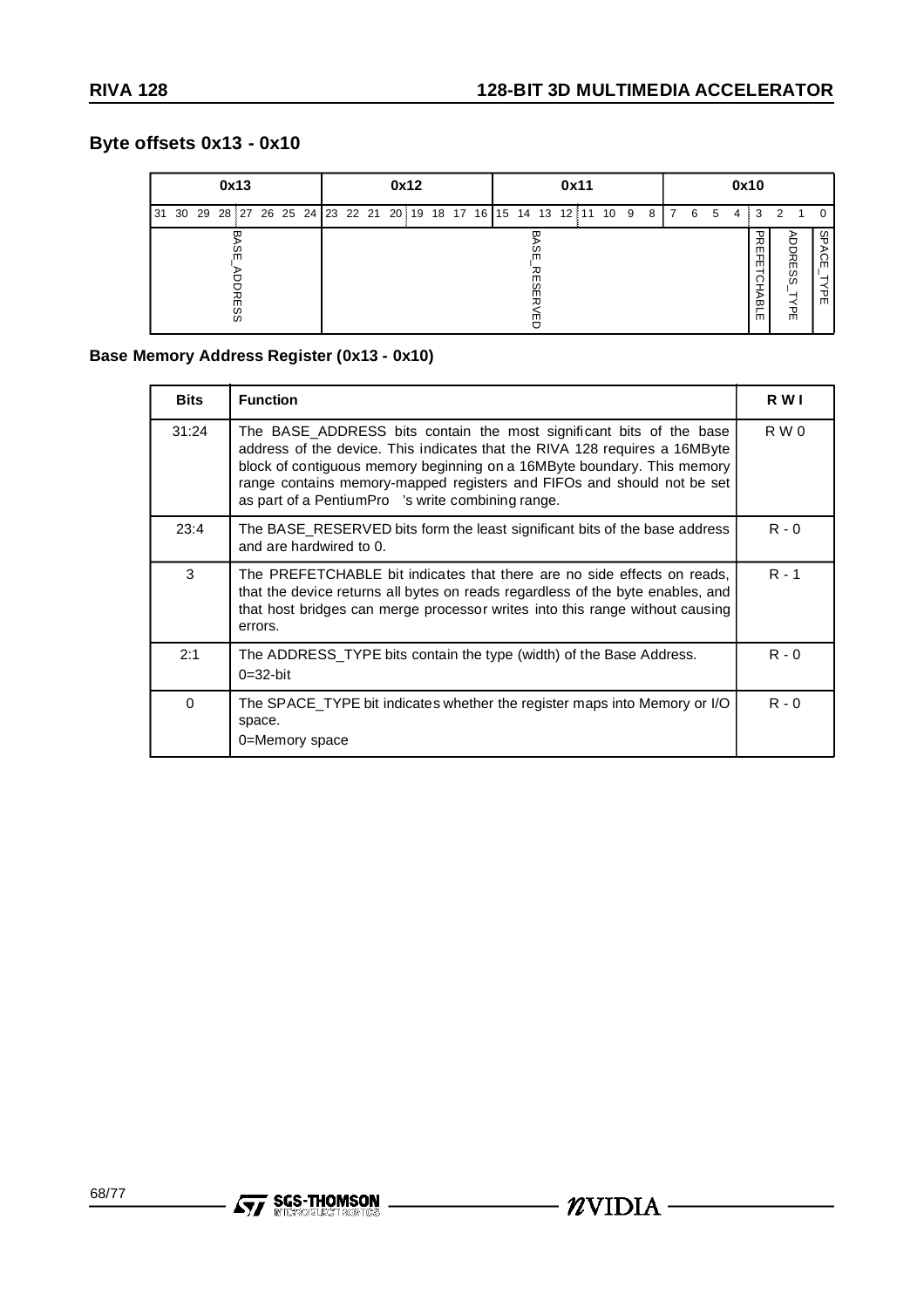# **Byte offsets 0x17 - 0x14**

| 0x17                                                                   |                         |  |  | 0x16 |  | 0x15 |  |               |  |  |  |  |      | 0x14           |   |   |   |                                             |                         |  |                    |
|------------------------------------------------------------------------|-------------------------|--|--|------|--|------|--|---------------|--|--|--|--|------|----------------|---|---|---|---------------------------------------------|-------------------------|--|--------------------|
| 30 29 28 27 26 25 24 23 22 21 20 19 18 17 16 15 14 13 12 11 10 9<br>31 |                         |  |  |      |  |      |  |               |  |  |  |  | -8 I | $\overline{7}$ | 6 | 5 | 4 | 3                                           | $\mathcal{P}$           |  |                    |
|                                                                        | m<br>m<br>ဖ<br>$\omega$ |  |  |      |  |      |  | m<br>ပ္က<br>ш |  |  |  |  |      |                |   |   |   | 又<br>곪<br>ਨੁੱ<br><b>ABL</b><br>$\mathsf{m}$ | <b>ADDRE</b><br>SS<br>人 |  | 9<br>⋗<br>င္က<br>곢 |

# **Base Memory Address Register (0x17 - 0x14)**

| <b>Bits</b> | <b>Function</b>                                                                                                                                                                                                                                                                                                                                           | R W I   |  |  |  |  |  |  |
|-------------|-----------------------------------------------------------------------------------------------------------------------------------------------------------------------------------------------------------------------------------------------------------------------------------------------------------------------------------------------------------|---------|--|--|--|--|--|--|
| 31:24       | The BASE_ADDRESS bits contain the most significant bits of the base<br>address of the device. This indicates that the RIVA 128 requires a 16MByte<br>block of contiguous memory beginning on a 16MByte boundary. This memory<br>range contains linear frame buffer access and may be set as part of a Pen-<br>tiumPro $TM$ 's write combining (wc) range. | R W 0   |  |  |  |  |  |  |
| 23:4        | The BASE_RESERVED bits form the least significant bits of the base address<br>and are hardwired to 0.                                                                                                                                                                                                                                                     |         |  |  |  |  |  |  |
| 3           | The PREFETCHABLE bit indicates that there are no side effects on reads,<br>that the device returns all bytes on reads regardless of the byte enables, and<br>that host bridges can merge processor writes into this range without causing<br>errors.                                                                                                      |         |  |  |  |  |  |  |
| 2:1         | The ADDRESS TYPE bits contain the type (width) of the Base Address.<br>$0=32$ -bit                                                                                                                                                                                                                                                                        | $R - 0$ |  |  |  |  |  |  |
| $\Omega$    | The SPACE_TYPE bit indicates whether the register maps into Memory or I/O<br>space.<br>0=Memory space                                                                                                                                                                                                                                                     | $R - 0$ |  |  |  |  |  |  |

# **Byte offsets 0x2B - 0x18**

| 31 | 30         | 29 | 28 | ່າ<br>z. | 26 | 25 | 24 | 123 | 22 | 21<br><u>.</u> | $20^{\frac{5}{2}}$ | 19 | 18 | -17 | 16 | 115 | 14 | 13 | 12 |  | 10 | a |  |  | ค |  |  |  |  |  |  |
|----|------------|----|----|----------|----|----|----|-----|----|----------------|--------------------|----|----|-----|----|-----|----|----|----|--|----|---|--|--|---|--|--|--|--|--|--|
|    | 0x00000000 |    |    |          |    |    |    |     |    |                |                    |    |    |     |    |     |    |    |    |  |    |   |  |  |   |  |  |  |  |  |  |

# **Base Address Registers (0x2B - 0x18)**

| <b>Bits</b> | <b>Function</b>                            | R W   |
|-------------|--------------------------------------------|-------|
| 31:0        | These bits are hardwired (read-only) to 0. | R - N |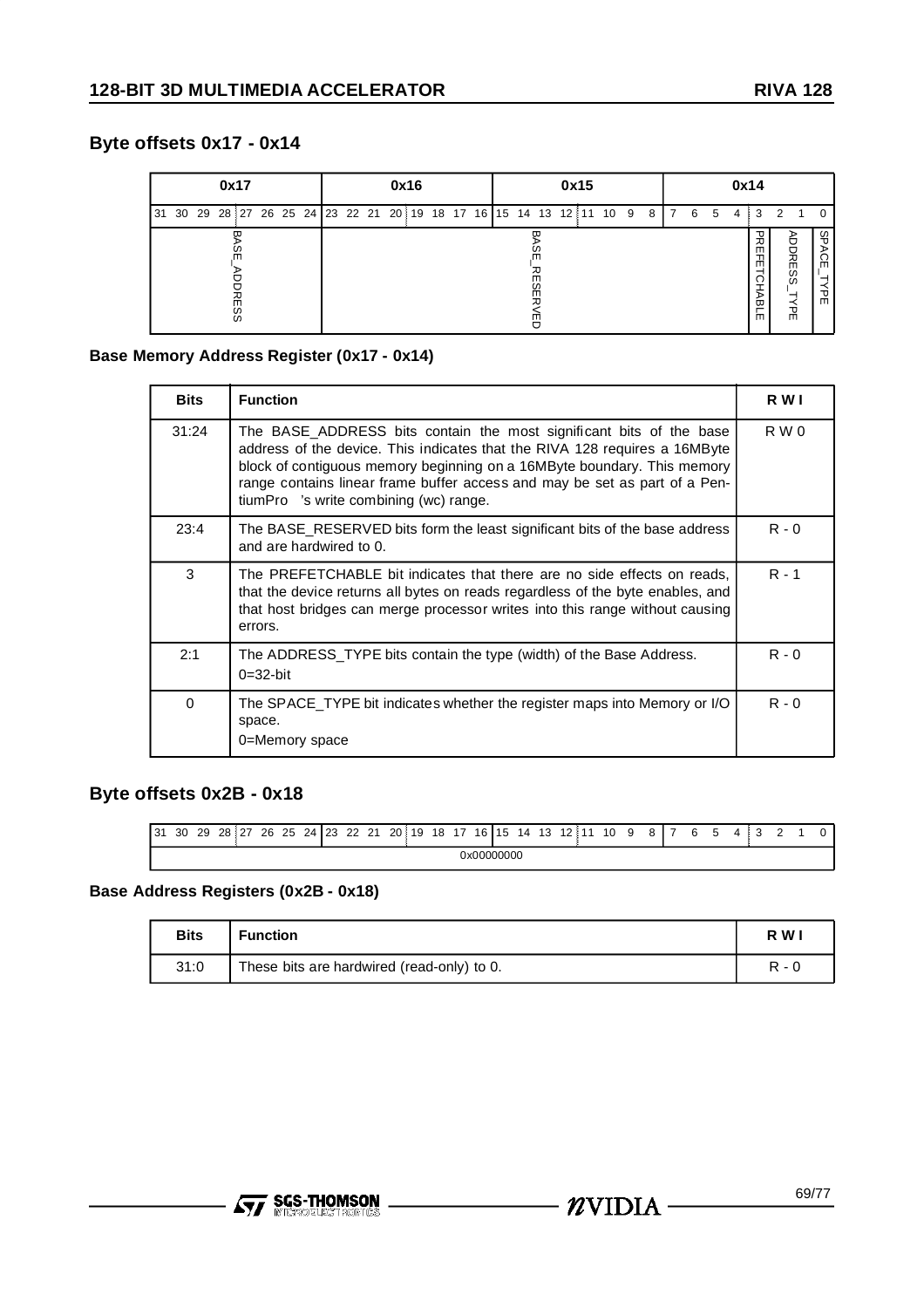# **Byte offsets 0x2F - 0x2C**

| 0x2F                                                                          | 0x2E | 0x2D | 0x2C                |
|-------------------------------------------------------------------------------|------|------|---------------------|
| 31 30 29 28 27 26 25 24 23 22 21 20 19 18 17 16 15 14 13 12 11 10 9 8 7 6 5 4 |      |      | 3<br>$\overline{2}$ |
|                                                                               | m    |      |                     |

# **Subsystem Vendor ID (0x2F - 0x2C)**

| <b>Bits</b> | <b>Function</b>                                                                                                                                                                                                                           | R W I   |  |  |  |  |
|-------------|-------------------------------------------------------------------------------------------------------------------------------------------------------------------------------------------------------------------------------------------|---------|--|--|--|--|
| 31:16       | SUBSYSTEM_ID is a unique code defined by the vendor to identify this prod-<br>uct.                                                                                                                                                        | $R - 0$ |  |  |  |  |
| 15:0        | SUB_VENDOR_ID bits allocated by the PCI Special Interest Group to<br>uniquely identify the manufacturer of the sub-system. Based on the strapping<br>options read from ROM during PCI reset, this field may behave in one of two<br>ways: | $R - 0$ |  |  |  |  |
|             | These bytes can be read from address locations 0x54 - 0x57 of the ROM<br>BIOS automatically during reset. This is useful for add-in card implementa-<br>tions.                                                                            |         |  |  |  |  |
|             | These bytes may be written from PCI configuration space at locations 0x40<br>$-0x43$                                                                                                                                                      |         |  |  |  |  |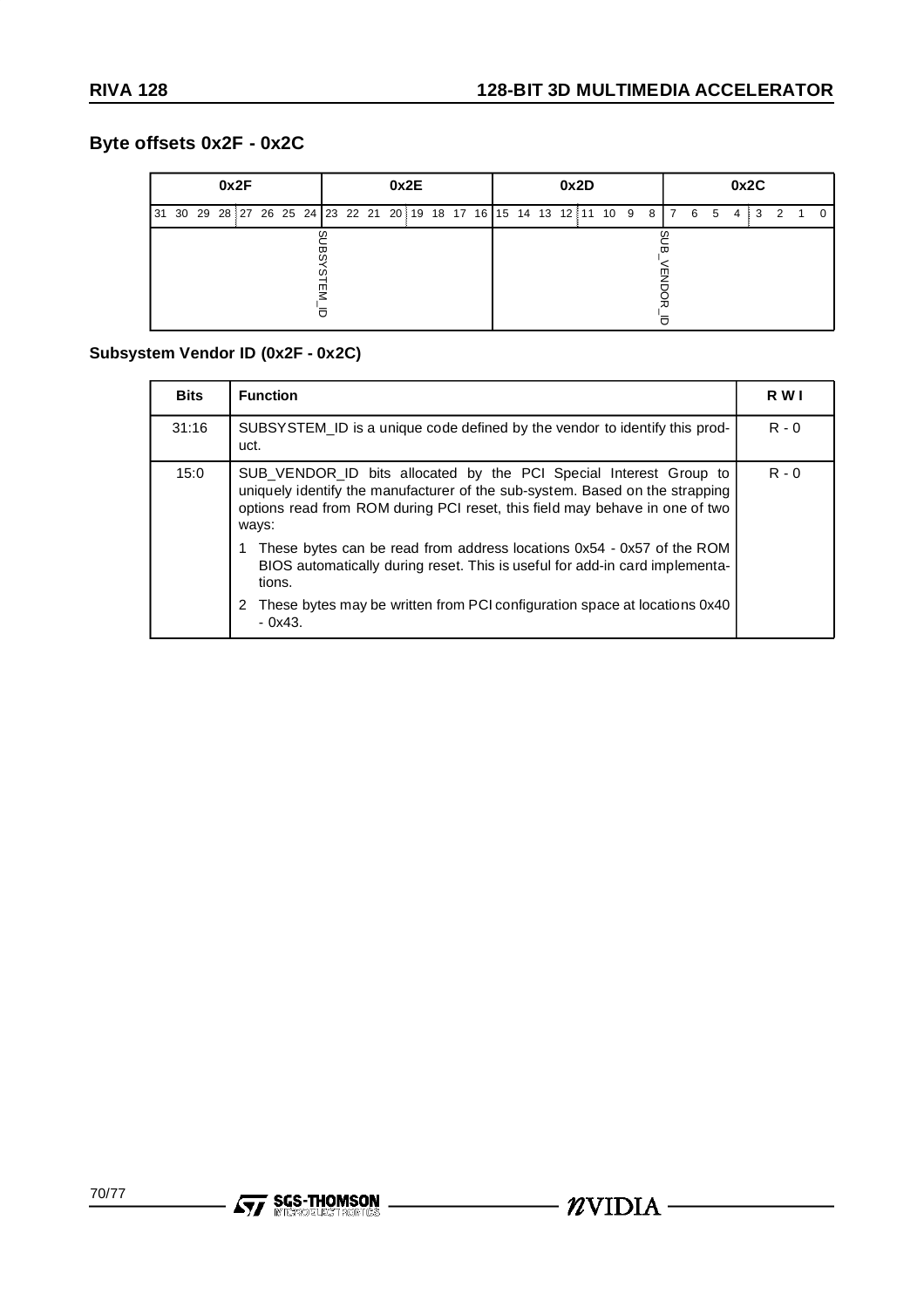# **Byte offsets 0x33 - 0x30**

|  |  | 0x33 |                                                                         |  | 0x32 |  |  |  |  | 0x31        |  |  |  |   |                |   | 0x30        |   |   |               |                             |
|--|--|------|-------------------------------------------------------------------------|--|------|--|--|--|--|-------------|--|--|--|---|----------------|---|-------------|---|---|---------------|-----------------------------|
|  |  |      | 31 30 29 28 27 26 25 24   23 22 21 20 18 18 17 16   15 14 13 12 11 10 9 |  |      |  |  |  |  |             |  |  |  | 8 | $\overline{7}$ | 6 | 5           | 4 | 3 | $\mathcal{P}$ | $\Omega$                    |
|  |  |      | Ψ<br><b>RESS</b>                                                        |  |      |  |  |  |  | m<br>m<br>т |  |  |  |   |                |   | 观<br>ၷ<br>႙ |   |   |               | <b>ROM</b><br>옦<br>ဂ<br>SDE |

# **Expansion ROM Base Address Register (0x33 - 0x30)**

| <b>Bits</b> | <b>Function</b>                                                                                                                                                                                                                                                                                                                                                                                                                                                                                                                                                     | R W I   |
|-------------|---------------------------------------------------------------------------------------------------------------------------------------------------------------------------------------------------------------------------------------------------------------------------------------------------------------------------------------------------------------------------------------------------------------------------------------------------------------------------------------------------------------------------------------------------------------------|---------|
| 31:22       | The ROM_BASE_ADDR bits contain the base address of the Expansion<br>ROM. The bits correspond to the upper bits of the Expansion ROM base<br>address. This decode permits the PCI boot manager to place the expansion<br>ROM on a 4MByte boundary. RIVA 128 currently maps a 64KByte BIOS into<br>the bottom of this 4MByte range. Typically the first 32K of this ROM contains<br>the VGA BIOS code as well as the PCI BIOS Expansion ROM Header and<br>Data Structure.                                                                                             | R W X   |
| 21:11       | ROM BASE RESERVED contain the lower bits of the base address of the<br>Expansion ROM. These bits are hardwired to 0, forcing a 4MByte boundary.                                                                                                                                                                                                                                                                                                                                                                                                                     | $R - 0$ |
| 10:1        | Reserved                                                                                                                                                                                                                                                                                                                                                                                                                                                                                                                                                            | $R - 0$ |
| $\Omega$    | The ROM_DECODE bit indicates whether or not the RIVA 128 accepts<br>accesses to its expansion ROM. When the bit is set, address decoding is<br>enabled using the parameters in the other part of the base register. The<br>MEMORY_SPACE bit (PCI Configuration Register 0x04, page 64) has prece-<br>dence over the ROM DECODE bit. RIVA 128 will respond to accesses to its<br>expansion ROM only if both the MEMORY SPACE bit and the<br>ROM DECODE bit are set to 1.<br>0=Expansion ROM address space is disabled<br>1=Expansion ROM address decoding is enabled | R W 0   |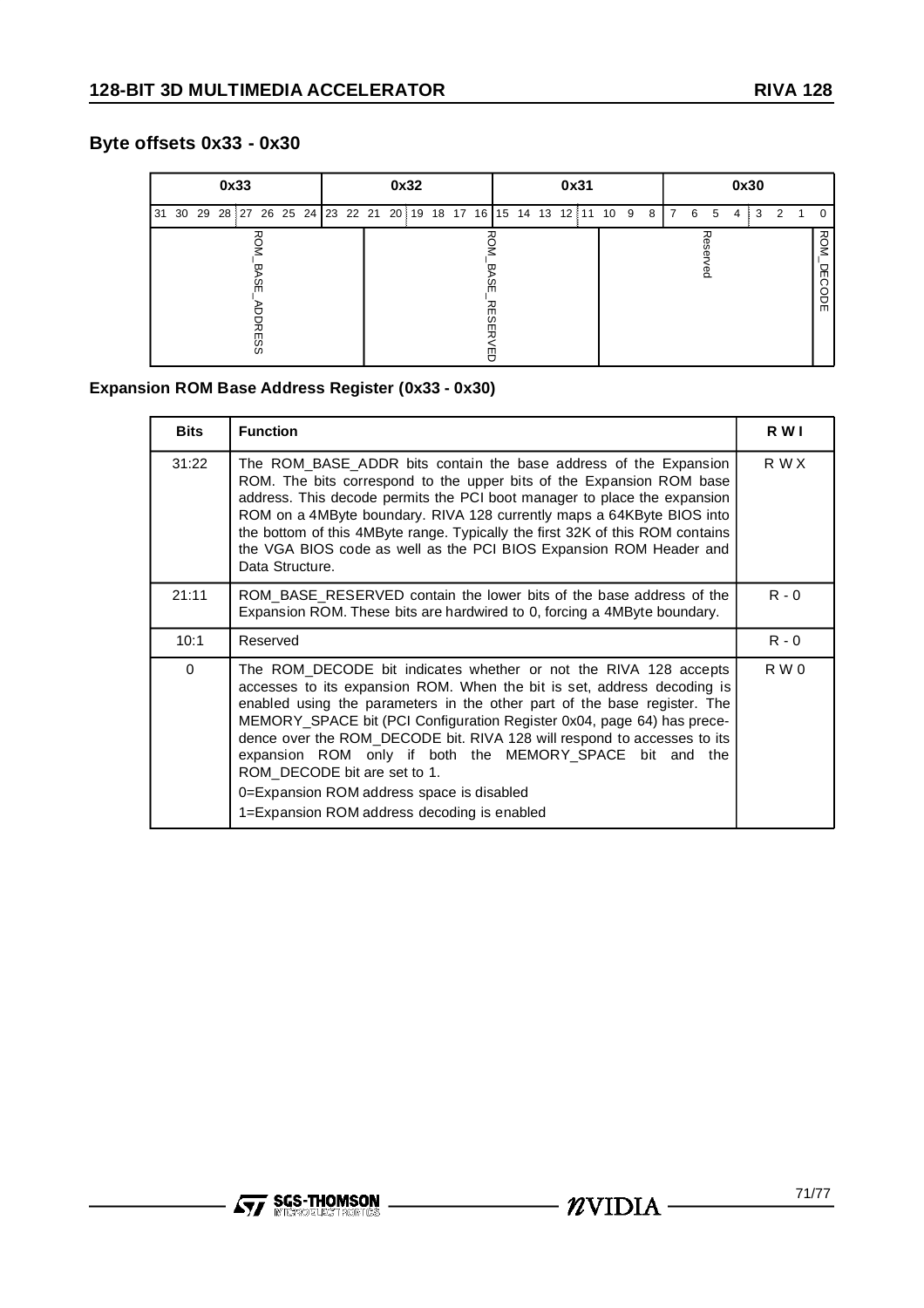# **Byte offsets 0x37 - 0x34**

| 0x37<br> 31 30 29 28 27 26 25 24  23 22 21 20 19 18 17 16  15 14 13 12 11 10 9 8   7 6 5 4   3 |  |  |  |  |  |  |  |  |  |  | 0x36 |  |  |  |  | 0x35 |  |  |  | 0x34 |       |  |
|------------------------------------------------------------------------------------------------|--|--|--|--|--|--|--|--|--|--|------|--|--|--|--|------|--|--|--|------|-------|--|
|                                                                                                |  |  |  |  |  |  |  |  |  |  |      |  |  |  |  |      |  |  |  |      | 2 1 0 |  |
|                                                                                                |  |  |  |  |  |  |  |  |  |  |      |  |  |  |  |      |  |  |  |      |       |  |

# **Capabilities Pointer Register (0x37 - 0x34)**

| <b>Bits</b> | <b>Function</b>                                                                                                                                                                                                                                                                   | R W I      |
|-------------|-----------------------------------------------------------------------------------------------------------------------------------------------------------------------------------------------------------------------------------------------------------------------------------|------------|
| 31:8        | Reserved                                                                                                                                                                                                                                                                          | $R - 0$    |
| 7:0         | This field contains a byte offset into this PCI configuration space containing<br>the first item in the capabilities list. This is a pointer to the extended capabili-<br>ties list which returns 0x00000000 if the device is not strapped for AGP (No<br>extended capabilities). | $R - 0x44$ |

# **Byte offsets 0x3B - 0x38**

| l 31 | 30 | 29 | 28 27 | 26 | 25 | 24   23 | 22 | 21 | 20 <sub>3</sub> | 19 | 18 | 17 | 16   15    | 14 | 13 | 12 <sub>1</sub> | 344 | 10 | a |  | а | 5 | $\cdot$ |  |  |
|------|----|----|-------|----|----|---------|----|----|-----------------|----|----|----|------------|----|----|-----------------|-----|----|---|--|---|---|---------|--|--|
|      |    |    |       |    |    |         |    |    |                 |    |    |    | 0x00000000 |    |    |                 |     |    |   |  |   |   |         |  |  |

# **Reserved (0x3B - 0x38)**

| <b>Bits</b> | <b>Function</b>                                         | R W   |
|-------------|---------------------------------------------------------|-------|
| 31:0        | These bits are reserved and hardwired (read-only) to 0. | R - 0 |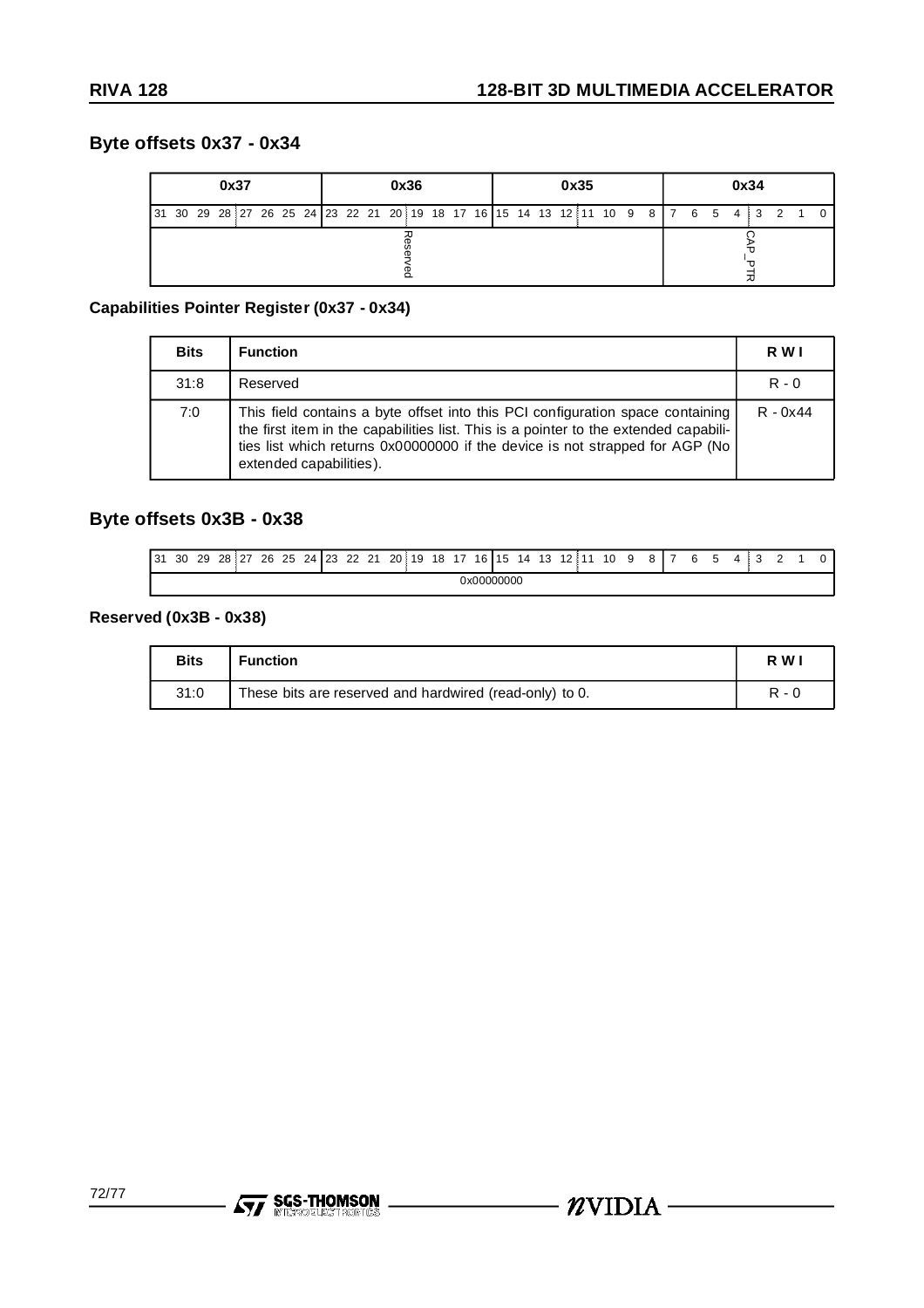# **Byte offset 0x3F - 0x3C**

| 0x3F                                                                              | 0x3E | 0x3D | 0x3C                           |  |  |  |  |  |  |  |  |  |
|-----------------------------------------------------------------------------------|------|------|--------------------------------|--|--|--|--|--|--|--|--|--|
| 31 30 29 28 27 26 25 24  23 22 21 20 19 18 17 16  15 14 13 12 11 10 9 8   7 6 5 4 |      |      | 3<br>$\mathcal{P}$<br>1<br>- 0 |  |  |  |  |  |  |  |  |  |
|                                                                                   |      |      |                                |  |  |  |  |  |  |  |  |  |

#### **MAX\_LAT Register (0x3F**)

| <b>Bits</b> | <b>Function</b>                                                                                                                                                                                                                                                                   | R W I   |
|-------------|-----------------------------------------------------------------------------------------------------------------------------------------------------------------------------------------------------------------------------------------------------------------------------------|---------|
| 31:24       | The MAX_LAT bits contain the maximum time the RIVA 128 requires to gain<br>access to the PCI bus. This read-only register is used to specify the RIVA<br>128's desired settings for Latency Timer values. The value specifies a period<br>of time in units of 250ns.<br>$1=250ns$ | $R - 1$ |

#### **MIN\_GNT Register (0x3E)**

| <b>Bits</b> | <b>Function</b>                                                                                                                                                                                                                                                                                   | R W I   |
|-------------|---------------------------------------------------------------------------------------------------------------------------------------------------------------------------------------------------------------------------------------------------------------------------------------------------|---------|
| 23:16       | The MIN_GNT bits contain the length of the burst period the RIVA 128 needs,<br>assuming a clock rate of 33MHz. This read-only register is used to specify the<br>RIVA 128's desired settings for Latency Timer values. The value specifies a<br>period of time in units of 250ns.<br>$3 = 750$ ns | $R - 3$ |

#### **Interrupt Pin Register (0x3D)**

| <b>Bits</b> | <b>Function</b>                                                                                                                        | R W I   |
|-------------|----------------------------------------------------------------------------------------------------------------------------------------|---------|
| 15:8        | The INTERRUPT_PIN bits contain the interrupt pin the device (or device func-<br>tion) uses. A value of 1 corresponds to <b>INTA#</b> . | $R - 1$ |

#### **Interrupt Line Register (0x3C)**

| <b>Bits</b> | <b>Function</b>                                                                                                                                                                                                                                                                                                                                                                                                                                                                                                                                                                                                                                          | R W      |
|-------------|----------------------------------------------------------------------------------------------------------------------------------------------------------------------------------------------------------------------------------------------------------------------------------------------------------------------------------------------------------------------------------------------------------------------------------------------------------------------------------------------------------------------------------------------------------------------------------------------------------------------------------------------------------|----------|
| 7:0         | The INTERRUPT_LINE bits contain the interrupt routing information. POST<br>software will write the routing information into this register as it initializes and<br>configures the system. The value in this field indicates which input of the sys-<br>tem interrupt controller(s) the RIVA 128's interrupt pin is connected to. Device<br>drivers and operating systems can use this information to determine priority<br>and vector information. INTERRUPT_LINE is initialized to 0xFF (no connec-<br>tion) at reset.<br>0=Interrupt line IRQ0<br>1=Interrupt line IRQ1<br>0xF=Interrupt line IRQ15<br>0xFF=No interrupt line connection (reset value) | R W 0xFF |

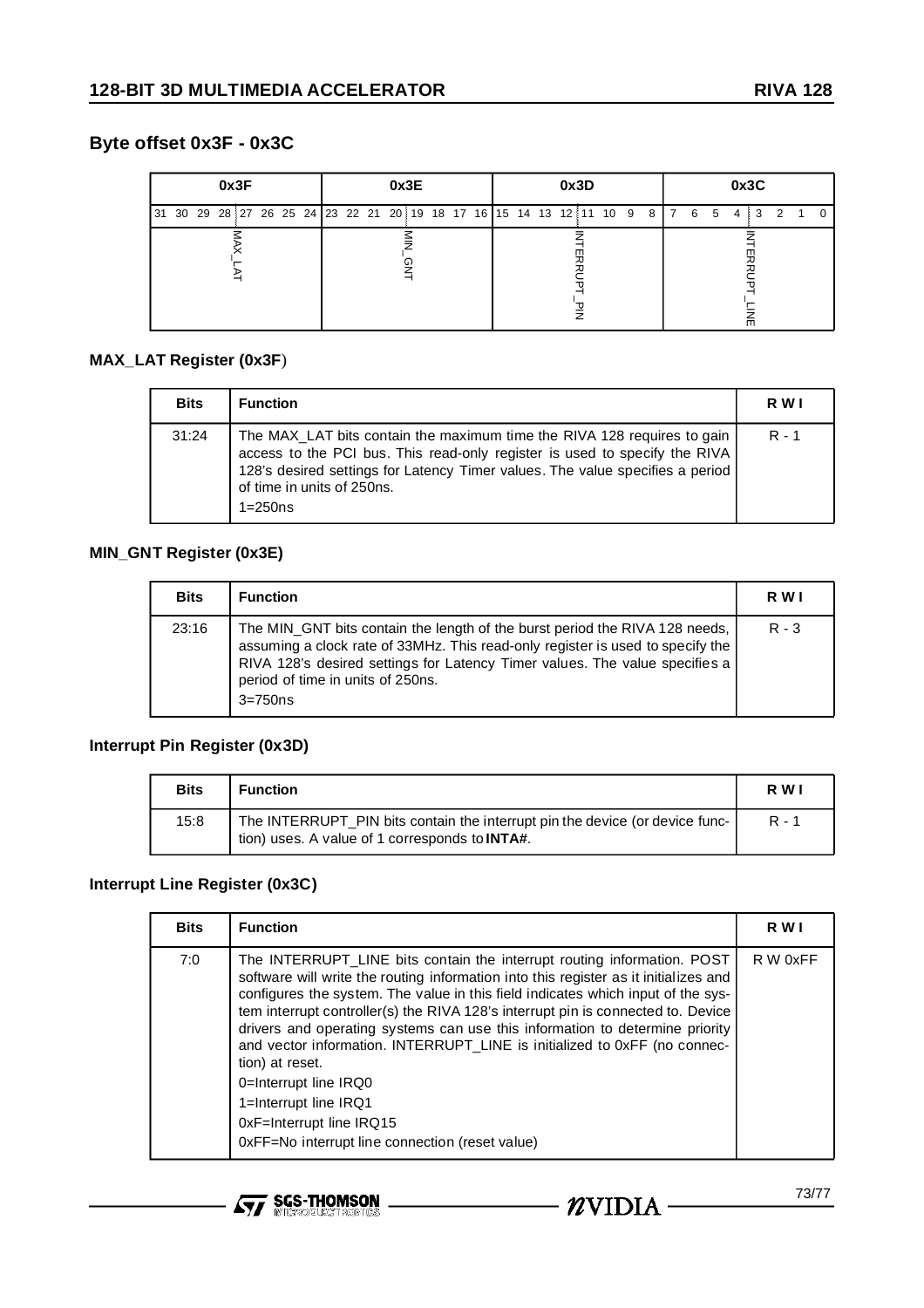## **Byte offsets 0x43 - 0x40**

| 0x43 |  |  |  |  |  |  |  | 0x42 |  |  |                                                                               |  |  |  |  | 0x41 |  |  |  |  |  |  |  | 0x40 |  |  |  |      |                |                |          |  |  |
|------|--|--|--|--|--|--|--|------|--|--|-------------------------------------------------------------------------------|--|--|--|--|------|--|--|--|--|--|--|--|------|--|--|--|------|----------------|----------------|----------|--|--|
|      |  |  |  |  |  |  |  |      |  |  | 31 30 29 28 27 26 25 24 23 22 21 20 19 18 17 16 15 14 13 12 11 10 9 8 7 6 5 4 |  |  |  |  |      |  |  |  |  |  |  |  |      |  |  |  | i 3⊦ | $\overline{2}$ | $\overline{1}$ | $\Omega$ |  |  |
|      |  |  |  |  |  |  |  | ш    |  |  |                                                                               |  |  |  |  |      |  |  |  |  |  |  |  | ш    |  |  |  |      |                |                |          |  |  |

#### **Writeable Subsystem Vendor ID (0x43 - 0x40)**

| <b>Bits</b> | <b>Function</b>                                                                                                                                                                                                                                             | R W I |
|-------------|-------------------------------------------------------------------------------------------------------------------------------------------------------------------------------------------------------------------------------------------------------------|-------|
| 31:16       | This SUBSYSTEM_ID field is aliased at 0x2F - 0x2E where it is read-only. It<br>may be modified by System BIOS for systems which do not have a ROM on<br>the RIVA 128 data pins. This will ensure valid data before enumeration by the<br>operating system.  | R W 0 |
| 15:0        | This SUB_VENDOR_ID field is aliased at 0x2D - 0x2C where it is read-only. It<br>may be modified by System BIOS for systems which do not have a ROM on<br>the RIVA 128 data pins. This will ensure valid data before enumeration by the<br>operating system. | R W 0 |

## **Byte offsets 0x47 - 0x44**

| 0x47 | 0x46                                                                                    | 0x45 | 0x44 |  |  |  |  |  |  |  |  |
|------|-----------------------------------------------------------------------------------------|------|------|--|--|--|--|--|--|--|--|
|      | 31 30 29 28 27 26 25 24  23 22 21 20  19 18 17 16  15 14 13 12  11 10 9 8   7 6 5 4   3 |      |      |  |  |  |  |  |  |  |  |
|      | 观                                                                                       |      |      |  |  |  |  |  |  |  |  |

#### **Capabilities Identifier Register (Offset = 0x47 - 0x44 = CAP\_PTR)**

| <b>Bits</b> | <b>Function</b>                                                                                                                                                          | R W I      |
|-------------|--------------------------------------------------------------------------------------------------------------------------------------------------------------------------|------------|
| 31:24       | $Reserved = 0x00$                                                                                                                                                        | $R - 0$    |
| 23:20       | This field indicates the Major revision number of the AGP specification that<br>the RIVA 128 conforms to.<br>$= 0x01$                                                    | $R - 0x01$ |
| 19:16       | This field indicates the Minor revision number of the AGP specification that<br>the RIVA 128 conforms to.<br>$= 0x00$                                                    | $R - 0x00$ |
| 15:8        | NEXT PTR contains the pointer to the next item in the capabilities list. This is<br>the last entry in the capabilities list, hence it contains a null pointer $= 0x00$ . | $R - 0x00$ |
| 7:0         | The CAP ID field identifies the type of capability.<br>$AGP = 0x02$                                                                                                      | $R - 0x02$ |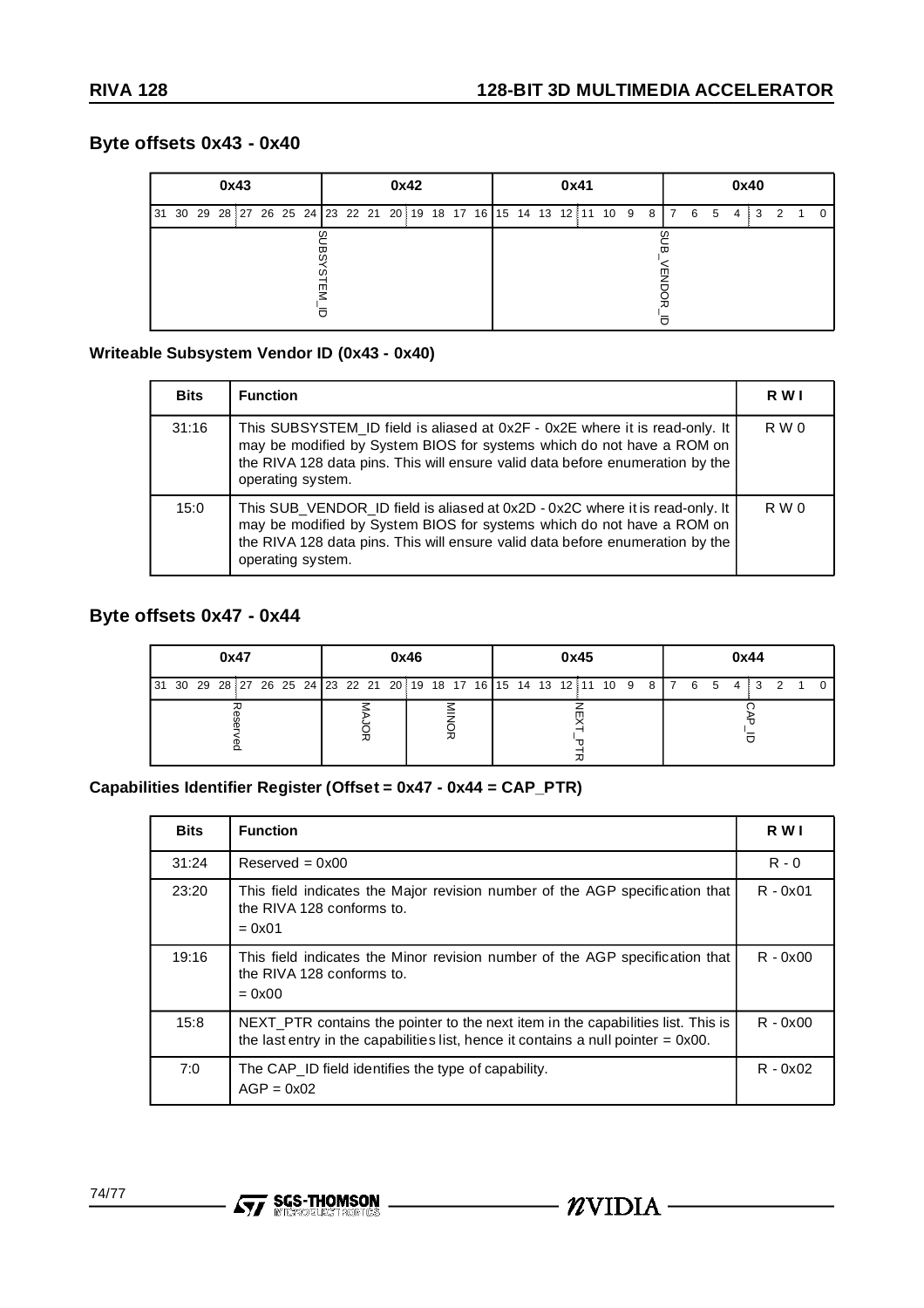# **Byte offsets 0x4B - 0x48**

|                                                                                           |  |  |  |  |  |  | 0x |  |  |  |  |  |  |  |  |  |  |  |  |   |  |  |  |  |  |  |  |  |  |  |  |  |
|-------------------------------------------------------------------------------------------|--|--|--|--|--|--|----|--|--|--|--|--|--|--|--|--|--|--|--|---|--|--|--|--|--|--|--|--|--|--|--|--|
| 31 30 29 28 27 26 25 24  23 22 21 20 19 18 17 16  15 14 13 12 11 10 9 8   7 6 5 4   3 2 1 |  |  |  |  |  |  |    |  |  |  |  |  |  |  |  |  |  |  |  |   |  |  |  |  |  |  |  |  |  |  |  |  |
|                                                                                           |  |  |  |  |  |  |    |  |  |  |  |  |  |  |  |  |  |  |  | æ |  |  |  |  |  |  |  |  |  |  |  |  |

#### **AGP Status Register (0x4B - 0x48 = CAP\_PTR+4)**

| <b>Bits</b> | <b>Function</b>                                                                                                        | R W I      |
|-------------|------------------------------------------------------------------------------------------------------------------------|------------|
| 31:24       | The RQ field contains the maximum number of AGP command requests this<br>device can have outstanding.<br>$RO = 0x04$   | $R - 0x04$ |
| 23:10       | Reserved                                                                                                               | $R - 0$    |
| 9           | SBA indicates whether the RIVA 128 supports sideband addressing.<br>$0 =$ Sideband addressing not supported            | $R - 0$    |
| 8:2         | Reserved                                                                                                               | $R - 0$    |
| 1:0         | RATE indicates the data transfer rate(s) supported by the RIVA 128.<br>$= 66$ MHz 1x supported; 2x not supported<br>01 | $R - 0x01$ |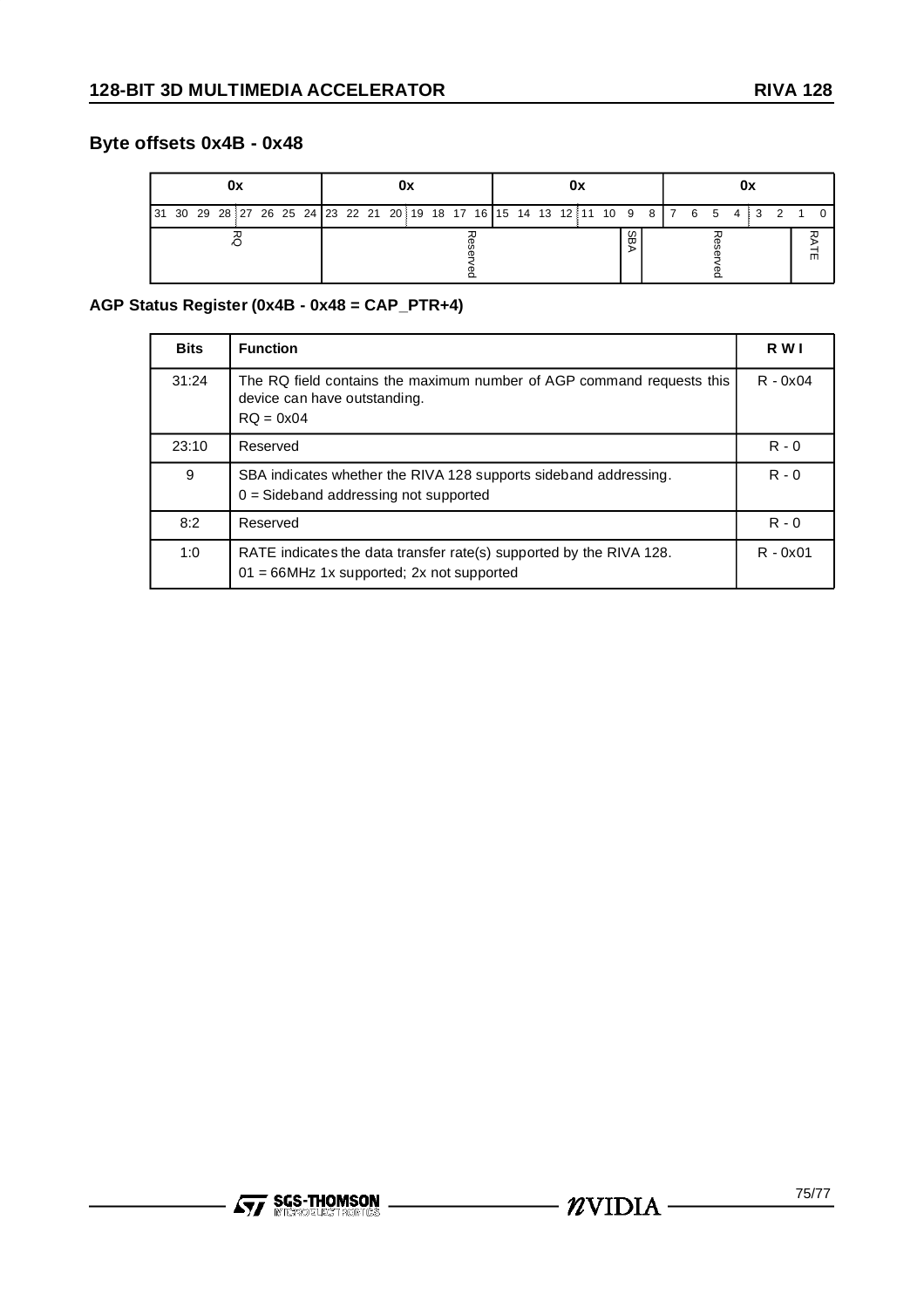# **Byte offsets 0x4F - 0x4C**

| 0x | 0x                                                                                | 0x          | 0x               |  |  |  |  |  |
|----|-----------------------------------------------------------------------------------|-------------|------------------|--|--|--|--|--|
|    | 31 30 29 28 27 26 25 24  23 22 21 20 19 18 17 16  15 14 13 12 11 10 9 8   7 6 5 4 |             |                  |  |  |  |  |  |
|    |                                                                                   | m<br>ѿ<br>m | መ<br>ვ<br>Ф<br>መ |  |  |  |  |  |

## **AGP Command Register (0x4F - 0x4C = CAP\_PTR + 8)**

| <b>Bits</b> | <b>Function</b>                                                                                                                                                                                  | R W I      |
|-------------|--------------------------------------------------------------------------------------------------------------------------------------------------------------------------------------------------|------------|
| 31:24       | This field is set to the minimum request depth of the target as reported in its<br>RQ field.                                                                                                     | <b>RW-</b> |
| 23:10       | Reserved                                                                                                                                                                                         | $R - 0$    |
| 9           | SBA_ENABLE enables sideband addressing when set. The RIVA 128 does<br>not implement sideband addressing.                                                                                         | $R - 0$    |
| 8           | AGP ENABLE allows the RIVA 128 to act as an AGP master and initiate AGP<br>operations. The target must be enabled before enabling the RIVA 128<br>$0 =$ disabled<br>$1 = AGP$ operations enabled | R W 0      |
| 7:3         | Reserved                                                                                                                                                                                         | $R - 0$    |
| 2:0         | The DATA RATE field must be set to 0x01 to indicate 66MHz/1x transfer<br>mode. This value must also be set on the target before being enabled.                                                   | R W 0x01   |

# **Byte offset 0xFF - 0x50**

|                         |  |  |  |  |  |  |  |  |  |  |  |  |  |  |  | $\begin{bmatrix} 31 & 30 & 29 & 28 & 27 & 26 & 25 & 24 & 23 & 22 & 21 & 20 & 19 & 18 & 17 & 16 & 15 & 14 & 13 & 12 & 11 & 10 & 9 & 8 & 7 & 6 & 5 & 4 & 3 & 2 & 1 \end{bmatrix}$ |  |  |  |  |  |  |
|-------------------------|--|--|--|--|--|--|--|--|--|--|--|--|--|--|--|---------------------------------------------------------------------------------------------------------------------------------------------------------------------------------|--|--|--|--|--|--|
| $Reserved = 0x00000000$ |  |  |  |  |  |  |  |  |  |  |  |  |  |  |  |                                                                                                                                                                                 |  |  |  |  |  |  |